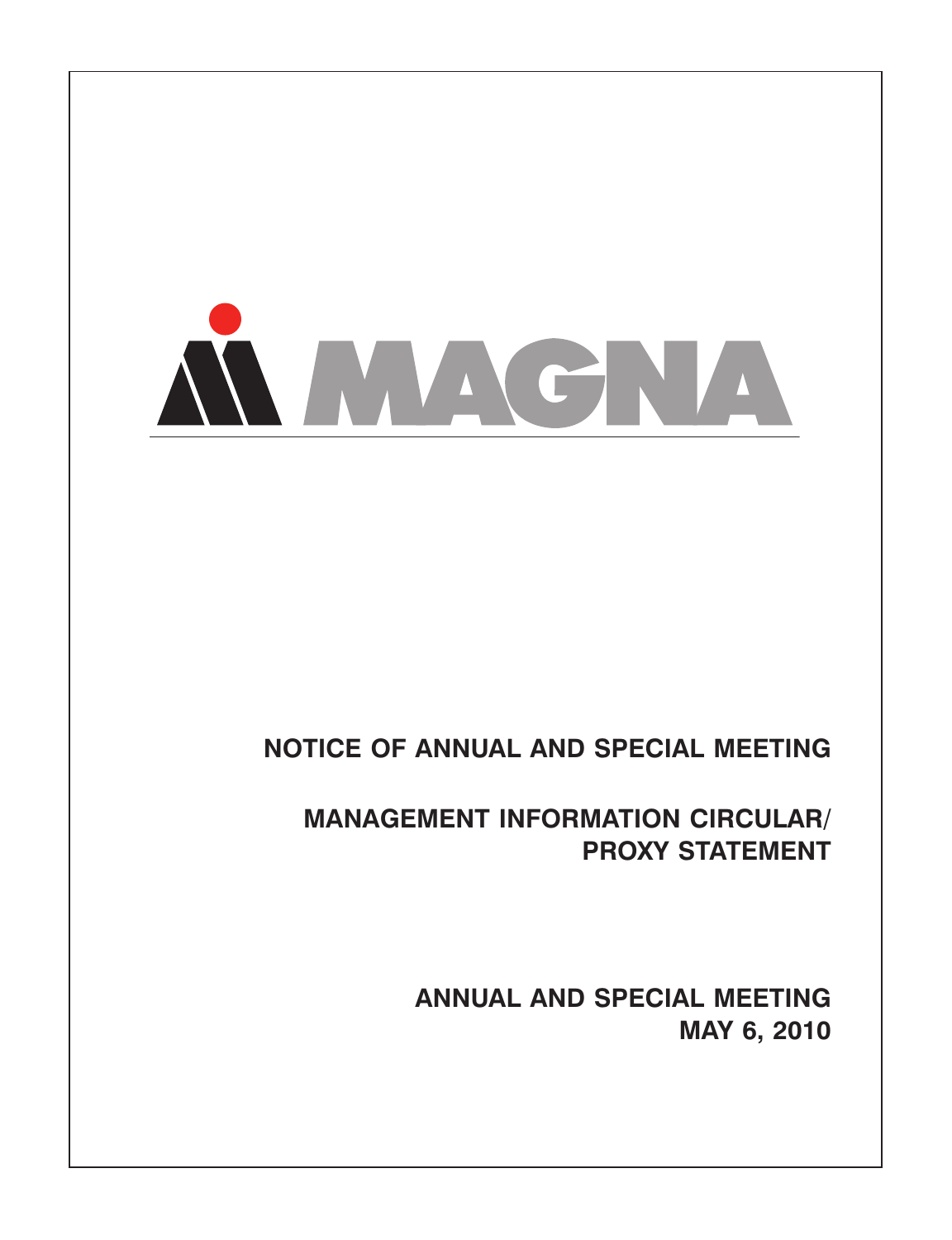**Magna International Inc.** 



337 Magna Drive Aurora, Ontario, Canada L4G 7K1 Tel (905) 726-2462 Fax (905) 726-7164

March 29, 2010

Dear Shareholder:

On behalf of both Management and our Board of Directors, we are pleased to invite you to attend the Annual and Special Meeting of Shareholders of Magna International Inc. (the "Meeting"). The Meeting will be held at 10:00 a.m. (Toronto time) on Thursday, May 6, 2010 at:

> Hilton Suites Toronto/Markham Conference Centre 8500 Warden Avenue Markham, Ontario Canada

Accompanying this letter are the Notice of Annual and Special Meeting of Shareholders, Management Information Circular/Proxy Statement and a proxy or voting form. In addition, if you have previously requested it, a copy of our Annual Report to Shareholders for the fiscal year ended December 31, 2009 also accompanies this letter.

We encourage you to attend the Meeting in person in order to vote your shares and hear Management's presentations on the past year, current conditions and plans for the future.

If you are unable to attend the Meeting in person, please complete and return the enclosed form of proxy in accordance with the instructions set out in the form and the enclosed Management Information Circular/Proxy Statement under "How to Vote – Registered Shareholders". If you are a non-registered shareholder, you should refer to "How to Vote – Non-Registered Shareholders" to find out how to attend the Meeting or instruct your intermediary with respect to the voting of your shares.

A simultaneous webcast of the Meeting will also be available through Magna's website at www.magna.com.

We look forward to seeing you at the Meeting.

Sincerely,

*/s/ "Frank Stronach"* 

Frank Stronach Chairman of the Board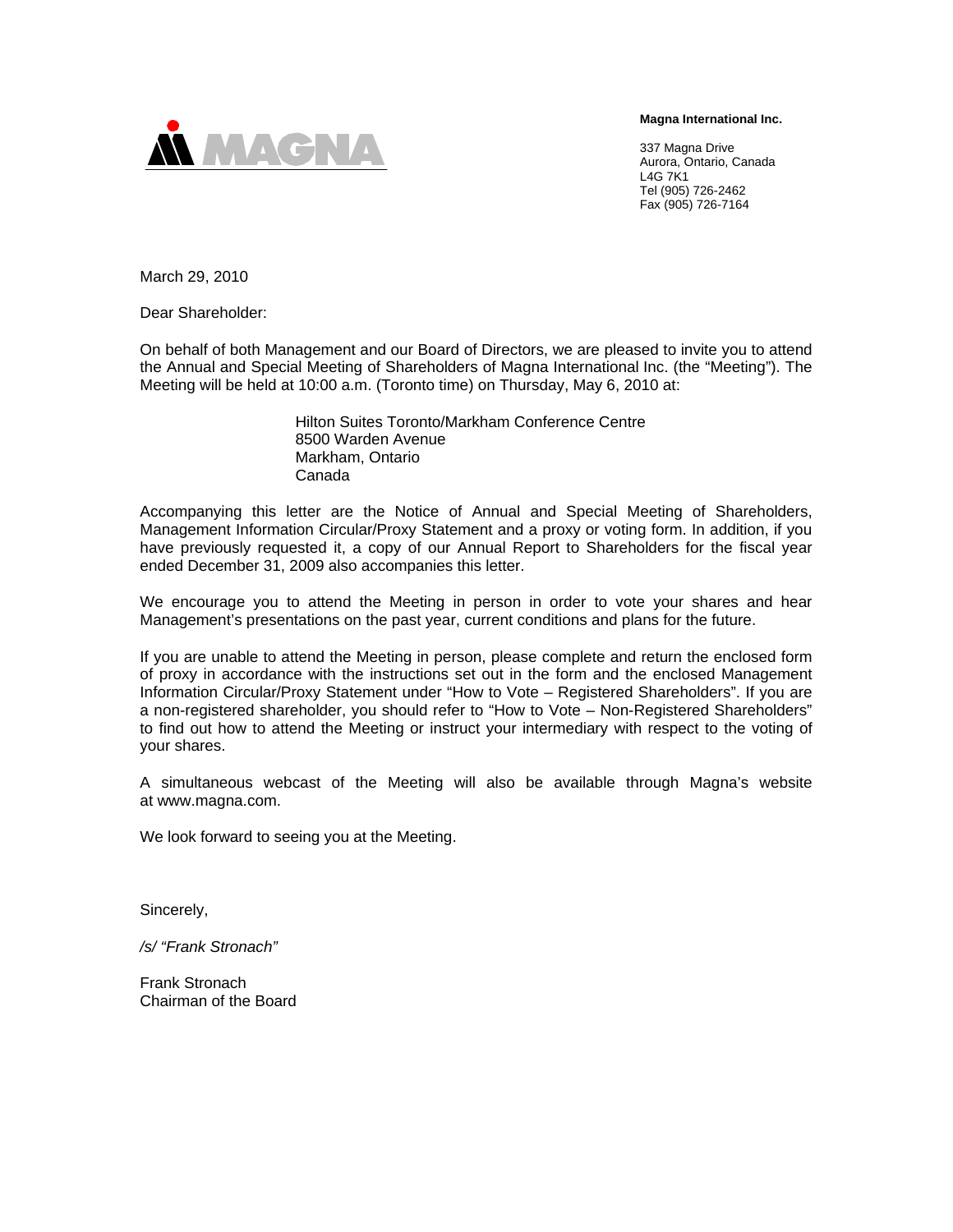

## **NOTICE OF ANNUAL AND SPECIAL MEETING OF SHAREHOLDERS**

Date: Thursday, May 6, 2010

Time: 10:00 a.m. (Toronto time)

Place: Hilton Suites Toronto/Markham Conference Centre 8500 Warden Avenue Markham, Ontario Canada

The Meeting is being held to:

- 1. receive Magna's Consolidated Financial Statements and the independent Auditor's Report thereon for the fiscal year ended December 31, 2009;
- 2. elect directors;
- 3. reappoint the independent Auditor, based on the recommendation of the Audit Committee of the Board of Directors, and authorize the Audit Committee to fix the independent Auditor's remuneration;
- 4. consider and, if thought advisable, pass an ordinary resolution ratifying Magna's new stock option plan; and
- 5. transact any other business or matters that may properly come before the Meeting.

As a holder of record of Magna Class A Subordinate Voting Shares or Class B Shares at the close of business on March 22, 2010, you are entitled to receive notice of and vote at the Meeting.

If you are unable to attend the Meeting and want to ensure that your shares are voted, please complete, sign, date and return your proxy so that it reaches Computershare Trust Company of Canada, 9<sup>th</sup> Floor, 100 University Avenue, Toronto, Ontario, Canada M5J 2Y1, Attention: Proxy Department, not later than 5:00 p.m. (Toronto time) on May 4, 2010, or, if the Meeting is adjourned or postponed, not later than 48 hours (excluding Saturdays, Sundays and holidays) prior to any adjournment or postponement of the Meeting. For further information, refer to "How to Vote Your Shares" in the accompanying Management Information Circular/Proxy Statement.

A simultaneous webcast of the Meeting will also be available through Magna's website at www.magna.com.

Accompanying this Notice of Annual and Special Meeting is Magna's Management Information Circular/Proxy Statement, which contains more information on the matters to be addressed at the Meeting.

By order of the Board of Directors.

March 29, 2010 Aurora, Ontario */s/ "Bassem A. Shakeel"*  BASSEM A. SHAKEEL Vice-President and Secretary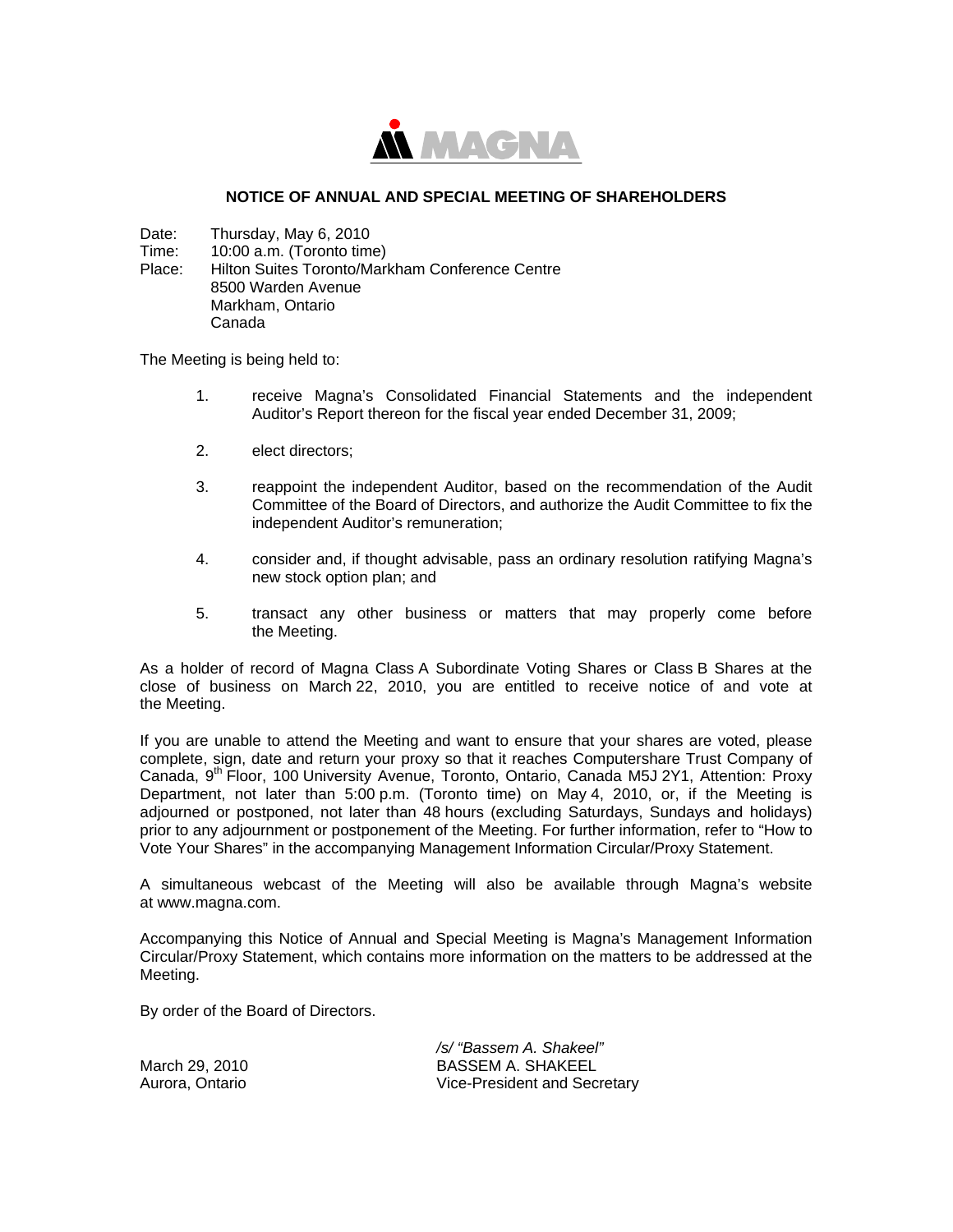# **TABLE OF CONTENTS**

|                                                                                                                                                                                                                                | Page           |
|--------------------------------------------------------------------------------------------------------------------------------------------------------------------------------------------------------------------------------|----------------|
|                                                                                                                                                                                                                                | 1<br>1         |
| HOW TO VOTE YOUR SHARES And all are all are all are all are all are all are all are all the starter of the sta                                                                                                                 | $\overline{2}$ |
|                                                                                                                                                                                                                                | 2              |
|                                                                                                                                                                                                                                | $\overline{4}$ |
|                                                                                                                                                                                                                                | 5              |
|                                                                                                                                                                                                                                | 5              |
|                                                                                                                                                                                                                                | 5              |
|                                                                                                                                                                                                                                | 6              |
|                                                                                                                                                                                                                                | $\overline{7}$ |
|                                                                                                                                                                                                                                | 12             |
|                                                                                                                                                                                                                                | 16             |
|                                                                                                                                                                                                                                | 16             |
|                                                                                                                                                                                                                                | 17             |
|                                                                                                                                                                                                                                | 18             |
|                                                                                                                                                                                                                                | 19             |
|                                                                                                                                                                                                                                | 19             |
|                                                                                                                                                                                                                                | 19             |
|                                                                                                                                                                                                                                | 19             |
|                                                                                                                                                                                                                                | 20             |
|                                                                                                                                                                                                                                | 21             |
|                                                                                                                                                                                                                                | 21             |
|                                                                                                                                                                                                                                | 22             |
|                                                                                                                                                                                                                                | 28             |
|                                                                                                                                                                                                                                | 30             |
|                                                                                                                                                                                                                                | 39             |
|                                                                                                                                                                                                                                | 40             |
|                                                                                                                                                                                                                                | 43             |
|                                                                                                                                                                                                                                | 44             |
| Employment Contracts (also contracts) and contracts are contracted to contract the contract of the contracts of the contracts of the contracts of the contracts of the contracts of the contracts of the contracts of the cont | 47             |
|                                                                                                                                                                                                                                | 48             |
|                                                                                                                                                                                                                                | 48             |
|                                                                                                                                                                                                                                | 51             |
|                                                                                                                                                                                                                                | 51             |
| TERMINATION AND CHANGE OF CONTROL BENEFITS (and account the contract of the contract of the contract of the co                                                                                                                 | 52             |
|                                                                                                                                                                                                                                | 52             |
|                                                                                                                                                                                                                                | 52             |
|                                                                                                                                                                                                                                | 54             |
| INTERESTS OF MANAGEMENT AND OTHER INSIDERS IN CERTAIN TRANSACTIONS                                                                                                                                                             | 54             |
|                                                                                                                                                                                                                                | 54             |
|                                                                                                                                                                                                                                | 54             |
|                                                                                                                                                                                                                                | 54             |
|                                                                                                                                                                                                                                | 55             |
|                                                                                                                                                                                                                                | 55             |
|                                                                                                                                                                                                                                | 55             |
|                                                                                                                                                                                                                                | 55             |
| Directors' and Officers' Insurance educational contracts in the contract of the contract of the contract of the contract of the contract of the contract of the contract of the contract of the contract of the contract of th | 55             |
|                                                                                                                                                                                                                                | 55             |
|                                                                                                                                                                                                                                | 55             |
|                                                                                                                                                                                                                                | 56             |
|                                                                                                                                                                                                                                | $A-1$          |
|                                                                                                                                                                                                                                | $B-1$          |

*In this document, referred to as this ''Circular'', the terms ''you'' and ''your'' refer to the shareholder, while ''we'', ''us'', ''our'' and ''Magna'' refer to Magna International Inc. and, where applicable, its subsidiaries. The information in this Circular is current as of March 29, 2010 and all amounts referred to in this Circular are presented in U.S. dollars, in each case, unless otherwise stated. In this Circular, a reference to ''fiscal year'' is a reference to the fiscal or financial year from January 1 to December 31 of the year stated.*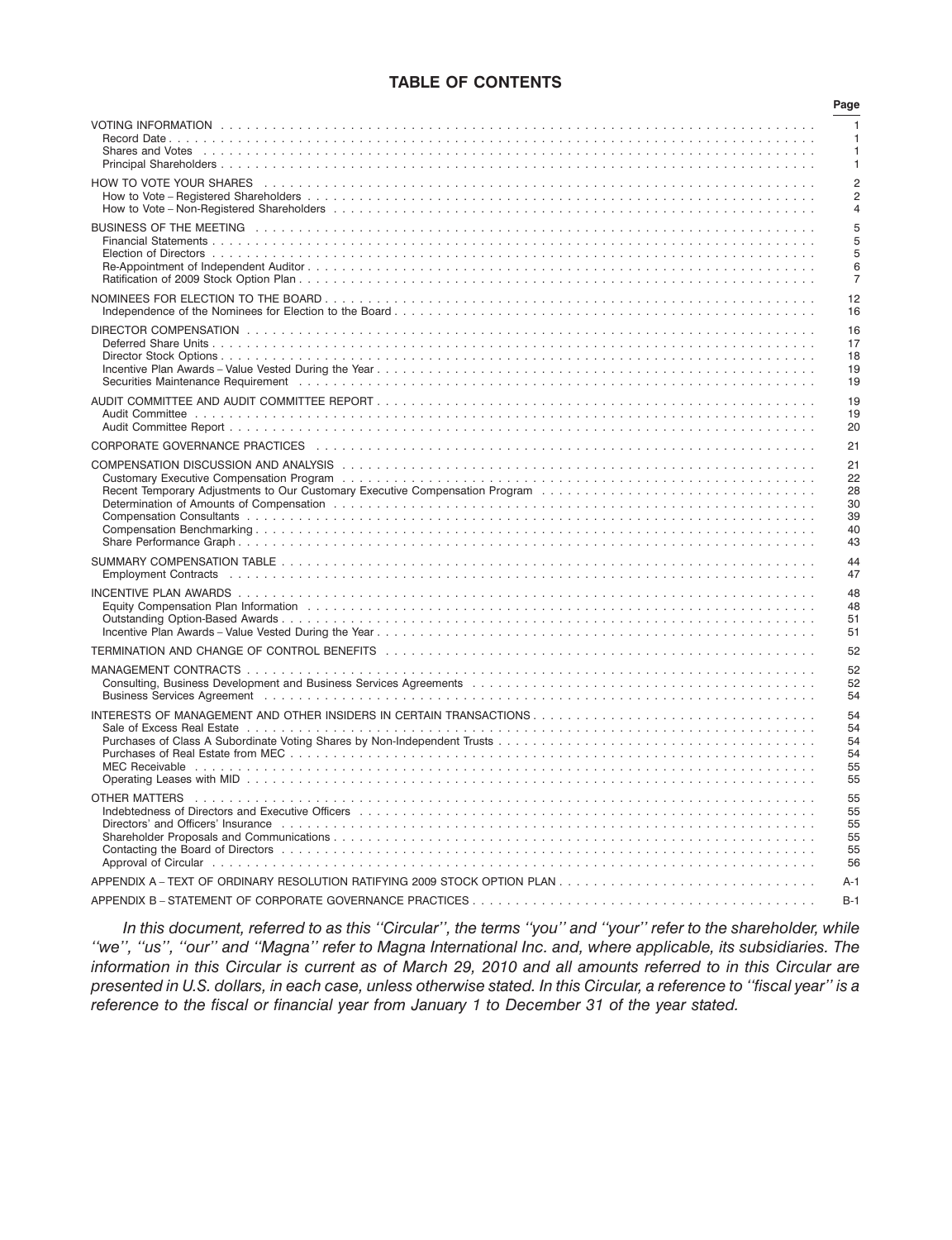# **MANAGEMENT INFORMATION CIRCULAR/PROXY STATEMENT**

This Circular is being provided to you in connection with the Annual and Special Meeting of Magna's shareholders (the ''Meeting''), which is being held on Thursday, May 6, 2010 commencing at 10:00 a.m. (Toronto time) at the Hilton Suites Toronto/Markham Conference Centre, 8500 Warden Avenue, Markham, Ontario, Canada.

## **VOTING INFORMATION**

#### **RECORD DATE**

March 22, 2010 is the record date for the Meeting (the ''Record Date''). Only shareholders of record as of the close of business on the Record Date are entitled to receive notice of and to attend and vote at the Meeting.

#### **SHARES AND VOTES**

As of the Record Date, 111,920,503 Magna Class A Subordinate Voting Shares and 726,829 Magna Class B Shares were issued and outstanding.

Each Magna Class A Subordinate Voting Share is entitled to one vote per share and each Magna Class B Share is entitled to 300 votes per share. As a result, the votes represented by the outstanding Magna Class A Subordinate Voting Shares are approximately 33.9% of the total votes represented by all of Magna's outstanding shares.

#### **PRINCIPAL SHAREHOLDERS**

To our knowledge, the only shareholder that beneficially owns or exercises control or direction, directly or indirectly, over 10% or more of Magna's Class A Subordinate Voting Shares or Class B Shares outstanding as at the Record Date is:

|                                 | <b>CLASS OF SHARES</b> | NO. OF SHARES | <b>DIRECT/INDIRECT</b> | % OF CLASS |
|---------------------------------|------------------------|---------------|------------------------|------------|
| Trust <sup>(1</sup><br>Stronach | Class                  | 726,829       | Indirect               | 100%       |

Notes:

We have been advised that the Stronach Trust intends to vote or cause its Class B Shares to be voted at the Meeting:

- **FOR** the election to the Magna Board of Directors of the nominees named in this Circular, excluding the Class A Nominee Directors (as defined under ''Business of the Meeting – Election of Directors''), in respect of whom the Class B Shares may not be voted;
- **FOR** the re-appointment of Ernst & Young LLP as Magna's independent Auditor and the authorization of the Audit Committee to fix the independent Auditor's remuneration; and
- **FOR** the ordinary resolution ratifying our new stock option plan, which is discussed under ''Business of the Meeting – Ratification of 2009 Stock Option Plan''.

All of Magna's directors and executive officers as a group (19 persons) owned beneficially or exercised control or direction over 838,827 Class A Subordinate Voting Shares representing approximately 0.7% of the class, together with 726,829 Class B Shares representing 100% of the class, in each case, as at the Record Date. The Magna Deferred Profit Sharing Plan (Canada) and Employees Deferred Profit Sharing Plan (U.S.) (the ''DPSPs''), deferred profit sharing plans for Magna's employees, collectively hold 5,410,653 Magna Class A Subordinate Voting Shares representing 4.8% of the class as at the Record Date. The shares held by the DPSPs will be voted **FOR** each of the items to be voted on at the Meeting.

<sup>(1)</sup> These Class B Shares are held by 447 Holdings Inc., the shares of which are indirectly held by the Stronach Trust. Mr. Frank Stronach and Ms. Belinda Stronach, our Chairman and Executive Vice-Chairman, respectively, and two other members of the Stronach family are trustees and members of the class of potential beneficiaries of the Stronach Trust.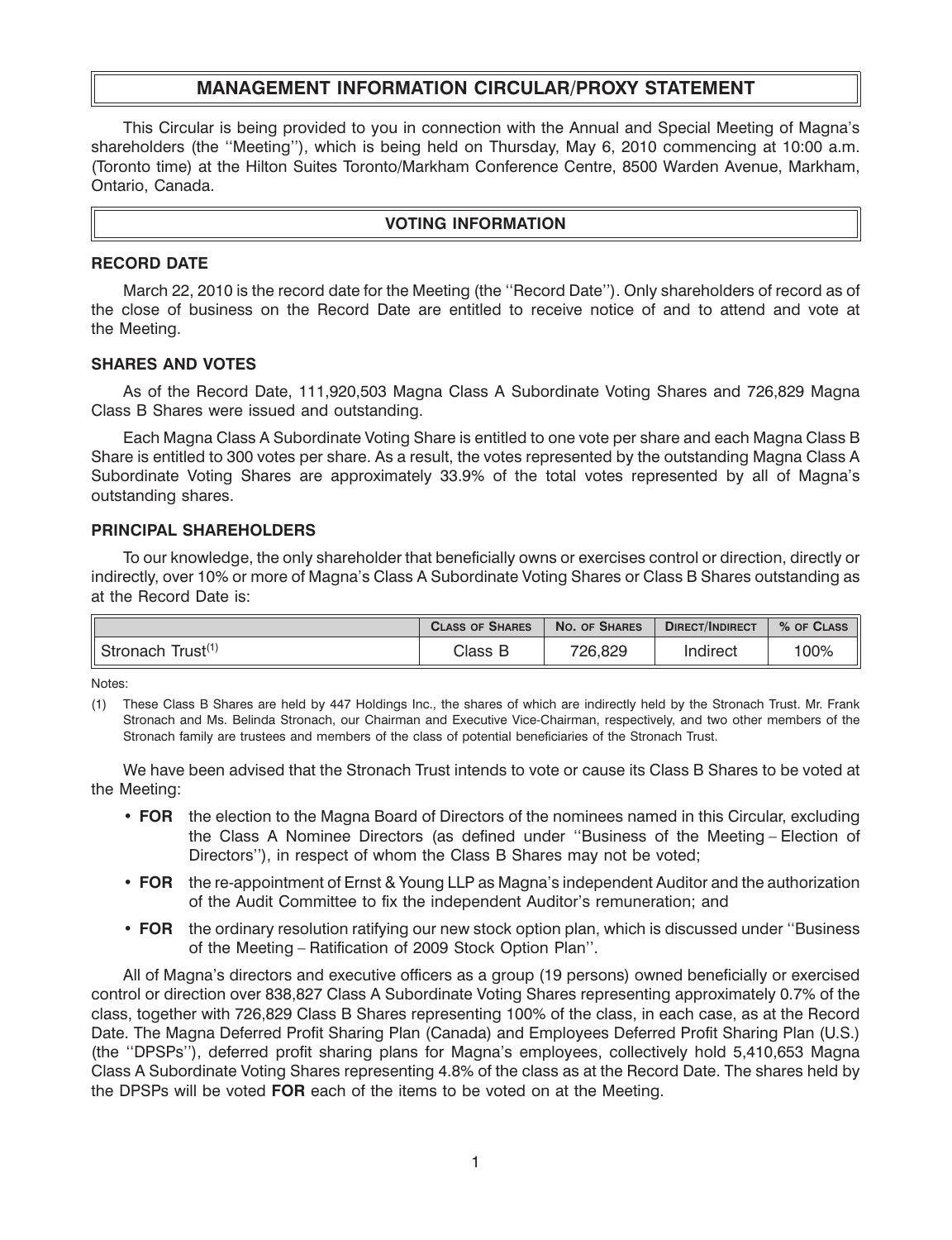Your vote is important. Please read the information below, then vote your shares, either by proxy or in person at the Meeting.

How you vote your shares depends on whether you are a registered shareholder or a non-registered shareholder. In either case, there are two ways you can vote at the Meeting – by appointing a proxyholder or by attending in person, although the specifics may differ slightly.

*Registered Shareholder:* You are a registered shareholder if you hold one or more share certificates which indicate your name and the number of Magna Class A Subordinate Voting Shares which you own. As a registered shareholder, you will receive a form of proxy from Computershare Trust Company of Canada (''Computershare'') representing the shares you hold. If you are a registered shareholder, refer to ''How to Vote – Registered Shareholders''.

*Non-Registered Shareholder:* You are a non-registered shareholder if a securities dealer, broker, bank, trust company or other nominee holds your shares for you, or for someone else on your behalf. As a non-registered shareholder, you will most likely receive a Voting Instruction Form from either Computershare or Broadridge, although in some cases you may receive a form of proxy from the securities dealer, broker, bank or trust company or other nominee holding your shares. If you are a non-registered shareholder, refer to ''How to Vote – Non-Registered Shareholders''.

**Management is soliciting your proxy in connection with the matters to be addressed at the Meeting.** We will bear all costs incurred in connection with Management's solicitation of proxies, including the cost of preparing and mailing this Circular and accompanying materials. Proxies will be solicited primarily by mail, although our officers and employees may (for no additional compensation) also directly solicit proxies by phone, fax or other electronic methods. Banks, brokerage houses and other custodians, nominees or fiduciaries will be requested to forward proxy solicitation material to the persons on whose behalf they hold Magna shares and to obtain authorizations for the execution of proxies. These institutions will be reimbursed for their reasonable expenses in doing so.

# **HOW TO VOTE – REGISTERED SHAREHOLDERS**

If you are a registered shareholder, you may either vote by proxy or in person at the Meeting.

## APPOINTMENT OF PROXYHOLDER

If you choose to vote by proxy, you are giving the person (referred to as a ''proxyholder'') or people named on your form of proxy the authority to vote your shares on your behalf at the Meeting (including any adjournment or postponement of the Meeting). You may indicate on the form of proxy how you want your proxyholder to vote your shares, or you can let your proxyholder make that decision for you. If you do not specify on the form of proxy how you want your shares to be voted, your proxyholder will have the discretion to vote your shares as the proxyholder sees fit.

## **If you have not appointed a proxyholder in place of the Magna officers whose names are pre-printed on the form of proxy and have not specified how you want your shares to be voted, your shares will be voted:**

- **FOR** the election to the Magna Board of Directors of all of the nominees named in this Circular;
- **FOR** the re-appointment of Ernst & Young LLP as Magna's independent Auditor and the authorization of the Audit Committee to fix the independent Auditor's remuneration; and
- **FOR** the ordinary resolution ratifying our new stock option plan, which is discussed under ''Business of the Meeting – Ratification of 2009 Stock Option Plan''.

The form of proxy accompanying this Circular gives the proxyholder discretion with respect to any amendments or changes to matters described in the Notice of Annual and Special Meeting and with respect to any other matters which may properly come before the Meeting (including any adjournment or postponement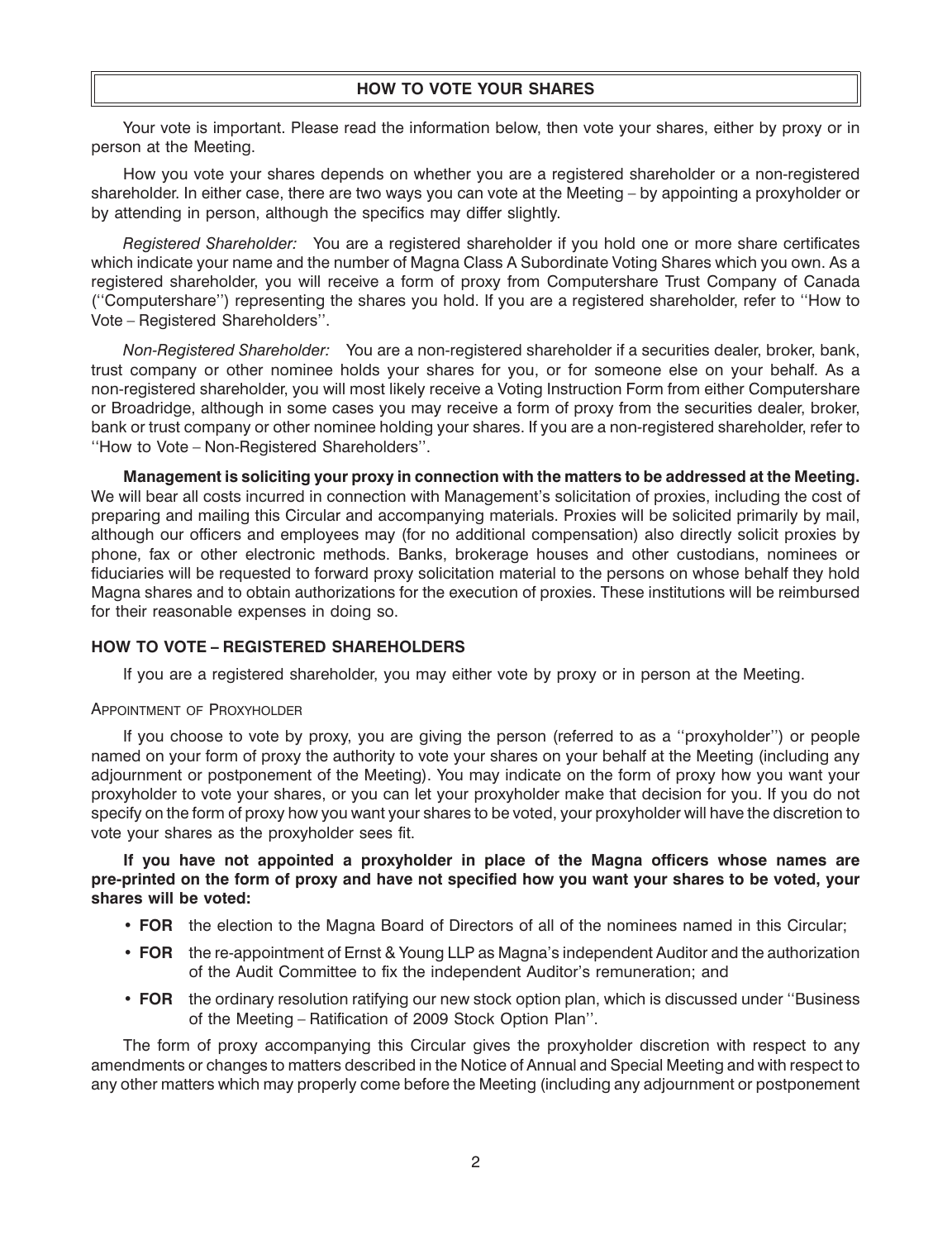of the Meeting). As of the date of this Circular, we are not aware of any amendments, changes or other matters to be addressed at the Meeting.

#### SUBMITTING VOTES BY PROXY

There are four different ways you can submit your vote by proxy – by telephone, internet, mail or fax, in accordance with the instructions on the form of proxy.

If you are voting by telephone or internet, you will require the Control Number, Holder Account Number and Access Number which have been pre-printed on your form of proxy.

The people whose names have been pre-printed on your proxy form are all officers of Magna and they will vote your shares unless you appoint someone else to be your proxyholder. **You have the right to appoint someone else (who need not be a shareholder) as your proxyholder; however, if you do, that person must vote your shares in person on your behalf at the Meeting**. To appoint someone other than our officers as your proxyholder, insert the person's name in the blank space provided on the form of proxy or, alternatively, complete, sign, date and submit another proper form of proxy naming that person as your proxyholder.

A proxy submitted by mail or fax must be in writing, dated the date on which you signed it and be signed by you (or your authorized attorney). If such a proxy is being submitted on behalf of a corporate shareholder, the proxy must be signed by an authorized officer or attorney of that corporation. If a proxy submitted by mail or fax is not dated, it will be deemed to bear the date on which it was sent to you.

If you are voting your shares by proxy, you must ensure that your completed and signed proxy form or your phone or internet vote is received by Computershare not later than 5:00 p.m. (Toronto time) on May 4, 2010. If the Meeting is adjourned or postponed, you must ensure that your completed and signed proxy form or your phone or internet vote is received by Computershare not later than 48 hours (excluding Saturdays, Sundays and holidays) prior to any adjournment or postponement of the Meeting.

#### VOTING IN PERSON

If you attend in person, you do not need to complete or return your form of proxy. When you arrive at the Meeting, a representative of Computershare will register your attendance before you enter the Meeting.

If you vote in person at the Meeting and had previously completed and returned your form of proxy, your proxy will be automatically revoked and any votes you cast on a poll at the Meeting will count.

#### REVOKING A VOTE MADE BY PROXY

You have the right to revoke a proxy with respect to any matter on which a vote has not already been cast. In order to do so, you must take **ONE** of the following actions:

- Vote again by telephone or internet not later than 5:00 p.m. (Toronto time) on May 4, 2010 (or not later than 48 hours prior to any adjournment or postponement of the Meeting);
- Deliver another completed and signed form of proxy, dated later than the first form of proxy, by mail or fax such that it is received by Computershare not later than 5:00 p.m. (Toronto time) on May 4, 2010 (or not later than 48 hours prior to any adjournment or postponement of the Meeting);
- Deliver to us at the following address a written notice revoking the proxy, provided it is received not later than 5:00 p.m. (Toronto time) on May 5, 2010 (or the last business day prior to any adjournment or postponement of the Meeting):

Magna International Inc. 337 Magna Drive Aurora, Ontario Canada L4G 7K1 Attention: Secretary of the Corporation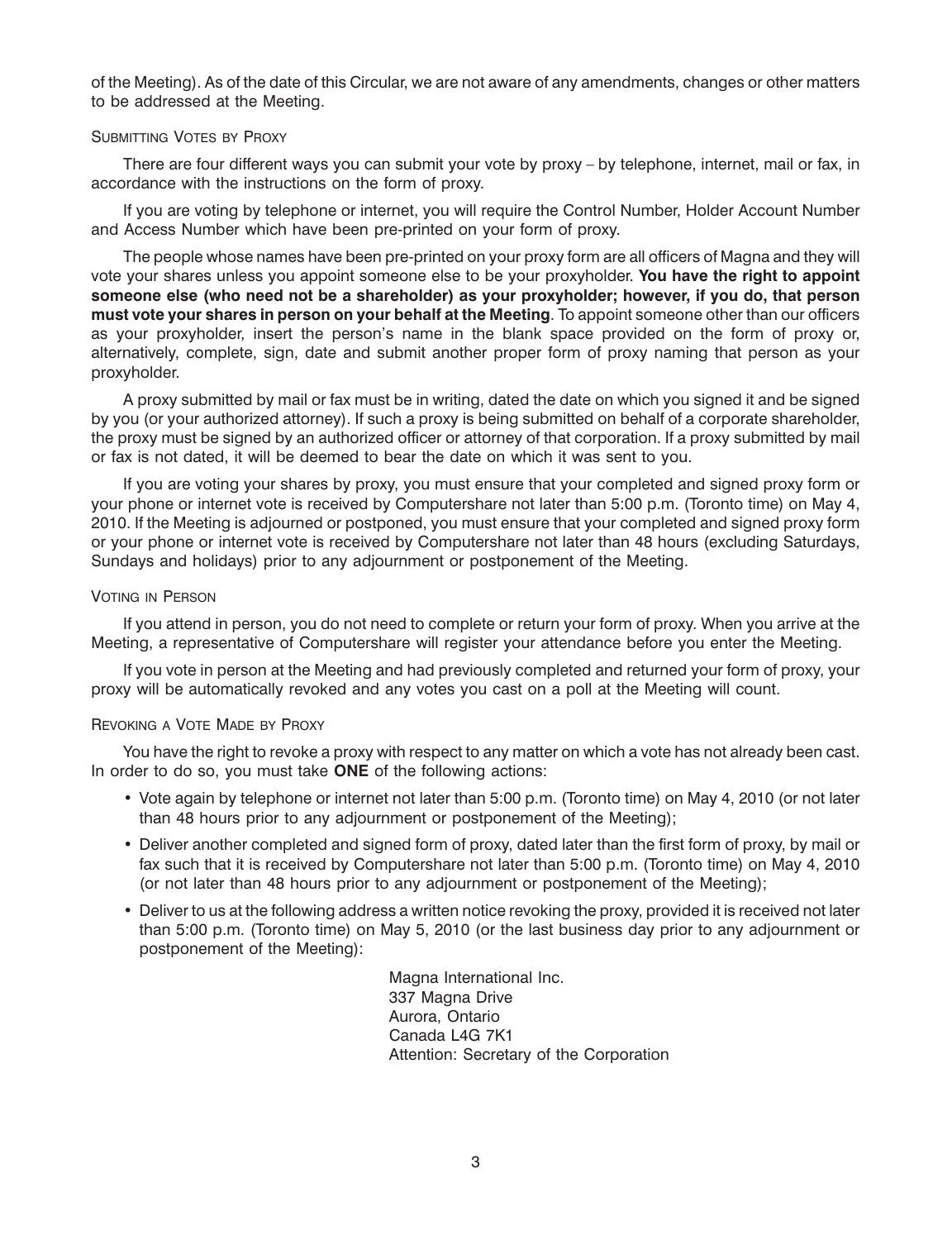• Deliver a signed written notice revoking the proxy to the scrutineers of the Meeting, to the attention of the Chairman of the Meeting, at or prior to the commencement of the Meeting (including in the case of any adjournment or postponement of the Meeting).

# **HOW TO VOTE – NON-REGISTERED SHAREHOLDERS**

These securityholder materials are being sent to both registered and non-registered owners of the securities. If you are a non-registered owner and the issuer or its agent has sent these materials directly to you, your name, address and information about your holdings of securities have been obtained in accordance with applicable securities regulatory requirements from the intermediary holding on your behalf. By choosing to send these materials directly to you, the issuer (and not the intermediary holding on your behalf) has assumed responsibility for (i) delivering these materials to you and (ii) executing your proper voting instructions. Please return your voting instructions as specified in the request for voting instructions.

#### SUBMITTING VOTING INSTRUCTIONS

If you are a non-registered shareholder and have received a Voting Instruction Form from Computershare, you must complete and submit your vote by phone, internet, mail or fax, in accordance with the instructions on the Voting Instruction Form. On receipt of a properly completed and submitted form, a legal form of proxy will be submitted on your behalf.

You must ensure that your completed, signed and dated Voting Instruction Form or your phone or internet vote is received by Computershare not later than 5:00 p.m. (Toronto time) on May 4, 2010. If the Meeting is adjourned or postponed, you must ensure that your completed, signed and dated Voting Instruction Form or your phone or internet vote is received by Computershare not later than 48 hours (excluding Saturdays, Sundays and holidays) prior to any adjournment or postponement of the Meeting. If a Voting Instruction Form submitted by mail or fax is not dated, it will be deemed to bear the date on which it was sent to you.

If you are a non-registered shareholder and have received a Voting Instruction Form from Broadridge, please complete it and submit your vote by proxy in accordance with the instructions provided to you on the form, including any deadline specified by Broadridge.

In some cases, you may have received a form of proxy instead of a Voting Instruction Form, even though you are a non-registered shareholder. Such a form of proxy will likely be stamped by the securities dealer, broker, bank, trust company or other nominee holding your shares and be restricted as to the number of shares to which it relates. In this case, you must complete the form of proxy and submit it to Computershare as described under ''How to Vote – Registered Shareholders *–* Submitting Votes By Proxy''.

## VOTING IN PERSON

If you have received a Voting Instruction Form and wish to attend the Meeting in person or have someone else attend on your behalf, you must complete, sign and return the Voting Instruction Form in accordance with the instructions in the form. Computershare or Broadridge, as applicable, will send you a form of proxy giving you the right to attend the Meeting.

If you have received a form of proxy and wish to attend the Meeting in person or have someone else attend on your behalf, you must insert your name, or the name of the person you wish to attend on your behalf, in the blank space provided on the form of proxy. When you arrive at the Meeting, a representative of Computershare will register your attendance before you enter the meeting.

#### REVOKING A VOTING INSTRUCTION FORM OR PROXY

If you wish to revoke a Voting Instruction Form or form of proxy with respect to any matter on which a vote has not already been cast, you must contact Computershare (for Voting Instruction Forms sent to you by Computershare), Broadridge (for Voting Instruction Forms sent to you by Broadridge) or your securities dealer, broker, bank, trust company or other nominee or intermediary (for a form of proxy sent to you by such intermediary) and comply with any applicable requirements relating to the revocation of votes made by Voting Instruction Form or proxy.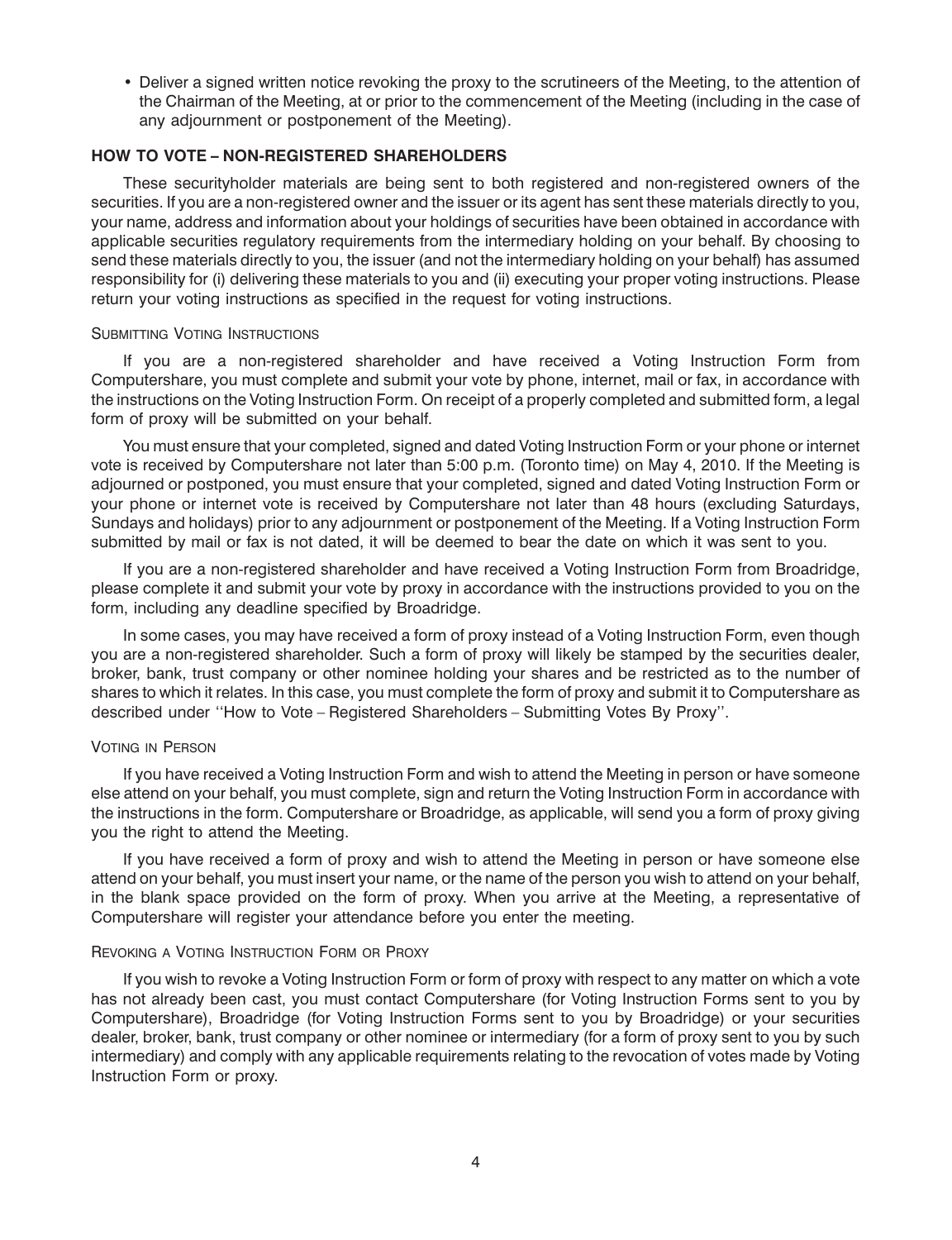## **BUSINESS OF THE MEETING**

The Meeting is being held to receive our financial statements, elect directors, re-appoint our independent Auditor, ratify our new stock option plan and transact any other business which properly comes before the Meeting. As of the date of this Circular, we are not aware of any other business to be transacted at the Meeting.

## **FINANCIAL STATEMENTS**

Management, on behalf of Magna's Board of Directors (the ''Board''), will submit to Magna shareholders at the Meeting the Consolidated Financial Statements for the fiscal year ended December 31, 2009, together with the independent Auditor's report on such financial statements. No shareholder vote is required in connection with Magna's financial statements or the independent Auditor's report on the financial statements.

## **ELECTION OF DIRECTORS**

#### NUMBER AND TERM

The number of directors to be elected at the Meeting is eleven.

Each director is elected annually, with that director's term expiring at the next annual meeting following the election of the director. A vacancy on the Board which occurs between annual meetings may be filled by the Board appointing a director to serve until the next annual meeting. All of the nominees for election at the Meeting are current directors of Magna who were elected at Magna's annual meeting of shareholders held on May 6, 2009, except for the Honourable J. Trevor Eyton.

#### CLASS A NOMINEE DIRECTORS

Two of the eleven directors to be elected at the Meeting will be voted on solely by holders of our Class A Subordinate Voting Shares, in accordance with the ''Minimum Profit Performance'' provisions of our Corporate Constitution. Pursuant to such provisions, if at any time:

- our After-Tax Profits (as defined in the Corporate Constitution) are less than 4% of our Share Capital (as defined in the Corporate Constitution) for a period of two consecutive fiscal years; or
- we fail to pay a Required Dividend (as defined in the Corporate Constitution) for a period of two consecutive fiscal years,

holders of our Class A Subordinate Voting Shares, voting separately as a class, are entitled to elect two directors until the 4% return on Share Capital is achieved for one fiscal year and the Required Dividends have been paid. Although we have complied with the Required Dividend provision of the Corporate Constitution, our After-Tax Profits for our 2008 and 2009 fiscal years were less than 4% of our Share Capital, thereby triggering the foregoing right. The term of the two directors to be elected by holders of our Class A Subordinate Voting Shares will expire at our annual meeting in 2011. In accordance with the Corporate Constitution, the right of holders of our Class A Subordinate Voting Shares to separately elect two directors will no longer apply if our After-Tax Profits in fiscal 2010 are greater than or equal to 4% of our Share Capital. (See ''Appendix B – Statement of Corporate Governance Practices – Corporate Constitution'' for additional details.)

In order to facilitate the exercise of the foregoing right, the Nominating Committee has nominated Lady Barbara Judge and the Honourable J. Trevor Eyton (the ''Class A Nominee Directors'') for election by holders of our Class A Subordinate Voting Shares, voting separately as a class. The Class A Nominee Directors qualify as ''independent'' directors under applicable regulatory requirements, including The New York Stock Exchange (''NYSE'') Listing Standards and governance guidelines reflected in National Policy 58-201 – *Corporate Governance Guidelines* (''NP 58-201'') of the Canadian Securities Administrators (''CSA''). In nominating the Class A Nominee Directors, the Nominating Committee considered their independence from Management and our controlling shareholder, their extensive professional qualifications and expertise, their experience serving on other public company boards and other factors, including:

• Lady Judge currently serves as Chairman of the U.K. Atomic Energy Authority and is a recognized expert in corporate governance, due in part to her current position as Chairman of the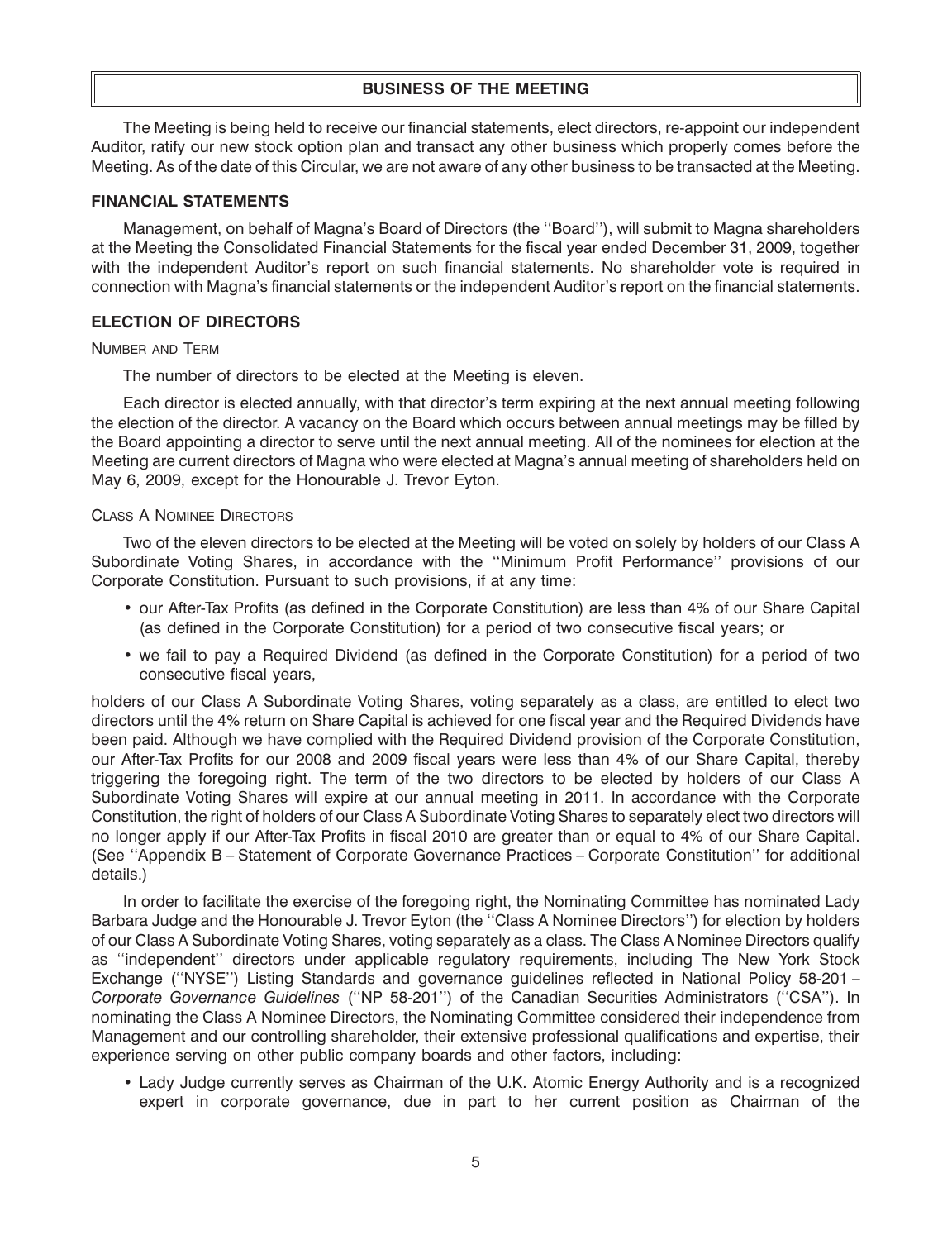U.S./U.K. Taskforce on Corporate Governance, as well as her past service as a Commissioner of the U.S. Securities and Exchange Commission (''SEC'') and Deputy Chairman of the U.K. Financial Reporting Council, which is the corporate governance regulator for the U.K. Lady Judge recently completed terms as Public Member of the International Ethics Standards Board for Accountants and as Chairman of the Professional Standards Board of the Institute of Directors. Originally nominated by OJSC Russian Machines to serve as an Independent Director (pursuant to our previous strategic alliance with OJSC Russian Machines) based on her highly regarded governance expertise and credentials, Lady Judge has served on the Board since September 2007.

• The Honourable J. Trevor Eyton is a well-known business leader and highly regarded corporate director in North America who served as a member of the Senate of Canada from 1990 to his retirement in 2009. Mr. Eyton has played a leadership role in Brascan Ltd. (now Brookfield Asset Management) since 1979, serving successively as President and Chief Executive Officer, Chairman, Senior Chairman and, currently, as a director. Through Brascan, Mr. Eyton has had major involvement with a variety of businesses as diverse as the Toronto Blue Jays, Labatt Breweries, Noranda Inc., Trilon Financial, London Life, Macmillan Bloedel, Royal Trustco and Trizec. In addition, he has previously served on the boards of Coca-Cola Enterprises (Atlanta), General Motors of Canada and Nestle Canada and ´ currently serves as a Governor of the Canadian Olympic Foundation, as well as Honourary Chairman of Canada's Sports Hall of Fame.

Refer to ''Nominees for Election to the Board'' for further information on each of the nominees for election as directors.

# **RE-APPOINTMENT OF INDEPENDENT AUDITOR**

Based on the recommendation of the Audit Committee of the Board, the directors propose to reappoint Magna's independent Auditor, Ernst & Young LLP, and authorize the Audit Committee to fix the independent Auditor's remuneration. Ernst & Young LLP (including its predecessor firms) has been Magna's independent Auditor since February 27, 1969. Representatives of Ernst & Young LLP are expected to attend the Meeting, will have the opportunity to make a statement if they so desire and are expected to be available to respond to appropriate questions.

#### AUDITOR INDEPENDENCE

The Audit Committee has discussed with the independent Auditor its independence from Management and Magna, and has considered whether the provision of non-audit services is compatible with maintaining such independence. In order to ensure that the independent Auditor's independence is not compromised by engaging it for other services, the Audit Committee has established and maintains a process for the review and pre-approval of all services and related fees to be paid to the independent Auditor. Pursuant to this pre-approval process, the Audit Committee approved and we paid the following fees to the independent Auditor for services provided in respect of fiscal 2009 and fiscal 2008:

|                                       | 2009         |            | 2008        |            |
|---------------------------------------|--------------|------------|-------------|------------|
| <b>TYPE OF SERVICES</b>               | <b>FEES</b>  | % OF TOTAL | <b>FEES</b> | % OF TOTAL |
| Audit services <sup>(1)</sup>         | \$10,122,000 | 78.5%      | \$9,131,000 | 93.9%      |
| Audit-related services <sup>(2)</sup> | 2,411,000    | 18.7%      | 146,000     | 1.5%       |
| Tax services <sup>(3)</sup>           | 366,000      | 2.8%       | 410,000     | 4.2%       |
| Other services <sup>(4)</sup>         | 2,000        | 0.0%       | 34,000      | 0.4%       |
| Total                                 | \$12,901,000 | 100%       | \$9,721,000 | 100%       |

Notes:

(1) This category is intended to capture all fees in respect of services performed in order to comply with generally accepted auditing standards (''GAAS''). In some cases, these may include an appropriate allocation of fees for tax services or accounting consultations, to the extent such services were necessary to comply with GAAS. This category includes fees incurred in connection with the audit of our internal controls for purposes of Section 404 of the Sarbanes-Oxley Act of 2002 ("SOX").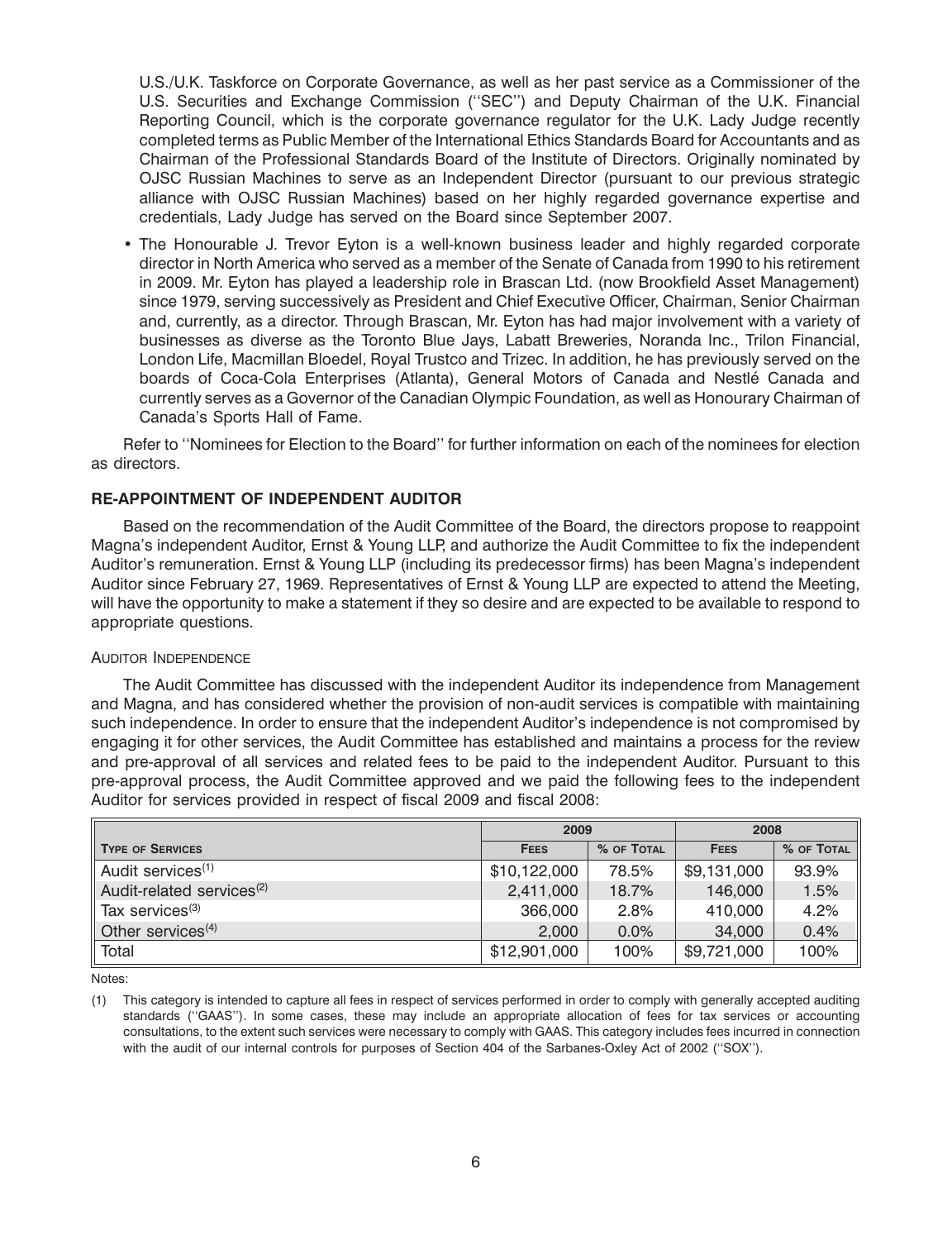- (2) This category generally consists of fees paid in respect of assurance and related services (e.g. due diligence), including such things as employee benefit plan audits, due diligence relating to mergers and acquisitions, accounting consultations and audits in connection with acquisitions, attest services that are not required by statute or regulation and consultation concerning financial accounting and reporting standards. The most significant audit-related services actually provided by the independent Auditor in respect of fiscal 2009 and 2008, respectively, were: (a) due diligence in connection with acquisitions; and (b) benefit plan audits.
- (3) This category includes all fees paid in respect of services performed by the independent Auditor's tax professionals, except those services required in order to comply with GAAS which are included under ''Audit services''. Tax services include tax compliance, tax planning and tax advice. The tax services actually provided by the independent Auditor in fiscal 2009 and fiscal 2008 consisted of Canadian, U.S., European and Mexican tax compliance, advisory and research services.
- (4) This category captures fees in respect of all permitted services not falling under any of the previous categories.

In order to further ensure the independence of the independent Auditor, the Audit Committee reviews and approves the hiring of current and former partners and employees of the independent Auditor who were engaged on Magna's account within the three prior years.

## **RATIFICATION OF 2009 STOCK OPTION PLAN**

Our Amended and Restated Incentive Stock Option Plan (the ''1987 Plan'') provides for the issuance of up to 6,000,000 Class A Subordinate Voting Shares pursuant to the exercise of stock options granted under that plan, with each option exercisable for one Magna Class A Subordinate Voting Share. As at December 31, 2009, 5,968,588 options had been granted under the 1987 Plan, leaving only 31,412 options available for future grants.

In light of the limited number of stock options available for grant under the 1987 Plan, the Corporate Governance and Compensation Committee (''CGCC'') met four times during October and November 2009 to, among other things, review and consider the terms of the 2009 Stock Option Plan (the ''2009 Plan''). In the course of its review, the CGCC considered a variety of factors, including the advice provided to it by its independent legal advisors, Fasken Martineau DuMoulin LLP (''Fasken Martineau''). On November 5, 2009, the CGCC unanimously approved the 2009 Plan, subject to Board and Toronto Stock Exchange (''TSX'') approval, as well as ratification by shareholders, and recommended its approval to the Board. In approving the terms of the 2009 Plan, the CGCC sought to ensure that we continue to be able to achieve a number of objectives through the grant of stock options under the 2009 Plan, including:

- advancing the interests of Magna by attracting, retaining, motivating and rewarding key employees, officers, outside directors and certain other eligible participants (collectively, ''Participants'') of Magna and its subsidiaries;
- motivating Participants to act in the long-term best interests of Magna; and
- aligning the interests of Participants with those of holders of our Class A Subordinate Voting Shares.

Based on its review of the 2009 Plan and the recommendation of the CGCC, the Board unanimously approved the 2009 Plan on November 5, 2009, subject to TSX approval and ratification by shareholders. The terms of the 2009 Plan are described in detail under ''Plan Summary''.

Certain Magna officers have been conditionally granted options under the 2009 Plan, subject to ratification of the Plan at the Meeting. (Refer to ''Compensation Discussion and Analysis – Determination of Amounts of Compensation – 2010 Adjustments to Executive Compensation Program''.)

A resolution ratifying the 2009 Plan and the conditional grant of options to certain officers must be approved by no less than a simple majority of all votes cast in favour by the shareholders in person or represented by proxy at the Meeting. **The text of the ratifying resolution and the full text of the 2009 Plan are attached as Appendix A to this Circular.**

**The Board unanimously recommends that Magna shareholders vote FOR the resolution ratifying the 2009 Plan and the conditional option grants.** Unless contrary instructions are indicated on the form of proxy or the voting instruction form, the persons designated in the accompanying form of proxy or voting instruction form intend to vote **FOR** such resolution.

The Magna officers who have been conditionally granted options under the 2009 Plan collectively owned beneficially or exercised control or direction over 828,871 Class A Subordinate Voting Shares representing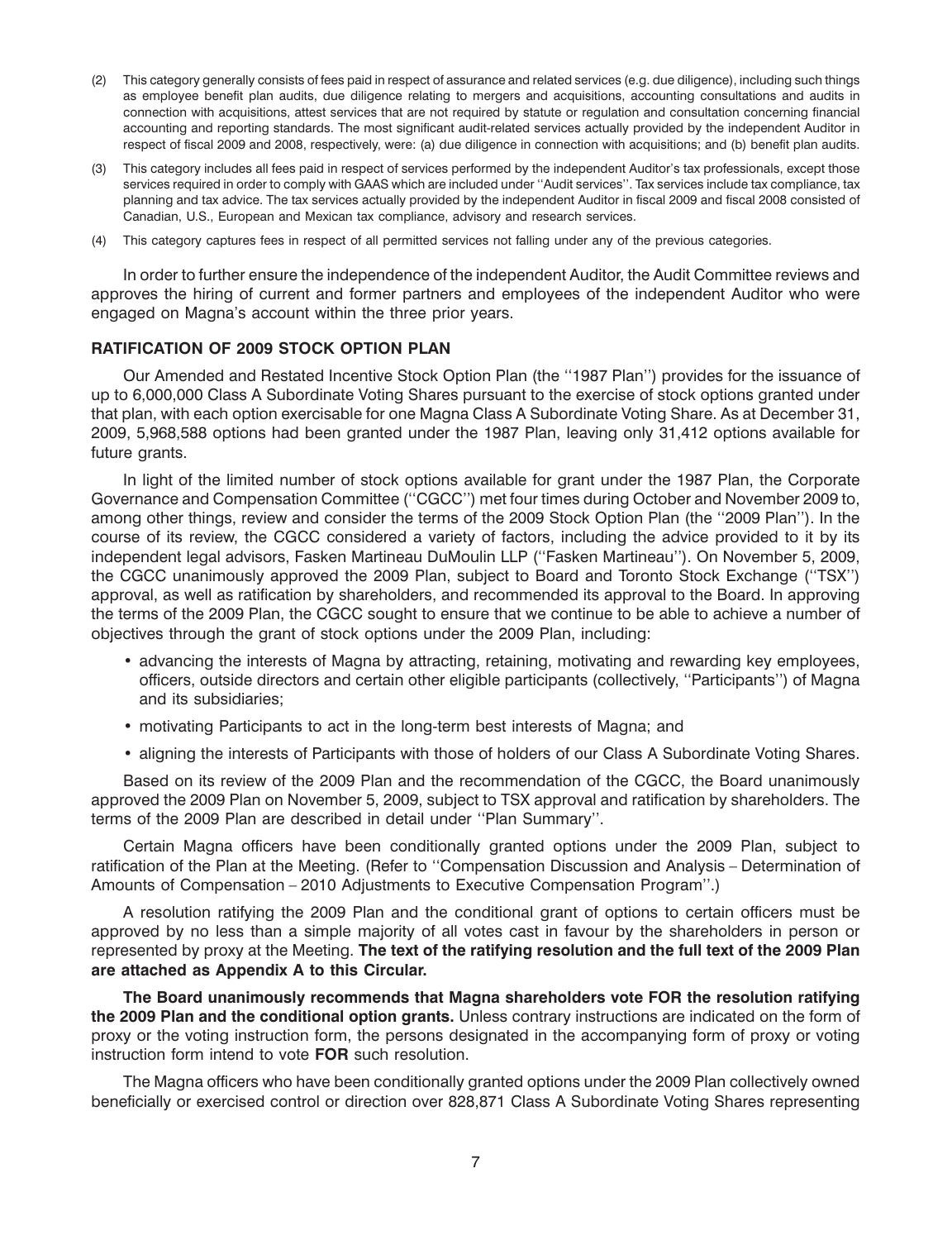approximately 0.7% of the class, together with 726,829 Class B Shares representing 100% of the class, in each case, as at the Record Date. We have been advised that these optionees intend to vote their Class A Subordinate Voting Shares and Class B Shares **FOR** the ordinary resolution ratifying the 2009 Plan.

The 1987 Plan will automatically terminate on ratification of the 2009 Plan, such that no further grants will be made under it. However, all options or other awards granted under the 1987 Plan will continue in full force and effect in accordance with their original terms and conditions as contained in the applicable option agreements and the terms of the 1987 Plan.

## PLAN SUMMARY

The following is a summary of the key provisions of the 2009 Plan:

*Eligible Participants:* Employees and non-employee directors of, as well as consultants to, Magna and its subsidiaries.

*Plan Administrator:* The CGCC administers the 2009 Plan in respect of option grants to employee and consultant Participants. The Board administers the 2009 Plan in respect of option grants to non-employee directors.

*Maximum Number of* 8,000,000 Class A Subordinate Voting Shares, which represent *Underlying Shares:* approximately 7.1% of our issued and outstanding Class A Subordinate Voting Shares as of the Record Date.

> The maximum number of Class A Subordinate Voting Shares underlying the 2009 Plan, together with the Class A Subordinate Voting Shares underlying unexercised options previously granted under the 1987 Plan, represent approximately 9.6% of our issued and outstanding Class A Subordinate Voting Shares as of the Record Date.

*Conditional Option Grants* Options representing a total of 2,525,000 Class A Subordinate Voting *under the 2009 Plan:* Shares were conditionally granted effective February 26, 2010 to certain Magna officers, all of whom are ''insiders'' (as defined in the TSX Company Manual). These options were priced at C\$60.00 and \$56.99 for options denominated in Canadian and U.S. dollars, respectively, and expire at the close of business on February 25, 2017.

> The shares underlying the conditional options represent approximately 2.3% of our issued and outstanding Class A Subordinate Voting Shares as of the Record Date.

> Refer to ''Compensation Discussion and Analysis – Determination of Amounts of Compensation – 2010 Adjustments to Executive Compensation Program'' for further information relating to options conditionally granted to our Named Executive Officers.

*Non-Employee Director* Non-employee directors are entitled to receive options to acquire:

- *Participation:* 5,000 Class A Subordinate Voting Shares upon their initial election or appointment as an independent director; and
	- a further 5,000 Class A Subordinate Voting Shares upon each subsequent election as a director.

*Limits on Insider* The maximum number of Class A Subordinate Voting Shares:

- *Participation:* issued to Magna ''insiders'' within any one-year period; and
	- issuable to Magna ''insiders'' at any time,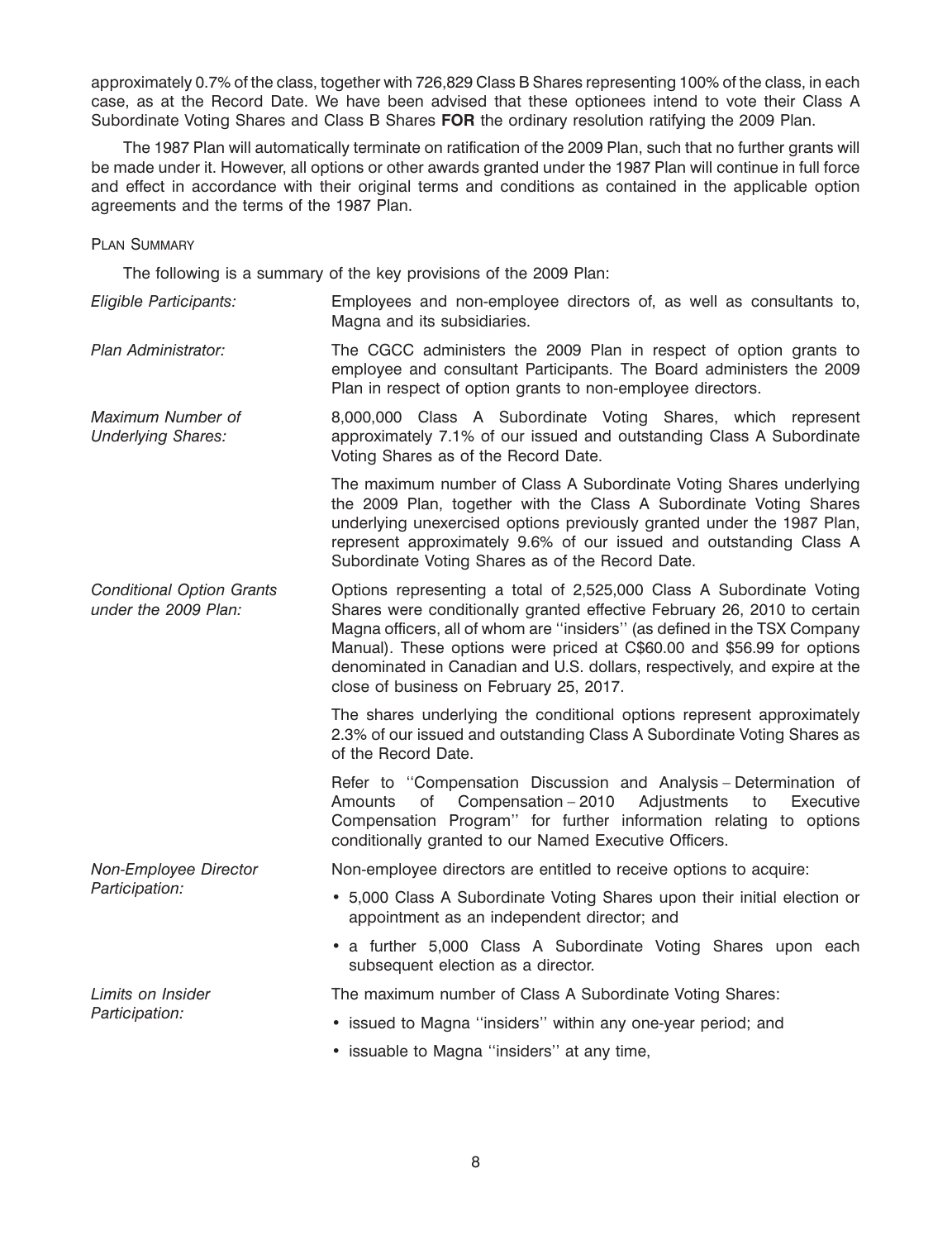|                                                        | under the 2009 Plan, the 1987 Plan and any other "security-based<br>compensation arrangement" (as defined in the TSX Company Manual),<br>shall not exceed 10% of Magna's total issued and outstanding Class A<br>Subordinate Voting Shares, respectively.                                                                                            |
|--------------------------------------------------------|------------------------------------------------------------------------------------------------------------------------------------------------------------------------------------------------------------------------------------------------------------------------------------------------------------------------------------------------------|
|                                                        | Subject to the foregoing limits, the 2009 Plan does not provide for a<br>maximum number of shares that may be issued to any Participant.                                                                                                                                                                                                             |
| <b>Method of Determining</b><br><b>Exercise Price:</b> | The exercise price applicable to any option will be established at the time of<br>grant, but cannot be less than the closing price of a Class A Subordinate<br>Voting Share on the trading day immediately prior to the date of grant, on:                                                                                                           |
|                                                        | • the TSX, in the case of options denominated in Canadian dollars; and                                                                                                                                                                                                                                                                               |
|                                                        | • the NYSE, in the case of options denominated in U.S. dollars.                                                                                                                                                                                                                                                                                      |
|                                                        | The exercise price must be paid at the time options are exercised, unless<br>the Plan Administrator has permitted "cashless" exercise, whereby an<br>optionee surrenders for cancellation vested and exercisable options:                                                                                                                            |
|                                                        | • with an "in-the-money" value equal to the exercise price and receives the<br>applicable number of shares with an equivalent value; or                                                                                                                                                                                                              |
|                                                        | • receives payment of the "in-the-money" amount based on closing<br>market prices on the date of the cashless exercise.                                                                                                                                                                                                                              |
|                                                        | We will not provide any financial assistance to Participants in order to<br>facilitate the exercise of options.                                                                                                                                                                                                                                      |
| Vesting Terms:                                         | Options granted to employee or consultant Participants vest and are<br>exercisable as to 1/3 on each of the first three anniversaries of the date of<br>grant, unless otherwise determined by the Plan Administrator.                                                                                                                                |
|                                                        | Options granted to non-employee directors vest in full on the first<br>anniversary of the date of grant.                                                                                                                                                                                                                                             |
| Option Term:                                           | Options expire on the seventh anniversary of the date of grant, unless:                                                                                                                                                                                                                                                                              |
|                                                        | • expiry is accelerated as set forth in the 2009 Plan; or                                                                                                                                                                                                                                                                                            |
|                                                        | • the Plan Administrator determines otherwise at the time of grant.                                                                                                                                                                                                                                                                                  |
|                                                        | Options due to expire within, or within two business days after the end of, a<br>blackout period established by the Corporation, expire instead on the tenth<br>business day following the expiry of the blackout period.                                                                                                                            |
| <b>Accelerated Expiry:</b>                             | Where a Participant's employment or service terminates by reason of<br>death, disability or retirement, all options granted to the Participant under<br>the 2009 Plan (whether or not vested and exercisable) may be exercised by<br>the Participant until the earlier of the date on which the exercise period<br>otherwise would have expired and: |
|                                                        | • one year from a Participant's death;                                                                                                                                                                                                                                                                                                               |
|                                                        | • three years from a Participant's disability or retirement, in the case of<br>employee and director Participants; or                                                                                                                                                                                                                                |
|                                                        | • one year from the date of a consultant Participant's disability or<br>completion of service under the applicable consulting agreement or<br>arrangement.                                                                                                                                                                                           |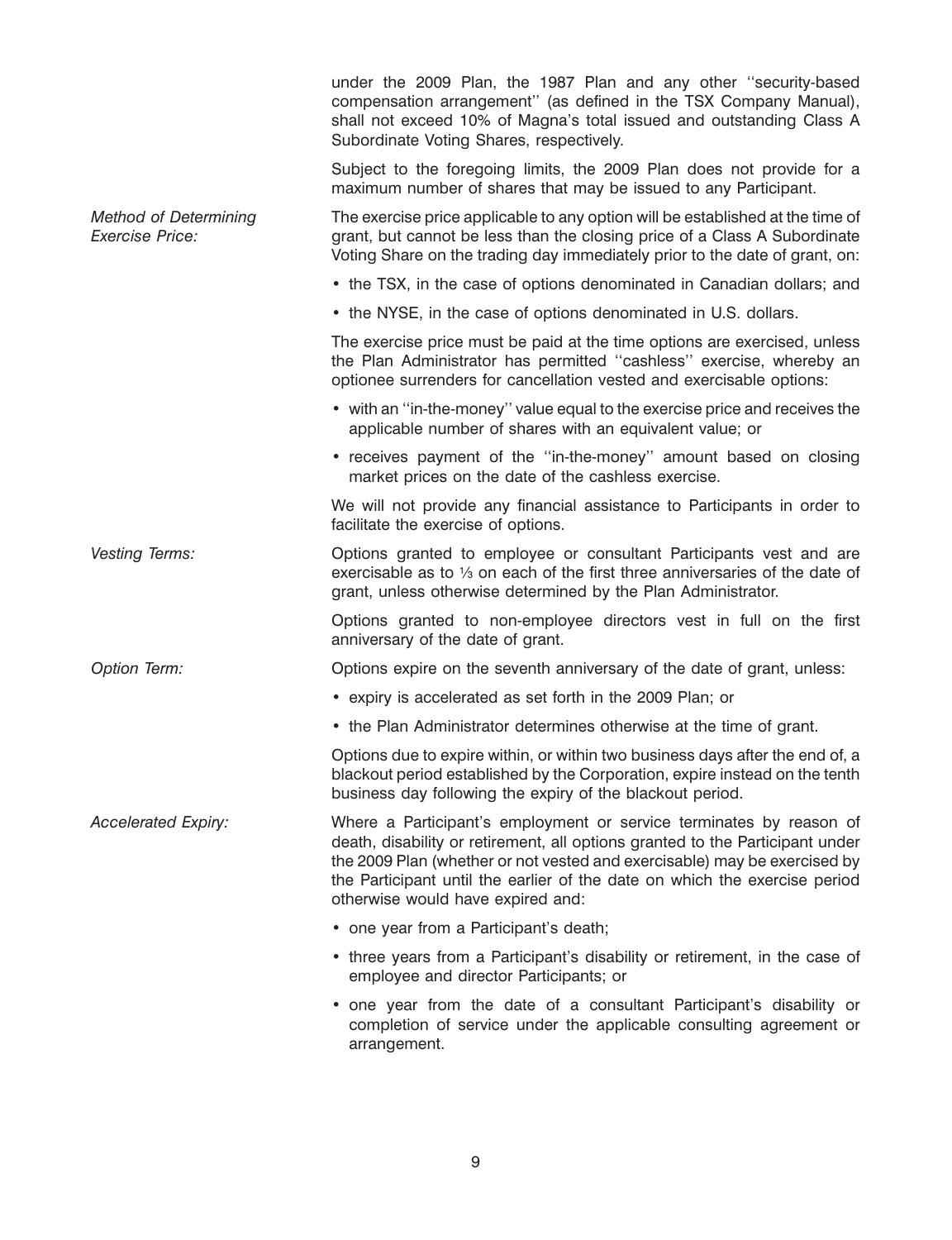Where an employee Participant is terminated without cause or voluntarily resigns, all vested options which are exercisable by the Participant on the effective date of termination (the ''Termination Date'') remain exercisable until the earlier of the date:

- on which the exercise period of the option otherwise would have expired; and
- that is three months after the Termination Date.

Where an employee Participant is terminated for cause, all options held by such Participant (whether or not exercisable) immediately expire and are cancelled.

Where a consultant Participant's consulting agreement or arrangement is:

- terminated other than as a result of a breach; or
- voluntarily terminated by the consultant Participant,

vested options which are exercisable by such Participant on the Termination Date remain exercisable until the earlier of the date:

- on which the exercise period for the option otherwise would have expired; and
- that is three months after the Termination Date.

Where a consultant Participant's consulting agreement or arrangement is terminated for breach, all options held by such Participant (whether or not vested and exercisable) immediately expire and are cancelled.

The Plan Administrator has broad discretion under the 2009 Plan, including the discretion to permit the exercise of any or all options held (whether or not vested and exercisable) up to, but not beyond, the original option expiry date in situations where the expiry would otherwise have been accelerated.

Participants cease to be eligible to receive further grants of options following their death, disability or retirement, or upon written notification that their employment, term of office, consulting agreement or arrangement is terminated.

*Effect of Expiry, Surrender or* Class A Subordinate Voting Shares underlying options which expire, or are *Cancellation of Options:* surrendered or cancelled, are added back to the number of Class A Subordinate Voting Shares reserved for issuance under the 2009 Plan and are available for re-grant under the 2009 Plan.

*Assignability:* Subject to certain exceptions with respect to the death of a Participant and applicable TSX rules and policies and applicable law, options granted under the 2009 Plan may only be exercised during the lifetime of the Participant and must be exercised personally. Except as permitted by the Plan Administrator, optionees may not assign or transfer options except to certain permitted assigns.

- *Change in Control:* The 2009 Plan will terminate on completion of a ''Change in Control'' in which the Plan Administrator has accelerated vesting of options under the 2009 Plan. A ''Change in Control'' means:
	- completion of a transaction in which all of our Class A Subordinate Voting Shares are acquired;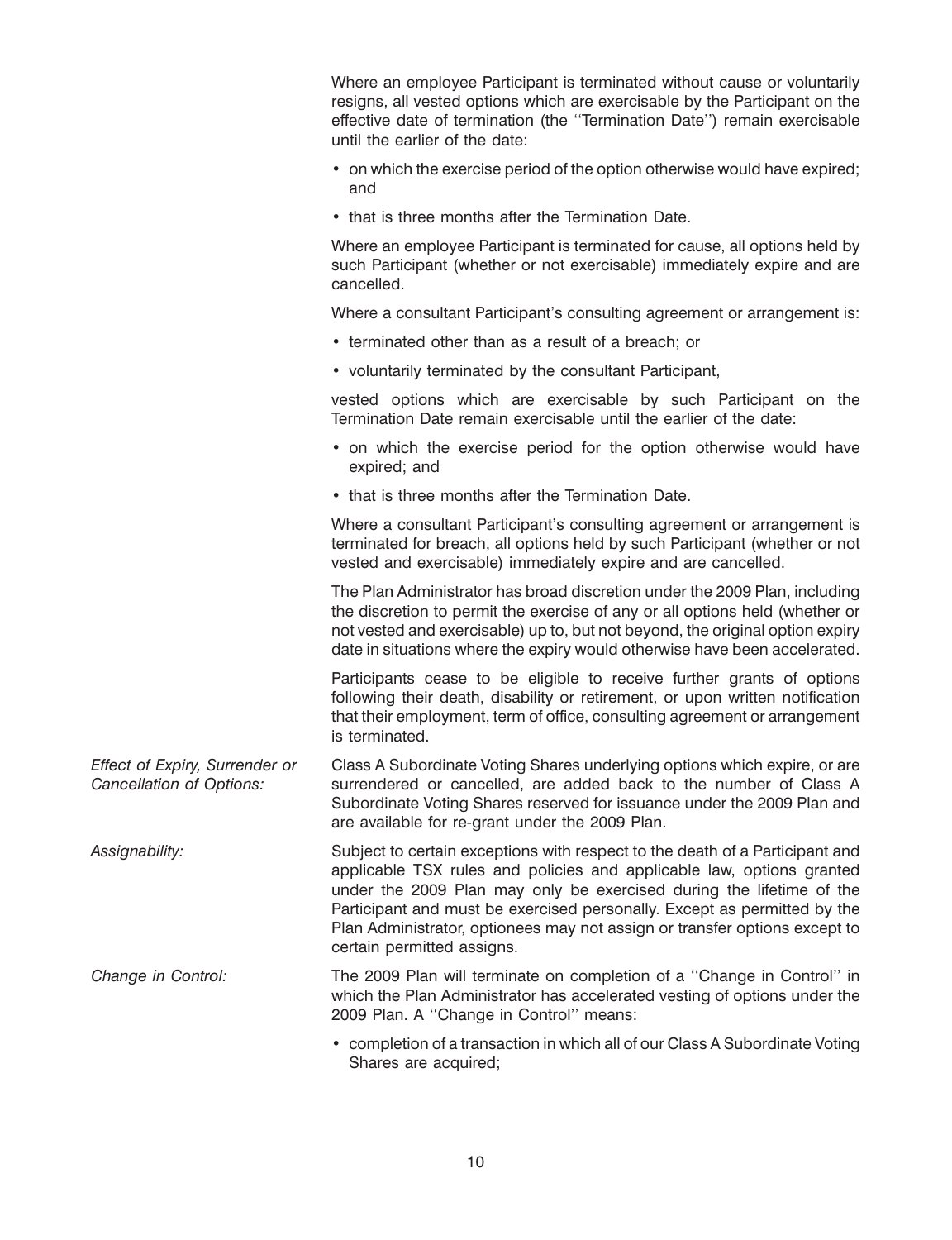- completion of a transaction in which all or substantially all of our assets are sold, other than to a person (a ''related party'') that controls Magna, is controlled by Magna or that is controlled by a person that controls Magna; or
- the dissolution or liquidation of Magna, except in connection with the distribution of assets to a related party.

If Magna becomes aware of or enters into a transaction which would be a Change in Control, the Plan Administrator has discretion to, among other things, accelerate vesting of stock options so that they may be exercised on or prior to the completion of the Change in Control transaction. The Plan Administrator may also convert or exchange options under the 2009 Plan into options, rights or other securities of any entity participating in or resulting from the Change in Control.

- *Plan Amendment Procedure:* The 2009 Plan may generally be amended, suspended or discontinued by the Board, without having to obtain shareholder approval. However, shareholder approval is required for the following amendments:
	- an increase in the number of Class A Subordinate Voting Shares reserved for issuance under the 2009 Plan, except for adjustments resulting from a reorganization, recapitalization or other event specified in Section 5.2 of the 2009 Plan (a ''Share Adjustment Event'');
	- a reduction in the exercise price of an option held by an insider of the Corporation, except for the purpose of maintaining option value in connection with a Share Adjustment Event;
	- an extension of the term of an option held by an insider (other than an extension to 10 business days after the end of a blackout period if the expiry date would otherwise fall within or within 2 days after the end of a blackout period);
	- any increase to the 10% insider limit or the elimination of the 10% insider limit altogether; and
	- any amendment to the list of matters requiring shareholder approval other than the addition of matters to be subject to shareholder approval.

The Plan Administrator may, subject to regulatory approval, where required, in its sole discretion and without shareholder approval, make all other amendments to the 2009 Plan that are not contemplated above. Some examples of amendments which could be made without shareholder approval include:

- amendments of a ''house-keeping nature'' or clerical nature, including those required to clarify any ambiguity or rectify any inconsistency in the 2009 Plan;
- amendments required to comply with mandatory provisions of applicable law, including the rules and regulations of the TSX;
- amendments which are advisable to accommodate changes in tax laws;
- extension of accelerated expiry dates to the expiry date originally set at the time of grant;
- amendments to the vesting provisions of any grant under the 2009 Plan; and
- amendments to the terms of an option grant in order to maintain option value in connection with a Share Adjustment Event.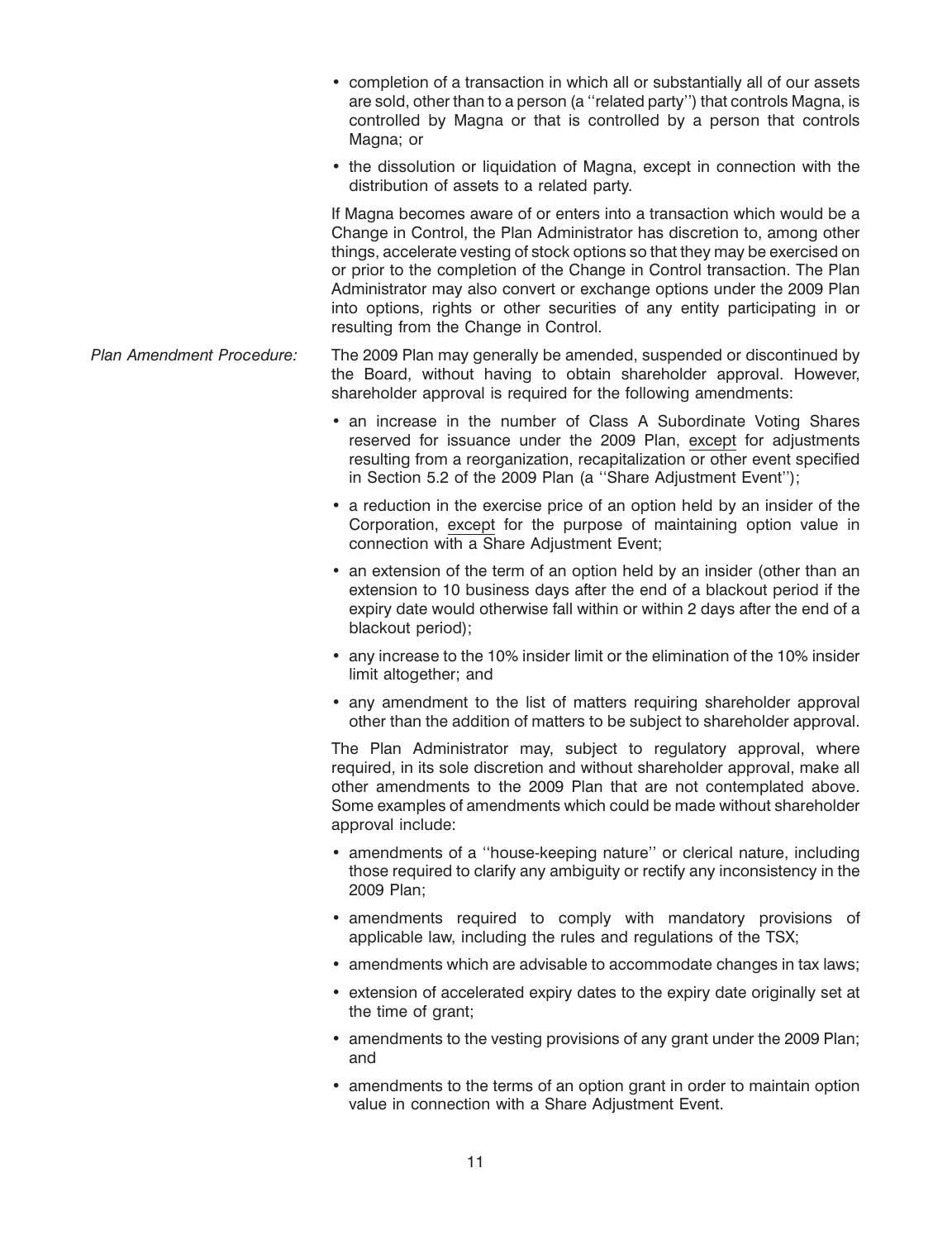# **NOMINEES FOR ELECTION TO THE BOARD**

Information with respect to each of the nominees for election to the Board is set forth below. The notes which follow the nominees' biographies contain, among other things, certain definitions used in the biographies (Note 1), as well as details regarding the basis on which we have calculated the value of Magna securities held by each nominee as of the Record Date (Note 2).

Unless a shareholder instructs otherwise, the Magna officers whose names have been pre-printed on the form of proxy intend to vote **FOR** the nominees listed below. If for any reason a nominee becomes unable to stand for election as a director of Magna, the Magna officers whose names have been pre-printed on the form of proxy intend to vote **FOR** any substitute nominee proposed by Management or the Nominating Committee.

r.

| <b>HON. J. TREVOR EYTON, 75</b><br>Ontario, Canada | Mr. Eyton served as a Member of the Senate of Canada from 1990 until his retirement in 2009. My Eyton was formerly<br>the President and Chief Executive Officer of Brascan Limited (1979 to 1991), now known as Brookfield Asset<br>Management, as well as its Chairman and Senior Chairman (until 1997) and continues to serve on its board. In<br>addition to the public company boards listed below, Mr. Eyton also serves as Honourary Chairman of Canada's<br>Sports Hall of Fame and as a Governor of the Canadian Olympic Foundation. |                   |                                                                                         |            |  |  |  |
|----------------------------------------------------|----------------------------------------------------------------------------------------------------------------------------------------------------------------------------------------------------------------------------------------------------------------------------------------------------------------------------------------------------------------------------------------------------------------------------------------------------------------------------------------------------------------------------------------------|-------------------|-----------------------------------------------------------------------------------------|------------|--|--|--|
| <b>DIRECTOR SINCE</b>                              | <b>BOARD &amp; COMMITTEES</b>                                                                                                                                                                                                                                                                                                                                                                                                                                                                                                                | <b>ATTENDANCE</b> | SECURITIES OWNED, CONTROLLED OR DIRECTED                                                |            |  |  |  |
| N/A                                                | N/A<br>N/A                                                                                                                                                                                                                                                                                                                                                                                                                                                                                                                                   |                   | Class A Subordinate Voting                                                              | <b>NIL</b> |  |  |  |
| <b>INDEPENDENT DIRECTOR</b>                        | OTHER PUBLIC COMPANY BOARDS/COMMITTEES                                                                                                                                                                                                                                                                                                                                                                                                                                                                                                       |                   | <b>AREAS OF EXPERTISE</b>                                                               |            |  |  |  |
| <b>Yes</b>                                         | Altus Group Income Fund<br>Since 2009<br>Silver Bear Resources Inc.<br><b>Since 2004</b><br>Ivernia Inc.<br>Since 2000<br><b>Brookfield Asset Management</b><br>Since 1979                                                                                                                                                                                                                                                                                                                                                                   |                   | • Energy<br>• Governance<br>• Legal<br>• Management<br>• Public Policy<br>• Real Estate |            |  |  |  |

| <b>MICHAEL D. HARRIS, 65</b><br>Ontario, Canada               | Mr. Harris is Senior Business Advisor at Cassels Brock & Blackwell LLP, a law firm. Mr. Harris served as a member of<br>provincial parliament in Ontario, Canada (1981 to 2002), including as the Premier (1995 to 2002), as well as Minister<br>of Natural Resources and Minister of Energy (1985). In addition to serving on Magna's Board, Mr. Harris serves on the<br>public company boards listed below, as well as the board of Tim Horton Children's Foundation and Mount Royal<br>University Foundation. Mr. Harris is a Senior Fellow of the Fraser Institute. |                                  |                                                                                                                            |                                          |                  |  |
|---------------------------------------------------------------|-------------------------------------------------------------------------------------------------------------------------------------------------------------------------------------------------------------------------------------------------------------------------------------------------------------------------------------------------------------------------------------------------------------------------------------------------------------------------------------------------------------------------------------------------------------------------|----------------------------------|----------------------------------------------------------------------------------------------------------------------------|------------------------------------------|------------------|--|
| <b>DIRECTOR SINCE</b>                                         | <b>BOARD &amp; COMMITTEES</b>                                                                                                                                                                                                                                                                                                                                                                                                                                                                                                                                           |                                  | <b>ATTENDANCE</b>                                                                                                          | SECURITIES OWNED, CONTROLLED OR DIRECTED |                  |  |
| January 7, 2003<br><b>LEAD DIRECTOR SINCE</b><br>May 10, 2007 | Board<br>CGCC (Chair)<br>Nominating                                                                                                                                                                                                                                                                                                                                                                                                                                                                                                                                     | 9 of 9<br>13 of 13<br>$1$ of $1$ | 100%<br>100%<br>100%                                                                                                       | <b>DSUs</b><br><b>Stock Options</b>      | 44,400<br>10,000 |  |
|                                                               |                                                                                                                                                                                                                                                                                                                                                                                                                                                                                                                                                                         |                                  |                                                                                                                            | <b>Record Date Securities Value</b>      | \$2,731,930      |  |
| <b>INDEPENDENT DIRECTOR</b>                                   | OTHER PUBLIC COMPANY BOARDS/COMMITTEES <sup>(3)</sup>                                                                                                                                                                                                                                                                                                                                                                                                                                                                                                                   |                                  |                                                                                                                            | <b>AREAS OF EXPERTISE</b>                |                  |  |
| <b>Yes</b>                                                    | Routel Inc.<br>Augen Capital Corp.<br><b>FirstService Corporation</b><br>Canaccord Capital Inc.<br><b>EnGlobe Corporation</b><br>Chartwell Seniors Housing REIT                                                                                                                                                                                                                                                                                                                                                                                                         |                                  | <b>Since 2009</b><br><b>Since 2008</b><br><b>Since 2006</b><br><b>Since 2004</b><br><b>Since 2004</b><br><b>Since 2003</b> | • Governance<br>• Public Policy          |                  |  |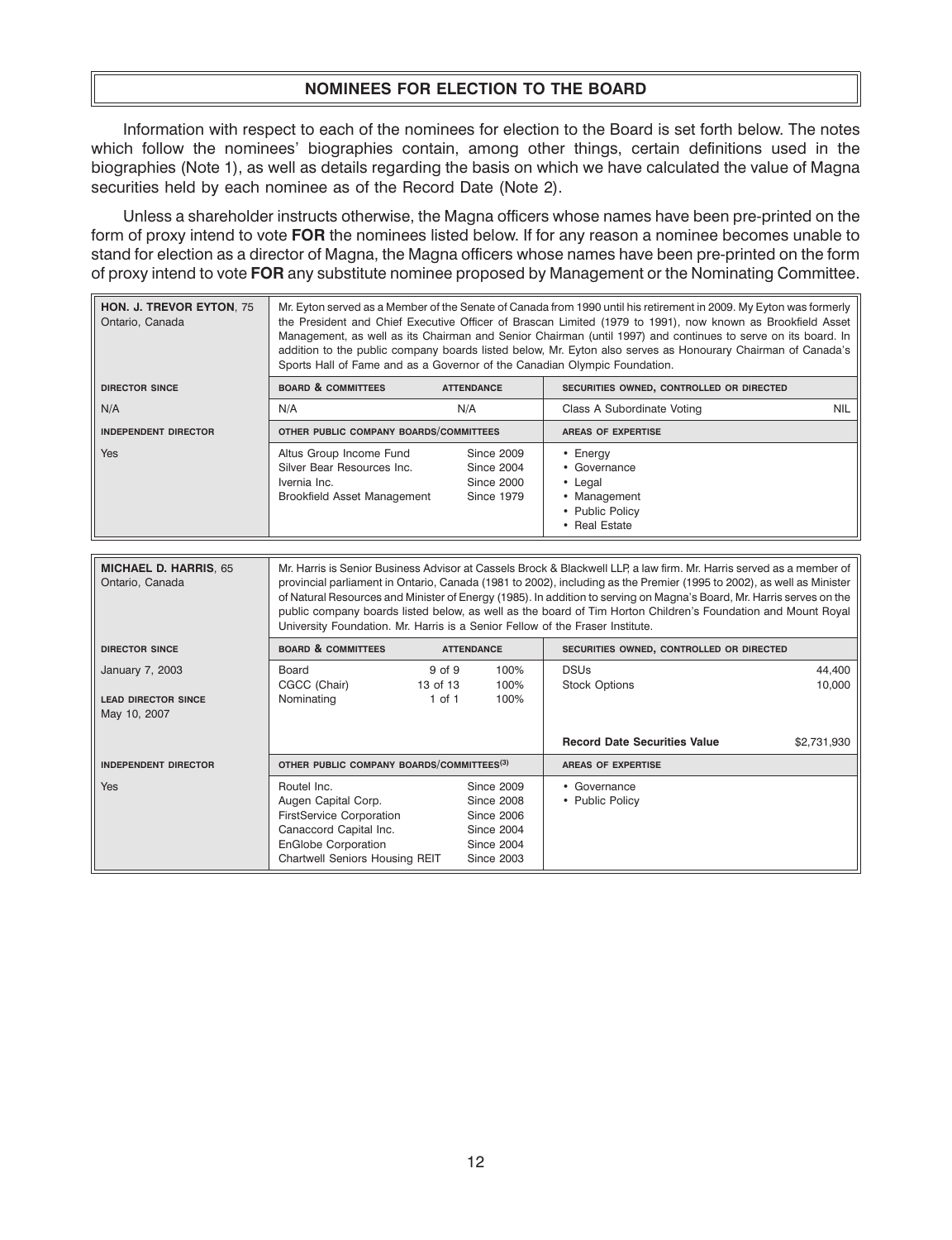| LADY BARBARA JUDGE, 63<br>London, England      | Lady Judge has served as Chairman of the Board of the United Kingdom Atomic Energy Authority (since 2004), prior<br>to which she was a Board member (since 2002). In addition, Lady Judge is Co-Chairman of the U.K./U.S. Task Force<br>on Corporate Governance, a Member of the Ditchley Foundation, as well as a Member of the Trilateral Commission.<br>Lady Judge previously served as Deputy Chairman of the UK Financial Reporting Council and as a Commissioner of<br>the U.S. Securities Exchange Commission.                                                                                                                                                                                                                                                                                                                                                                                                                                                                 |                                                                        |                                                                                                                                                                                                                                                                                                                                                                                                                                                                       |                         |  |  |
|------------------------------------------------|---------------------------------------------------------------------------------------------------------------------------------------------------------------------------------------------------------------------------------------------------------------------------------------------------------------------------------------------------------------------------------------------------------------------------------------------------------------------------------------------------------------------------------------------------------------------------------------------------------------------------------------------------------------------------------------------------------------------------------------------------------------------------------------------------------------------------------------------------------------------------------------------------------------------------------------------------------------------------------------|------------------------------------------------------------------------|-----------------------------------------------------------------------------------------------------------------------------------------------------------------------------------------------------------------------------------------------------------------------------------------------------------------------------------------------------------------------------------------------------------------------------------------------------------------------|-------------------------|--|--|
| <b>DIRECTOR SINCE</b>                          | <b>BOARD &amp; COMMITTEES</b>                                                                                                                                                                                                                                                                                                                                                                                                                                                                                                                                                                                                                                                                                                                                                                                                                                                                                                                                                         | <b>ATTENDANCE</b>                                                      | SECURITIES OWNED, CONTROLLED OR DIRECTED                                                                                                                                                                                                                                                                                                                                                                                                                              |                         |  |  |
| September 20, 2007                             | Board<br>CGCC                                                                                                                                                                                                                                                                                                                                                                                                                                                                                                                                                                                                                                                                                                                                                                                                                                                                                                                                                                         | 9 of 9<br>100%<br>13 of 13<br>100%                                     | <b>DSUs</b><br><b>Stock Options</b>                                                                                                                                                                                                                                                                                                                                                                                                                                   | 8,814<br>5,000          |  |  |
|                                                |                                                                                                                                                                                                                                                                                                                                                                                                                                                                                                                                                                                                                                                                                                                                                                                                                                                                                                                                                                                       |                                                                        | <b>Record Date Securities Value</b>                                                                                                                                                                                                                                                                                                                                                                                                                                   | \$542,330               |  |  |
| <b>INDEPENDENT DIRECTOR</b>                    | OTHER PUBLIC COMPANY BOARDS/COMMITTEES                                                                                                                                                                                                                                                                                                                                                                                                                                                                                                                                                                                                                                                                                                                                                                                                                                                                                                                                                |                                                                        | AREAS OF EXPERTISE                                                                                                                                                                                                                                                                                                                                                                                                                                                    |                         |  |  |
| <b>Yes</b>                                     | <b>Bekaert NV</b><br>Massey Energy Inc.                                                                                                                                                                                                                                                                                                                                                                                                                                                                                                                                                                                                                                                                                                                                                                                                                                                                                                                                               | <b>Since 2007</b><br><b>Since 2007</b>                                 | • Energy<br>• Finance<br>• Governance<br>• Legal<br>• Management<br>• Public Policy                                                                                                                                                                                                                                                                                                                                                                                   |                         |  |  |
| LOUIS E. LATAIF, 71<br>Massachusetts, U.S.A.   |                                                                                                                                                                                                                                                                                                                                                                                                                                                                                                                                                                                                                                                                                                                                                                                                                                                                                                                                                                                       |                                                                        | Mr. Lataif has served as the Dean of Boston University School of Management (since 1991), prior to which he served<br>in various capacities with Ford Motor Company for 27 years, including President of Ford of Europe (1988 to 1991)<br>and Vice President of North American Sales Operations (1985 to 1988). In addition to the public company boards<br>listed below, Mr. Lataif serves on the board of Interaudi Bank, The lacocca Foundation and Cannon Design. |                         |  |  |
| <b>DIRECTOR SINCE</b>                          | <b>BOARD &amp; COMMITTEES</b>                                                                                                                                                                                                                                                                                                                                                                                                                                                                                                                                                                                                                                                                                                                                                                                                                                                                                                                                                         | <b>ATTENDANCE</b>                                                      | SECURITIES OWNED, CONTROLLED OR DIRECTED                                                                                                                                                                                                                                                                                                                                                                                                                              |                         |  |  |
| May 10, 2007                                   | Board<br>Audit                                                                                                                                                                                                                                                                                                                                                                                                                                                                                                                                                                                                                                                                                                                                                                                                                                                                                                                                                                        | 9 of 9<br>100%<br>6 of 6<br>100%                                       | <b>DSUs</b><br><b>Stock Options</b>                                                                                                                                                                                                                                                                                                                                                                                                                                   | 4,876<br>5,000          |  |  |
|                                                |                                                                                                                                                                                                                                                                                                                                                                                                                                                                                                                                                                                                                                                                                                                                                                                                                                                                                                                                                                                       |                                                                        | <b>Record Date Securities Value</b>                                                                                                                                                                                                                                                                                                                                                                                                                                   | \$300,020               |  |  |
| <b>INDEPENDENT DIRECTOR</b>                    | OTHER PUBLIC COMPANY BOARDS/COMMITTEES                                                                                                                                                                                                                                                                                                                                                                                                                                                                                                                                                                                                                                                                                                                                                                                                                                                                                                                                                |                                                                        | AREAS OF EXPERTISE                                                                                                                                                                                                                                                                                                                                                                                                                                                    |                         |  |  |
| <b>Yes</b>                                     | Abiomed, Inc.<br>Group 1 Automotive Inc.                                                                                                                                                                                                                                                                                                                                                                                                                                                                                                                                                                                                                                                                                                                                                                                                                                                                                                                                              | <b>Since 2005</b><br><b>Since 2002</b>                                 | • Automotive<br>• Finance<br>• Management                                                                                                                                                                                                                                                                                                                                                                                                                             |                         |  |  |
| <b>DONALD RESNICK, 82</b><br>Ontario, Canada   |                                                                                                                                                                                                                                                                                                                                                                                                                                                                                                                                                                                                                                                                                                                                                                                                                                                                                                                                                                                       |                                                                        | Mr. Resnick serves principally as a corporate director. Mr. Resnick was formerly a partner of Deloitte & Touche.                                                                                                                                                                                                                                                                                                                                                      |                         |  |  |
| <b>DIRECTOR SINCE</b>                          | <b>BOARD &amp; COMMITTEES</b>                                                                                                                                                                                                                                                                                                                                                                                                                                                                                                                                                                                                                                                                                                                                                                                                                                                                                                                                                         | <b>ATTENDANCE</b>                                                      | SECURITIES OWNED, CONTROLLED OR DIRECTED                                                                                                                                                                                                                                                                                                                                                                                                                              |                         |  |  |
| February 25, 1982                              | Board<br>Audit (Chair)<br>CGCC<br>HSEC (Chair)                                                                                                                                                                                                                                                                                                                                                                                                                                                                                                                                                                                                                                                                                                                                                                                                                                                                                                                                        | 100%<br>9 of 9<br>6 of 6<br>100%<br>13 of 13<br>100%<br>4 of 4<br>100% | Class A Subordinate Voting<br><b>DSUs</b><br><b>Stock Options</b>                                                                                                                                                                                                                                                                                                                                                                                                     | 1,902<br>6,565<br>5,000 |  |  |
|                                                |                                                                                                                                                                                                                                                                                                                                                                                                                                                                                                                                                                                                                                                                                                                                                                                                                                                                                                                                                                                       |                                                                        | <b>Record Date Securities Value</b>                                                                                                                                                                                                                                                                                                                                                                                                                                   | \$520.970               |  |  |
| <b>INDEPENDENT DIRECTOR</b>                    | OTHER PUBLIC COMPANY BOARDS/COMMITTEES <sup>(4)</sup>                                                                                                                                                                                                                                                                                                                                                                                                                                                                                                                                                                                                                                                                                                                                                                                                                                                                                                                                 |                                                                        | AREAS OF EXPERTISE                                                                                                                                                                                                                                                                                                                                                                                                                                                    |                         |  |  |
| Yes                                            | None                                                                                                                                                                                                                                                                                                                                                                                                                                                                                                                                                                                                                                                                                                                                                                                                                                                                                                                                                                                  |                                                                        | • Accounting<br>• Finance                                                                                                                                                                                                                                                                                                                                                                                                                                             |                         |  |  |
| <b>BELINDA STRONACH, 43</b><br>Ontario, Canada | Ms. Stronach is the Executive Vice-Chairman of Magna and previously served as Chief Executive Officer of Magna<br>(2001 to 2004) and President (2002 to 2004). Ms. Stronach served as a Member of Canada's House of Commons<br>(from 2004 until 2008) and previously served as Minister of Human Resources and Skills Development, Minister<br>Responsible for Democratic Renewal and Minister Responsible for Service Canada (2005). Ms. Stronach is the<br>founder of The Belinda Stronach Foundation, the mission of which is to advance human potential and achievement<br>through individual empowerment and social change. Ms. Stronach is also a founding member of the Canadian<br>Automotive Partnership Council, as well as a director of the Yves Landry Foundation, established to advance<br>technological education and skills training for the manufacturing industry, and served on the Ontario Task Force on<br>Productivity, Competitiveness and Economic Progress. |                                                                        |                                                                                                                                                                                                                                                                                                                                                                                                                                                                       |                         |  |  |
| <b>DIRECTOR SINCE</b>                          | <b>BOARD &amp; COMMITTEES</b>                                                                                                                                                                                                                                                                                                                                                                                                                                                                                                                                                                                                                                                                                                                                                                                                                                                                                                                                                         | <b>ATTENDANCE</b>                                                      | SECURITIES OWNED, CONTROLLED OR DIRECTED <sup>(5)</sup>                                                                                                                                                                                                                                                                                                                                                                                                               |                         |  |  |
| September 20, 2007                             | Board                                                                                                                                                                                                                                                                                                                                                                                                                                                                                                                                                                                                                                                                                                                                                                                                                                                                                                                                                                                 | 8 of 9<br>89%                                                          | <b>Stock Options</b>                                                                                                                                                                                                                                                                                                                                                                                                                                                  | 635,000                 |  |  |
|                                                |                                                                                                                                                                                                                                                                                                                                                                                                                                                                                                                                                                                                                                                                                                                                                                                                                                                                                                                                                                                       |                                                                        | <b>Record Date Securities Value</b>                                                                                                                                                                                                                                                                                                                                                                                                                                   | \$3,434,830             |  |  |
| <b>INDEPENDENT DIRECTOR</b>                    | OTHER PUBLIC COMPANY BOARDS/COMMITTEES                                                                                                                                                                                                                                                                                                                                                                                                                                                                                                                                                                                                                                                                                                                                                                                                                                                                                                                                                |                                                                        | <b>AREAS OF EXPERTISE</b>                                                                                                                                                                                                                                                                                                                                                                                                                                             |                         |  |  |
| <b>No</b>                                      | None                                                                                                                                                                                                                                                                                                                                                                                                                                                                                                                                                                                                                                                                                                                                                                                                                                                                                                                                                                                  |                                                                        | • Automotive<br>• Management<br>• Public Policy                                                                                                                                                                                                                                                                                                                                                                                                                       |                         |  |  |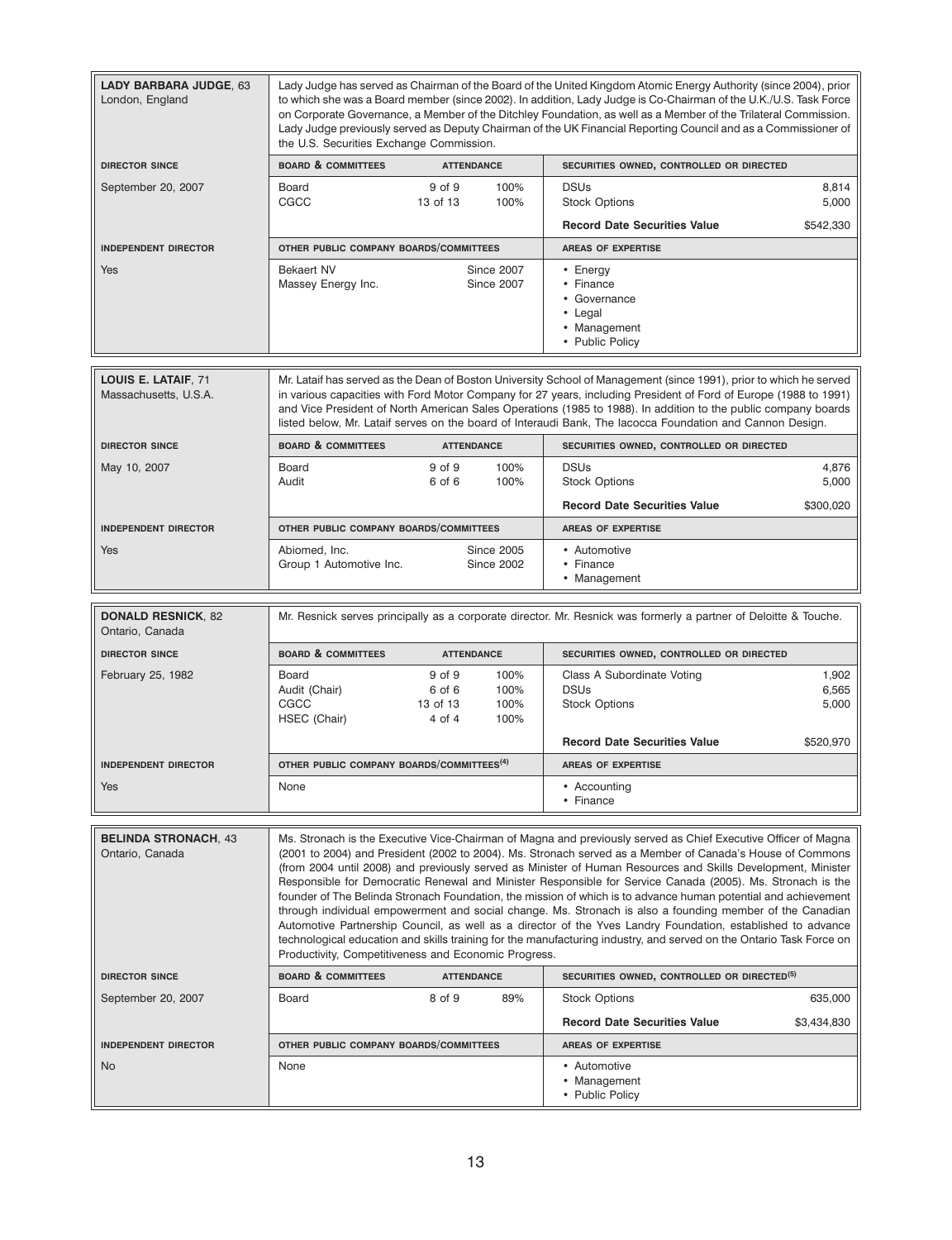| <b>FRANK STRONACH, 77</b><br>Lower Austria, Austria | Mr. Stronach is the founder of Magna and serves as the Chairman of the Board. Mr. Stronach is Partner,<br>Stronach & Co., through which he provides certain consulting and business development services to Magna. Refer<br>to "Management Contracts". In addition to serving on Magna's Board, Mr. Stronach serves on the public company<br>boards listed below. |                                                               |                                        |                                                                                                      |                                                             |  |
|-----------------------------------------------------|-------------------------------------------------------------------------------------------------------------------------------------------------------------------------------------------------------------------------------------------------------------------------------------------------------------------------------------------------------------------|---------------------------------------------------------------|----------------------------------------|------------------------------------------------------------------------------------------------------|-------------------------------------------------------------|--|
| <b>DIRECTOR SINCE</b>                               | <b>BOARD &amp; COMMITTEES</b>                                                                                                                                                                                                                                                                                                                                     | SECURITIES OWNED, CONTROLLED OR DIRECTED<br><b>ATTENDANCE</b> |                                        |                                                                                                      |                                                             |  |
| December 10, 1968                                   | Board<br>Nominating (Chair)                                                                                                                                                                                                                                                                                                                                       | 8 of 9<br>$1$ of $1$                                          | 89%<br>100%                            | Class A Subordinate Voting<br>Class B<br><b>Stock Options</b><br><b>Record Date Securities Value</b> | <b>NIL</b><br>726.829(5)(6)<br>1,350,000<br>\$55,558,820(6) |  |
| <b>INDEPENDENT DIRECTOR</b>                         | OTHER PUBLIC COMPANY BOARDS/COMMITTEES                                                                                                                                                                                                                                                                                                                            |                                                               |                                        | <b>AREAS OF EXPERTISE</b>                                                                            |                                                             |  |
| <b>No</b>                                           | MI Developments Inc.<br>Magna Entertainment Corp. <sup>(7)</sup>                                                                                                                                                                                                                                                                                                  |                                                               | <b>Since 2003</b><br><b>Since 2001</b> | • Automotive<br>• Management                                                                         |                                                             |  |

| <b>FRANZ VRANITZKY, 72</b><br>Vienna, Austria | Mr. Vranitzky is a corporate director. In addition to serving on Magna's Board, Mr. Vranitzky serves as a Director of<br>Touristik Union International and Magic Life International, where he serves as Chairman. Mr. Vranitzky is a former<br>Federal Chancellor of the Republic of Austria (1986 to 1997) and Minister of Finance (1984 to 1986), as well as a<br>former Chairman of the Board of Österreichische Länderbank AG and Deputy Chairman of the Board, Creditanstalt-<br>Bankverein Bank. |                   |                                          |                                                                                                          |                                      |
|-----------------------------------------------|--------------------------------------------------------------------------------------------------------------------------------------------------------------------------------------------------------------------------------------------------------------------------------------------------------------------------------------------------------------------------------------------------------------------------------------------------------------------------------------------------------|-------------------|------------------------------------------|----------------------------------------------------------------------------------------------------------|--------------------------------------|
| <b>DIRECTOR SINCE</b>                         | <b>BOARD &amp; COMMITTEES</b>                                                                                                                                                                                                                                                                                                                                                                                                                                                                          | <b>ATTENDANCE</b> | SECURITIES OWNED, CONTROLLED OR DIRECTED |                                                                                                          |                                      |
| June 11, 1997                                 | Board                                                                                                                                                                                                                                                                                                                                                                                                                                                                                                  | 6 of 9            | 67%                                      | Class A Subordinate Voting<br><b>DSUs</b><br><b>Stock Options</b><br><b>Record Date Securities Value</b> | 1,417<br>6,235<br>5,000<br>\$470,830 |
| <b>INDEPENDENT DIRECTOR</b>                   | OTHER PUBLIC COMPANY BOARDS/COMMITTEES                                                                                                                                                                                                                                                                                                                                                                                                                                                                 |                   |                                          | <b>AREAS OF EXPERTISE</b>                                                                                |                                      |
| <b>Yes</b>                                    | None                                                                                                                                                                                                                                                                                                                                                                                                                                                                                                   |                   |                                          | • Finance<br>• Governance<br>• Public Policy                                                             |                                      |

| <b>DONALD J. WALKER. 53</b><br>Ontario, Canada | Mr. Walker serves as the Co-Chief Executive Officer of Magna. He was formerly the President, Chief Executive Officer<br>and a director of Intier Automotive Inc., one of Magna's former "spinco" public subsidiaries, and previously served<br>on Magna's Board (1994 to 2002). Mr. Walker is a founding member of the Yves Landry Foundation and is the<br>Co-Chair of the Canadian Automotive Partnership Council. |                   |      |                                                                                                          |                                              |
|------------------------------------------------|----------------------------------------------------------------------------------------------------------------------------------------------------------------------------------------------------------------------------------------------------------------------------------------------------------------------------------------------------------------------------------------------------------------------|-------------------|------|----------------------------------------------------------------------------------------------------------|----------------------------------------------|
| <b>DIRECTOR SINCE</b>                          | <b>BOARD &amp; COMMITTEES</b>                                                                                                                                                                                                                                                                                                                                                                                        | <b>ATTENDANCE</b> |      | SECURITIES OWNED, CONTROLLED OR DIRECTED                                                                 |                                              |
| November 7, 2005                               | Board                                                                                                                                                                                                                                                                                                                                                                                                                | 9 of 9            | 100% | Class A Subordinate Voting<br><b>RSAs</b><br><b>Stock Options</b><br><b>Record Date Securities Value</b> | 33,171<br>116,829<br>871,500<br>\$19,066,840 |
| <b>INDEPENDENT DIRECTOR</b>                    | OTHER PUBLIC COMPANY BOARDS/COMMITTEES                                                                                                                                                                                                                                                                                                                                                                               |                   |      | <b>AREAS OF EXPERTISE</b>                                                                                |                                              |
| <b>No</b>                                      | None                                                                                                                                                                                                                                                                                                                                                                                                                 |                   |      | • Automotive<br>• Management                                                                             |                                              |

| <b>SIEGFRIED WOLF, 52</b><br>Lower Austria, Austria | Mr. Wolf serves as the Co-Chief Executive Officer of Magna. In addition to the public company boards referenced<br>below, Mr. Wolf serves as a supervisory board member of Österreich Industrieholding AG (Republic of Austria<br>holding and privatization agency) and Siemens AG Österreich (Siemens Austria). |                   |                                               |                                                                                                          |                                               |
|-----------------------------------------------------|------------------------------------------------------------------------------------------------------------------------------------------------------------------------------------------------------------------------------------------------------------------------------------------------------------------|-------------------|-----------------------------------------------|----------------------------------------------------------------------------------------------------------|-----------------------------------------------|
| <b>DIRECTOR SINCE</b>                               | <b>BOARD &amp; COMMITTEES</b>                                                                                                                                                                                                                                                                                    | <b>ATTENDANCE</b> |                                               | SECURITIES OWNED, CONTROLLED OR DIRECTED                                                                 |                                               |
| March 8, 1999                                       | Board                                                                                                                                                                                                                                                                                                            | 7 of 9            | 78%                                           | Class A Subordinate Voting<br><b>RSAs</b><br><b>Stock Options</b><br><b>Record Date Securities Value</b> | 149,630<br>233,817<br>426,053<br>\$29,256,580 |
| <b>INDEPENDENT DIRECTOR</b>                         | OTHER PUBLIC COMPANY BOARDS/COMMITTEES                                                                                                                                                                                                                                                                           |                   |                                               | <b>AREAS OF EXPERTISE</b>                                                                                |                                               |
| <b>No</b>                                           | GAZ Group<br>Strabag SE<br>Verbundgesellschaft<br>(Austria Hydro Power)                                                                                                                                                                                                                                          |                   | <b>Since 2008</b><br>Since 2007<br>Since 2000 | • Automotive<br>• Management                                                                             |                                               |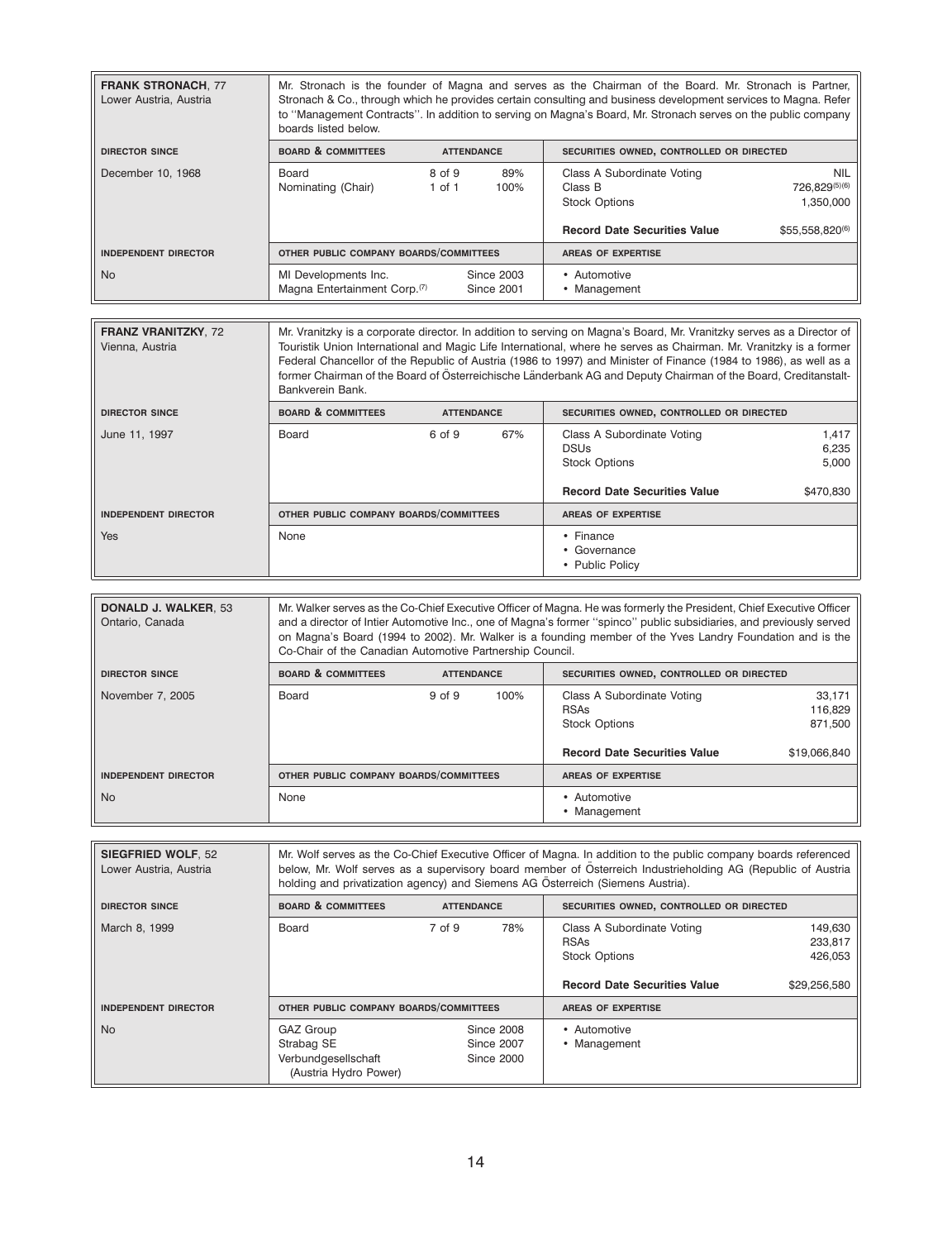| <b>LAWRENCE D. WORRALL, 67</b><br>Ontario, Canada | Mr. Worrall is a corporate director. In addition to serving on Magna's Board, Mr. Worrall is a director of the Greater<br>Toronto Airport Authority and Chair of its Audit Committee. He is also a former Vice-President, Purchasing, Strategic<br>Planning and Operations, as well as a Director of General Motors of Canada Limited. |                                |                      |                                                                                                          |                                    |
|---------------------------------------------------|----------------------------------------------------------------------------------------------------------------------------------------------------------------------------------------------------------------------------------------------------------------------------------------------------------------------------------------|--------------------------------|----------------------|----------------------------------------------------------------------------------------------------------|------------------------------------|
| <b>DIRECTOR SINCE</b>                             | <b>BOARD &amp; COMMITTEES</b>                                                                                                                                                                                                                                                                                                          | <b>ATTENDANCE</b>              |                      | SECURITIES OWNED, CONTROLLED OR DIRECTED                                                                 |                                    |
| November 7, 2005                                  | Board<br>Audit<br><b>HSEC</b>                                                                                                                                                                                                                                                                                                          | 9 of 9<br>6 of 6<br>$4$ of $4$ | 100%<br>100%<br>100% | Class A Subordinate Voting<br><b>DSUs</b><br><b>Stock Options</b><br><b>Record Date Securities Value</b> | 907<br>5,920<br>9,100<br>\$466,250 |
| <b>INDEPENDENT DIRECTOR</b>                       | OTHER PUBLIC COMPANY BOARDS/COMMITTEES                                                                                                                                                                                                                                                                                                 |                                |                      | <b>AREAS OF EXPERTISE</b>                                                                                |                                    |
| Yes                                               | None                                                                                                                                                                                                                                                                                                                                   |                                |                      | • Automotive<br>• Finance<br>• Management                                                                |                                    |

Notes:

- (1) In the above table:
	- ''Audit'' means the Audit Committee of Magna's Board.
	- ''CGCC'' means the Corporate Governance and Compensation Committee of Magna's Board.
	- ''HSEC'' means the Health and Safety and Environmental Committee of Magna's Board.
	- ''Nominating'' means the Nominating Committee of Magna's Board.
	- "Class A Subordinate Voting" means Magna's Class A Subordinate Voting Shares.
	- ''Class B'' means Magna's Class B Shares.
	- ''DSUs'' means deferred share units.
	- ''RSAs'' means restricted shares.
- (2) In calculating the Record Date Securities Value, we have used the closing price of Magna Class A Subordinate Voting Shares on the NYSE on the Record Date (\$61.53). In valuing stock options for purposes of calculating the Record Date Securities Value, we have included only the in-the-money amount calculated based on the closing price of Magna Class A Subordinate Voting Shares on the TSX on the Record Date (C\$62.70) and converted such amount to U.S. dollars based on the Bank of Canada noon spot rate on such date  $(C$1.00 = $0.9811$ ).
- (3) Mr. Harris was a director of Grant Forest Products Inc., which sought and obtained protection under the Companies' Creditors Arrangement Act in Canada (''CCAA'') on June 25, 2009. Mr. Harris was also a director of Naturade, Inc. (''Naturade'') until August 6, 2009. Within a year following his resignation as a director, Naturade filed a voluntary petition for bankruptcy protection under Chapter 11 of the U.S. Bankruptcy Code.
- (4) Mr. Resnick was a director of Ntex Incorporated, which was subject to cease trade orders in Ontario, Alberta and British Columbia in mid-2002 for failure to file financial statements. These cease trade orders were never revoked as Ntex made an assignment in bankruptcy in June 2003. Mr. Resnick resigned as a director of Ntex in June 2002.
- (5) Mr. Stronach and Ms. Stronach, our Chairman and Executive Vice-Chairman, respectively, and two other members of the Stronach family are trustees and members of the class of potential beneficiaries of the Stronach Trust. The Stronach Trust is a trust existing under the laws of Ontario, which serves as an estate planning vehicle for the Stronach family. The Stronach Trust controls Magna indirectly through 447 Holdings Inc. as described under ''Voting Information – Principal Shareholders''.
- (6) In calculating the Total Value of Securities for Mr. Stronach, we have attributed to him the 726,829 Class B Shares held indirectly by the Stronach Trust since he acts as one of four trustees of the Stronach Trust, is entitled to appoint additional trustees and to remove trustees and since determinations by the Stronach Trust are made by a majority of the trustees, which majority must include Mr. Stronach. The value ascribed to the Class B Shares represents the number of such shares multiplied by the closing price of Magna Class A Subordinate Voting Shares on the NYSE on the Record Date (\$61.53), without application of any control premium.
- (7) Mr. Stronach was the Chairman of the Board and Chief Executive Officer of Magna Entertainment Corp. (''MEC'') when it, together with certain of its wholly-owned subsidiaries, filed voluntary petitions for bankruptcy protection under Chapter 11 of the U.S. Bankruptcy Code on March 5, 2009. On that same date, MEC also sought and obtained recognition of the Chapter 11 proceedings from the Ontario Superior Court of Justice, under section 18.6 of the CCAA.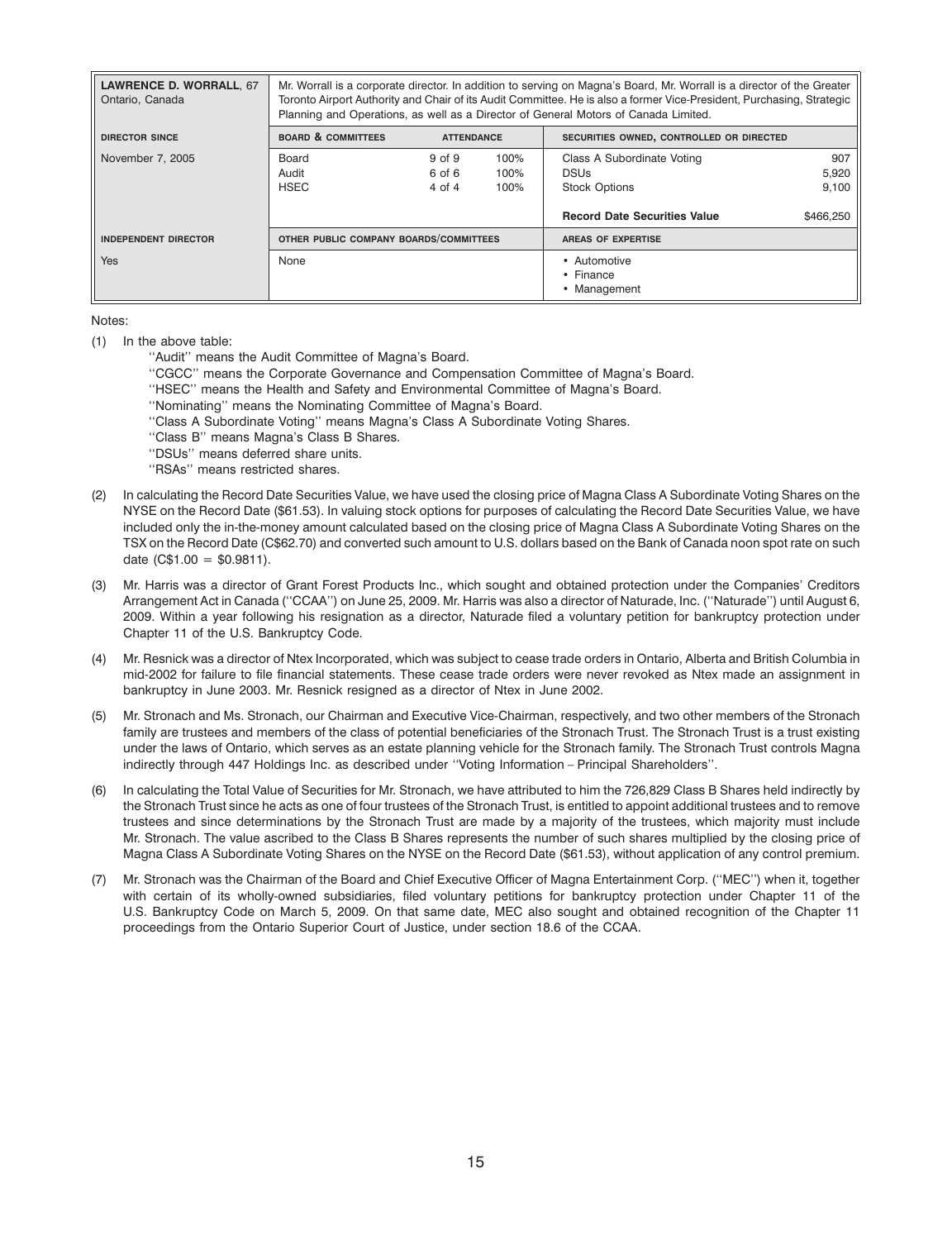# **INDEPENDENCE OF THE NOMINEES FOR ELECTION TO THE BOARD**

A summary of the independence of each of the nominees for election to the Board follows:

| <b>NOMINEE NAME</b>               | <b>INDEPENDENT</b> | <b>NON-INDEPENDENT</b> | <b>BASIS FOR DETERMINATION</b>                                |
|-----------------------------------|--------------------|------------------------|---------------------------------------------------------------|
| Frank Stronach - Chairman         |                    |                        | Trustee & potential beneficiary of Stronach Trust; Management |
| Michael D. Harris - Lead Director | مما                |                        | No material interest                                          |
| Hon. J. Trevor Eyton              |                    |                        | No material interest                                          |
| Lady Barbara Judge                | مما                |                        | No material interest                                          |
| Louis E. Lataif                   |                    |                        | No material interest                                          |
| Donald Resnick                    |                    |                        | No material interest                                          |
| Belinda Stronach                  |                    | مما                    | Trustee & potential beneficiary of Stronach Trust; Management |
| Franz Vranitzky                   | مما                |                        | No material interest                                          |
| Donald J. Walker                  |                    | مم                     | Management                                                    |
| Siegfried Wolf                    |                    |                        | Management                                                    |
| Lawrence D. Worrall               |                    |                        | No material interest                                          |

A detailed review of the basis for the Board's independence determination is found in ''Appendix B – Statement of Corporate Governance Practices – Board Composition''. Board members and nominees for election to the Board who have been determined by the Board to be ''independent'' are referred to in this Circular as ''Independent Directors''.

## **DIRECTOR COMPENSATION**

We compensate Independent Directors through an annual retainer (which is paid partially in cash and partially in DSUs), meeting and other work fees, as well as stock options. In recognition of the additional workload of the Lead Director, Committee Chairmen and Committee members, additional retainers and fees are paid to each Independent Director acting in any such capacity. While the annual retainer, meeting and work fees for Board and Committee members are intended to compensate Independent Directors based on their contribution, the deferral of a portion of the annual retainer in the form of DSUs and the grant of stock options is intended to provide equitybased compensation which aligns the interests of Independent Directors with those of our shareholders. Refer to ''Deferred Share Units'' for a description of the DSUs.

We review the competitiveness of compensation for our Independent Directors every two years. The current schedule of retainers and fees payable to our Independent Directors was approved by the Board effective January 1, 2010, but remains unchanged from the schedule in effect since January 1, 2008, with the exception of an increase in the number of options to be granted to Independent Directors, subject to ratification by shareholders of the 2009 Plan at the Meeting. Refer to ''Director Stock Options'' for additional information.

| Annual retainer (60% DSUs; 40% cash)                                                     | \$<br>150,000 |
|------------------------------------------------------------------------------------------|---------------|
| Additional Lead Director annual retainer (60% DSUs; 40% cash)                            | 250,000       |
| Committee members annual retainer                                                        | 25,000        |
| Additional Committee Chairman annual retainer                                            |               |
| Audit                                                                                    | 25,000        |
| Corporate Governance and Compensation                                                    | 25,000        |
| Health and Safety and Environmental                                                      | 10,000        |
| <b>Special Committees</b>                                                                | 25,000        |
| Per meeting fee                                                                          | 2,000         |
| Written resolutions                                                                      | 400           |
| Additional services (per day)                                                            | 4,000         |
| Travel days (per day)                                                                    | 4.000         |
| Stock options                                                                            |               |
| 2009: On appointment or election and following each five years of service                | 5,000 options |
| 2010: On appointment or initial election and after re-election at each annual<br>meeting | 5,000 options |
|                                                                                          |               |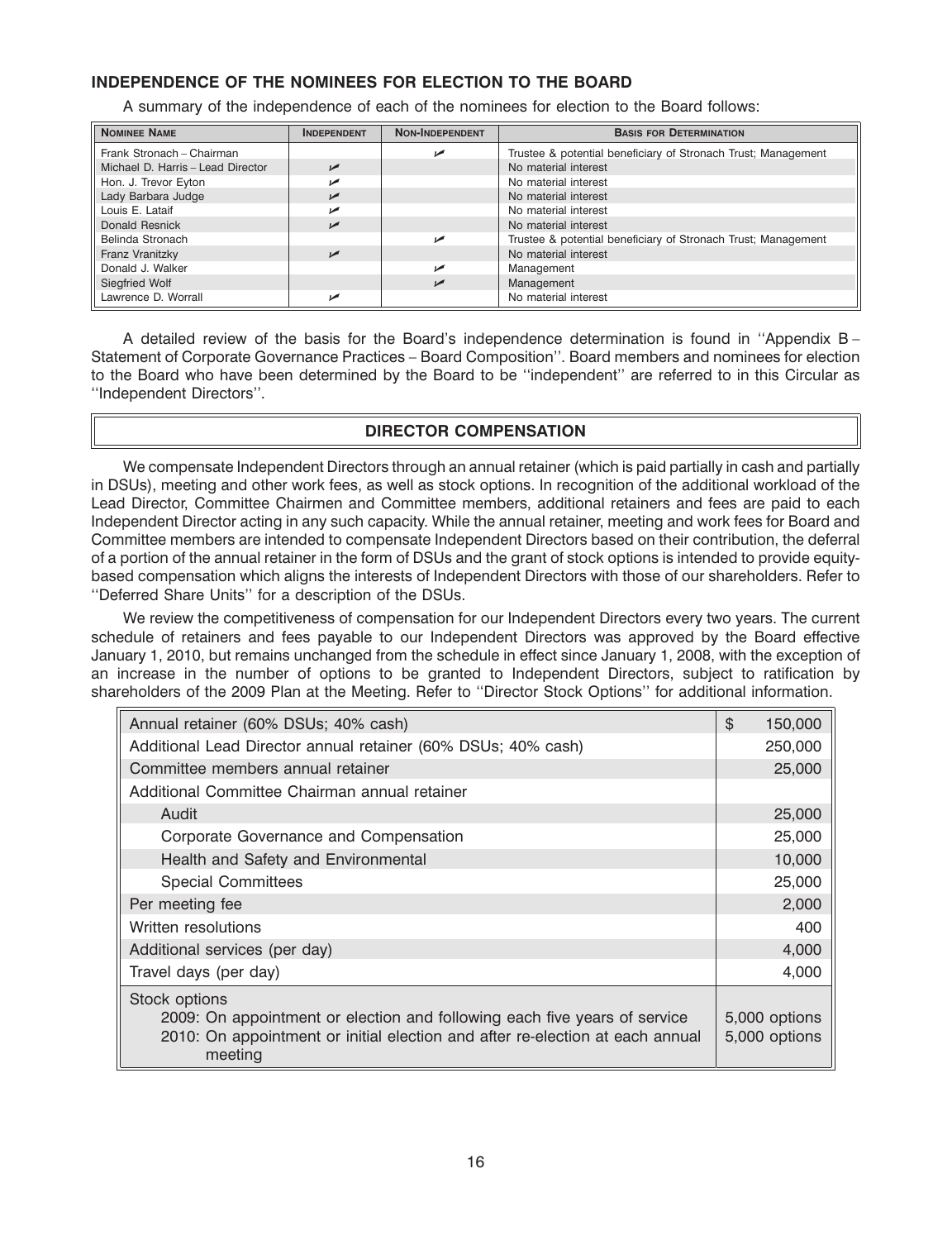Employee directors are not paid any retainers or fees, nor are they granted any stock options for serving as directors. In 2009, Mr. Stronach was paid \$200,000 as Chairman of the Board; however, he does not receive any other retainers, fees or stock options in his capacity as Chairman. All retainers are paid quarterly in advance and all other fees are paid quarterly in arrears.

The following table sets forth a summary of all compensation earned by our Independent Directors during the year ended December 31, 2009.

|                         | <b>NAME</b>         | <b>FEES</b><br><b>EARNED</b><br>(S) | SHARE-<br><b>BASED</b><br>AWARDS <sup>(2)</sup><br>(S) | <b>OPTION-</b><br><b>BASED</b><br><b>AWARDS</b><br>(S) | <b>Non-EQUITY</b><br><b>INCENTIVE PLAN</b><br><b>COMPENSATION</b><br>$($ \$) | <b>PENSION</b><br><b>VALUE</b><br>(S) | <b>ALL OTHER</b><br><b>COMPENSATION</b> (3)<br>(S) | <b>TOTAL</b><br>(S) |
|-------------------------|---------------------|-------------------------------------|--------------------------------------------------------|--------------------------------------------------------|------------------------------------------------------------------------------|---------------------------------------|----------------------------------------------------|---------------------|
|                         | Michael D. Harris   | NIL                                 | 550,700                                                | <b>NIL</b>                                             | <b>NIL</b>                                                                   | <b>NIL</b>                            | 5,410                                              | 556,110             |
| <b>NOMINEES</b>         | Lady Barbara Judge  | 174,450                             | 90,000                                                 | <b>NIL</b>                                             | <b>NIL</b>                                                                   | <b>NIL</b>                            | 1,080                                              | 265,530             |
|                         | Louis E. Lataif     | 139,400                             | 90,000                                                 | <b>NIL</b>                                             | <b>NIL</b>                                                                   | <b>NIL</b>                            | 450                                                | 229,850             |
| $\circ$                 | Donald Resnick      | 253,450                             | 90,000                                                 | <b>NIL</b>                                             | <b>NIL</b>                                                                   | <b>NIL</b>                            | 750                                                | 344,200             |
| $\overline{201}$        | Franz Vranitzky     | 112,400                             | 90,000                                                 | <b>NIL</b>                                             | <b>NIL</b>                                                                   | <b>NIL</b>                            | 690                                                | 203,090             |
|                         | Lawrence D. Worrall | 160,650                             | 90,000                                                 | <b>NIL</b>                                             | <b>NIL</b>                                                                   | <b>NIL</b>                            | 640                                                | 251,290             |
|                         | Erik E. Eberhardson | 28,270                              | 31,150                                                 | <b>NIL</b>                                             | <b>NIL</b>                                                                   | <b>NIL</b>                            | 220                                                | 31,470              |
| $O$ THER <sup>(1)</sup> | Klaus Mangold       | <b>NIL</b>                          | 72,000                                                 | <b>NIL</b>                                             | <b>NIL</b>                                                                   | <b>NIL</b>                            | 1,100                                              | 73,100              |
|                         | Gregory C. Wilkins  | <b>NIL</b>                          | 51,920                                                 | <b>NIL</b>                                             | <b>NIL</b>                                                                   | <b>NIL</b>                            | 740                                                | 52,660              |
|                         | James D. Wolfensohn | <b>NIL</b>                          | 51,920                                                 | <b>NIL</b>                                             | <b>NIL</b>                                                                   | <b>NIL</b>                            | 830                                                | 52,750              |

Notes:

(1) These former Independent Directors served in such capacity for part of 2009. Messrs. Eberhardson, Wilkins and Wolfensohn served as Independent Directors until May 5, 2009, but did not stand for re-election at our annual meeting held on May 6, 2009. Mr. Mangold served as an Independent Director until his resignation effective March 9, 2009.

- (2) Consists of retainers and fees allocated to DSUs pursuant to the DSU Plan (as defined under ''Deferred Share Units'').
- (3) Consists of dividends on DSUs, credited in the form of DSUs.

## **DEFERRED SHARE UNITS**

We maintain a Non-Employee Director Share-Based Compensation Plan (the ''DSU Plan'') which governs the portion of the annual retainer payable to Independent Directors which is deferred in the form of DSUs. Pursuant to a Board resolution effective January 1, 2008, 60% of the annual retainer for all of the Independent Directors is automatically payable in the form of DSUs. Additionally, each Independent Director annually elects to defer up to 100% (in increments of 25%) of his or her total annual cash compensation from Magna (including Board and committee retainers, meeting attendance fees, work and travel day payments and written resolution fees).

The amounts deferred in the DSU Plan are reflected in DSUs allocated under the DSU Plan. These DSUs are notional units, the value of which reflects, and increases or decreases in direct relation to, the market price of Magna Class A Subordinate Voting Shares. Dividend equivalents are credited on DSUs at the times and in the amounts of dividends that are declared and paid on our Class A Subordinate Voting Shares. All DSUs are fully vested on the date allocated to an Independent Director under the DSU Plan.

Aggregate DSU balances as of December 31, 2009 were as follows:

| <b>NAME</b>         | <b>AMOUNT OF</b><br><b>FEES</b><br>DEFERRED <sup>(1)</sup><br>$($ \$) | <b>DSUs</b><br>$^{(#)}$ | <b>RECORD</b><br><b>DATE</b><br>VALUE <sup>(2)</sup><br>$($)$ |
|---------------------|-----------------------------------------------------------------------|-------------------------|---------------------------------------------------------------|
| Michael D. Harris   | 2,490,180                                                             | 44,400                  | 2,731,930                                                     |
| Lady Barbara Judge  | 452,530                                                               | 8,814                   | 542,330                                                       |
| Louis E. Lataif     | 235,790                                                               | 4,876                   | 300,020                                                       |
| Donald Resnick      | 361,060                                                               | 6,565                   | 403,940                                                       |
| Franz Vranitzky     | 334,290                                                               | 6,235                   | 383,640                                                       |
| Lawrence D. Worrall | 311.740                                                               | 5.920                   | 364,260                                                       |

Notes:

(1) Determined by aggregating the value of all fees deferred in the form of DSUs.

(2) Determined using the closing price of Magna Class A Subordinate Voting Shares on the NYSE on the Record Date (\$61.53).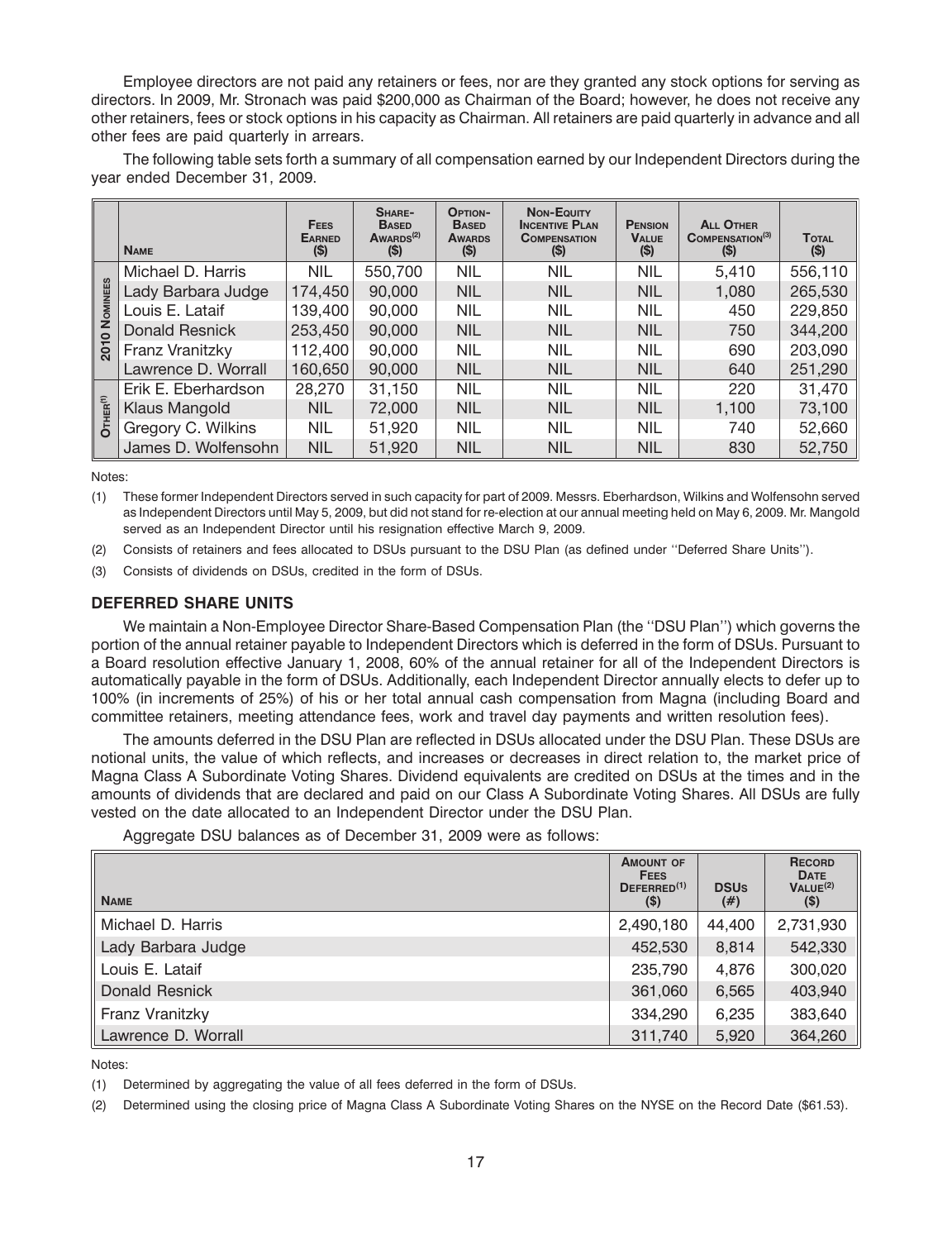## **DIRECTOR STOCK OPTIONS**

To more closely align the interests of Independent Directors with our shareholders, pursuant to the 1987 Plan, each of the Independent Directors is entitled to receive a grant of options to purchase 5,000 Magna Class A Subordinate Voting Shares upon appointment or election to the Board. Each Independent Director is also entitled to receive an additional grant of options to purchase 5,000 Magna Class A Subordinate Voting Shares on the completion of each five year period of continuous service. Vesting under the 1987 Plan takes place as to 1,000 Magna Class A Subordinate Voting Shares on the date of the option grant and 1,000 Magna Class A Subordinate Voting Shares on each anniversary of the date of the option grant.

Subject to ratification of the 2009 Plan at the Meeting, no further grants will be made under the 1987 Plan; however, under the 2009 Plan, Independent Directors will be entitled to receive a grant of 5,000 options on appointment or initial election to our Board and a further grant of 5,000 options following election or re-election at each annual meeting of our shareholders. Options granted under the 2009 Plan will vest on the first anniversary of the date of grant. Refer to ''Business of the Meeting – Ratification of 2009 Stock Option Plan'' for additional information with respect to the 2009 Plan.

#### OUTSTANDING OPTION-BASED AWARDS

Outstanding option-based awards for each of our Independent Directors as of December 31, 2009 were as follows:

|          | <b>NAME</b>           | <b>NUMBER OF SECURITIES</b><br><b>UNDERLYING UNEXERCISED</b><br><b>OPTIONS</b><br>$^{(ii)}$ | <b>OPTION</b><br><b>EXERCISE</b><br><b>PRICE</b><br>(S) | <b>OPTION</b><br><b>EXPIRATION</b><br><b>DATE</b><br>(MM/DD/YY) | <b>VALUE OF</b><br><b>UNEXERCISED</b><br><b>IN-THE-MONEY</b><br>OPTIONS <sup>(1)</sup><br>(S) |
|----------|-----------------------|---------------------------------------------------------------------------------------------|---------------------------------------------------------|-----------------------------------------------------------------|-----------------------------------------------------------------------------------------------|
|          | Michael D. Harris     | 5,000                                                                                       | C82.65                                                  | 12/31/2012                                                      | <b>NIL</b>                                                                                    |
|          |                       | 5,000                                                                                       | C74.50                                                  | 12/31/2014                                                      | <b>NIL</b>                                                                                    |
| NOMINEES | Lady Barbara Judge    | 5,000                                                                                       | C95.96                                                  | 12/31/2013                                                      | <b>NIL</b>                                                                                    |
|          | Louis E. Lataif       | 5,000                                                                                       | 84.31                                                   | 12/31/2013                                                      | <b>NIL</b>                                                                                    |
| 2010     | <b>Donald Resnick</b> | 5,000                                                                                       | C85.75                                                  | 12/31/2011                                                      | <b>NIL</b>                                                                                    |
|          | Franz Vranitzky       | 5,000                                                                                       | C85.75                                                  | 12/31/2011                                                      | <b>NIL</b>                                                                                    |
|          | Lawrence D. Worrall   | 5,000                                                                                       | C83.52                                                  | 12/31/2011                                                      | <b>NIL</b>                                                                                    |
|          | Erik E. Eberhardson   | 1,000                                                                                       | C <sub>35.75</sub>                                      | 05/06/2010                                                      | $16,730^{(2)}$                                                                                |
|          | Klaus Mangold         | 5,000                                                                                       | C <sub>105.19</sub>                                     | 03/09/2010                                                      | <b>NIL</b>                                                                                    |
| OTHER    | Gregory C. Wilkins    | 2,000                                                                                       | C95.96                                                  | 05/06/2010                                                      | <b>NIL</b>                                                                                    |
|          | James D. Wolfensohn   | 2,000                                                                                       | C95.96                                                  | 05/06/2010                                                      | <b>NIL</b>                                                                                    |

Notes:

<sup>(1)</sup> Determined using the December 31, 2009 closing prices of Magna Class A Subordinate Voting Shares on the TSX (C\$53.26) or NYSE (\$50.58), as applicable.

<sup>(2)</sup> Converted from Canadian dollars to U.S. dollars based on the Bank of Canada's noon spot rate on December 31, 2009 of C\$1.00  $=$  \$0.9555.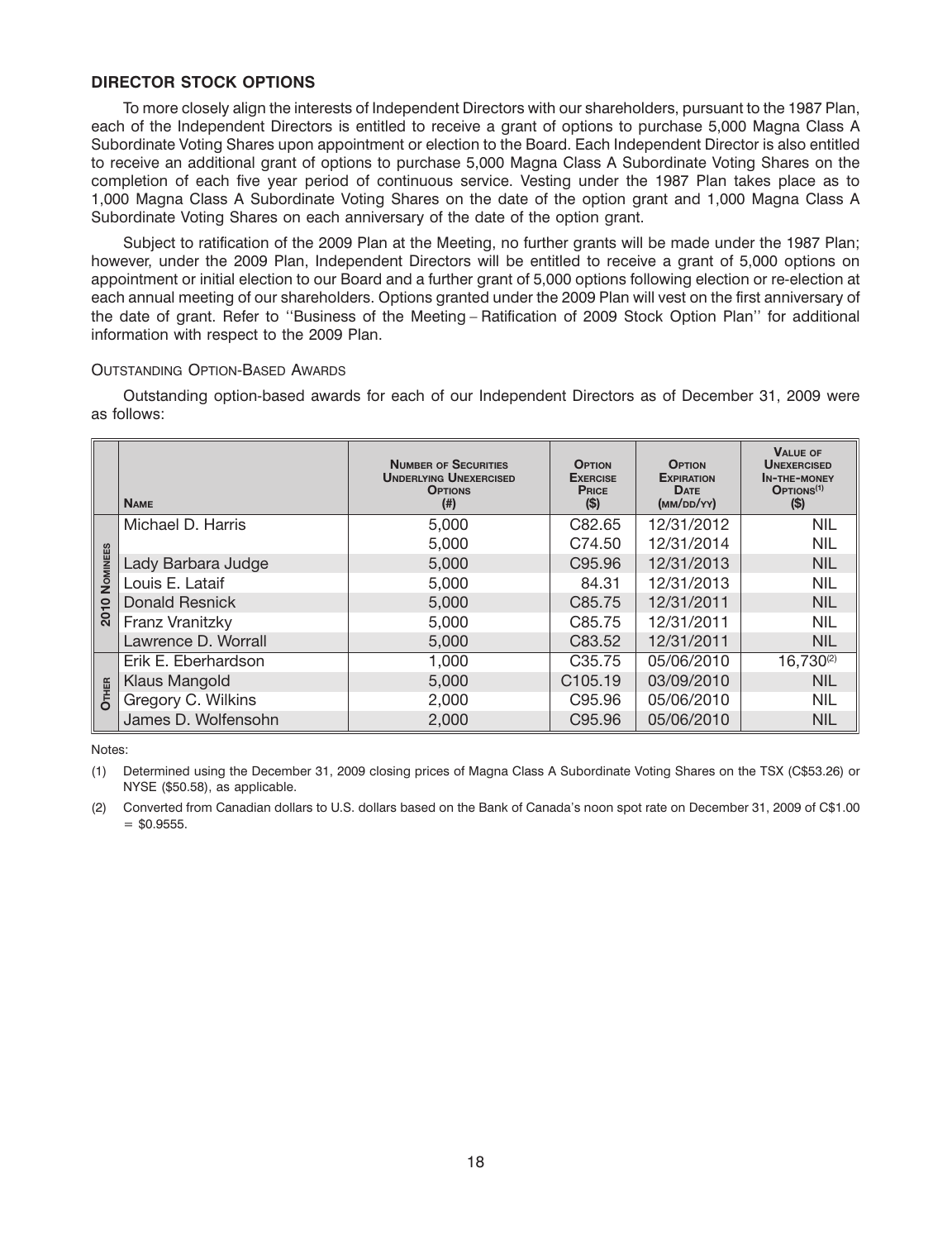# **INCENTIVE PLAN AWARDS – VALUE VESTED DURING THE YEAR**

The values of option-based and share-based awards which vested in the year ended December 31, 2009, are set forth below:

|          | <b>NAME</b>           | <b>OPTION-BASED AWARDS -</b><br><b>VALUE VESTED DURING</b><br>THE YEAR <sup>(1)</sup><br>(S) | <b>SHARE-BASED AWARDS -</b><br><b>VALUE VESTED</b><br><b>DURING THE YEAR<sup>(2)</sup></b><br>(S) |
|----------|-----------------------|----------------------------------------------------------------------------------------------|---------------------------------------------------------------------------------------------------|
|          | Michael D. Harris     | <b>NIL</b>                                                                                   | 550,700                                                                                           |
|          | Lady Barbara Judge    | <b>NIL</b>                                                                                   | 90,000                                                                                            |
| NOMINEES | Louis E. Lataif       | <b>NIL</b>                                                                                   | 90,000                                                                                            |
|          | <b>Donald Resnick</b> | <b>NIL</b>                                                                                   | 90,000                                                                                            |
| 2010     | Franz Vranitzky       | <b>NIL</b>                                                                                   | 90,000                                                                                            |
|          | Lawrence D. Worrall   | <b>NIL</b>                                                                                   | 90,000                                                                                            |
|          | Erik E. Eberhardson   | <b>NIL</b>                                                                                   | 31,150                                                                                            |
|          | <b>Klaus Mangold</b>  | <b>NIL</b>                                                                                   | 72,000                                                                                            |
| OTHER    | Gregory C. Wilkins    | <b>NIL</b>                                                                                   | 51,920                                                                                            |
|          | James D. Wolfensohn   | <b>NIL</b>                                                                                   | 51,920                                                                                            |

Notes:

- (1) Represents the difference between: (a) the closing market price of Magna Class A Subordinate Voting Shares on the applicable vesting date; and (b) the applicable option exercise price.
- (2) Represents the aggregate grant date value of retainers and fees allocated to DSUs.

## **SECURITIES MAINTENANCE REQUIREMENT**

Independent Directors are subject to a securities maintenance requirement with respect to Magna Class A Subordinate Voting Shares. The securities maintenance requirement for Independent Directors is \$450,000, representing three times the current annual retainer. Compliance with the share maintenance requirement is determined by dividing: (a) \$450,000, by (b) the average of daily closing prices on the NYSE of Magna Class A Subordinate Voting Shares over the prior three calendar years, with the result obtained being the number of Magna Class A Subordinate Voting Shares and/or DSUs required to be held.

New directors are entitled to a period of five years in which to accumulate Magna Class A Subordinate Voting Shares and/or DSUs with such a value. Additionally, all directors who have served since January 1, 2008, the effective date of the last increase in Board fees, are entitled to a period of five years from that date to increase their securities holdings from \$300,000 (the prior securities maintenance requirement) to \$450,000. Refer to ''Nominees for Election to the Board'' which discloses the number of Magna Class A Subordinate Voting Shares, Class B Shares, DSUs and stock options held by each Independent Director and the total value of all such securities as of the Record Date.

# **AUDIT COMMITTEE AND AUDIT COMMITTEE REPORT**

## **AUDIT COMMITTEE**

The Audit Committee provides assistance to the Board in fulfilling its oversight responsibilities to our shareholders with respect to:

- the integrity of our financial statements and the financial reporting process;
- compliance with legal and regulatory requirements;
- the qualifications and independence of our independent Auditor;
- the performance of our Internal Audit Department, as well as our independent Auditor; and
- the preparation of the Audit Committee Report in this Circular and other Magna proxy circulars.

The Audit Committee operates pursuant to a written charter, a copy of which is available on our website (www.magna.com) under ''Corporate Governance''. The Audit Committee Charter mandates a committee composed of between three and five directors, all of whom are independent under applicable laws, rules and regulations. The Audit Committee consists of three Independent Directors: Donald Resnick (Chairman),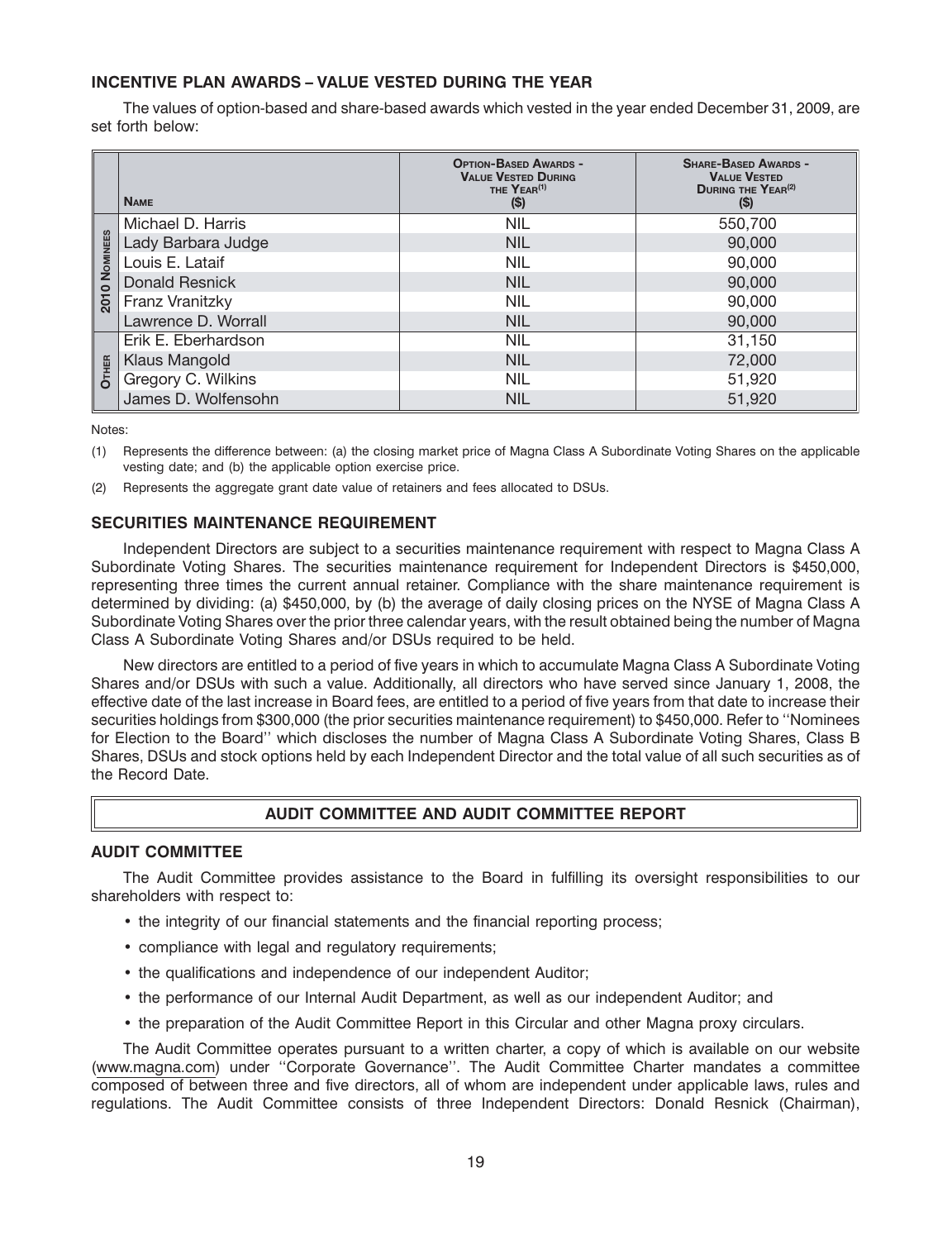Louis E. Lataif and Lawrence D. Worrall. Each member of the Audit Committee has been affirmatively determined by the Board to be ''independent'' under the NYSE Listing Standards, the SEC's rules under SOX, including Rule 10A-3, and National Instrument 52-110 (''NI 52-110'') of the CSA. The Board also considers each Audit Committee member to be ''financially literate'' and each of the Chairman of the Committee and Mr. Worrall to be a ''financial expert'' within the meaning of the NYSE Listing Standards, the SEC rules under SOX and NI 52-110.

The Audit Committee met six times in 2009 with Management, representatives of the independent Auditor and representatives of our Internal Audit Department, and met without Management present at all of those meetings. Among other things, the Audit Committee considered whether it would be appropriate to rotate the independent Auditor position for 2010 and is recommending to shareholders that Ernst & Young LLP be reappointed as the independent Auditor for 2010.

Refer to ''Appendix B – Statement of Corporate Governance Practices – Board Committees'' for a further discussion of the Audit Committee, the Audit Committee Charter and the Audit Committee's activities in 2009.

## **AUDIT COMMITTEE REPORT**

In connection with Magna's Consolidated Financial Statements and Management's Discussion and Analysis of Results of Operations and Financial Position (''MD&A'') for the fiscal year ended December 31, 2009, the Audit Committee has:

- reviewed and discussed with senior Management and the independent Auditor the audited Consolidated Financial Statements and MD&A, together with the Annual Information Form in respect of 2009 and other forms and reports required to be filed with applicable Canadian securities commissions, the SEC and the applicable stock exchanges in respect of the fiscal year ended December 31, 2009;
- discussed with the independent Auditor the matters required to be discussed by the Canadian Institute of Chartered Accountants Standard 5751 *(Communications with Those Having Responsibility for the Financial Reporting Process)* (''CICA Standard 5751'') and the American Institute of Certified Public Accountants Statement on Auditing Standards No. 380 *(The Auditor's Communication with Those Charged with Governance)* as amended;
- received and reviewed with the independent Auditor the written disclosures and related letter from the independent Auditor required by CICA Standard 5751 and Public Company Accounting Oversight Board (United States) (''PCAOB'') – Rule 3526 *(Communication with Audit Committees Concerning Independence)* and discussed with the independent Auditor the independence of the independent Auditor as Magna's auditor; and
- reviewed with the independent Auditor its Auditors' Report on the Consolidated Financial Statements as well as its *Report on Internal Controls Under Standards of the PCAOB*.

Management is responsible for the preparation and presentation of Magna's consolidated financial statements, the financial reporting process and the development and maintenance of its systems of internal accounting and administrative cost controls. Ernst & Young LLP is responsible for performing an independent audit on and issuing its reports in respect of Magna's consolidated financial statements in accordance with Canadian generally accepted auditing standards and the standards of the PCAOB, and the effectiveness of Magna's internal control over financial reporting, in accordance with the standards of the PCAOB. The Audit Committee's responsibility is to monitor and oversee these processes in accordance with its Charter and applicable law.

Based on these reviews and discussions, including review of the independent Auditors' Report on Financial Statements and Report on Internal Controls, the Audit Committee has recommended to the Board, and the Board has approved: the inclusion of the audited Consolidated Financial Statements in Magna's Annual Report; the MD&A; the Annual Information Form in respect of 2009; and the other forms and reports required to be filed with the applicable Canadian securities commissions, the SEC and the applicable stock exchanges in respect of the fiscal year ended December 31, 2009.

This Audit Committee report is dated as of March 23, 2010 and is submitted by the Audit Committee of the Board:

| Donald Resnick (Chairman) | Louis E. Lataif |
|---------------------------|-----------------|
|---------------------------|-----------------|

Lawrence D. Worrall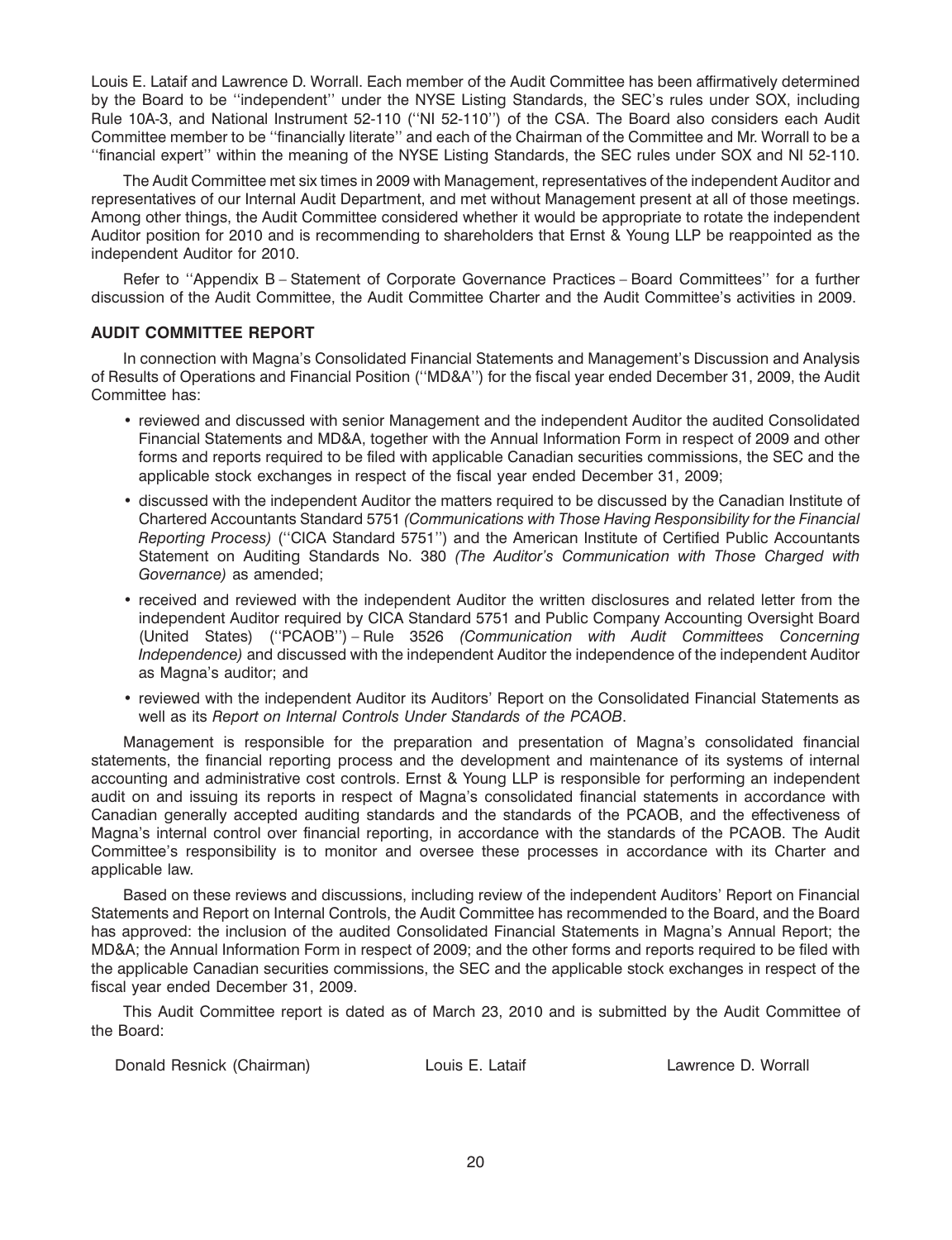## **CORPORATE GOVERNANCE PRACTICES**

We have adopted certain structures, policies and procedures, in addition to the Corporate Constitution, to ensure that effective corporate governance practices are followed and the Board functions independently of Management. The Statement of Corporate Governance Practices contained in Appendix B describes our approach to corporate governance, with specific reference to the Corporate Constitution, which reflects our historical commitment to effective corporate governance since its adoption in 1984, as well as to the applicable regulatory requirements, including the NYSE Listing Standards and governance guidelines reflected in NP 58-201.

## **COMPENSATION DISCUSSION AND ANALYSIS**

We maintain a unique entrepreneurial corporate culture which seeks to encourage productivity, ingenuity and innovation and align the interests of employees, Management and shareholders. Our corporate culture is reflected in part in our Corporate Constitution, which forms part of our Amended and Restated Articles of Incorporation. The Corporate Constitution aims to balance the interests of employees, Management and shareholders, including by defining the rights of:

- employees to participate in our profits and growth through employee equity sharing and profit participation;
- Corporate Management to participate in our profits and growth through variable incentive compensation based on direct profit sharing; and
- investors to participate in our profits and growth through dividends.

We believe that these elements of our Corporate Constitution have been essential to our ability to attract, retain and motivate skilled, entrepreneurial employees at all levels, our long-term financial success and the creation of long-term shareholder value.

The CGCC is responsible for reviewing and making recommendations to the Board with respect to direct, indirect and incentive compensation, benefits and perks for our Corporate Management. In the course of its work, the CGCC considers and applies the Corporate Constitution, together with other historical operating philosophies and policies which seek to align the interests of Management and shareholders and to create shareholder value, including:

- direct profit participation (variable incentive bonuses);
- mandatory stock ownership; and
- the use of equity-based compensation.

In reviewing and making recommendations to the Board with respect to executive compensation, the CGCC also considers Magna's financial and operating performance, shareholder return and various other factors discussed under ''Determination of Amounts of Compensation''. The Board retains final authority to accept (with or without modification) or reject any recommendations of the CGCC.

The CGCC operates pursuant to a written charter, a copy of which is available on our website (www.magna.com) under ''Corporate Governance''. The CGCC's Charter mandates a committee composed of between three and five directors, none of whom are employees of Magna and a majority of whom are independent. The CGCC currently consists of three Independent Directors, none of whom is a sitting chief executive officer of another company. The CGCC has the authority to retain outside compensation, legal and/or other advisors (at our expense) as it deems reasonably necessary to assist and advise it in carrying out its duties and responsibilities.

In the discussion which follows, we use the term ''Named Executive Officers'' to refer to our Chairman, Co-Chief Executive Officers, Executive Vice-Chairman, Executive Vice-President and Chief Financial Officer and our Executive Vice-President and Chief Legal Officer. We use the term ''Executive Management'' to refer to our Named Executive Officers other than our Chairman.

Our Chairman is not employed by us. Magna and certain of its subsidiaries are parties to consulting and business development agreements with our Chairman and certain associated entities. Refer to ''Determination of Amounts of Compensation – Determination of Compensation of Our Founder'' and ''Management Contracts'' for details relating to these agreements. Our Executive Vice-Chairman is not employed by us. Magna is party to a business services agreement with an entity associated with our Executive Vice-Chairman. Refer to ''Management Contracts'' for details relating to this arrangement.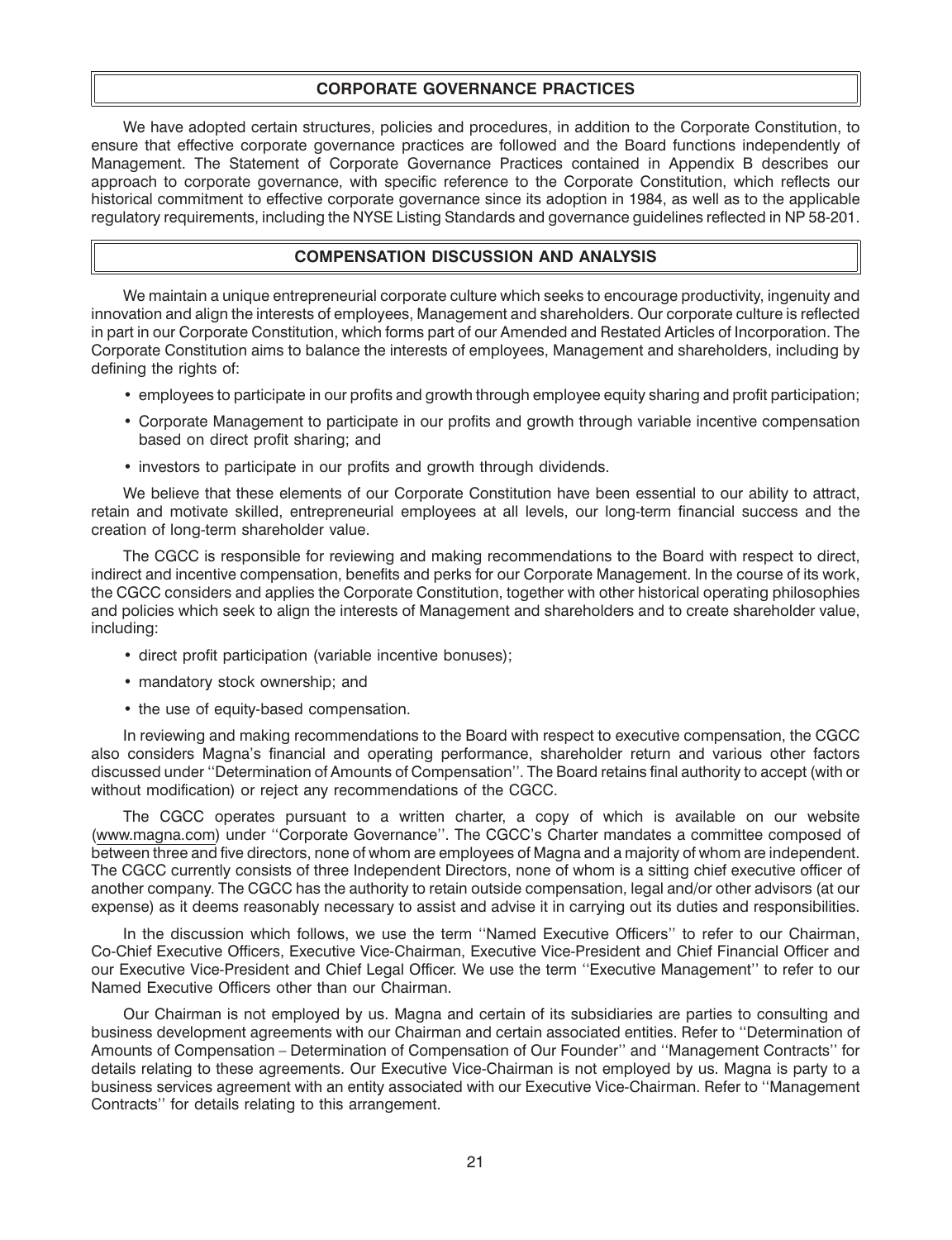## **CUSTOMARY EXECUTIVE COMPENSATION PROGRAM**

Our compensation program for members of Executive Management customarily consists of three core elements: a base salary, an annual variable incentive bonus, which was directly tied to our profits, and long-term incentives, as depicted in the following diagram:

| Short-Term                                  |                                                                             | Medium-Term                                           | Long-Term                            |                                                      |
|---------------------------------------------|-----------------------------------------------------------------------------|-------------------------------------------------------|--------------------------------------|------------------------------------------------------|
| <b>Base Salary</b>                          | <b>Annual Variable Incentive Bonus</b><br>(Profit Participation Allocation) |                                                       | <b>Long-Term Incentives</b>          |                                                      |
|                                             | Cash                                                                        | <b>Restricted Stock</b><br><b>Units</b>               | <b>Stock Options</b>                 | <b>Restricted Shares</b>                             |
| Generally at or below industry<br>standards | $\frac{2}{3}$ of annual profit-<br>sharing allocation                       | $\frac{1}{3}$ of annual profit-<br>sharing allocation | Term: $7-10$ yrs<br>Vesting: 3-7 yrs | Qualifying Period: 3-5 yrs<br>Release Period: 10 yrs |
| Cash                                        |                                                                             |                                                       | Non-Cash                             |                                                      |

The elements of our customary executive compensation program have been structured to maximize the incentive to generate consistent profitability and long-term profit growth. Base salaries for Executive Management have historically been relatively nominal and thus have not provided a significant level of fixed income, while the variable incentive bonus has been entirely ''at risk'', resulting in the potential for significant fluctuation in compensation from year to year. Since we do not provide an executive retirement program, long-term incentives have served to provide a source of retirement equity; however, the value of such incentives has been directly linked to Executive Management's ability to create long-term shareholder value. Finally, Executive Management has received a benefits package which is substantially the same as that of other employees in the same jurisdiction, in order to ensure that Executive Management's compensation is attained primarily through direct profit participation. As a result, through our customary executive compensation program, we have sought to motivate Executive Management to emphasize: (a) consistent profitability to ensure stable levels of annual compensation; and (b) long-term growth in profitability to achieve long-term compensation growth and growth in retirement equity.

Details of each of the core elements of our customary executive compensation program are as follows:

*Base Salaries:* We have historically paid relatively nominal base salaries which are at levels significantly below those for comparable positions within our comparator group. Base salaries have not historically been increased on an annual basis.

| <b>NAME</b>                                                                       | <b>BASE SALARY</b> <sup>(1)</sup><br>$($ \$) |
|-----------------------------------------------------------------------------------|----------------------------------------------|
| Frank Stronach, Chairman                                                          | $200,000^{(2)}$                              |
| Donald J. Walker, Co-Chief Executive Officer                                      | 110,500                                      |
| Siegfried Wolf, Co-Chief Executive Officer                                        | 100,000                                      |
| Belinda Stronach, Executive Vice-Chairman                                         | $110,500^{(3)}$                              |
| Vincent J. Galifi, Executive Vice-President and<br><b>Chief Financial Officer</b> | 110,500                                      |
| Jeffrey O. Palmer, Executive Vice-President and Chief Legal Officer               | 110,500                                      |

Notes:

(1) As reflected in the column ''Salary'' in the Summary Compensation Table below.

- (2) Mr. Stronach is not employed by us. The amount shown represents compensation for service as Chairman of the Board. Mr. Stronach and certain associated entities are parties to the consulting and business development agreements described under ''Determination of Amounts of Compensation – Determination of Compensation of Our Founder'' and ''Management Contracts''.
- (3) Ms. Stronach is not employed by us. The amount shown represents a portion of the base fee payable to Belinda Stronach Inc. (''BSI'') under the consulting agreement described under ''Management Contracts''.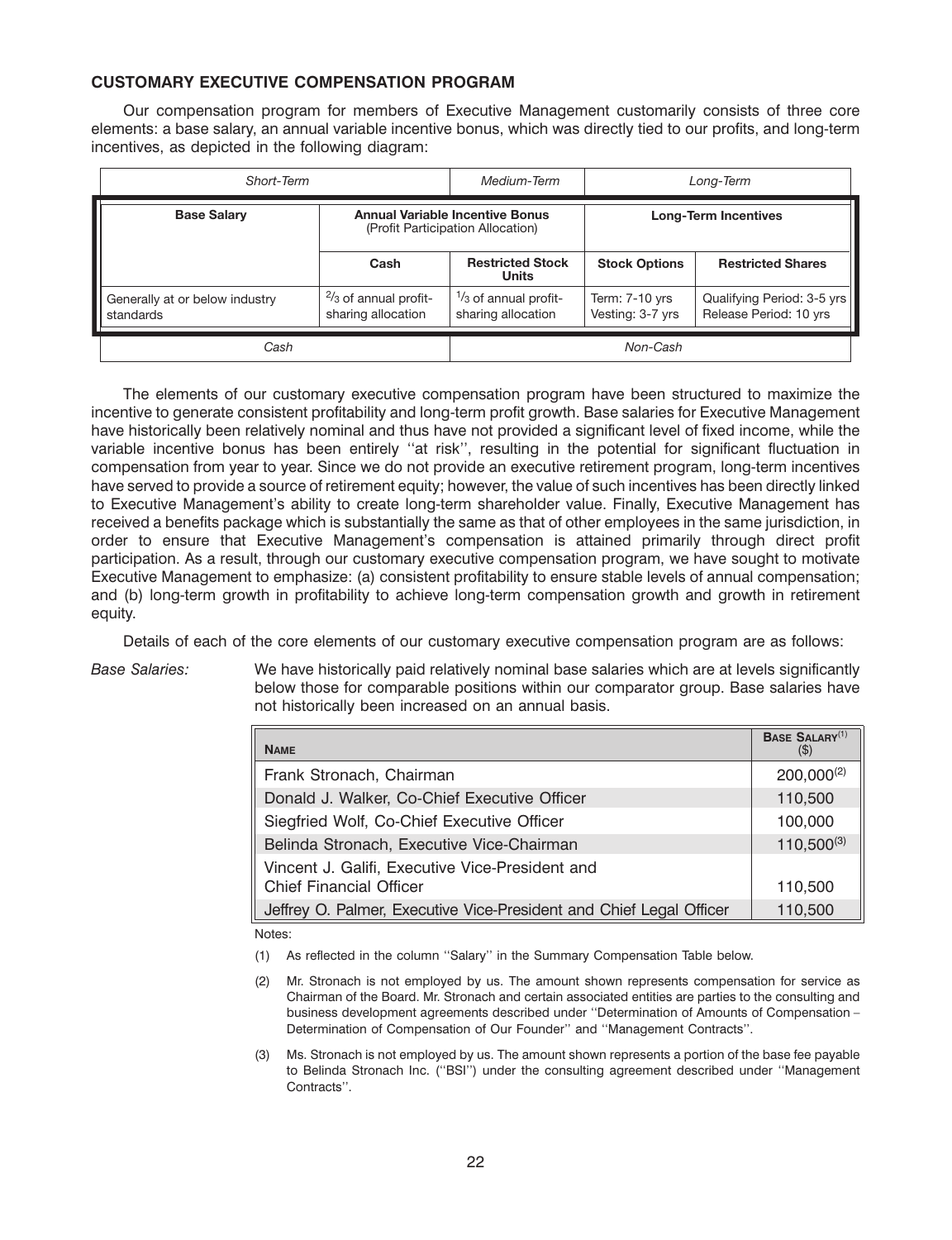The \$10,500 difference in base salary for the Co-Chief Executive Officers reflects incremental salary to Mr. Walker which is in lieu of a car allowance or access to a company vehicle. Mr. Wolf is entitled to the use of a company vehicle, as discussed below under ''Benefits and Perks''.

*Annual Variable* Annual variable incentive bonuses are calculated on the basis of specified percentages of *Incentive Bonus:* our Pre-Tax Profits Before Profit Sharing (as defined in our Corporate Constitution). The Corporate Constitution limits aggregate profit participation paid and payable to Corporate Management in respect of any fiscal year to a maximum of 6% of Pre-Tax Profits Before Profit Sharing (as defined in the Corporate Constitution) for such year.

Under the Corporate Constitution, ''Corporate Management'' consists of our:

- Co-Chief Executive Officers;
- chief operating officer;
- chief marketing officer; and
- chief administrative officer;

together with any other individual designated by Corporate Management to be a member of Corporate Management.

Although annual fees paid to Mr. Stronach and certain associated entities are not technically part of the incentive compensation available to Corporate Management under the Corporate Constitution, such fees have historically approximated and, since 2005, have been limited to 3% of our Pre-Tax Profits Before Profit Sharing (as defined in the Corporate Constitution). Furthermore, the annual fees paid to Mr. Stronach and certain associated entities, when combined with the incentive compensation paid to Corporate Management based on our Pre-Tax Profits Before Profit Sharing (as defined in the Corporate Constitution), have not exceeded 6% of our Pre-Tax Profits Before Profit Sharing (as defined in the Corporate Constitution). Refer to ''Determination of Amounts of Compensation – Determination of Compensation of Our Founder'' for additional information.

''Pre-Tax Profits Before Profit Sharing'' is calculated by taking our Net Income or Net Loss as set forth in our audited consolidated income statement and adjusting it to:

- deduct extraordinary gains or gains arising from the disposal of existing businesses or fixed assets; and
- add back the provisions for income taxes and minority interests or to deduct the recoveries for income taxes and minority interests;

in each case, as set forth in our audited consolidated income statement, and further adjusting to:

- add back the 10% of Employee Pre-Tax Profits Before Profit Sharing (as defined in the Corporate Constitution) in respect of:
	- our Employee Equity Participation and Profit Sharing Plan for participating/non-participating employees in accordance with their respective entitlements under such plan; and
	- our obligations under our Employee Pension Plan.

Asset impairments and restructuring charges have the effect of reducing Pre-Tax Profits Before Profit Sharing (as defined in the Corporate Constitution) and thus the compensation paid to the Named Executive Officers. Consistent with our pay for performance philosophy, this linkage is generally viewed by the CGCC as desirable.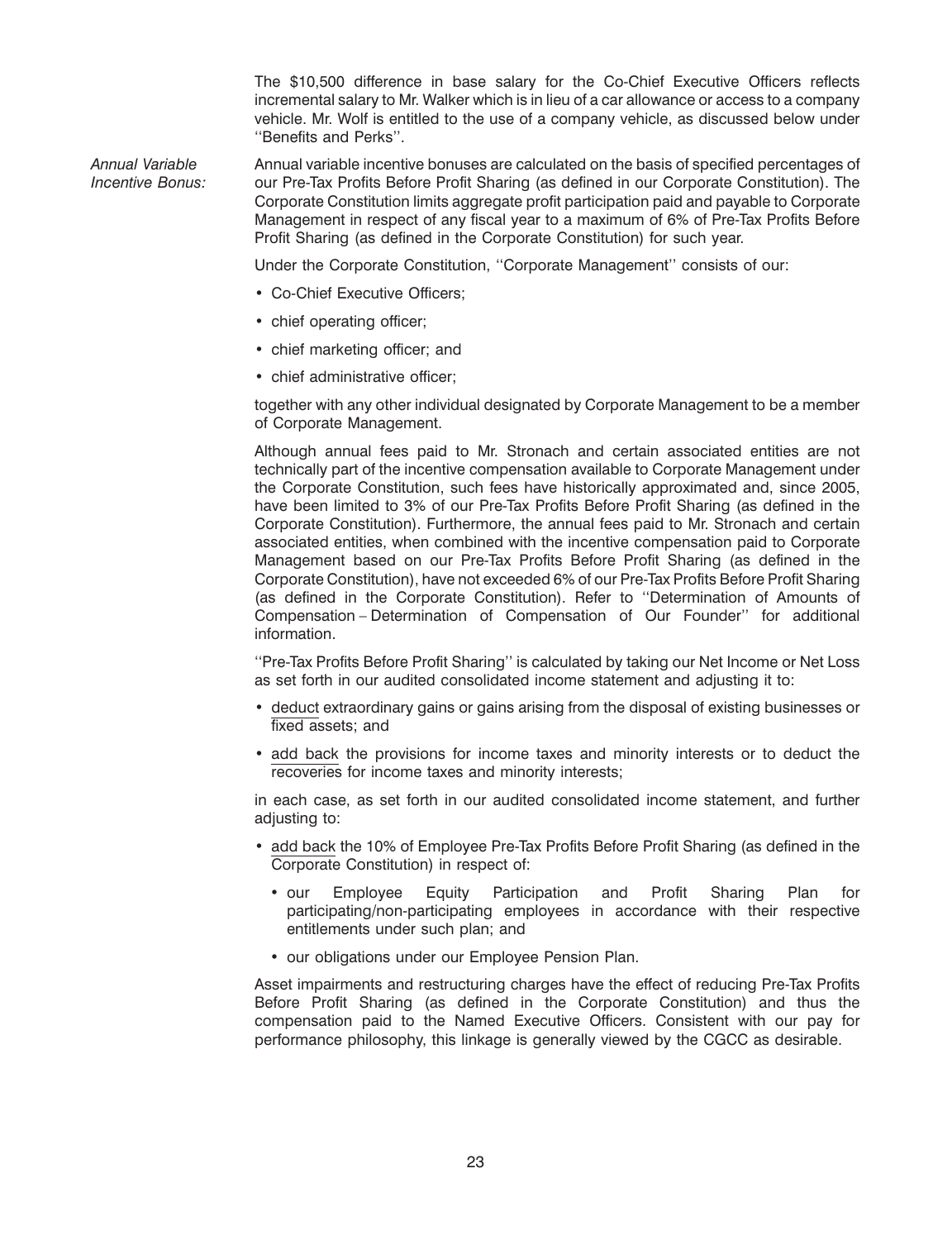Profit participation by Named Executive Officers normally starts from the first dollar of Pre-Tax Profit Before Profit Sharing (as defined in our Corporate Constitution) to maximize the Named Executive Officers' incentive to generate profits for the long-term benefit of shareholders. Recognition of individual performance is achieved in part through differentiation of profit participation allocations, as well as through long-term incentives; however, our customary executive compensation program is weighted towards recognition of the performance of the Named Executive Officers as a team.

Profit participation allocations for our Named Executive Officers remain as follows, although these were not applicable in 2009, a year in which we did not generate profits:

| <b>NAME</b>       | <b>PROFIT</b><br><b>PARTICIPATION</b><br>(%) |
|-------------------|----------------------------------------------|
| Frank Stronach    | $3.00^{(1)}$                                 |
| Donald J. Walker  | 0.75                                         |
| Siegfried Wolf    | 0.75                                         |
| Belinda Stronach  | $0.50^{(2)}$                                 |
| Vincent J. Galifi | 0.30                                         |
| Jeffrey O. Palmer | 0.225                                        |

Notes:

- (1) This represents the percentage of our Pre-Tax Profits Before Profit-Sharing paid in the form of fees to Mr. Stronach, Stronach & Co. (''SCo'') and Stronach Consulting Corp. (''SCC''), as discussed under ''Determination of Amounts of Compensation – Determination of Compensation of Our Founder'', ''Summary Compensation Table'' and ''Management Contracts''.
- (2) This represents the percentage of our Pre-Tax Profits Before Profit-Sharing paid in the form of variable fees to BSI, as discussed under ''Summary Compensation Table'' and ''Management Contracts''.

Under our customary executive compensation program, the annual variable incentive bonus is customarily paid to Executive Management as follows:

•  $\frac{2}{3}$  of the entitlement is paid in cash in, or in respect of, the year earned; and

• 1/3 of the entitlement is deferred compensation which is paid in the form of restricted stock units (''Incentive RSUs'').

Incentive RSUs are fully vested when credited to an executive's Incentive RSU account and are automatically redeemed as of December 15 of the second year following the year in which the Incentive RSUs were credited. For example, Incentive RSUs credited in 2007 were redeemed as of December 15, 2009. To the extent that our share price increases or decreases between the date of credit and the redemption date, the holder will realize either an increase or decrease (respectively) in the value of Incentive RSUs. The deferral of payment of Incentive RSUs serves to align management and shareholder interests over the medium term by linking executive compensation and shareholder returns.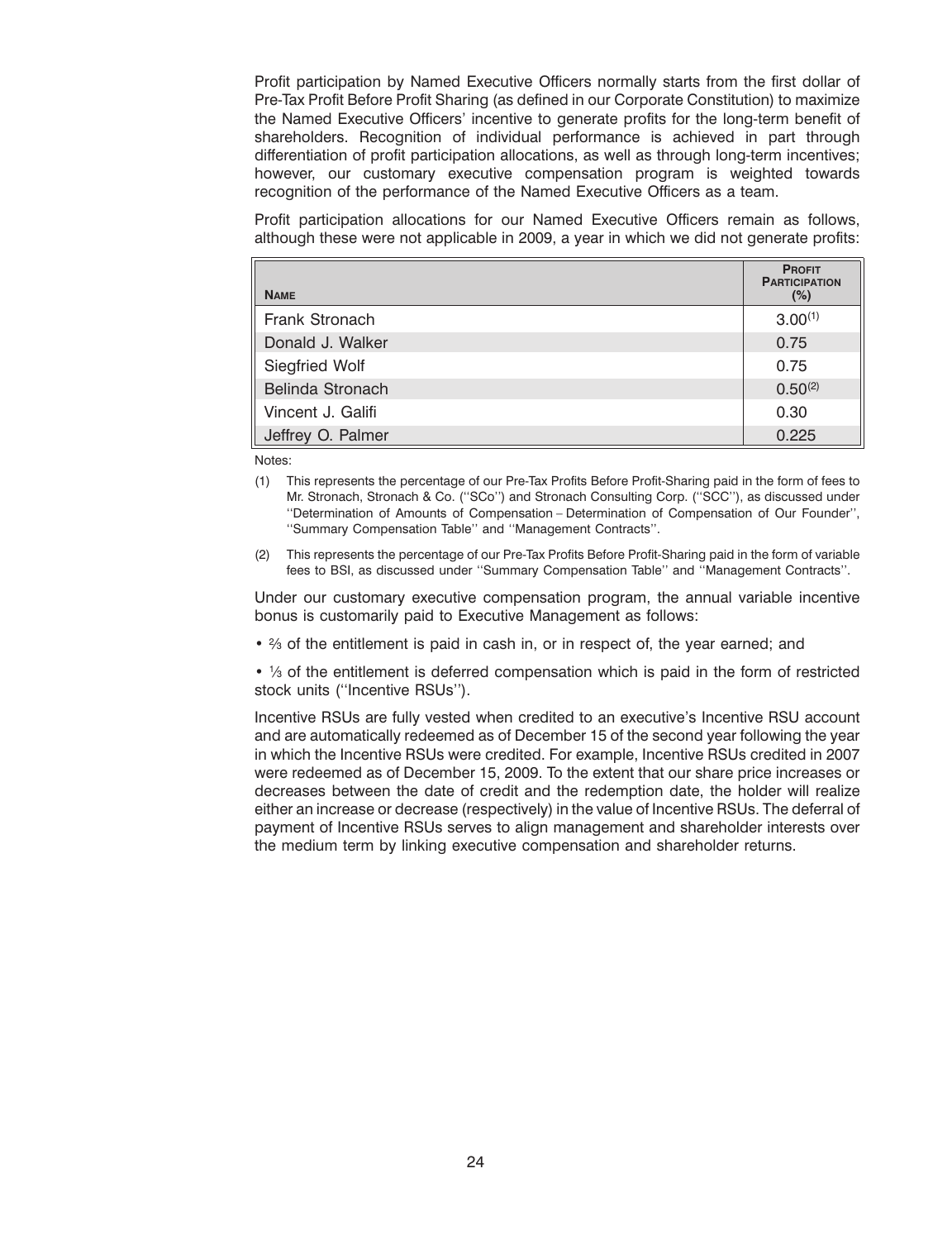The following Incentive RSUs credited to members of Executive Management in 2007 were redeemed as of December 15, 2009:

| <b>NAME</b>           | <b>INCENTIVE RSUS</b><br>(#) | 2007 GRANT<br><b>DATE</b><br>VALU E <sup>(1)</sup><br>$(\$)$ | <b>REDEMPTION</b><br>VALUE <sup>(2)</sup><br>$(\$)$ | <b>CHANGE</b><br>IN<br><b>VALUE</b> |
|-----------------------|------------------------------|--------------------------------------------------------------|-----------------------------------------------------|-------------------------------------|
| Donald J. Walker      | 32,635                       | 2,813,200                                                    | 1,617,650                                           |                                     |
| <b>Siegfried Wolf</b> | 32,635                       | 2,813,200                                                    | 1,617,650                                           |                                     |
| Belinda Stronach      | 16.181                       | 1,408,100                                                    | 802,060                                             | $-43%$                              |
| Vincent J. Galifi     | 13,507                       | 1,160,400                                                    | 669,510                                             |                                     |
| Jeffrey O. Palmer     | 8,431                        | 738,560                                                      | 417,910                                             |                                     |

Notes:

- (1) As reflected in the column ''Share-based awards'' in the Summary Compensation Table below.
- (2) Based on a redemption value of \$49.5678 per Incentive RSU, such amount being the weighted average of the closing prices of our Class A Subordinate Voting Shares on the NYSE over the 20 trading days ending on December 15, 2009.

Dividend equivalents on Incentive RSUs, if any, are paid quarterly in cash.

In the event of a restatement of our financial statements (other than by reason of a retroactive change in accounting policies) which reduces Pre-Tax Profits Before Profit Sharing (as defined in the Corporate Constitution), the applicable portion of the annual variable bonus must be refunded by the Named Executive Officers based on a recalculation of Pre-Tax Profits Before Profit Sharing (as defined in the Corporate Constitution).

*Long-Term* We maintain long-term retention (restricted share) arrangements with most members of *Incentives:* our Executive Management, under which restricted shares have been sold or awarded to the applicable executives. The goals of the restricted share arrangements are to:

- provide a tool for long-term retention;
- provide retirement equity for Executive Management;
- facilitate significant share ownership and equity exposure; and
- enhance Executive Management's incentive to create long-term shareholder value.

The restricted share arrangements involve a purchase by us of our Class A Subordinate Voting Shares on the open market. In most cases, these shares are then awarded to an executive at no purchase cost to the executive, but subject to various restrictions applicable during qualifying and release periods. In some cases, restricted share arrangements have involved the payment of a bonus to the executive, which was used to purchase the restricted shares from us at the discounted value. In either case, the restricted shares vest immediately on award.

The value of the restricted shares to the executive is based on a discounted value which reflects the nature of the restrictions and the lengths of the qualifying and release periods. The applicable discount is based on a valuation performed by an independent, arm's length valuator. PricewaterhouseCoopers LLP has performed the valuations in respect of each award or sale of restricted shares to date. The discounted value of the restricted shares is included in the applicable executive's income for income tax purposes in the case of restricted shares which were awarded to (not purchased by) an executive. We do not provide an income tax gross-up in respect of the restricted shares.

Our restricted share arrangements generally involve a three to five year qualifying period, followed by a ten year release period during which the restricted shares are released in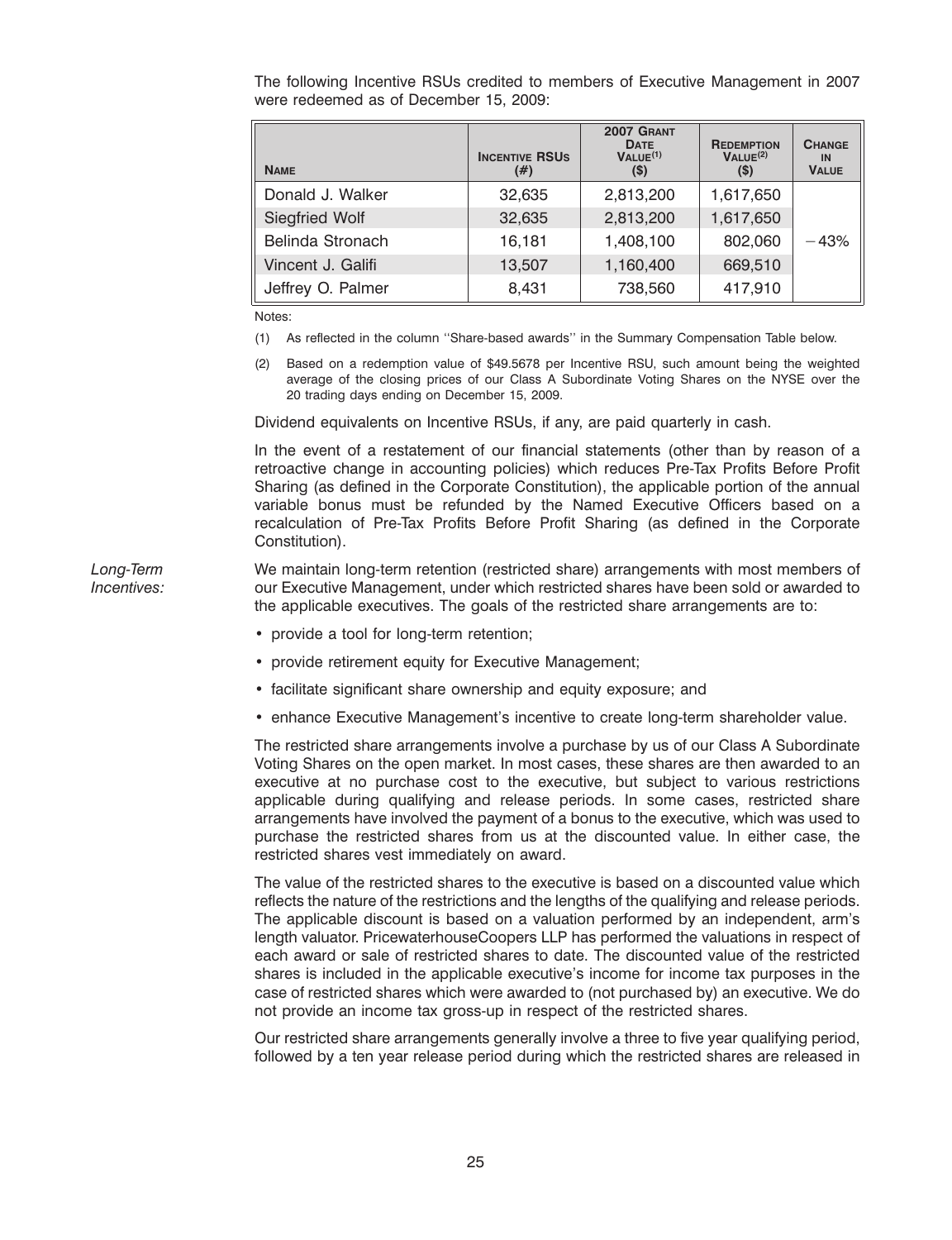approximately equal numbers. Qualification and release of the restricted shares is subject to satisfaction of specified terms and conditions, which typically include:

- continued employment with Magna through the qualifying period;
- at any time while employed by Magna, capital expenditures of Magna not exceeding a specified amount without prior Board approval;
- compliance with non-competition, non-solicitation and confidentiality restrictions; and
- devotion of full time and attention to Magna's business while employed by Magna.

Aggregate restricted shares awarded to or purchased by members of Executive Management, including the number which were unreleased as of December 31, 2009, were as follows:

| <b>NAME</b>           | <b>TOTAL</b><br><b>RESTRICTED</b><br><b>SHARES</b><br><b>GRANTED</b><br>$^{(#)}$ | <b>UNRELEASED</b><br><b>RESTRICTED</b><br><b>SHARES</b><br>(#) |
|-----------------------|----------------------------------------------------------------------------------|----------------------------------------------------------------|
| Donald J. Walker      | 146,037                                                                          | 131,433                                                        |
| <b>Siegfried Wolf</b> | 345,454                                                                          | 268,361                                                        |
| Vincent J. Galifi     | 70,212                                                                           | 54,685                                                         |
| Jeffrey O. Palmer     | 35,000                                                                           | 35,000                                                         |

We also maintain an incentive stock option program, pursuant to which stock options are granted from time to time, typically with an option term of seven to ten years and a vesting period of three to seven years. Our stock options serve as a retention tool over the vesting period, as well as a method of further aligning management interests with those of shareholders.

Stock options are granted on the recommendation of the CGCC to the Board and on approval by the Board. In order to align the interests of Executive Management with the interests of shareholders, a specified portion of the net after-tax gain derived from any option exercise by a member of Executive Management must be taken into account as part of his or her share maintenance requirement.

All stock options granted prior to December 31, 2009 are governed by the terms of our 1987 Plan, which is discussed in further detail under ''Incentive Plan Awards''.

*Benefits and Perks:* We maintain a standard benefit program, the terms of which vary by jurisdiction. Benefits payable to members of Executive Management are generally the same as those applicable to other employees in the same jurisdiction.

> Aside from our standard benefits, we reimburse the life insurance premiums on insurance policies for three members of Executive Management. Each of our Co-Chief Executive Officers and our Executive Vice-President and Chief Financial Officer maintains a life insurance policy which entitles us to be paid the accumulated cash value and the applicable Named Executive Officer's specified beneficiaries to be paid the death benefit. The amounts reimbursed by us in respect of 2009 include an income tax gross-up and were as follows:

| <b>NAME</b>       | AMOUNT $(1)(2)$<br>$($ \$) |
|-------------------|----------------------------|
| Donald J. Walker  | 295,460                    |
| Siegfried Wolf    | 369,070                    |
| Vincent J. Galifi | 106,720                    |

Notes:

(1) Converted from Canadian dollars to U.S. dollars based on the Bank of Canada's noon spot rate on December 31, 2009 of C\$1.00 = \$0.9555.

As reflected in the column "All other compensation" in the Summary Compensation Table below.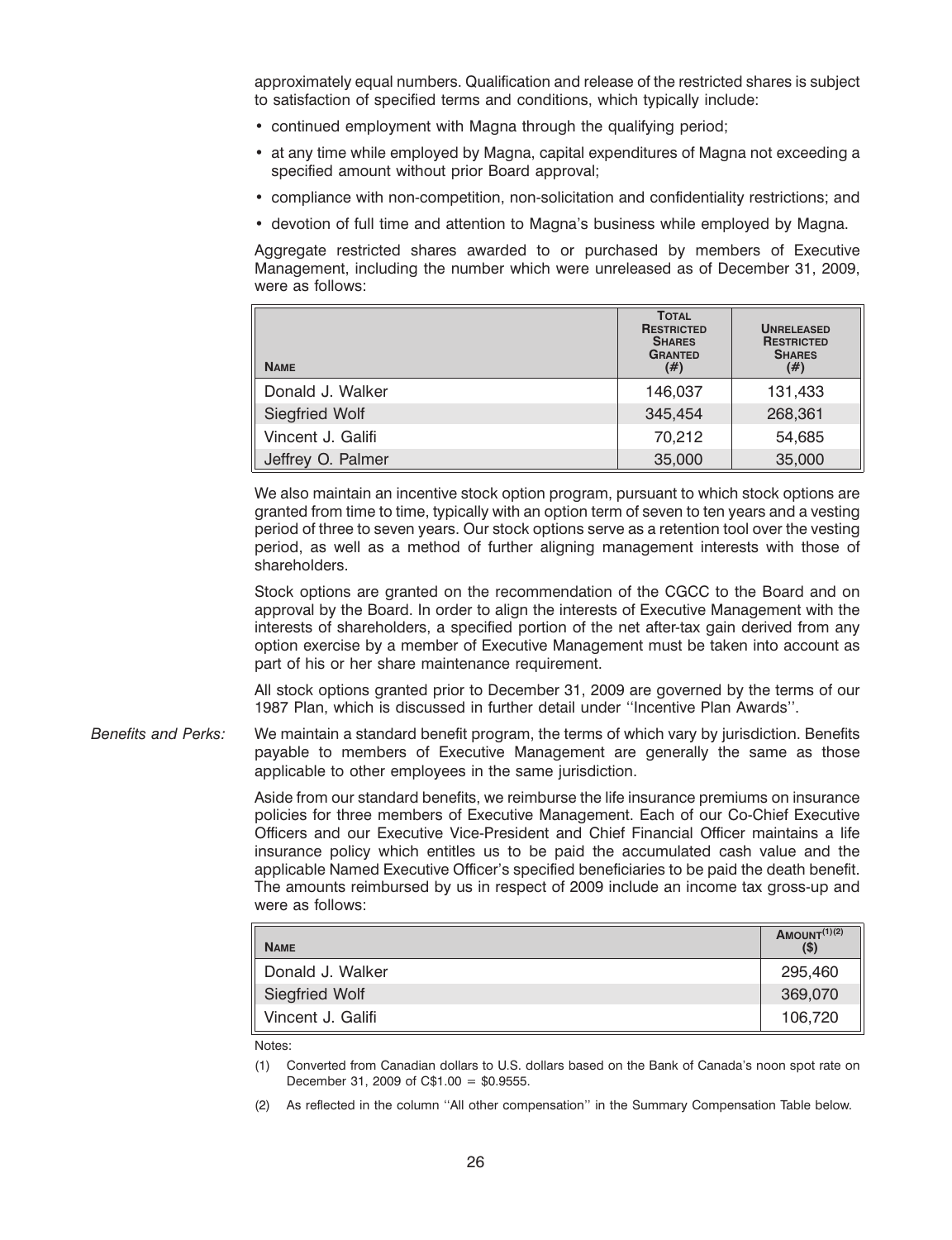Messrs. Stronach and Wolf are each entitled to usage of a company-owned vehicle. In lieu of a car allowance or usage of a company-owned vehicle, Mr. Walker's base salary has been set \$10,500 higher than Mr. Wolf's.

Named Executive Officers are also allowed some personal use of corporate assets, including aircraft and certain facilities, pursuant to the terms and conditions of policies established by the CGCC.

*Share* Each member of Executive Management is subject to a share maintenance requirement<br>*Maintenance*: calculated as: (a) <sup>1/</sup><sub>3</sub> of cash compensation in excess of \$110,500 for each of the last *Maintenance:* calculated as: (a) 1⁄3 of cash compensation in excess of \$110,500 for each of the last 3 fiscal years less income tax at a deemed rate of 50%; divided by (b) the average daily closing price on the NYSE of Magna shares over the last 3 fiscal years.

> As disclosed under ''Determination of Amounts of Compensation – 2008/2009 Adjustments to Executive Compensation Program'' and ''2010 Adjustments to Executive Compensation Program'', the net after-tax gain arising on exercise of stock options will be taken into account in each Named Executive Officer's share maintenance requirement.

*Severance:* We provide limited severance to Executive Management. Our employment contracts with them allow us to terminate their employment by providing 12 months prior written notice or paying a retiring allowance equal to the average of their annual base salary and variable incentive bonus and total compensation adjustment, if any, for the three full fiscal years ending immediately prior to the date of termination. We do not maintain an executive severance program which allows for severance above and beyond that contained in our executive employment contracts. Refer to ''Termination and Change of Control Benefits'' for additional information.

Our customary executive compensation program does not currently include any of the following elements:

| Pension Plan:                 | While we maintain pension plans in certain jurisdictions for some of our<br>employees, the Named Executive Officers are not entitled to participate in any<br>such pension plan. Similarly, the Named Executive Officers are not entitled to<br>participate in the Employee Equity Participation and Profit Sharing Plans which<br>we maintain for some of our employees and which are funded through the<br>allocation of 10% of qualifying Pre-Tax Profits Before Profit Sharing (as defined<br>in the Corporate Constitution). Named Executive Officers are also not entitled<br>to participate in any group RRSP or 401(k) plan sponsored by us. |
|-------------------------------|------------------------------------------------------------------------------------------------------------------------------------------------------------------------------------------------------------------------------------------------------------------------------------------------------------------------------------------------------------------------------------------------------------------------------------------------------------------------------------------------------------------------------------------------------------------------------------------------------------------------------------------------------|
| SERP:                         | We do not maintain any supplemental executive retirement plans.                                                                                                                                                                                                                                                                                                                                                                                                                                                                                                                                                                                      |
| Change of Control Protection: | We do not maintain change of control protection for our Executive<br>Management.                                                                                                                                                                                                                                                                                                                                                                                                                                                                                                                                                                     |

OBJECTIVES OF OUR CUSTOMARY EXECUTIVE COMPENSATION PROGRAM

We have sought to achieve the following goals through our customary executive compensation program:

- attract and retain a highly skilled, entrepreneurial, global executive team;
- appropriately recognize and reward collective and individual contribution to our success by Executive Management;
- motivate Executive Management to deliver consistent growth in profitability to create long-term shareholder value;
- directly link executive compensation to corporate performance, as measured by corporate profitability;
- minimize fixed compensation costs and maximize the extent to which financial rewards are obtained through profit participation and long-term incentive compensation;
- align the interests of our executive team with the interests of our shareholders through significant equity exposure in the form of shares, restricted shares, restricted stock units (''RSUs'') and stock options; and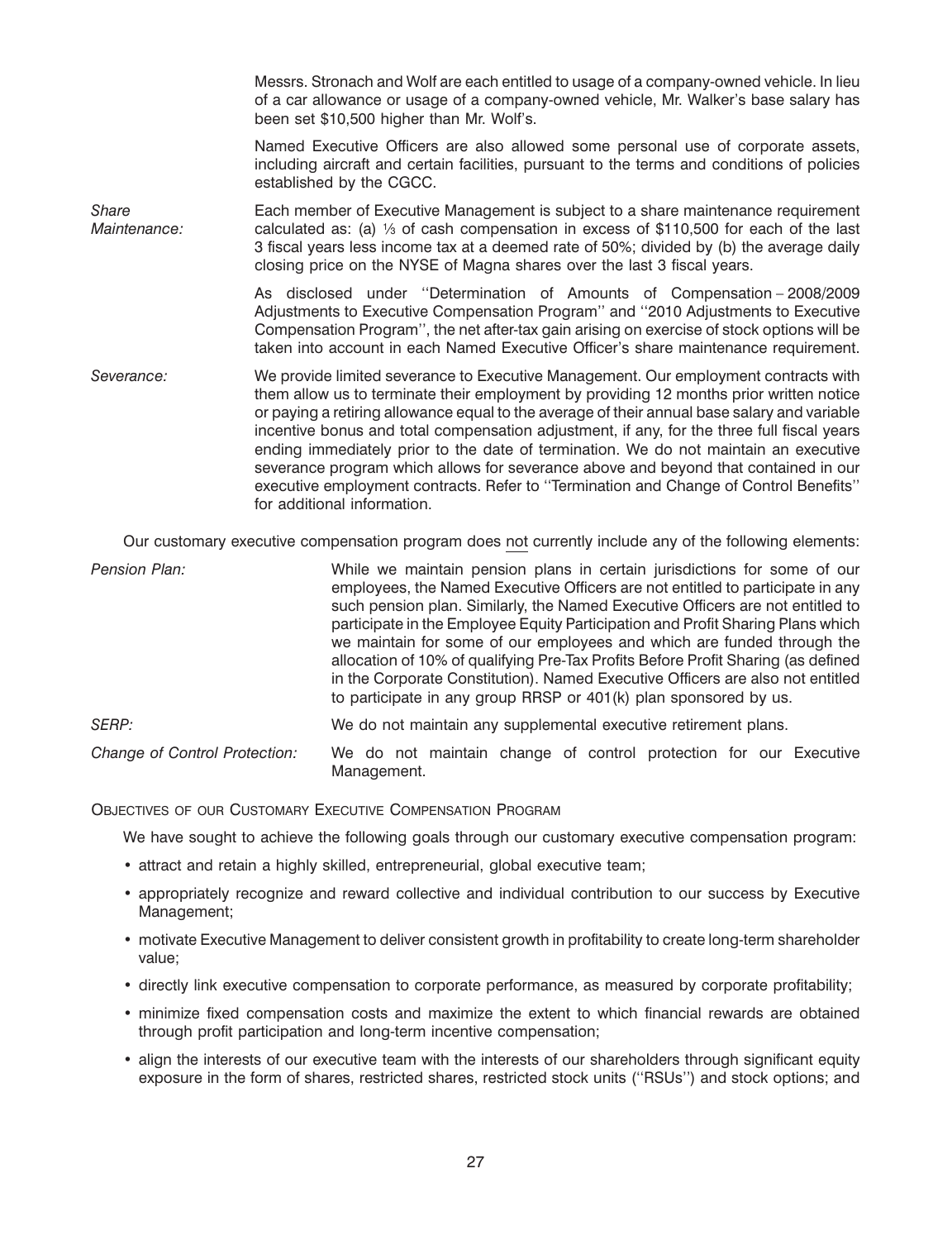• ensure that we deliver a package of total compensation which is competitive when compared to an appropriate comparator group of companies with global businesses.

At times, the CGCC may give priority to one or more of the above objectives over others. In these circumstances, the CGCC will generally give priority to the objective of attracting, retaining and motivating skilled executives, typically by ensuring that total compensation is competitive when compared to companies in our comparator group. The CGCC believes that this approach is most likely to create long-term value for shareholders and that the failure to retain a highly skilled executive team could harm our ability to create long-term shareholder value, particularly if a key member of Executive Management joins a competitor after expiration of applicable non-competition restrictions.

#### **RECENT TEMPORARY ADJUSTMENTS TO OUR CUSTOMARY EXECUTIVE COMPENSATION PROGRAM**

Beginning in the second half of 2008, the global economy as a whole and the automotive industry in particular, witnessed an extraordinary decline resulting from a number of factors, including:

- the seizure of global credit markets, which made consumer credit scarce, particularly for financing vehicle purchases;
- a significant decline in global real estate and equity values, resulting in the erosion of personal net worth and the collapse of consumer confidence;
- the decline of vehicle sales and production to historically low levels in North America, resulting in a material deterioration in our sales and profitability;
- the bankruptcy in 2009 of our largest and fourth-largest customers (based on 2008 revenues); and
- the bankruptcy or other restructuring of numerous automotive suppliers.

In the context of the economic and industry turmoil which began in the second half of 2008, the CGCC recommended, and the Independent Directors unanimously approved, certain temporary adjustments to our customary executive compensation program in order to ensure that the Corporation continued to achieve the fundamental underlying objective of retaining and motivating management. The temporary adjustments approved to our customary executive compensation program in respect of 2008 consisted of:

- the implementation of an adjustment to total compensation for 2008 (the ''2008 Total Compensation Adjustment''), which was paid in addition to base salaries and variable incentive bonuses; and
- the payment in cash of the portion of the 2008 annual variable incentive bonus which would ordinarily have been paid in Incentive RSUs.

As a result, for 2008, our executive compensation program was temporarily adjusted for members of Executive Management as follows:

| Short-Term                                         |                                                                                                         | Long-Term                                         |                                                                                       |                          |
|----------------------------------------------------|---------------------------------------------------------------------------------------------------------|---------------------------------------------------|---------------------------------------------------------------------------------------|--------------------------|
| <b>Base Salary</b>                                 | <b>Annual Variable</b><br><b>Incentive Bonus</b>                                                        | <b>Total</b><br>Compensation<br><b>Adiustment</b> | <b>Long-Term Incentives</b>                                                           |                          |
| Generally at or<br>below industry                  | As per predetermined<br>When aggregated with Base<br>profit participation<br>Salary and Annual Variable |                                                   | <b>Existing Restricted Shares and Stock</b><br>Options continue as per terms of grant |                          |
| allocations; paid<br>standards<br>entirely in cash |                                                                                                         | Incentive Bonus, designed<br>to ensure retention, | <b>Stock Options</b>                                                                  | <b>Restricted Shares</b> |
|                                                    | motivation                                                                                              | No new grants                                     | No new grants                                                                         |                          |
| Cash                                               |                                                                                                         | Non-Cash                                          |                                                                                       |                          |

Additionally, with respect to 2009 executive compensation, the CGCC recommended and the Independent Directors unanimously approved:

• the implementation of an adjustment to total compensation for 2009 (the ''2009 Total Compensation Adjustment''), which was paid in addition to base salaries but which eliminated the variable incentive bonus; and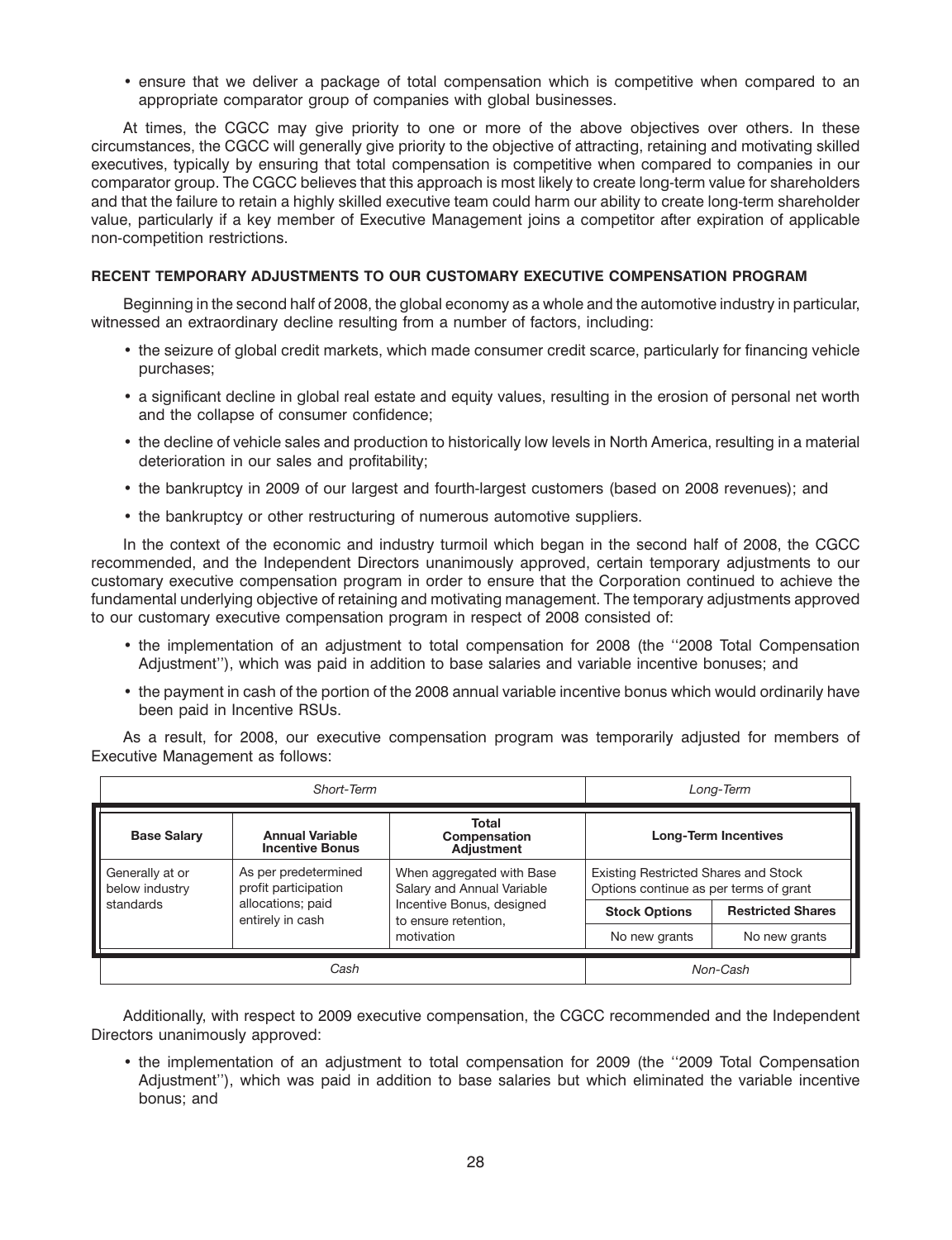• a grant of stock options to the Named Executive Officers and certain other senior members of management to more fully align their interests with those of our Class A Subordinate Voting shareholders.

As a result, for 2009, our executive compensation program was temporarily adjusted for members of Executive Management as follows:

| Short-Term                                    |                                                                               | Long-Term                                                                      |                                              |
|-----------------------------------------------|-------------------------------------------------------------------------------|--------------------------------------------------------------------------------|----------------------------------------------|
| <b>Base Salary</b>                            | Total<br><b>Compensation Adjustment</b>                                       | <b>Long-Term Incentives</b>                                                    |                                              |
| Generally at or below<br>  industry standards | When aggregated with Base Salary, designed to<br>ensure retention, motivation | Existing Restricted Shares and Stock Options continue as per<br>terms of grant |                                              |
|                                               |                                                                               | <b>Stock Options</b>                                                           | <b>Restricted Shares</b>                     |
|                                               |                                                                               | New Stock Options: 7-yr<br>term, 3-yr vesting                                  | No new grants of Restrict<br>Shares in 2009. |
|                                               | Cash                                                                          | Non-Cash                                                                       |                                              |

The temporary adjustments to our customary executive compensation program in respect of 2008 and 2009 are discussed in detail under ''Determination of Amounts of Compensation – 2008/2009 Adjustments to Executive Compensation Program''.

At the time the adjustments to 2008/2009 compensation were implemented, our CGCC and Board expected to return in 2010 to an executive compensation program that is substantially consistent with our customary executive compensation program; however, the exact timing of such a return could not be determined due to the substantial uncertainty over economic and industry conditions. Due to the continued adverse impact of the economic and industry factors which began in the second half of 2008, our CGCC recommended, and the Independent Directors unanimously approved, certain temporary adjustments to our customary executive compensation program in 2010 in order to ensure that we continue to achieve the primary underlying objective of attracting, retaining and motivating management. These temporary adjustments consist of:

- the implementation of a compensation adjustment for 2010 (the ''2010 Compensation Adjustment''), which was reduced by 50% as compared to 2009 since variable incentive bonuses are expected to be payable based on Pre-Tax Profits Before Profit Sharing (as defined in the Corporate Constitution); and
- a conditional grant of stock options to the Named Executive Officers and certain other senior members of management to more fully align their interests with those of our Class A Subordinate Voting shareholders.

In addition to these temporary adjustments, the CGCC recommended, and the Independent Directors unanimously approved, a \$200,000 increase in base salaries. As a result, our modified executive compensation program for members of Executive Management is as follows for 2010:

| Short-Term                                  |                                                  | Long-Term                                             |                                                                                |                          |
|---------------------------------------------|--------------------------------------------------|-------------------------------------------------------|--------------------------------------------------------------------------------|--------------------------|
| <b>Base Salary</b>                          | <b>Annual Variable</b><br><b>Incentive Bonus</b> | Total<br><b>Compensation</b><br><b>Adjustment</b>     | <b>Long-Term Incentives</b>                                                    |                          |
| Increased from prior<br>nominal levels, but | As per predetermined<br>profit participation     | When aggregated with<br><b>Base Salary and Annual</b> | Existing Restricted Shares and Stock Options continue<br>as per terms of grant |                          |
| still at or below<br>industry standards     | allocations; paid<br>entirely in cash.           | Variable Incentive Bonus.<br>designed to ensure       | <b>Stock Options</b>                                                           | <b>Restricted Shares</b> |
|                                             | retention, motivation                            | New Stock Options: 7-yr<br>term, 3-yr vesting         | No new grants of Restricted<br>Shares in 2010                                  |                          |
| Cash                                        |                                                  | Non-Cash                                              |                                                                                |                          |

These adjustments are discussed in detail under ''Determination of Amounts of Compensation – 2010 Adjustments to Executive Compensation Program''.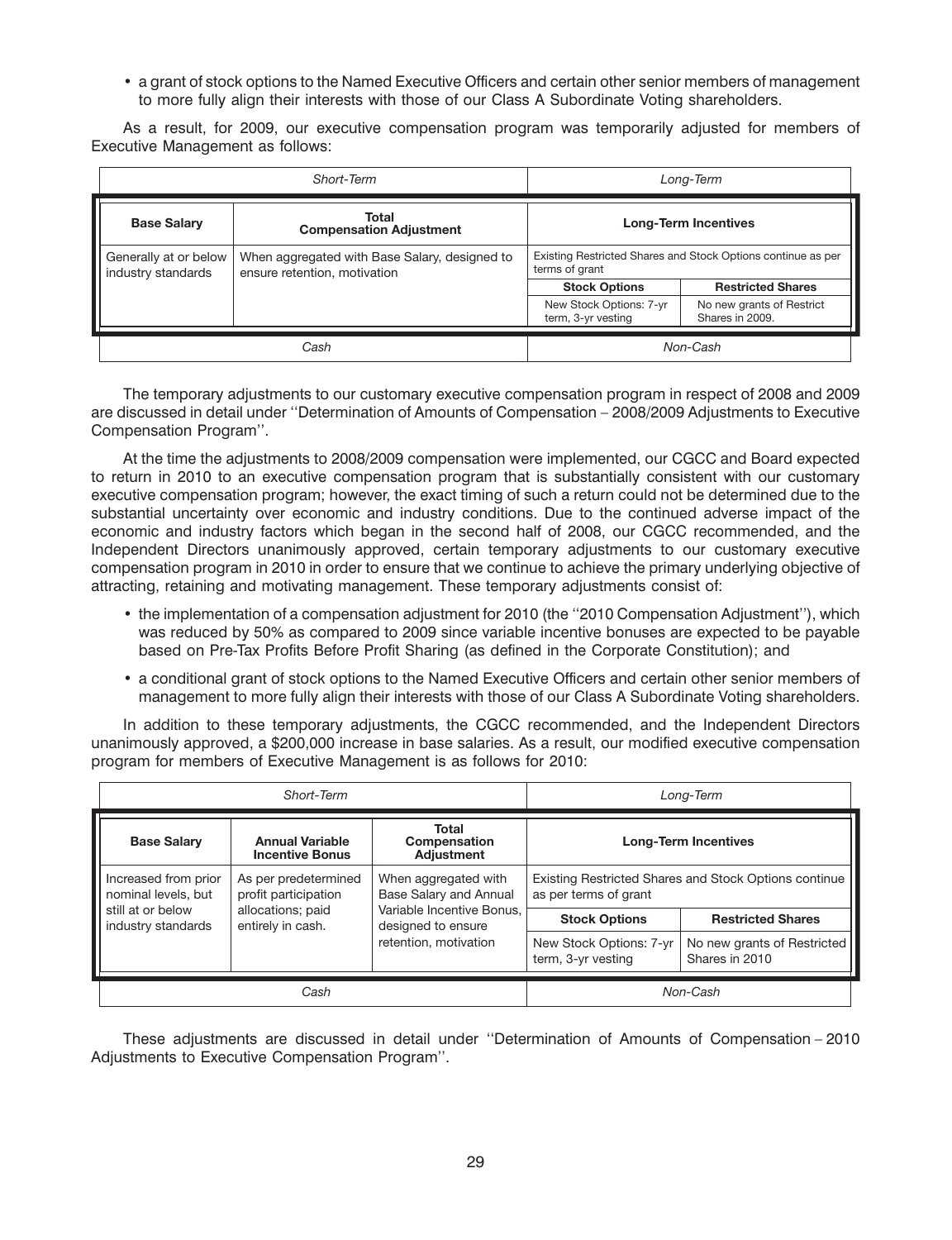OBJECTIVES OF ADJUSTMENTS TO OUR CUSTOMARY EXECUTIVE COMPENSATION PROGRAM

In the context of its review of 2008, 2009 and 2010 executive compensation, the CGCC recognized that the high degree of variability inherent in our general approach may require it to consider discretionary adjustments or other actions to ensure that the underlying objectives of our compensation program continue to be met. Given the severity of the global economic downturn which commenced in the second half of 2008, its impact on the automotive industry and our profitability, as well as the fact that these factors were beyond the control of our Executive Management team, the CGCC believed it was necessary to prioritize retention and motivation over other objectives. At the same time, the CGCC and the Board are mindful of the need to return as soon as practical to our customary executive compensation program and, accordingly, the adjustments approved in respect of 2008, 2009 and 2010 are intended to be temporary, with the exception of the increase in base salaries.

# **DETERMINATION OF AMOUNTS OF COMPENSATION**

DETERMINATION OF COMPENSATION OF EXECUTIVE MANAGEMENT

The CGCC reviews the compensation of Executive Management on an annual basis to ensure that our executive compensation practices remain consistent with the underlying objectives of our compensation program. In the course of this annual review, the CGCC reviews and considers a variety of factors, including:

- operational and compensation philosophies developed since our founding, such as the emphasis on entrepreneurialism, decentralization and profit sharing;
- the Corporate Constitution;
- the alignment of management, employee and shareholder interests to create long-term shareholder value;
- corporate performance;
- compensation and performance-related benchmarking data;
- the recommendations of our Co-Chief Executive Officers with respect to other members of Executive Management;
- the advice and recommendations of the CGCC's independent compensation consultants; and
- the advice and recommendations of the CGCC's independent legal counsel.

The CGCC does not rely solely on any one of the above factors in determining the appropriateness of compensation levels, compensation mix or any proposed changes to executive compensation. In particular, while the CGCC obtains, reviews and considers compensation and performance-related benchmarking data from its independent compensation consultants, such data is only one element considered in the CGCC's determination of compensation.

Since the amount of the annual variable incentive bonus is a specified percentage of Pre-Tax Profits Before Profit-Sharing (as defined in the Corporate Constitution) and long-term incentives are not awarded or granted pursuant to annual award or grant programs, the key elements to be decided by the CGCC from time to time under our executive compensation program relate to:

- the appropriateness of existing base salary levels;
- the initial establishment of, or subsequent changes to, the respective profit participation allocations of each member of Executive Management;
- the determination of the amounts, if any, to be paid in the form of long-term incentives from time to time; and
- in exceptional circumstances such as those which began in the second half of 2008 and continue in 2010, the exercise of discretion to ensure that the underlying objectives of our executive compensation program continue to be met.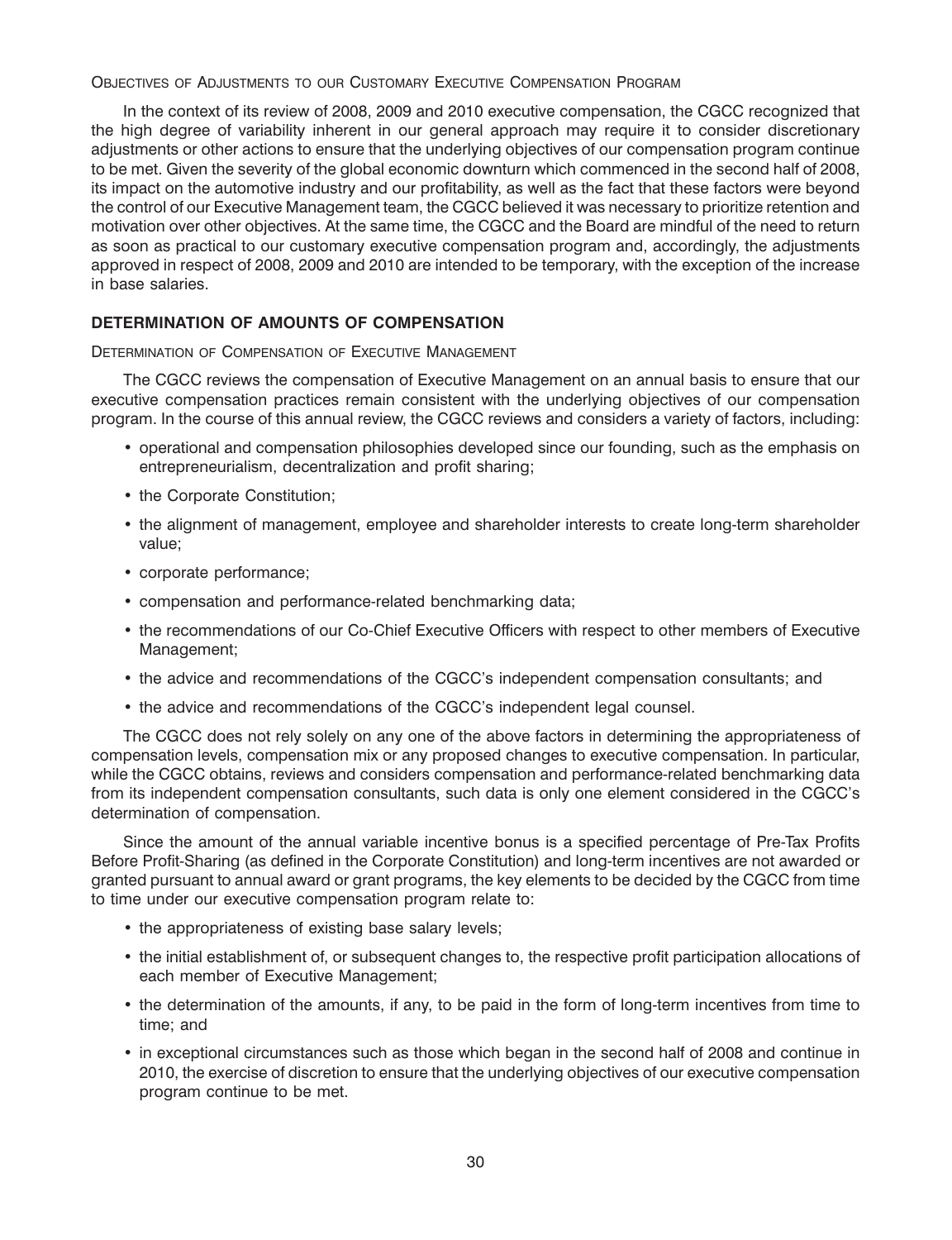Profit participation allocations of individual members of Executive Management represent objective compensation measures; however, differences in profit participation allocations between members of Executive Management are intended to reflect the following subjective factors:

- their respective contributions to our historic and continued operating and financial success;
- their ability to affect our strategic, operational and financial results; and
- the levels of compensation needed to attract, retain and motivate skilled executives in comparable positions.

Once established, profit participation allocations are not adjusted on an annual basis.

Following the CGCC's annual review of and recommendations with respect to executive compensation for members of Executive Management, the Independent Directors consider and, if deemed to be in the best interest of Magna, approve the terms of such compensation.

#### 2008/2009 ADJUSTMENTS TO EXECUTIVE COMPENSATION PROGRAM

In the context of the economic and industry factors discussed under ''Recent Temporary Adjustments to Our Customary Executive Compensation Program'', the CGCC met six times between November 2008 and late February 2009 to consider the impact of the global downturn on our customary executive compensation program and its underlying objectives. At the outset of its review, the CGCC engaged in dialogue with our Co-Chief Executive Officers, who advised the CGCC that they were making compensation adjustments to the compensation of profit participators at other levels of the company, in order to ensure retention and motivation of critical managers. In the course of its review, the CGCC also:

- engaged in discussions with other independent directors of the company, both during group discussions during the *in camera* sessions of Board meetings, as well as through one-on-one discussions;
- considered the views of the Chairman of the Board, particularly with respect to the performance of Executive Management; and
- retained and engaged in extensive discussions with its independent advisors Towers Perrin Inc. (''Towers Perrin''), the CGCC's compensation consultants, and Fasken Martineau, the CGCC's legal advisors.

During its review, the CGCC reviewed and considered reports from Towers Perrin which provided detailed information concerning, among other things, compensation trends in light of current economic conditions and both historical and estimated compensation arrangements with respect to senior executives of various comparator group companies determined to be appropriate by the CGCC. The CGCC also sought the advice of its legal advisors as to various elements of some of the compensation proposals and alternatives considered, as well as the duties of the CGCC members in evaluating these proposals and alternatives. Finally, the CGCC reviewed an extensive range of publications from other compensation consultants, law firms, corporate governance advisors and others relating to executive compensation trends, the impact of current economic conditions on executive compensation, various compensation plan structuring considerations and related matters.

In conducting its review, the CGCC considered a broad range of alternatives, ranging from making no adjustments to making temporary adjustments in recognition of the impact of current economic circumstances, to fundamentally altering our compensation system going forward. After lengthy deliberations, the CGCC determined that our compensation philosophy is fundamentally sound, has been a significant contributor to our historical success and is expected to contribute to our growth once economic conditions improve. Accordingly, the CGCC made the threshold decision that any adjustments to executive compensation should be made on a temporary basis for 2008 and 2009, rather than as fundamental changes to our compensation structure. In arriving at this decision, the CGCC recognized that the severe economic downturn that had started in the late summer of 2008 was not a mere cyclical downturn. The CGCC was also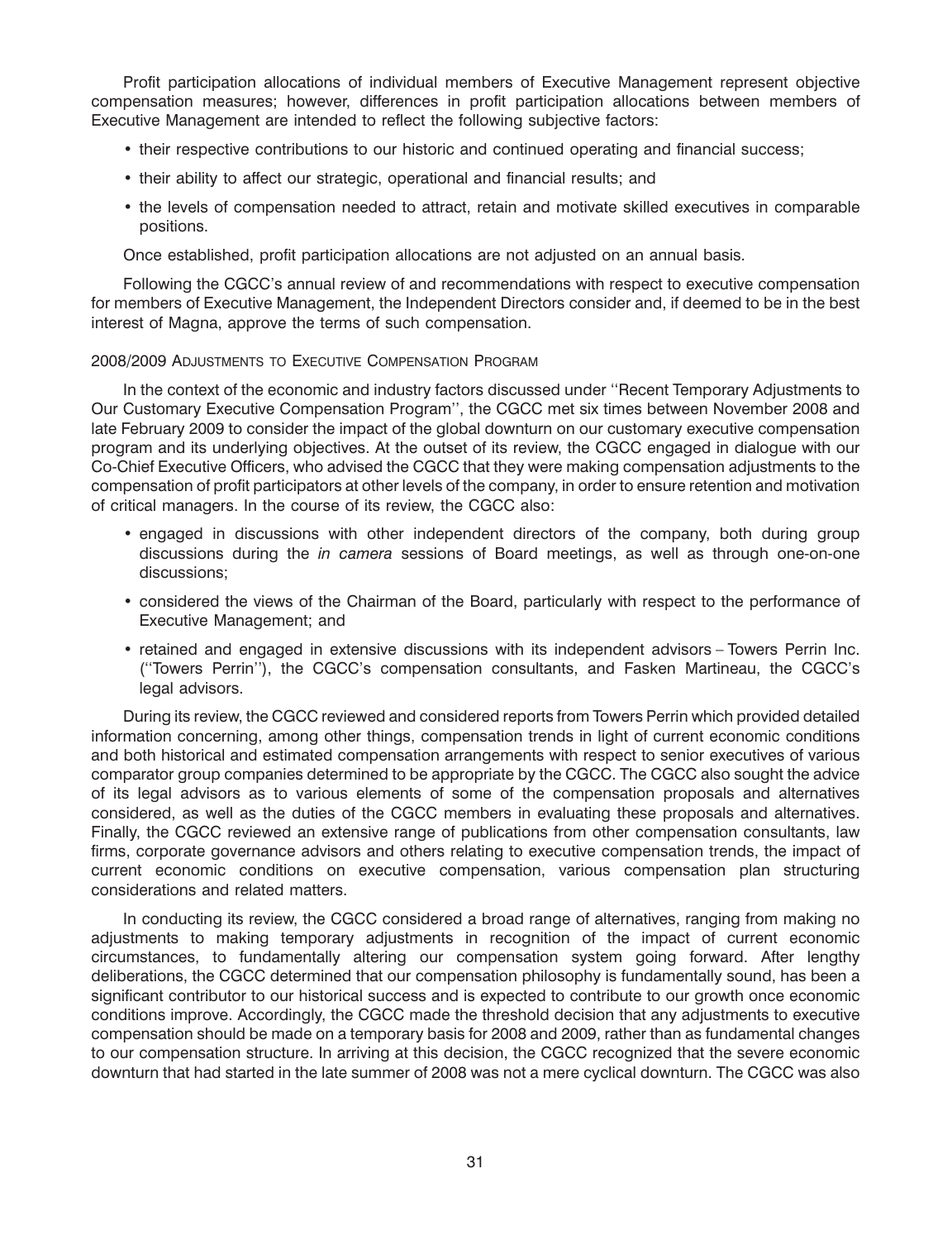guided by the approach employed by Executive Management in respect of profit participators at other levels in the company.

## *Committee Recommendations*

On February 23, 2009, following its extensive review and deliberations, the CGCC unanimously recommended to the Board, and the Independent Directors subsequently unanimously approved:

• the 2008 Total Compensation Adjustment and the 2009 Total Compensation Adjustment, as follows:

| Name <sup>(1)</sup> | 2008 TOTAL<br><b>COMPENSATION</b><br>ADJUSTMENT <sup>(2)</sup><br>$($ \$ | 2009 TOTAL<br><b>COMPENSATION</b><br>ADJUSTMENT <sup>(2)</sup><br>(\$) |
|---------------------|--------------------------------------------------------------------------|------------------------------------------------------------------------|
| Donald J. Walker    | 2,800,000                                                                | 4,200,000                                                              |
| Siegfried Wolf      | 2,800,000                                                                | 4,200,000                                                              |
| Belinda Stronach    | 1,850,000                                                                | $2,550,000^{(3)}$                                                      |
| Vincent J. Galifi   | 1,350,000                                                                | 1,750,000                                                              |
| Jeffrey O. Palmer   | 800,000                                                                  | 1,350,000                                                              |

Notes:

- (1) No adjustment was made to the fees payable to Mr. Stronach, SCo or SCC pursuant to the consulting and business development agreements described under ''Determination of Amounts of Compensation – Determination of Compensation of Our Founder'' and ''Management Contracts''.
- (2) As reflected in the column ''All other compensation'' in the Summary Compensation Table.
- (3) Effective January 1, 2009, Ms. Stronach commenced providing business services to us pursuant to the business services agreement described under ''Management Contracts''. The amount shown represents a portion of the base fee payable thereunder.
- a grant of options in 2009 to the Named Executive Officers as follows:

| <b>NAME</b>       | <b>NO. OF OPTIONS</b> | <b>GRANT DATE VALUE(1)(2)</b><br>$(\$)$ |
|-------------------|-----------------------|-----------------------------------------|
| Frank Stronach    | 275,000               | 1,589,500                               |
| Donald J. Walker  | 150,000               | 867,000                                 |
| Siegfried Wolf    | 150,000               | 867,000                                 |
| Belinda Stronach  | 100,000               | 578,000                                 |
| Vincent J. Galifi | 100,000               | 578,000                                 |
| Jeffrey O. Palmer | 100,000               | 578,000                                 |

Notes:

- (1) Grant date fair value has been determined using the Black-Scholes option pricing method. The resulting value of C\$7.20 has been converted from Canadian dollars to \$5.78 based on the Bank of Canada noon spot rate on February 26, 2009, the date of grant, of  $C$1.00 = $0.8028$ .
- (2) As reflected in the column ''Option-based awards'' in the Summary Compensation Table.

The foregoing stock options were granted effective February 26, 2009, based on the closing price of our Class A Subordinate Voting Shares of C\$33.09 on the TSX on such date. One-third of the options granted to each of the Named Executive Officers vests on each of the first three anniversaries of the grant date. On exercise of the options and sale of the underlying shares, the net after-tax gain arising from such sale of underlying shares will be taken into account in applicable share maintenance requirements. In the event the Named Executive Officer ceases to be employed by Magna or any of its affiliates, he or she will be required to maintain Magna Class A Subordinate Voting Shares, restricted shares or Incentive RSUs equal to the net after-tax gain arising from such sale of underlying shares for one year following exercise.

The CGCC had also previously determined to pay the entire amount of the 2008 profit-sharing bonus in cash, provided that each member of Executive Management met his or her share maintenance requirement.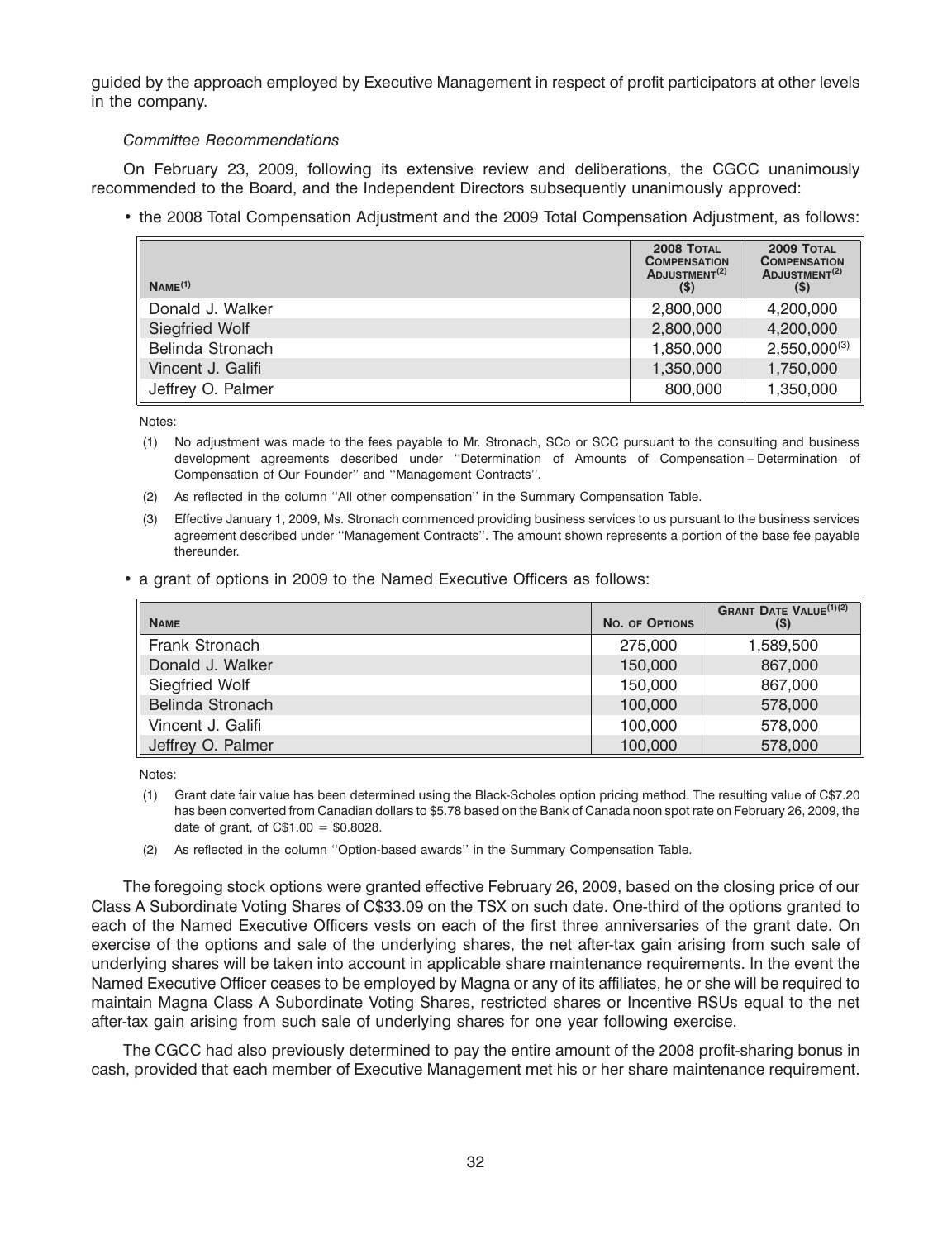Accordingly, the RSU account of each member of Executive Management was amended to cancel all 2008 Incentive RSUs and reverse all dividend equivalents thereon in respect of the 2008 fiscal year.

### *Factors Considered by the CGCC in Making its Recommendation*

In the course of its review and deliberations, the CGCC considered a number of factors. As global economic conditions continued to worsen during the period of the CGCC's review, no clear consensus emerged as to an appropriate approach to compensation in the current unprecedented economic circumstances. The CGCC arrived at its decision and recommendation based on what it believed to be in the long-term best interests of Magna. The CGCC considered a number of factors and information, including:

- our compensation principles and the objective of ensuring the continued competitiveness of total compensation for senior Management;
- our Corporate Constitution and historical compensation practices;
- the precipitous and unprecedented decline in external economic conditions and in the automotive industry and its significant adverse effect on our profitability in the second half of 2008;
- management's financial projections for 2009, based on which Executive Management would have received substantially less than members of executive management in similar positions at companies of comparable size and scope, even considering economic and industry conditions;
- the strength of the Executive Management team and the desire to ensure that the team remained focused on taking proper steps to position us for growth as economic conditions improved;
- the historical success of our compensation philosophies and the desire to make only a temporary adjustment in the face of an unprecedented economic crisis rather than alter what the CGCC believed was a fundamental component of our success over the years;
- the historic compensation of our senior executives as compared to appropriate comparator groups;
- our strong performance, compared to our automotive peers, based on a variety of financial metrics (including operating results, balance sheet and cash flow) over recent fiscal periods;
- our liquidity and nominal debt levels compared to some of our peers which were reported to have been in breach of their debt covenants or at imminent risk of bankruptcy;
- the relative positioning of the 2009 Total Compensation Adjustment, which was targeted at approximately the  $75<sup>th</sup>$  percentile of estimated compensation for 2009 for the top five officers of appropriate comparator groups;
- the fact that the 2009 Total Compensation Adjustment eliminated any profit sharing for Executive Management for 2009;
- the 2008 Total Compensation Adjustment and the 2009 Total Compensation Adjustment represented, in the CGCC's view, fair compensation for Executive Management considering their respective positions and responsibilities within Magna, their historic contributions to our success and their anticipated contributions to our future success;
- the Chairman would not receive any adjustment to compensation for 2008 or 2009, although he would receive a grant of 275,000 options for 2009 as part of the 2009 option grants;
- with the exception of the 2009 option grants, the consistency between the total compensation adjustments and the measures taken at levels below the Executive Management team to adjust compensation to account for the economic downturn;
- the accounting treatment of the 2009 option grants in our financial statements;
- our historical practice of adjusting compensation in other circumstances where profitability is not a fair measure of the contributions of a manager, such as where a manager is properly executing a plan to turn around an underperforming business unit;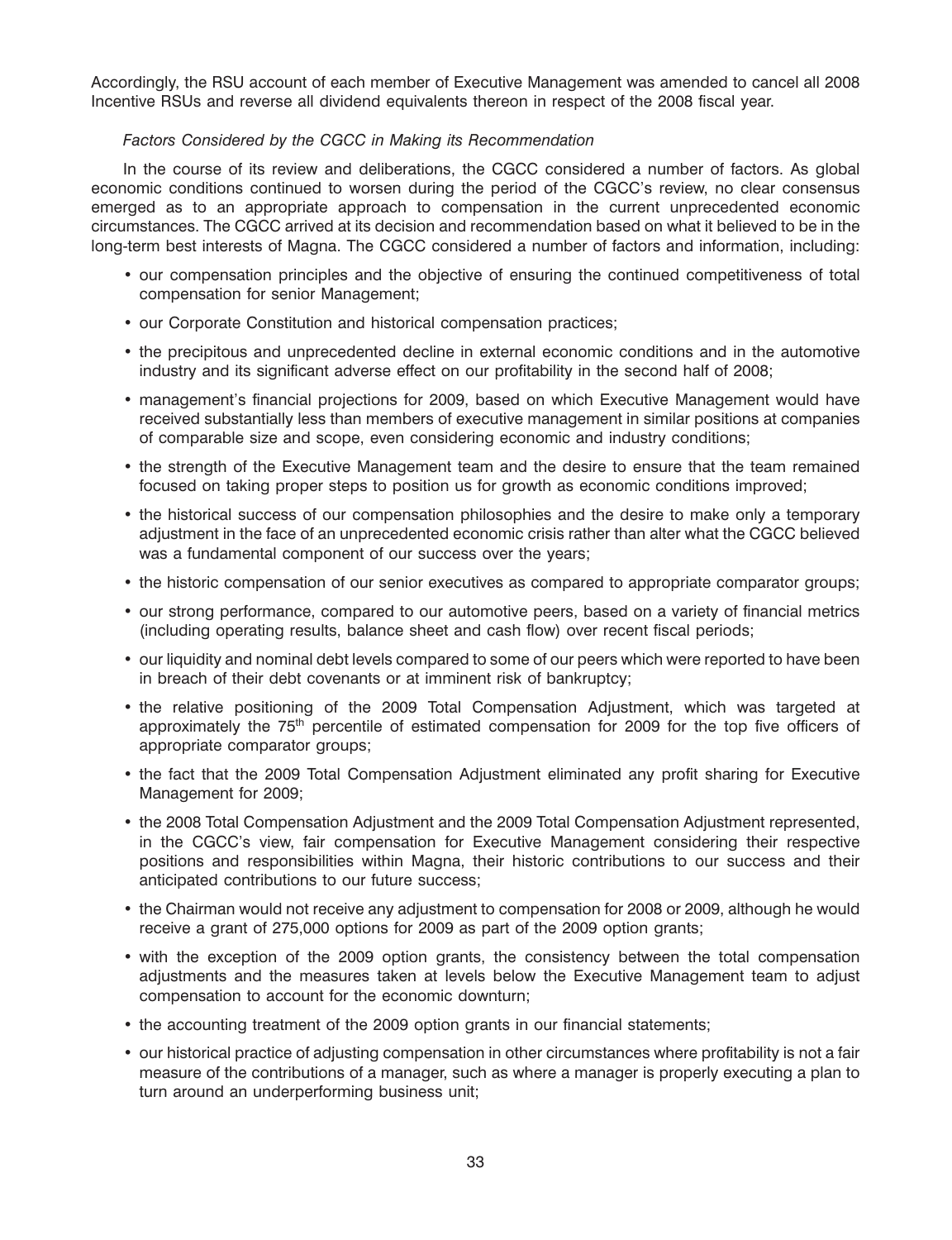- the manner in which compensation is paid to Executive Management throughout the calendar year and the resulting impact on cash flow in the event of significant fluctuations in profitability during the course of that same calendar year;
- materials prepared by Towers Perrin concerning, among other things, compensation trends in light of current economic conditions and both historical and estimated compensation arrangements with respect to senior executives of various comparator group companies determined to be appropriate by the CGCC;
- the advice of the CGCC's legal advisors as to the duties of the CGCC members in evaluating the proposed adjustments to compensation for 2008 and 2009;
- the experience of the CGCC members both in the automotive industry and with other companies facing similar circumstances;
- materials published by various public commentators concerning executive compensation practices in the current economic environment; and
- general information concerning the automotive industry, market data, general economic data and trends.

In determining to recommend the 2008 Total Compensation Adjustment, 2009 Total Compensation Adjustment and 2009 option grants to the Board, the CGCC also considered the significant continuing volatility in global equity markets, significant existing equity exposure of members of Executive Management and the substantial deterioration in such Magna equity values, as well as the significant year-over-year percentage declines in total cash compensation for members of Executive Management.

In light of all these factors, the CGCC concluded that the executive compensation program goals of retention and motivation necessitated that the total compensation adjustments be paid in the form of cash compensation. In determining to recommend the 2009 option grants to the Named Executive Officers, the CGCC concluded that these option grants would assist in further aligning the long-term interests of the Named Executive Officers with those of shareholders.

Based on the CGCC's extensive review of executive compensation for Executive Management for 2008/2009 and its unanimous recommendation to the Board, the Independent Directors considered and unanimously approved the total compensation adjustments and option grants as being fair and in the long-term best interests of Magna.

### 2010 ADJUSTMENTS TO EXECUTIVE COMPENSATION PROGRAM

The CGCC met five times between November 2009 and late February 2010 to review executive compensation in light of the continuing market uncertainty following the unprecedented global economic downturn, including in the automotive industry, which began in the second half of 2008. The review commenced following a request from our Co-Chief Executive Officers in November 2009, who requested that the CGCC consider the impact on executive compensation of continuing industry challenges which had led to historically low production levels and hence low sales and profitability in Magna's traditional markets. The Co-Chief Executive Officers advised the CGCC that they continued to make compensation adjustments to the compensation of profit participators at other levels of the company, in order to ensure retention and motivation of critical managers.

In the course of its review, the CGCC:

- engaged in discussions with other Independent Directors of the company, both during group discussions during the *in camera* sessions of Board meetings, as well as through one-on-one discussions;
- considered the views of the Chairman of the Board, including with respect to the performance of Executive Management; and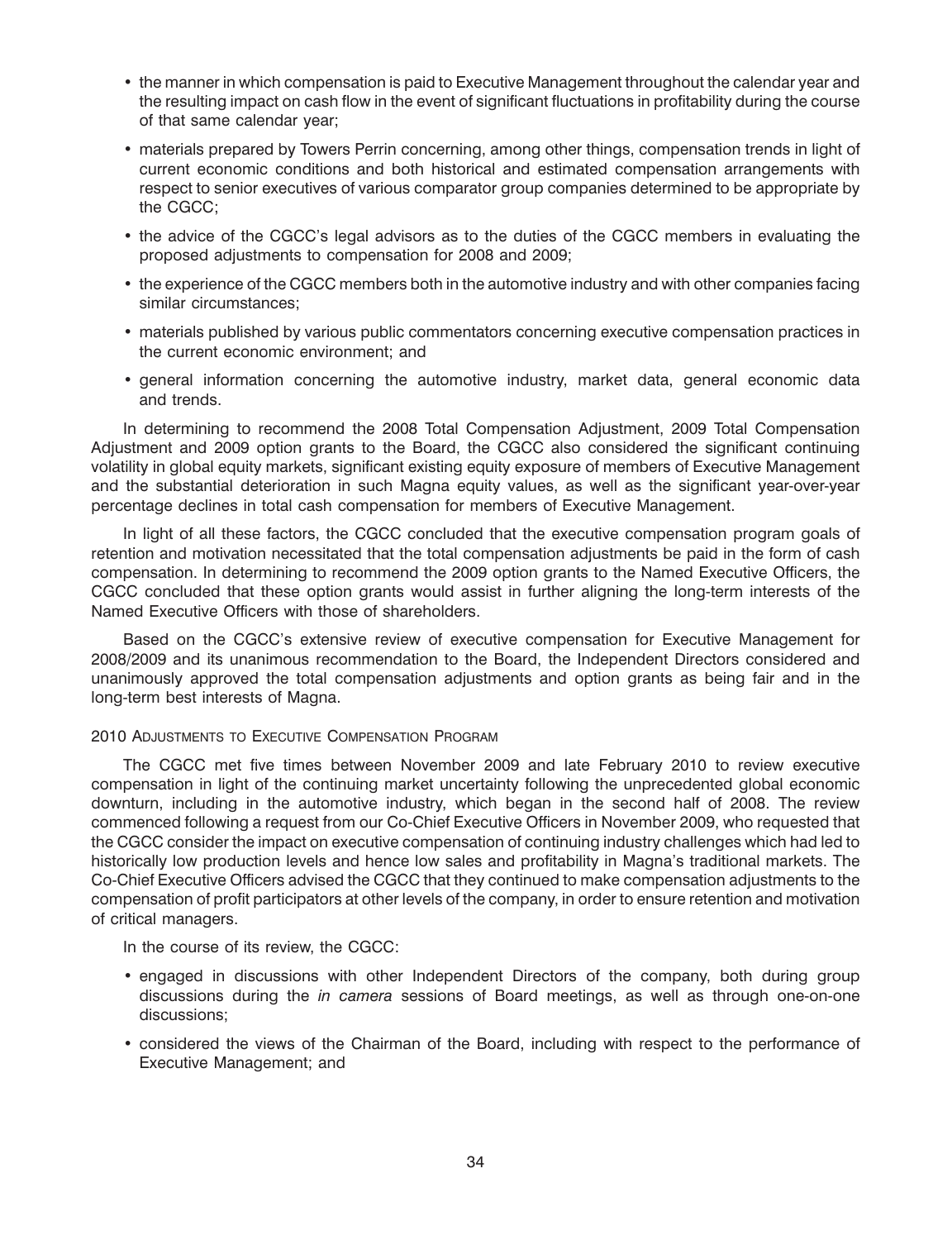• retained and engaged in discussions with its independent advisors – Hay Group Canada Limited (''Hay Group''), the CGCC's compensation consultants, and Fasken Martineau, the CGCC's legal advisors.

In connection with its review, the CGCC obtained reports from Hay Group which provided detailed information concerning, among other things, historical compensation arrangements with respect to senior executives of the 2010 comparator group discussed under ''Compensation Benchmarking – 2010 Comparator Group''. The CGCC also sought the advice of its legal advisors as to various elements of some of the compensation proposals and alternatives considered, as well as the duties of the CGCC members in evaluating these proposals and alternatives.

In conducting its review, the CGCC considered compensation alternatives, including whether it would be appropriate to return to our customary executive compensation program as it existed prior to the adjustments made for 2008 and 2009. In keeping with its findings, the CGCC determined that our compensation philosophy continues to be fundamentally sound, has been a significant contributor to our historical success and is expected to contribute to our growth as economic conditions improve. The CGCC also considered that, due to the unprecedented economic downturn that began in the second half of 2008, the economic outlook for 2010 and economic recovery both within the automotive industry and the global economy remain uncertain. Accordingly, the CGCC made the threshold decision that, while it was appropriate to return to profitsharing as a significant component of overall compensation in 2010, the continuing low levels of vehicle sales caused by the economic turmoil of 2008 and 2009 made it appropriate to continue with a reduced compensation adjustment for 2010 based on the reasoning underlying the 2008 and 2009 adjustments. Further, the CGCC expressed its belief that, based on information available to it at the time it made its decision, it would be appropriate to return to our customary executive compensation program in 2011, with the exception of an increase in base salaries which was intended to be a continuing change to such program. In arriving at its decision, the CGCC recognized that the severe economic downturn that had started in the second half of 2008 was not a mere cyclical downturn and its effects continued to be felt in 2010. The CGCC was also guided by the approach employed by Executive Management in respect of profit participators at other levels of the company.

### *Committee Recommendations*

On February 24, 2010, following its review and deliberations, the CGCC unanimously recommended to the Board, and the Independent Directors subsequently unanimously approved:

- the reintroduction of variable incentive bonuses for 2010, based on profit participation allocations as they existed in 2008, with the full amount payable in cash;
- revised base salaries, as follows:

| Name <sup>(1)</sup>   | <b>REVISED BASE SALARIES</b><br>(S) |
|-----------------------|-------------------------------------|
| Donald J. Walker      | 310,500                             |
| <b>Siegfried Wolf</b> | 300,000                             |
| Belinda Stronach      | $310,500^{(2)}$                     |
| Vincent J. Galifi     | 310,500                             |
| Jeffrey O. Palmer     | 310,500                             |

Notes:

- (1) No adjustment was made to the compensation payable to Mr. Stronach in his capacity as Chairman.
- (2) The amount shown, together with the 2010 Compensation Adjustment for Ms. Stronach, represents the base fee payable to Ms. Stronach under the business services agreement described under ''Management Contracts''.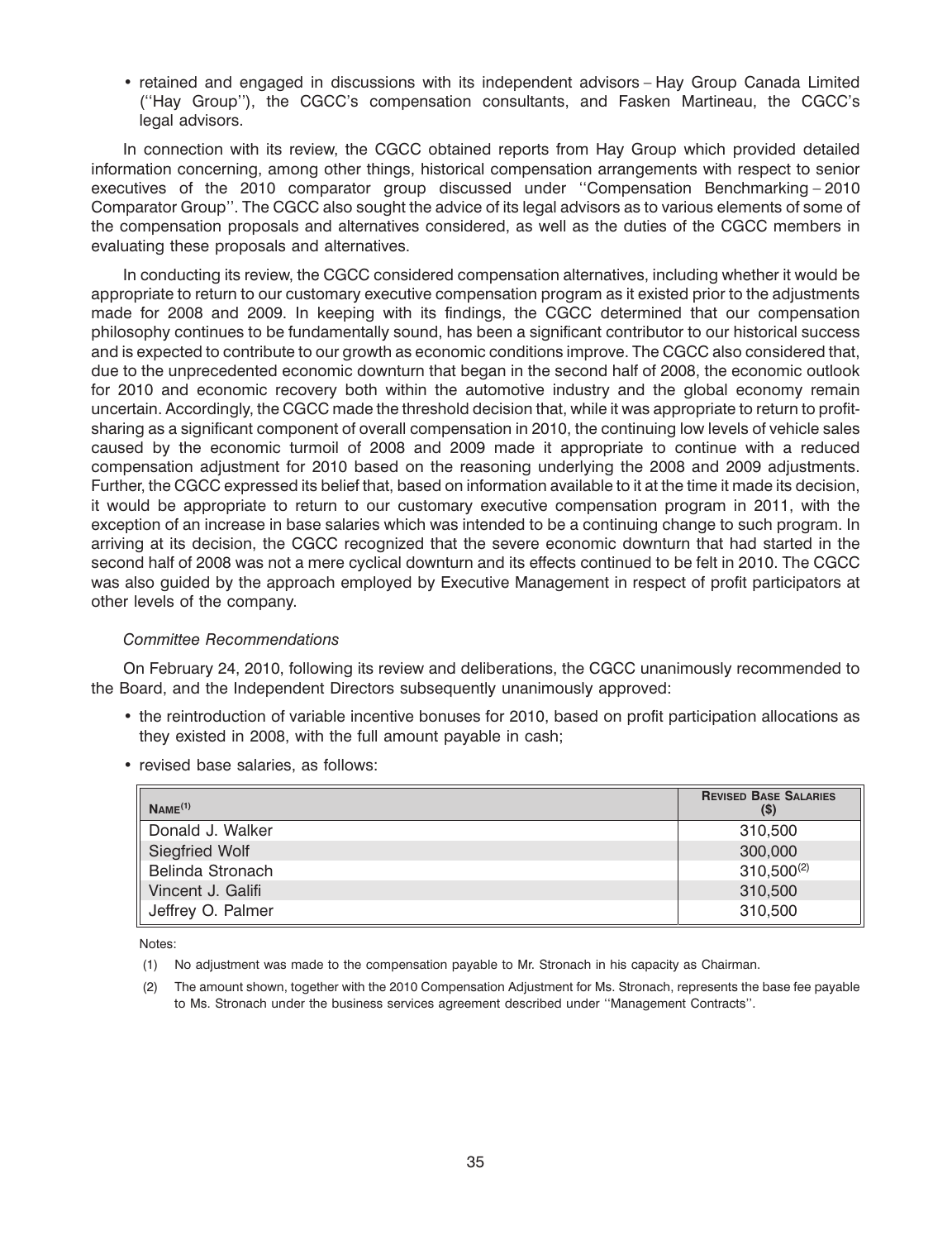• a 2010 Compensation Adjustment, as follows:

| Name <sup>(1)</sup> | 2010<br><b>COMPENSATION</b><br><b>ADJUSTMENT</b><br>$($ \$) |
|---------------------|-------------------------------------------------------------|
| Donald J. Walker    | 2,100,000                                                   |
| Siegfried Wolf      | 2,100,000                                                   |
| Belinda Stronach    | $1,275,000^{(2)}$                                           |
| Vincent J. Galifi   | 875,000                                                     |
| Jeffrey O. Palmer   | 675,000                                                     |

Notes:

- (1) No adjustment was made to the fees payable to Mr. Stronach, SCo or SCC pursuant to the consulting and business development agreements described under ''Determination of Amounts of Compensation – Determination of Compensation of Our Founder'' and ''Management Contracts''.
- (2) The amount shown, together with the \$310,500 fixed portion of the fee, represents the base fee payable to Ms. Stronach under the business services agreement described under ''Management Contracts''.
- a conditional grant of options in 2010 to the Named Executive Officers as follows:

| <b>NAME</b>       | NO. OF OPTIONS |
|-------------------|----------------|
| Frank Stronach    | 1,075,000      |
| Donald J. Walker  | 250,000        |
| Siegfried Wolf    | 250,000        |
| Belinda Stronach  | 200,000        |
| Vincent J. Galifi | 200,000        |
| Jeffrey O. Palmer | 150,000        |

The foregoing stock options were conditionally granted effective February 26, 2010, based on a closing price of C\$60.00 for our Class A Subordinate Voting Shares on the TSX on such date. The foregoing grant remains conditional on ratification by our shareholders of the 2009 Plan at the Meeting. One-third of the options conditionally granted to each of the Named Executive Officers vests on each of the first three anniversaries of the grant date. On exercise of the options and sale of the underlying shares, the net after-tax gain arising from such sale of underlying shares will be taken into account in applicable share maintenance requirements. In the event the Named Executive Officer ceases to be employed by Magna or any of its affiliates, he or she will be required to maintain Magna Class A Subordinate Voting Shares, restricted shares or Incentive RSUs equal to the net after-tax gain arising from such sale of underlying shares for one year following exercise.

### *Factors Considered by the CGCC in Making its Recommendation*

In the course of its review and deliberations, the CGCC considered a number of factors, including many of the factors considered in the prior year in connection with the review of 2008/2009 executive compensation, updated where appropriate to reflect developments during 2009. Among other things, the CGCC recognized that the economic outlook for 2010 and economic recovery both within the automotive industry and the global economy remained uncertain. However, in light of a number of signs of improvement over the prior 18 months, the CGCC believed it was appropriate to start transitioning back towards our customary executive compensation program. Additionally, the CGCC considered our financial and operating performance in light of economic and industry conditions, as well as the success of Executive Management in navigating through the restructuring of the automotive industry, particularly the bankruptcies of General Motors and Chrysler. In determining the appropriate levels of the 2010 Compensation Adjustments, the 2010 option grants and the revised base salaries, the CGCC considered the relative positioning of the revised base salary, as well as projected total cash, total direct and total compensation for each member of Executive Management, with reference to our 2010 comparator group and our general benchmarking methodology.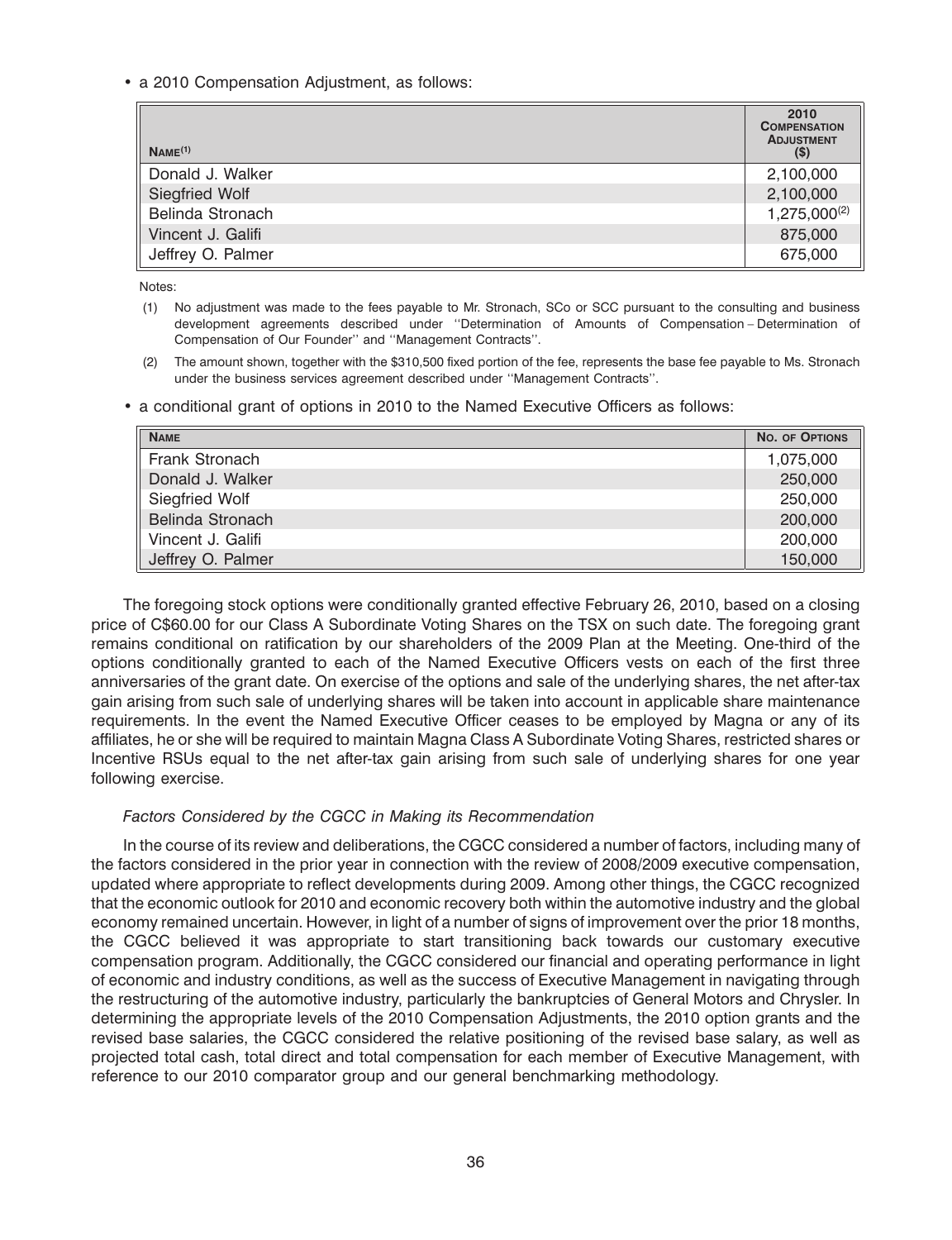In light of these and the various other factors considered, the CGCC concluded that the executive compensation program goals of retention and motivation necessitated that the 2010 Compensation Adjustments be paid in the form of cash compensation. In determining to recommend the 2010 option grants to the Named Executive Officers, the CGCC concluded that these option grants would assist in further aligning the long-term interests of the Named Executive Officers with those of shareholders and were appropriate to promote the objectives underlying our customary executive compensation program. The CGCC confirmed that, in the future, it would continue to determine in its discretion and in light of all relevant factors whether to include option awards in order to promote such objectives and, if so, the appropriate levels of any such future awards.

Based on the CGCC's extensive review of executive compensation for Executive Management for 2010 and its unanimous recommendation to the Board, the Independent Directors considered and unanimously approved the total compensation adjustments and option grants as being fair and in the long-term best interests of Magna.

#### DETERMINATION OF COMPENSATION OF OUR FOUNDER

The compensation of our Chairman, Mr. Stronach, reflects compensation arrangements that have evolved over several decades which recognize his special position as founder and architect of our unique, entrepreneurial corporate culture. Until February 1994, almost all of Mr. Stronach's compensation had been in the form of annual variable incentive compensation paid to him as part of Corporate Management. As part of our global expansion strategy, Mr. Stronach moved to Europe in early 1994 with the goal of replicating our North American capabilities in Europe. For Magna's most recent fiscal year prior to his move, Mr. Stronach had received annual incentive bonus compensation equal to 3% of our Pre-Tax Profits Before Profit Sharing (as defined in the Corporate Constitution). At the time of his move to Europe, new arrangements were entered into by certain of our European subsidiaries, initially with SCo and later with Mr. Stronach as well, under which SCo and Mr. Stronach provided business development and business consulting services, including the coordination of global strategies, to certain of our European subsidiaries in exchange for annual fees paid by the contracting European subsidiaries. The CGCC initially reviewed these arrangements in fiscal 1994 and subsequently reviewed the fees on an annual basis. The CGCC also reviewed all amendments to, extensions of and replacements for the arrangements that have occurred since 1994, primarily as a result of various corporate reorganizations. Although these annual fees are not part of the incentive bonus compensation available to Corporate Management under the Corporate Constitution, these fees and those paid to Mr. Stronach have continued to annually approximate 3% of Magna's Pre-Tax Profits Before Profit Sharing (as defined in the Corporate Constitution) and, if combined with the incentive bonus compensation paid to Corporate Management, have not exceeded on an annual basis 6% of our Pre-Tax Profits Before Profit Sharing (as defined in the Corporate Constitution) that is available to Corporate Management under the Corporate Constitution.

In 2004, the CGCC recommended that the foregoing arrangements be continued, but revised to reflect a direct linkage to our Pre-Tax Profits Before Profit Sharing (as defined in the Corporate Constitution) and to have a portion of the fees paid in North America. Accordingly, the CGCC recommended at that time that the annual fees be set so that they aggregated 3% of our Pre-Tax Profits Before Profit Sharing (as defined in the Corporate Constitution) for 2004 (of which a minimum \$1.5 million would be payable to Mr. Stronach personally for services provided to certain subsidiaries in Austria) and that the fees paid under these arrangements together with the total annual variable incentive compensation paid to Corporate Management not exceed 6% of the Pre-Tax Profits Before Profit Sharing (as defined in the Corporate Constitution) that is available for incentive bonus compensation to Corporate Management under the Corporate Constitution. The CGCC also recommended at that time that approximately one-third of the total fees for 2004 be payable by Magna to SCC, an Ontario corporation controlled by Mr. Stronach, for various business services, including the coordination of global strategies provided to us and our affiliates in North America and elsewhere outside Europe. By changing the aggregate annual fees payable to SCo, SCC and Mr. Stronach from a fixed amount to a specified profit participation, the fees for 2004 were tied directly to our future profitability, consistent with the variable incentive compensation philosophy set out in the Corporate Constitution.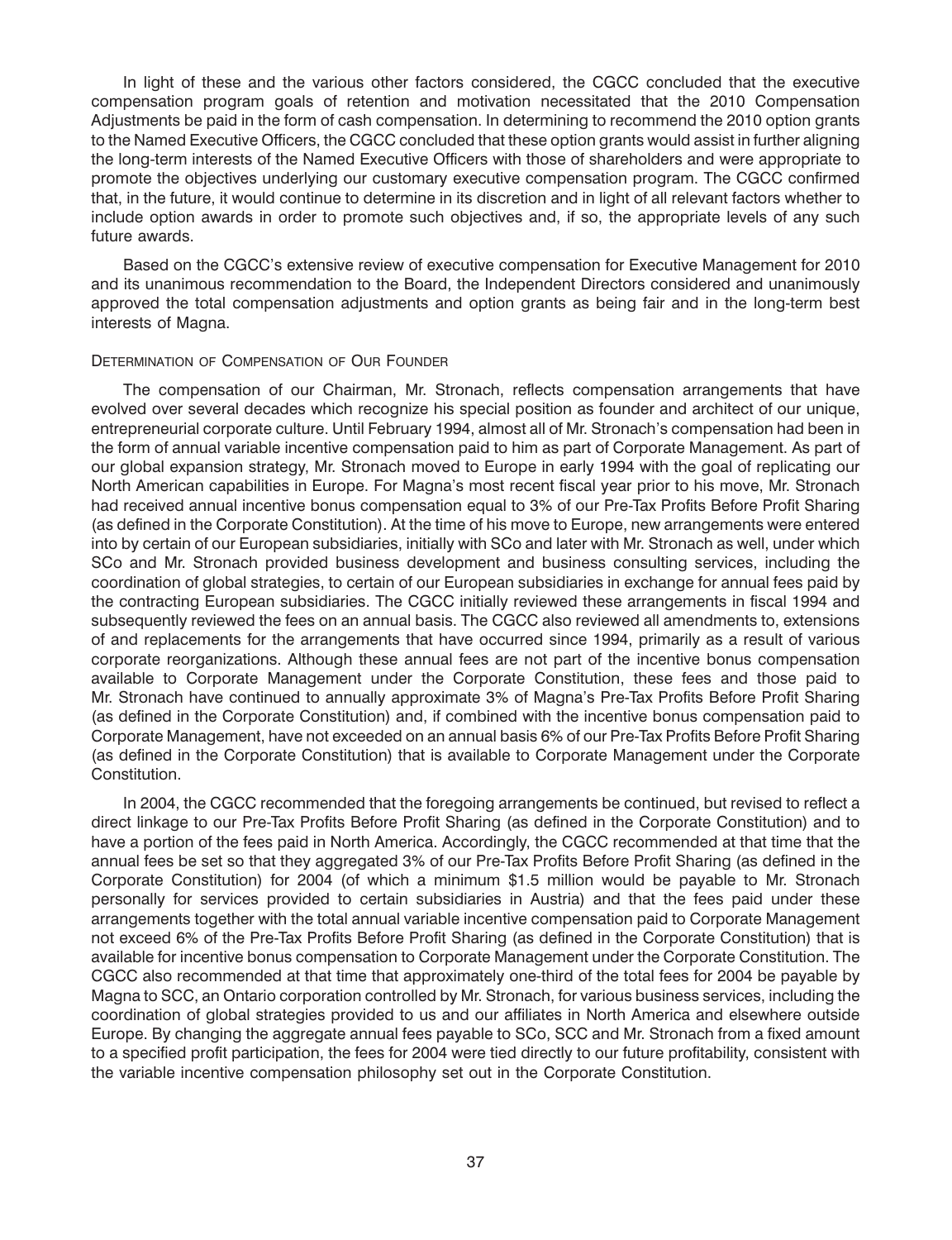During its review of these arrangements in respect of 2005, the CGCC concluded that the arrangements implemented in 2004 should be continued, with an increase in the annual fee payable to Mr. Stronach personally in Austria to \$2.3 million, subject to the provision that if the total fees payable under the business development and consulting arrangements in respect of 2005 were to exceed 3% of our Pre-Tax Profits Before Profit Sharing (as defined in the Corporate Constitution) for 2005 by reason of the minimum fee payable to Mr. Stronach directly for services provided to certain Austrian subsidiaries, Mr. Stronach would receive only a total of 3%. In subsequent annual reviews, the CGCC approved the continuation of these arrangements for each of 2006, 2007 and 2008.

During its annual review of the consulting and business development arrangements in respect of 2009, the CGCC concluded that the arrangements which it had previously considered and approved in respect of 2008 should be continued in respect of the period from January 1 to December 31, 2009. The CGCC considered the continuing significant and strategic value to Magna of the services performed by and continuing to be performed by SCo, SCC and Mr. Stronach directly and determined to continue the existing arrangements on the basis of a number of subjective factors, including:

- direct involvement in product innovation, including programs relating to the development and commercialization of battery electric vehicles, as well as other technologies based on alternative propulsion systems;
- involvement with staffing of senior management of our operating groups;
- activities relating to the management of Magna's liquidity and finances, as well as cost reduction initiatives;
- continued leadership in the promotion of positive union relationships in Canada and the U.S., including through continued implementation of the Framework of Fairness in Canada with the CAW and continued positive interaction in the U.S. with the UAW; and
- other strategic advisory services.

Subsequently, during its annual review of the consulting and business development arrangements in respect of 2010, the CGCC concluded that the arrangements which it had previously considered and approved in respect of 2009 should be continued in respect of the period from January 1 to December 31, 2010. The CGCC considered the continuing significant and strategic value to Magna of the services performed by and continuing to be performed by SCo, SCC and Mr. Stronach directly and determined to continue the existing arrangements on the basis of a number of subjective factors, including:

- continued direct involvement in product innovation;
- discussions with government leaders and management of certain of our largest customers, with respect to the restructuring of the automotive industry;
- efforts to secure financial support from governments for research and development related to technologies and systems required in connection with alternative powered vehicles;
- direct involvement with respect to our efforts to assist in securing the future of Opel;
- efforts relating to the development of new markets, new customers and our new operating group, Magna E-Car Systems;
- activities relating to the management of Magna's liquidity and finances, as well as cost reduction initiatives;
- involvement with staffing of senior management of our operating groups;
- direct promotion of technical training initiatives and development of accredited training programs in Canada and Austria; and
- other strategic advisory services.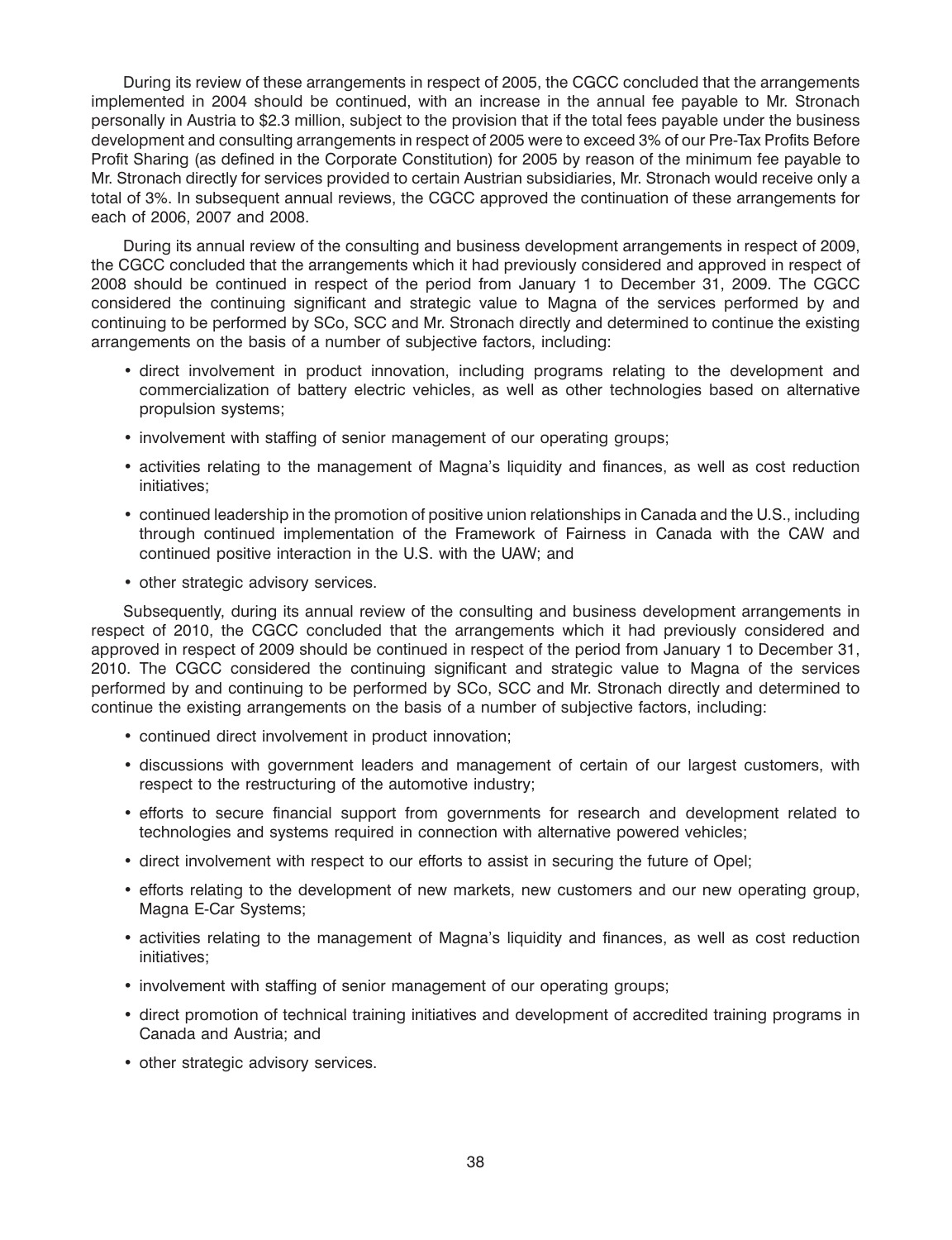In its annual reviews of these arrangements in respect of each of 2009 and 2010, the CGCC recognized that Mr. Stronach continues to have business activities unrelated to Magna, but that those activities do not detract from the quality and value of his ongoing contribution to Magna as he continues to make himself available whenever required to carry out the services provided by SCo, SCC and himself to us and our affiliates. As a result, profit continued to be the sole measure of performance which was appropriate considering the nature of our business and the automotive components industry and was consistent with our historical approach to incentive compensation. For these reasons, in respect of each of 2009 and 2010, the CGCC considered the arrangements with SCo, SCC and Mr. Stronach to be fair and in the best interests of Magna and that the fees continue to be justified by the value of the services provided. Following the recommendations of the CGCC in respect of each of 2009 and 2010, these arrangements were unanimously approved by the Independent Directors as being fair and in the best interests of Magna.

#### DETERMINATION OF LONG-TERM INCENTIVES

Long-term incentives awarded or granted to Named Executive Officers from time to time are determined on a case-by-case basis as needed to ensure long-term retention, promote equity ownership and exposure, to ensure competitiveness of compensation and to further align the interests of Named Executive Officers with the long-term interests of shareholders. Refer to ''Determination of Amounts of Compensation – 2008/2009 Adjustments to Executive Compensation Program'' and ''2010 Adjustments to Executive Compensation Program'' for a discussion of long-term incentives awarded in 2009 and 2010.

As part of its ongoing mandate, the CGCC, in consultation with its independent advisors, is exploring potential long-term incentives relating to our vehicle electrification and product diversification strategies. These incentives could include a variety of structures such as equity or equity-equivalents, co-investment rights and other alternatives in respect of certain existing or future business entities involved in these activities.

#### EXERCISE OF DISCRETION

We believe that the relative simplicity, objectivity and transparency of our customary executive compensation program is highly desirable; however, in exceptional circumstances, the CGCC may need to exercise discretion on a case-by-case basis to ensure that one or more of the underlying objectives of our program continue to be met. The CGCC's approach in this regard is consistent with the discretion exercised by Executive Management and other senior managers with respect to the compensation of profit participators at other levels of the company. For example, Executive Management believes that a manager who is performing well and taking appropriate corrective actions to address underperformance for which he or she was not responsible, should have his or her compensation adjusted (to the extent the unadjusted compensation is uncompetitive) on a discretionary basis where profitability is not a fair measure of the individual's contribution. As discussed under ''2008/2009 Adjustments to Executive Compensation Program'' and ''2010 Adjustments to Executive Compensation Program'', the CGCC exercised its discretion to address the impact to executive compensation of the extraordinary economic and industry circumstances which adversely affected corporate profitability beginning in 2008 and continue to do so in 2010.

#### **COMPENSATION CONSULTANTS**

In its review of executive compensation in respect of 2008 and 2009, the CGCC retained Towers Perrin to conduct a review of total compensation arrangements for Executive Management, including the provision of independent advice with respect to the competitiveness of the 2008 and 2009 adjustments to our customary executive compensation program in relation to the 2008/2009 comparator group discussed below.

Towers Perrin also provided us pension and benefits related advisory services until April 2009, when we retained Watson Wyatt Canada ULC (''Watson Wyatt'') to provide such services. Towers Perrin's executive compensation advisors were not involved in the provision of pension and benefits advisory services and their pension and benefits advisors were not involved in the provision of executive compensation advisory services. The compensation paid to Towers Perrin for executive compensation advisory services was not tied to their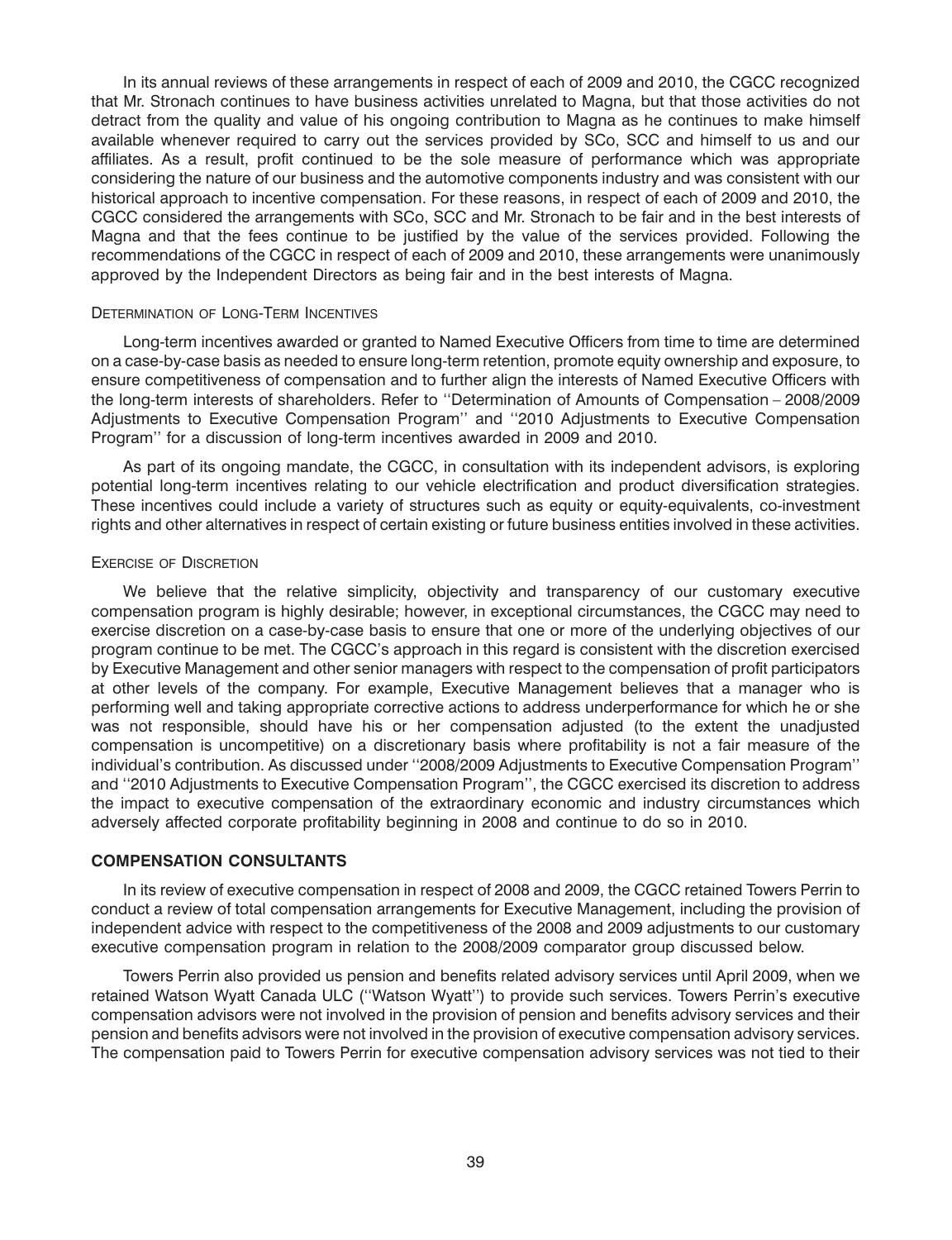pension and benefits advisory services. We paid Towers Perrin the following fees in or in respect of services provided in 2009:

|                               | <b>AMOUNT</b><br>$($ \$) | $%$ OF<br><b>TOTAL</b> |
|-------------------------------|--------------------------|------------------------|
| <b>Executive Compensation</b> | $262,990^{(1)}$          | 76%                    |
| All Other Advisory            | $83,610^{(2)}$           | 24%                    |
| Total                         | 346,600                  | 100%                   |

Notes:

(1) Converted from C\$275,240 to U.S. dollars based on the Bank of Canada's noon spot rate on December 31, 2009 of C\$1.00  $=$  \$0.9555.

(2) Representing: (a) C\$44,940 converted to \$42,940 based on the Bank of Canada's noon spot rate on December 31, 2009, in respect of various Canadian pension and retirement benefits related advisory services, and (b) \$40,670 in respect of U.S. pension and retirement benefits advisory services.

In light of the formation of Towers Watson following the merger of Towers Perrin and Watson Wyatt in January 2010 and after a review by the CGCC of the services provided to it by Towers Perrin as well as an assessment of Towers Watson's independence from Management, the CGCC retained Hay Group to conduct a review of total compensation arrangements for Executive Management in respect of 2010. Hay Group's retainer included the provision of independent advice with respect to the competitiveness of the 2010 adjustments to our customary executive compensation program in relation to the comparator group discussed below. In 2010, Hay Group provided us with services unrelated to executive compensation advice with an aggregate value of less than C\$5,000; however, in light of the immateriality of the amount of such services, the CGCC views Hay Group as independent from Management.

## **COMPENSATION BENCHMARKING**

### 2008/2009 COMPARATOR GROUP

In the course of the CGCC's review of executive compensation in respect of 2008 and 2009, the compensation of Executive Management was benchmarked against a comparator group consisting of the following North American-based companies with global operations:

| Alcan Inc.                    | Hayes Lemmerz International Inc. |
|-------------------------------|----------------------------------|
| American Axle & Mfg., Inc.*   | Honeywell International Inc.     |
| ArvinMeritor Inc.             | Johnson Controls Inc.*           |
| Autoliv Inc.*                 | Lear Corp.*                      |
| BCE, Inc.                     | Navistar International Corp.     |
| BorgWarner Inc.*              | Nortel Networks Ltd.             |
| Bombardier Inc.               | PACCAR Inc.                      |
| Canadian National Railway Co. | PPG Industries Inc.              |
| Caterpillar Inc.              | Quebecor Inc.                    |
| Cooper Tire & Rubber Co.      | Rockwell Automation Inc.         |
| Cummins Inc.                  | Tenneco Inc.                     |
| Dana Holding Corp.*           | Textron Inc.                     |
| Delphi Corp.*                 | TRW Automotive Holdings Corp.*   |
| Eaton Corp.                   | <b>United Technologies</b>       |
| Goodyear Tire & Rubber Co.    | Visteon Corp.*                   |

Denotes automotive suppliers included in the comparator group subset, discussed below.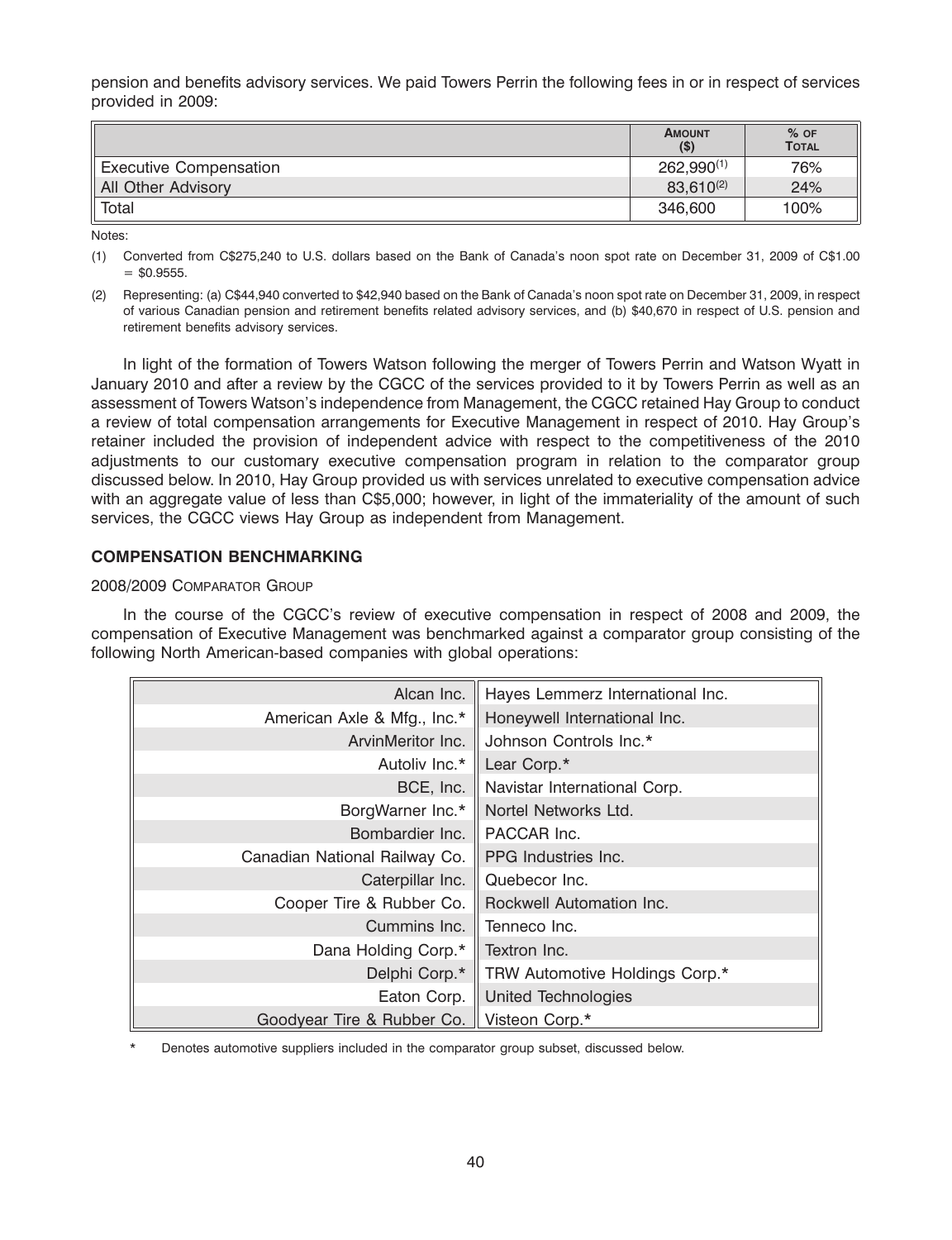Our revenues for each of 2008 and 2009 were at or above the  $75<sup>th</sup>$  percentile in comparison to the 2008/2009 comparator group.

For purposes of the 2008/2009 executive compensation review, the comparator group was not changed from 2007 in order to allow for consistent comparison.

### 2010 COMPARATOR GROUP

In light of the deteriorating financial condition of a number of companies in the comparator group due to economic and automotive industry conditions and in recognition of the fact that the prior competitor group may not have included an appropriate cross-section of comparator companies, the CGCC obtained the assistance of Hay Group to conduct a thorough review of the comparator group. Commencing in respect of 2010, the compensation of Executive Management was benchmarked against a comparator group consisting of the following automotive suppliers and other general industrial companies:

| Bayerische Motoren Werke AG | Johnson Controls Inc.*         |
|-----------------------------|--------------------------------|
| Bombardier Inc.*            | <b>MAN SE</b>                  |
| Caterpillar Inc.*           | Navistar International Corp.*  |
| Continental AG              | PACCAR Inc.*                   |
| Cummins Inc.*               | Parker Hannifin Corp.          |
| Deere & Co.                 | Rolls-Royce Group PLC          |
| Eaton Corp.*                | Salzgitter AG                  |
| Emerson Electric Co.        | SNC-Lavalin Group Inc.         |
| Illinois Tool Works Inc.    | Textron Inc.*                  |
| Ingersoll-Rand PLC          | TRW Automotive Holdings Corp.* |

Denotes carryovers from the previous comparator group.

The guiding principles underlying the selection of the companies in the new comparator group were:

- companies of similar size and complexity as Magna;
- a mix of North American and European industrial companies;
- companies which were potential competitors of Magna for executive talent; and
- carryover of valid comparator companies from the previous comparator group, in order to provide continuity of comparison.

Our revenues for 2009 were approximately at the 75<sup>th</sup> percentile in comparison to the 2010 comparator group.

### BENCHMARKING METHODOLOGY

Direct comparisons with comparator group companies can be difficult to make since our customary executive compensation program remains unique. Generally, our executive compensation program has been structured such that:

- $\bullet$  base salaries have been positioned at or below the 25<sup>th</sup> percentile;
- $\bullet$  total cash compensation has been positioned at or above the 75<sup>th</sup> percentile; and
- total compensation has been positioned at or above the 75<sup>th</sup> percentile.

Benchmarking total cash compensation and total compensation at or above the 75<sup>th</sup> percentile is viewed as appropriate since our revenues, being a key indicator of size and complexity, were above the 75<sup>th</sup> percentile of the comparator group used in respect of both 2008/2009 and 2010 compensation benchmarking.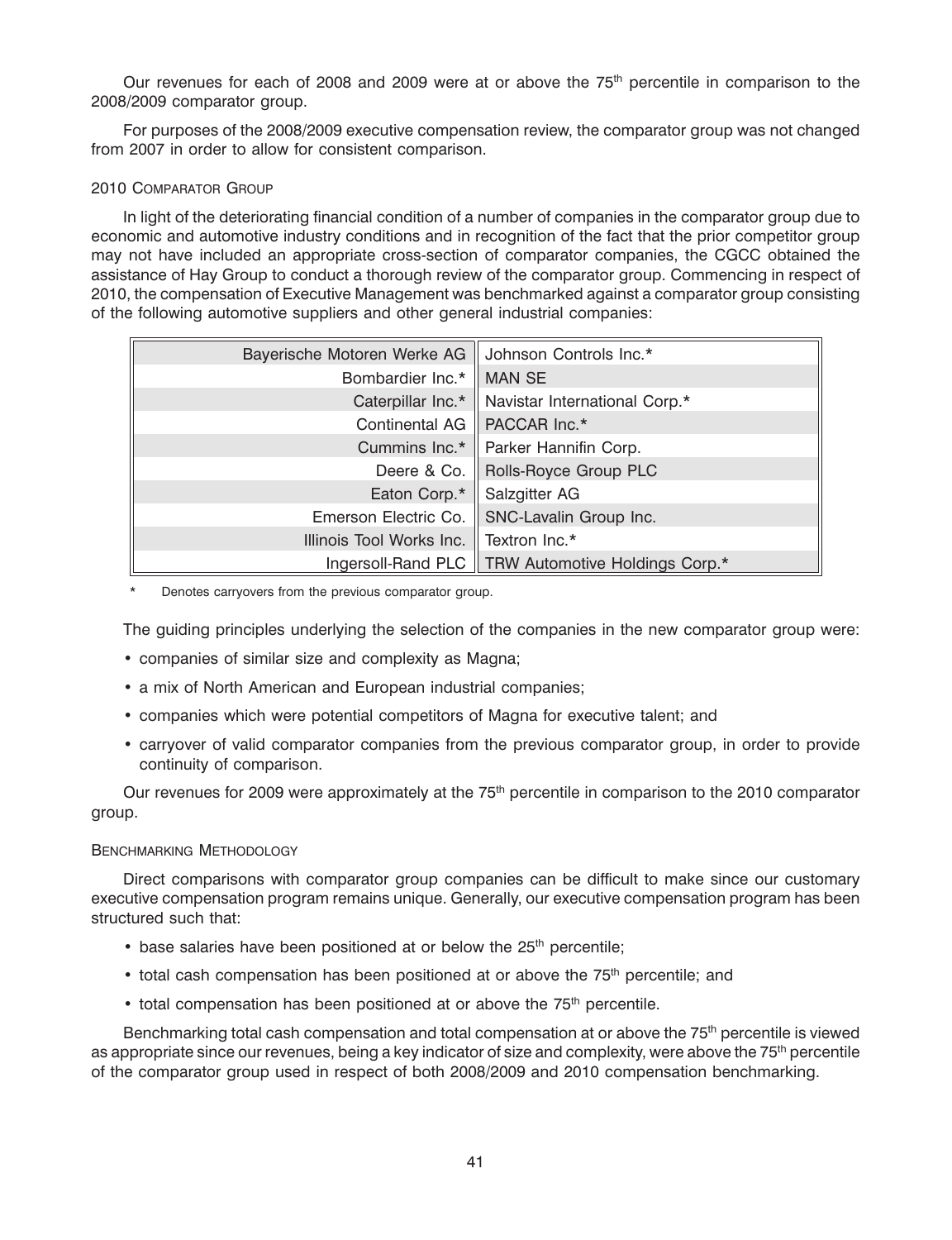In connection with the CGCC's 2008/2009 executive compensation review (discussed further under ''Determination of Amounts of Compensation – 2008/2009 Adjustments to Executive Compensation Program''), Towers Perrin presented data on compensation mix and quantum with respect to aggregate top five officer compensation for companies in our comparator group. The CGCC targeted 2008 total compensation for our top five most highly compensated officers excluding Mr. Stronach at or above the 75th percentile of total compensation for the subset of nine automotive supplier peers within the comparator group. With respect to 2009 compensation, the CGCC targeted 2009 total compensation for our top five most highly compensated officers excluding Mr. Stronach at or above the 75<sup>th</sup> percentile of Towers Perrin's best estimate of the potential range of aggregate top five officer base salaries, total cash compensation and total compensation for the subset of nine automotive suppliers in the comparator group, although the CGCC approached the allocation of such compensation between fixed and variable on a different basis than Towers Perrin estimated for the comparator group for the reasons discussed under ''Determination of Amounts of Compensation – 2008/2009 Adjustments to Executive Compensation Program''.

In connection with the CGCC's 2010 executive compensation review (discussed further under ''Determination of Amounts of Compensation – 2010 Adjustments to Executive Compensation Program''), Hay Group presented benchmarking data relating to compensation mix and quantum for each member of Executive Management. Consistent with past practice, the CGCC targeted 2010 total compensation for each member of Executive Management approximately at or above the 75<sup>th</sup> percentile of total compensation for named executive officers of equivalent function or ranking in our 2010 comparator group.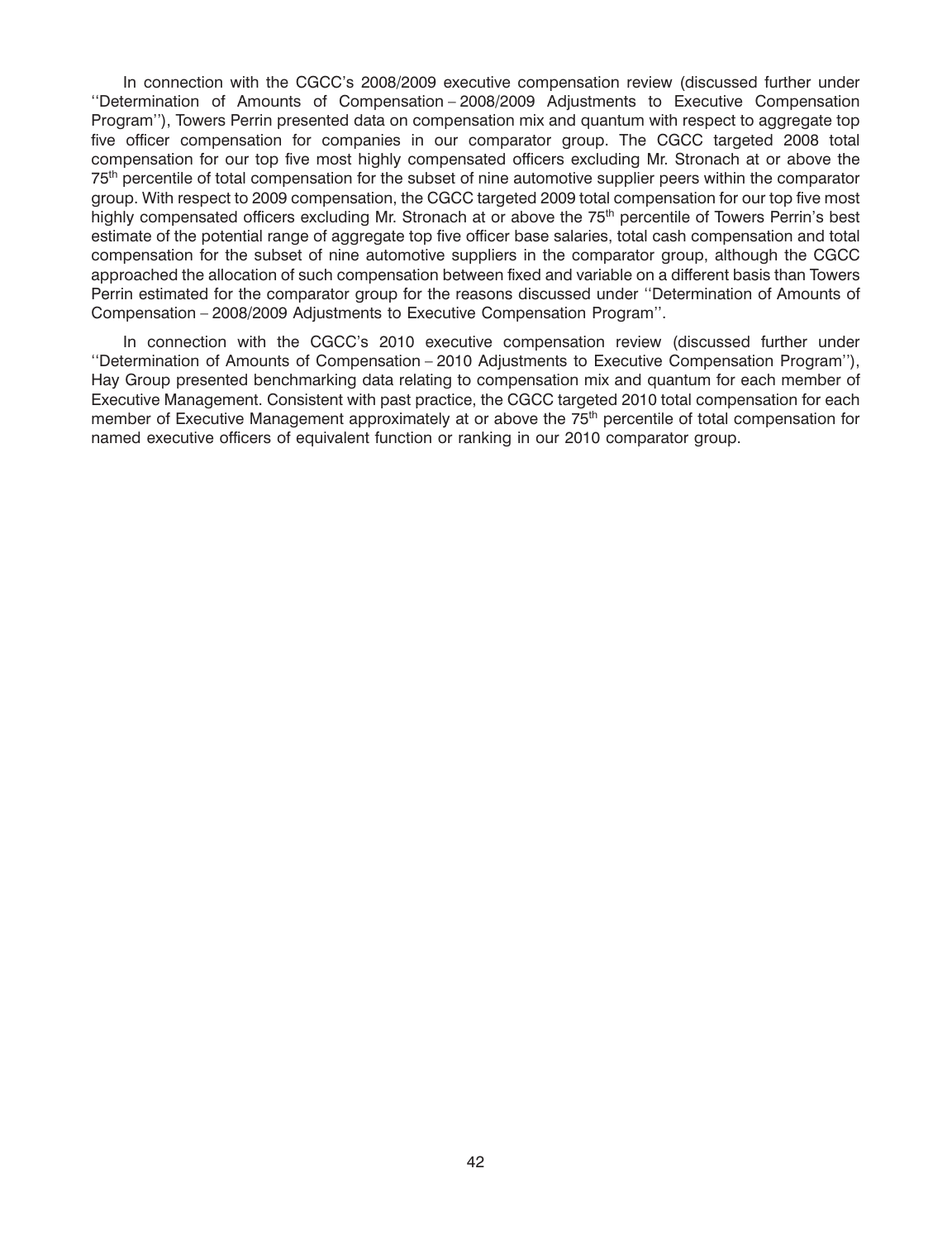#### **SHARE PERFORMANCE GRAPH**

The following graph compares the yearly total cumulative shareholder return (assuming reinvestment of dividends) for C\$100 invested in Magna Class A Subordinate Voting Shares on December 31, 2004, with the cumulative return of the S&P/TSX Total Return Composite Index during the five years ended December 31, 2009.



| <b>FISCAL YEARS</b>  | DECEMBER 31,<br>2005<br>(C <sub>s</sub> ) | DECEMBER 31,<br>2006<br>(C <sub>s</sub> ) | DECEMBER 31,<br>2007<br>(C <sub>s</sub> ) | DECEMBER 31,<br>2008<br>(C <sub>s</sub> ) | DECEMBER 31.<br>2009<br>(C <sub>5</sub> ) |
|----------------------|-------------------------------------------|-------------------------------------------|-------------------------------------------|-------------------------------------------|-------------------------------------------|
| Magna Class A        | 87.10                                     | 99.30                                     | 86.00                                     | 40.30                                     | 58.80                                     |
| S&P/TSX Total Return | 124.10                                    | 145.60                                    | 159.90                                    | 107.10                                    | 144.60                                    |

The total cumulative shareholders' return for C\$100 invested in Magna's Class A Subordinate Voting Shares was C\$58.80, compared to C\$144.60 for the S&P/TSX Total Return Composite Index.

In general terms, the total compensation we have paid to our Named Executive Officers in aggregate has declined over the five years ended December 31, 2009, with the exception of an increase in 2007. Given the direct link in our customary executive compensation program between executive compensation and corporate profitability, the decreases in 2005, 2006 and 2008 were due to decreased profitability, while the increase in 2007 was due to increased profitability and higher profit participation allocations for certain Named Executive Officers in that year. Notwithstanding the adjustments to our customary executive compensation program in 2008 and 2009, total compensation still declined in those years.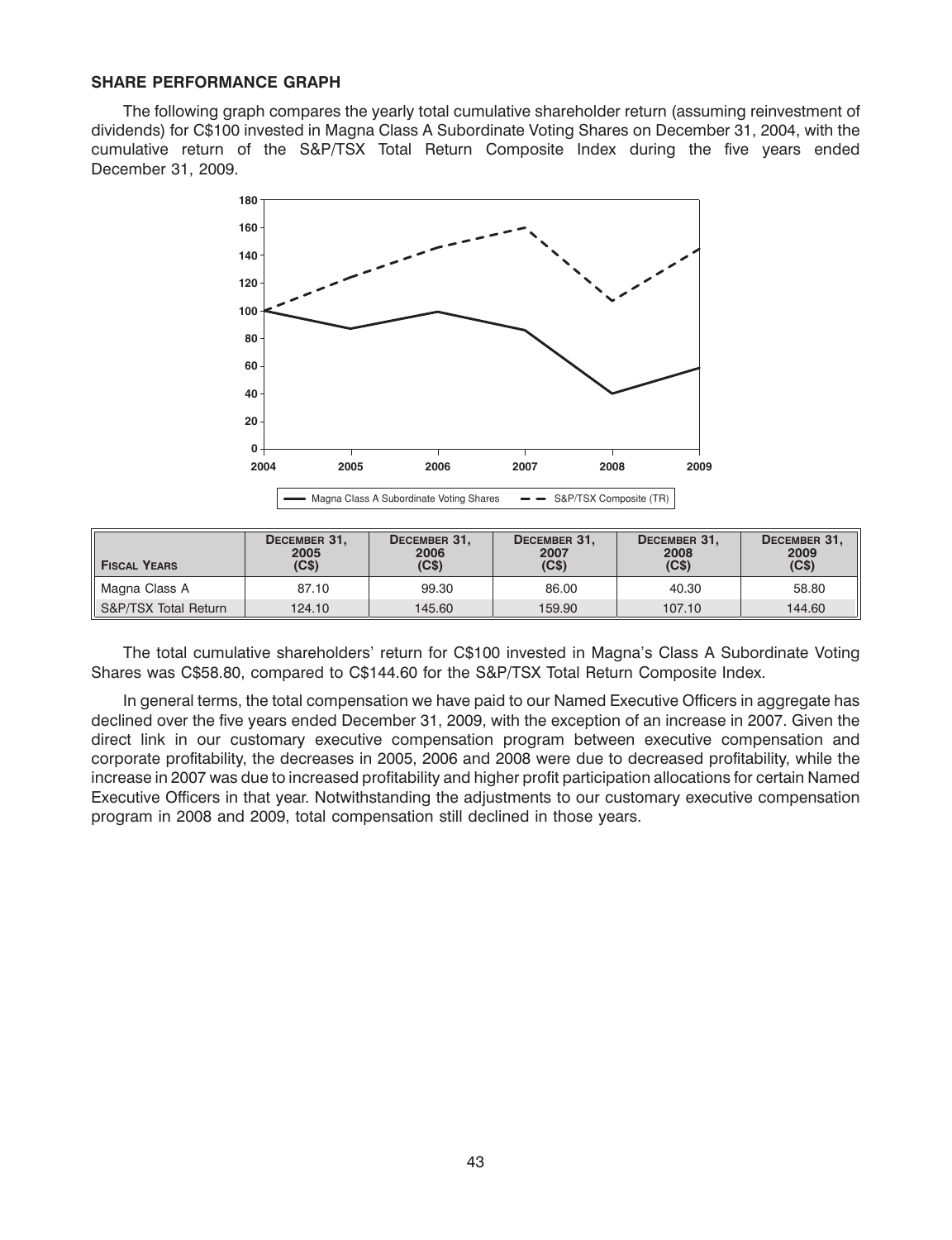## **SUMMARY COMPENSATION TABLE**

The following table sets forth a summary of all compensation earned in respect of 2009, 2008 and 2007 by the individuals who were our Named Executive Officers as at December 31, 2009.

|                                                                                        |                      |                                             | <b>SHARE-BASED</b>                                    | <b>OPTION-BASED</b>                      | <b>NON-EQUITY INCENTIVE PLAN</b><br><b>COMPENSATION</b><br>$($ \$) |                                        | <b>PENSION</b>                         | <b>ALL OTHER</b>                                          | <b>TOTAL</b>                          |
|----------------------------------------------------------------------------------------|----------------------|---------------------------------------------|-------------------------------------------------------|------------------------------------------|--------------------------------------------------------------------|----------------------------------------|----------------------------------------|-----------------------------------------------------------|---------------------------------------|
| <b>NAME AND PRINCIPAL</b>                                                              | <b>YEAR</b>          | <b>SALARY</b>                               | AWARDS <sup>(1)</sup>                                 | AWARDS <sup>(2)</sup>                    | ANNUAL <sup>(3)</sup>                                              | <b>LONG-TERM</b>                       | <b>VALUE</b>                           | <b>COMPENSATION</b>                                       | <b>COMPENSATION</b>                   |
| <b>POSITION</b>                                                                        |                      | $($ \$)                                     | $($ \$)                                               | $($ \$)                                  | $(\$)$                                                             | $($ \$)                                | $($ \$)                                | $($ \$)                                                   | $($ \$)                               |
| Frank Stronach<br>Chairman                                                             | 2009<br>2008<br>2007 | 200.000(4)<br>$200,000^{(4)}$<br>200,000(4) | <b>NIL</b><br><b>NIL</b><br><b>NIL</b>                | 1,589,500(5)<br><b>NIL</b><br><b>NIL</b> | NIL <sup>(6)</sup><br>8,152,000(6)<br>37,783,000(6)                | <b>NIL</b><br><b>NIL</b><br><b>NIL</b> | <b>NIL</b><br><b>NIL</b><br><b>NIL</b> | 149,920(7)<br>$2,429,920^{(7)}$<br>$2,492,640^{(7)}$      | 1,939,420<br>10,781,920<br>40,475,640 |
| Donald J. Walker                                                                       | 2009                 | 110,500                                     | <b>NIL</b>                                            | 867,000(8)                               | <b>NIL</b>                                                         | <b>NIL</b>                             | <b>NIL</b>                             | 4,534,290(9)                                              | 5,511,790                             |
| <b>Co-Chief Executive</b>                                                              | 2008                 | 110,500                                     | <b>NIL</b>                                            | <b>NIL</b>                               | 2,613,000                                                          | <b>NIL</b>                             | <b>NIL</b>                             | $3,135,320^{(9)}$                                         | 5,858,820                             |
| Officer                                                                                | 2007                 | 110,500                                     | 2,813,200(10)                                         | <b>NIL</b>                               | 6,153,500                                                          | <b>NIL</b>                             | <b>NIL</b>                             | $403,880^{(9)}$                                           | 9,481,080                             |
| Siegfried Wolf                                                                         | 2009                 | 100,000                                     | <b>NIL</b>                                            | 867,000(8)                               | <b>NIL</b>                                                         | <b>NIL</b>                             | <b>NIL</b>                             | $4,614,580^{(11)}$                                        | 5,581,580                             |
| <b>Co-Chief Executive</b>                                                              | 2008                 | 100,000                                     | <b>NIL</b>                                            | <b>NIL</b>                               | 2,613,000                                                          | <b>NIL</b>                             | <b>NIL</b>                             | $3,045,320^{(11)}$                                        | 5,758,320                             |
| Officer                                                                                | 2007                 | 100,000                                     | $2,813,200^{(10)}$                                    | <b>NIL</b>                               | 6,653,800(12)                                                      | <b>NIL</b>                             | <b>NIL</b>                             | $261,800^{(11)}$                                          | 9,828,800                             |
| Belinda Stronach                                                                       | 2009                 | 110,500                                     | <b>NIL</b>                                            | 578,000(13)                              | <b>NIL</b>                                                         | <b>NIL</b>                             | <b>NIL</b>                             | $2,631,980^{(14)}$                                        | 3,320,480                             |
| Executive                                                                              | 2008                 | 110,500                                     | <b>NIL</b>                                            | <b>NIL</b>                               | 1,742,000                                                          | <b>NIL</b>                             | <b>NIL</b>                             | 1,975,300 <sup>(14)</sup>                                 | 3,827,800                             |
| Vice-Chairman                                                                          | 2007                 | 73,000(15)                                  | 1,408,100 <sup>(16)</sup>                             | <b>NIL</b>                               | 2,807,800(17)                                                      | <b>NIL</b>                             | <b>NIL</b>                             | $23,760^{(14)}$                                           | 4,312,660                             |
| Vincent J. Galifi<br><b>Executive Vice-President</b><br>and Chief Financial<br>Officer | 2009<br>2008<br>2007 | 110,500<br>110,500<br>110,500               | <b>NIL</b><br><b>NIL</b><br>1,160,400 <sup>(19)</sup> | 578,000(13)<br><b>NIL</b><br><b>NIL</b>  | <b>NIL</b><br>1,045,210<br>2,584,400                               | <b>NIL</b><br><b>NIL</b><br><b>NIL</b> | <b>NIL</b><br><b>NIL</b><br><b>NIL</b> | 1,864,970(18)<br>1,471,030 <sup>(18)</sup><br>132,740(18) | 2,553,470<br>2,626,740<br>3,988,040   |
| Jeffrey O. Palmer                                                                      | 2009                 | 110,500                                     | <b>NIL</b>                                            | 578,000(13)                              | <b>NIL</b>                                                         | <b>NIL</b>                             | <b>NIL</b>                             | $1,395,580^{(20)}$                                        | 2,084,080                             |
| <b>Executive Vice-President</b>                                                        | 2008                 | 110,500                                     | <b>NIL</b>                                            | <b>NIL</b>                               | 783,900                                                            | <b>NIL</b>                             | <b>NIL</b>                             | 831,280 <sup>(20)</sup>                                   | 1,725,680                             |
| and Chief Legal Officer                                                                | 2007                 | 110,500                                     | $2,321,510^{(21)}$                                    | <b>NIL</b>                               | 1,863,600                                                          | <b>NIL</b>                             | <b>NIL</b>                             | $11,630^{(20)}$                                           | 4,307,240                             |

Notes:

(1) Amounts disclosed in this column represent the grant date fair value of Incentive RSUs and, if applicable, Restricted Shares:

- (a) Incentive RSUs No Incentive RSUs were granted to any Named Executive Officers in respect of 2009. As disclosed under ''Compensation Discussion and Analysis – Recent Temporary Adjustments to our Customary Executive Compensation Program'', Incentive RSUs granted in 2008 were cancelled and the portion of each Named Executive Officer's variable incentive bonus which would ordinarily have been paid in the form of Incentive RSUs was paid in cash, which is disclosed under the column "Non-equity incentive plan compensation – Annual". Incentive RSUs granted in 2007 represent 1/3 of each Named Executive Officer's annual variable incentive bonus; the remaining  $\frac{2}{3}$  of each Named Executive Officer's annual variable incentive bonus, which was paid in cash, is disclosed under the column ''Non-equity incentive plan compensation – Annual''. For financial reporting purposes, Incentive RSUs are recorded as compensation in selling, general and administrative expense, with a corresponding increase to contributed surplus. When Incentive RSUs are redeemed, the contributed surplus balance relating to the Incentive RSUs is credited to Class A Subordinate Voting Shares and released from contributed surplus.
- (b) Restricted Shares No Restricted Shares were granted to any Named Executive Officer in 2009 or 2008. We disclose in this column the entire discounted fair value of restricted shares since the Restricted Shares vest immediately on award. The discounted fair value is determined based on a valuation report prepared by PricewaterhouseCoopers LLP, as discussed under ''Compensation Discussion and Analysis – Customary Executive Compensation Program – Long-Term Incentives'' above. Disclosure of the value of Restricted Shares in our financial statements is also based on the discounted fair value as determined by PricewaterhouseCoopers LLP and amortized to compensation expense from the effective date of the grant to the final vesting date in selling, general and administrative expense, with a corresponding increase to contributed surplus. As Restricted Shares are released under the plans, the portion of the contributed surplus balance relating to the Restricted Shares is credited to Class A Subordinate Voting Shares and released from contributed surplus.
- (2) Amounts disclosed in this column represent the grant date fair value of stock options, determined using the Black-Scholes option pricing model. This model requires the input of a number of assumptions, including expected dividend yields, expected stock price volatility, expected time until exercise and risk-free interest rates. Although the assumptions used reflect our best estimates, they involve inherent uncertainties based on market conditions generally outside Magna's control. If other assumptions are used, the stock option value disclosed could be significantly impacted. Disclosure of the value of stock options in our financial statements is also based on the grant date fair value determined using the Black-Scholes option pricing model and amortized to compensation expense from the effective date of the grant to the final vesting date in selling, general and administrative expense, with a corresponding increase to contributed surplus. As stock options are exercised, the proceeds received on exercise, in addition to the portion of the contributed surplus balance related to those stock options, is credited to Class A Subordinate Voting Shares and released from contributed surplus.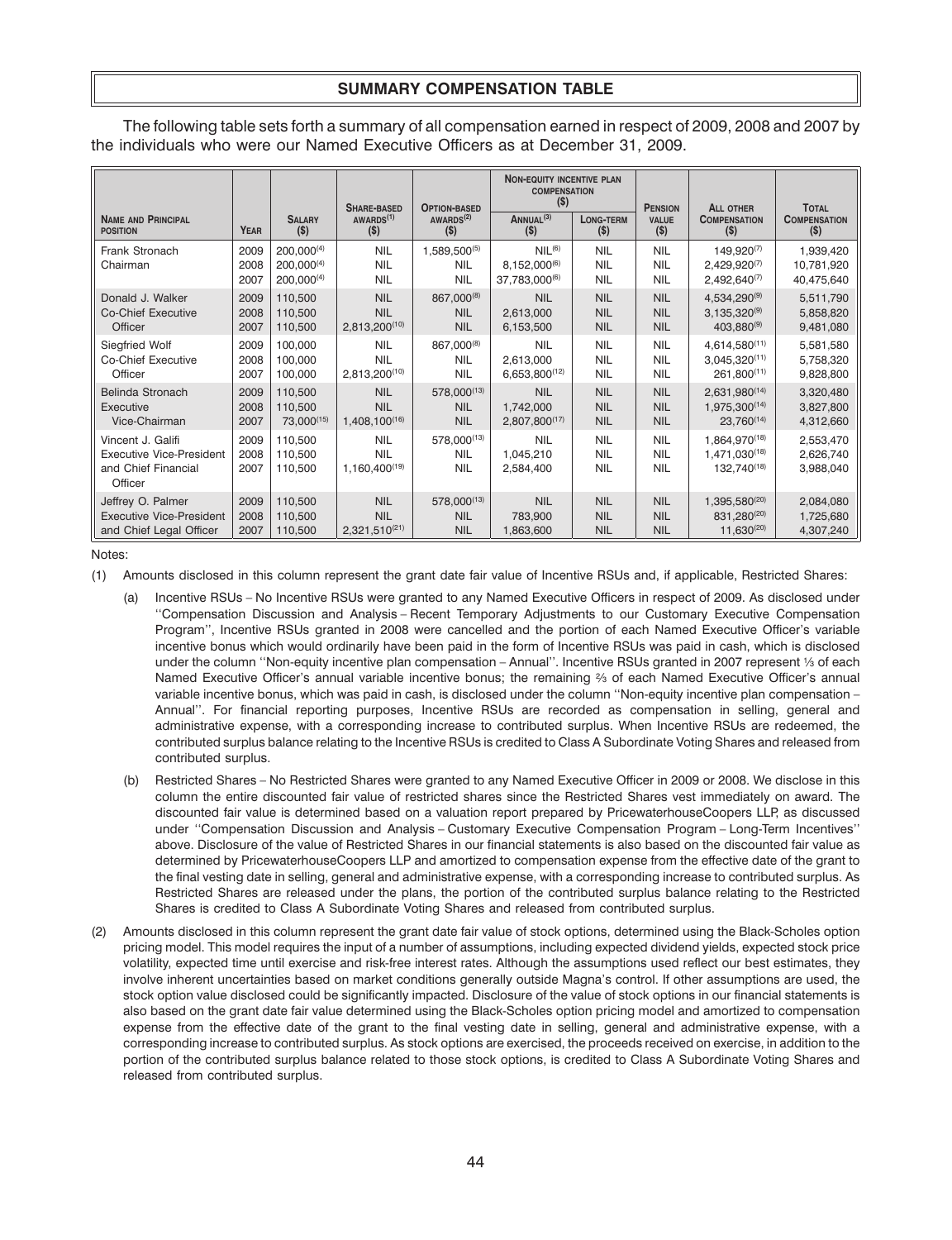Amounts shown in respect of 2009 have been converted from Canadian dollars to U.S. dollars based on the Bank of Canada's noon spot rate on February 26, 2009, the date of grant, of  $C$1.00 = $0.8028$ . No stock options were granted in 2008 or 2007.

- (3) Amounts disclosed in this column represent the cash portion of the annual variable incentive bonus, if any. The portion of the annual variable incentive bonus, if any, paid in the form of Incentive RSUs is disclosed under the column ''Share-based awards''.
- (4) Mr. Stronach is not employed by us. The amounts shown represent compensation for service as Chairman of the Board.
- (5) This amount represents the grant date fair value of 275,000 stock options granted on February 26, 2009 on the basis indicated in Note 2.
- (6) These amounts represent fees paid to: (a) SCo, an associate of Mr. Stronach, by European subsidiaries of Magna for business development, consulting and other services provided by SCo to certain non-Austrian European subsidiaries of Magna; and (b) SCC, an associate of Mr. Stronach, by Magna for business development and other services provided by SCC to Magna and certain non-European subsidiaries of Magna. The aggregate of such fees and the fee referred to in Note 7 below, in each of 2009, 2008 and 2007 was determined on the basis of 3% of our Pre-Tax Profits Before Profit Sharing (as defined in the Corporate Constitution) for each such year. Our Pre-Tax Profits Before Profit Sharing in 2009 was NIL. Refer to ''Compensation Discussion and Analysis – Determination of Amounts of Compensation – Determination of Compensation of our Founder'' and ''Management Contracts''.
- (7) These amounts are comprised of:

| <b>DESCRIPTION</b>                 | 2009<br>$($ \$)        | 2008<br>(S)       | 2007<br>$($ \$)        |
|------------------------------------|------------------------|-------------------|------------------------|
| <b>Consulting Fee</b>              | NIL <sup>(a)</sup>     | $2,300,000^{(a)}$ | $2,300,000^{(a)}$      |
| Company vehicle                    | $2.190^{(b)}$          | $2,290^{(b)}$     | $3,020^{(b)}$          |
| Personal use of corporate aircraft | 147.730 <sup>(c)</sup> | $127.630^{(c)}$   | 189.620 <sup>(c)</sup> |
| Total                              | 149.920                | 2,429,920         | 2,492,640              |

Notes:

- (a) Refer to ''Compensation Discussion and Analysis Determination of Amounts of Compensation Determination of Compensation of our Founder'' and ''Management Contracts''.
- (b) Converted from C\$2,290, C\$2,810 and C\$2,980 to U.S. dollars based on the Bank of Canada's noon spot rate on December 31, 2009, 2008 and 2007 of C\$1.00 = \$0.9555, \$0.8166 and \$1.0120, respectively.
- (c) Represents the difference between the aggregate variable operating cost of corporate aircraft for personal use flights and the amount reimbursed by Mr. Stronach in accordance with policies established by the CGCC. Converted from C\$154,610, C\$187,370 and C\$156,290 to U.S. dollars based on the Bank of Canada's noon spot rate on December 31, 2009, 2008 and 2007, respectively.
- (8) This amount represents the grant date fair value of 150,000 stock options granted on February 26, 2009 on the basis indicated in Note 2 above.
- (9) These amounts are comprised of:

| <b>DESCRIPTION</b>                                                                                                             | 2009<br>$($ \$) | 2008<br>$($ \$) | 2007<br>$($ \$) |
|--------------------------------------------------------------------------------------------------------------------------------|-----------------|-----------------|-----------------|
| <b>Total Compensation Adjustment</b>                                                                                           | 4,200,000       | 2,800,000       | <b>NIL</b>      |
| Dividend equivalents paid on Incentive RSUs                                                                                    | 5.870           | 56.810          | 41.360          |
| Amounts reimbursed by Magna in respect of premiums paid by Mr. Walker on a life<br>insurance policy, grossed-up for income tax | $295.460^{(a)}$ | $252.510^{(a)}$ | $312.940^{(a)}$ |
| Personal use of corporate aircraft                                                                                             | $32.960^{(b)}$  | $26.000^{(b)}$  | $49.580^{(b)}$  |
| Total                                                                                                                          | 4.534.290       | 3,135,320       | 403.880         |

Notes:

- (a) Converted from C\$309,220 to U.S. dollars based on the Bank of Canada's noon spot rate on December 31, 2009, 2008 and 2007, of C\$1.00 = \$0.9555, \$0.8166 and \$1.0120, respectively.
- Represents the difference between the aggregate variable operating cost of corporate aircraft for personal use flights and the amount reimbursed by Mr. Walker in accordance with policies established by the CGCC. Converted from C\$36,640, C\$31,840 and C\$48,995 to U.S. dollars based on the Bank of Canada's noon spot rate on December 31, 2009, 2008 and 2007, respectively.
- (10) For 2007, a total of 32,635 Incentive RSUs were granted to each of Mr. Walker and Mr. Wolf based on the weighted average closing prices on the NYSE of Magna Class A Subordinate Voting Shares over the 20 trading days ending on March 31, 2007, June 29, 2007, September 28, 2007 and December 31, 2007.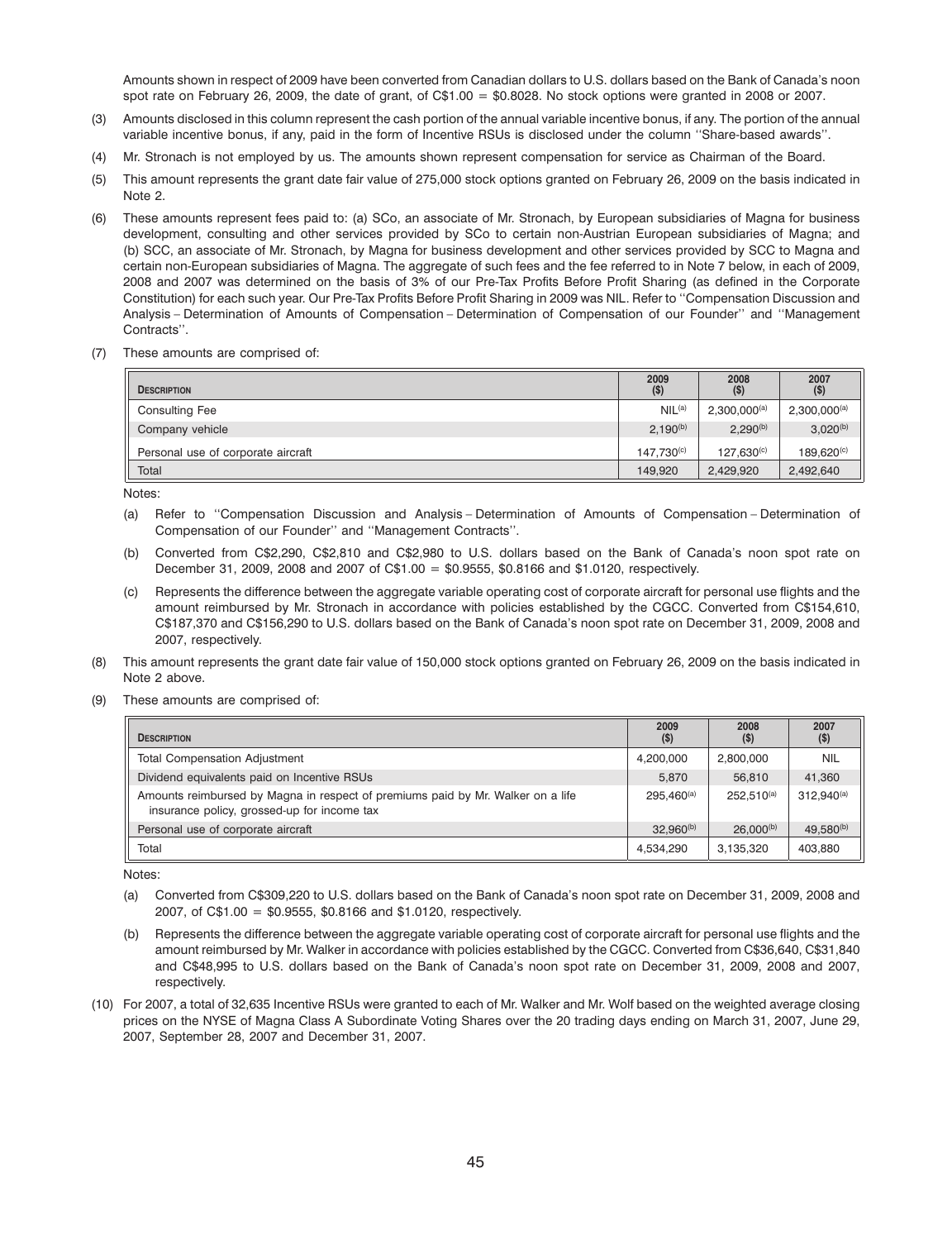#### (11) These amounts are comprised of:

| <b>DESCRIPTION</b>                                                                                                           | 2009<br>$($ \$)       | 2008<br>$($ \$  | 2007<br>$($ \$         |
|------------------------------------------------------------------------------------------------------------------------------|-----------------------|-----------------|------------------------|
| <b>Total Compensation Adjustment</b>                                                                                         | 4,200,000             | 2,800,000       | <b>NIL</b>             |
| Dividend equivalents paid on Incentive RSUs                                                                                  | 5.870                 | 56,810          | 41,360                 |
| Amounts reimbursed by Magna in respect of premiums paid by Mr. Wolf on a life<br>insurance policy, grossed-up for income tax | $369,030^{(a)}$       | <b>NIL</b>      | <b>NIL</b>             |
| Annual premium paid by Magna or its subsidiaries on a life insurance policy for Mr. Wolf                                     | <b>NIL</b>            | $158.310^{(b)}$ | 196.210 <sup>(b)</sup> |
| Company vehicle                                                                                                              | 23.790 <sup>(c)</sup> | $23.100^{(c)}$  | $24.230^{(c)}$         |
| Personal use of corporate aircraft                                                                                           | 15.890 <sup>(d)</sup> | $7.100^{(d)}$   | <b>NIL</b>             |
| Total                                                                                                                        | 4,614,580             | 3,045,320       | 261,800                |

Notes:

- (a) Converted from C\$386,260 to U.S. dollars based on the Bank of Canada's noon spot rate on December 31, 2009 of C\$1.00  $=$  \$0.9555.
- (b) Converted from C\$193,870 to U.S. dollars based on the Bank of Canada's noon spot rate on December 31, 2008 and 2007 of  $C$1.00 = $0.8166$  and \$1.0120, respectively.
- (c) Converted from EUR 16,600 to U.S. dollars based on the Bank of Canada's noon spot rate on December 31, 2009, 2008 and 2007 of EUR 1.00 = \$1.4332, \$1.3920 and \$1.4602, respectively.
- (d) Represents the difference between aggregate variable operating cost of corporate aircraft for personal use flights and the amount reimbursed by Mr. Wolf in accordance with policies established by the CGCC. Converted from C\$16,630 and C\$8,695 to U.S. dollars based on the Bank of Canada's noon spot rates on December 31, 2009 and 2008, respectively.
- (12) For 2007, this amount represents the cash portion of Mr. Wolf's variable incentive bonus, plus a \$500,000 special bonus paid to Mr. Wolf in recognition of his extensive efforts in 2007 in developing Magna's Russian business and addressing the future of the Magna Steyr operating group.
- (13) This amount represents the grant date fair value of 100,000 stock options granted on February 26, 2009 on the basis indicated in Note 2 above.
- (14) These amounts are comprised of:

| <b>DESCRIPTION</b>                          | 2009<br>$($ \$)       | 2008<br>$($ \$) | 2007<br>$($ \$) |
|---------------------------------------------|-----------------------|-----------------|-----------------|
| <b>Total Compensation Adjustment</b>        | 2.550.000             | 1.850.000       | <b>NIL</b>      |
| Dividend equivalents paid on Incentive RSUs | 3.050                 | 20.390          | 4,930           |
| Personal use of corporate aircraft          | 78.930 <sup>(a)</sup> | $104.910^{(a)}$ | $18,830^{(a)}$  |
| Total                                       | 2.631.980             | 1.975.300       | 23,760          |

Notes:

- (a) Represents the difference between the aggregate variable operating cost of corporate aircraft for personal use flights and the amount reimbursed by Ms. Stronach in accordance with policies established by the CGCC. Converted from C\$82,600, C\$128,470 and C\$18,605 to U.S. dollars based on the Bank of Canada's noon spot rate on December 31, 2009, 2008 and 2007 of C\$1.00 = \$0.9555, \$0.8166 and \$1.0120, respectively.
- (15) Ms. Stronach resumed employment with Magna effective May 1, 2007 and was appointed as Executive Vice-Chairman on May 4, 2007. Her base salary has been pro rated for eight months on the basis of an annualized salary of \$110,500.
- (16) For 2007, a total of 16,181 Incentive RSUs were granted to Ms. Stronach based on the weighted average closing prices on the NYSE of Magna Class A Subordinate Voting Shares over the 20 trading days ending on March 31, 2007, June 29, 2007, September 28, 2007 and December 31, 2007.
- (17) Represents 2⁄3 of Ms. Stronach's annual variable incentive bonus, pro rated for eight months.
- (18) These amounts are comprised of:

| <b>DESCRIPTION</b>                                                                                                             | 2009<br>(S)     | 2008<br>$($ \$ | 2007<br>$($ \$) |
|--------------------------------------------------------------------------------------------------------------------------------|-----------------|----------------|-----------------|
| <b>Total Compensation Adjustment</b>                                                                                           | 1.750.000       | .350.000       | <b>NIL</b>      |
| Dividend equivalents paid on Incentive RSUs                                                                                    | 2,430           | 24.860         | 19.700          |
| Amounts reimbursed by Magna in respect of premiums paid by Mr. Galifi on a life<br>insurance policy, grossed-up for income tax | $106.720^{(a)}$ | $91.210^{(a)}$ | $113.040^{(a)}$ |
| Personal use of corporate aircraft                                                                                             | $5.820^{(b)}$   | 4.960          |                 |
| Total                                                                                                                          | 1.864.970       | .471.030       | 132.740         |

Notes:

- (a) Converted from C\$111,690 to U.S. dollars based on the Bank of Canada's noon spot rate on December 31, 2009, 2008 and 2007, of C\$1.00 = \$0.9555, \$0.8166 and \$1.0120, respectively.
- (b) Converted from C\$6,090 and C\$6,080 to U.S. dollars based on the Bank of Canada's noon spot rate on December 31, 2009 and 2008, respectively.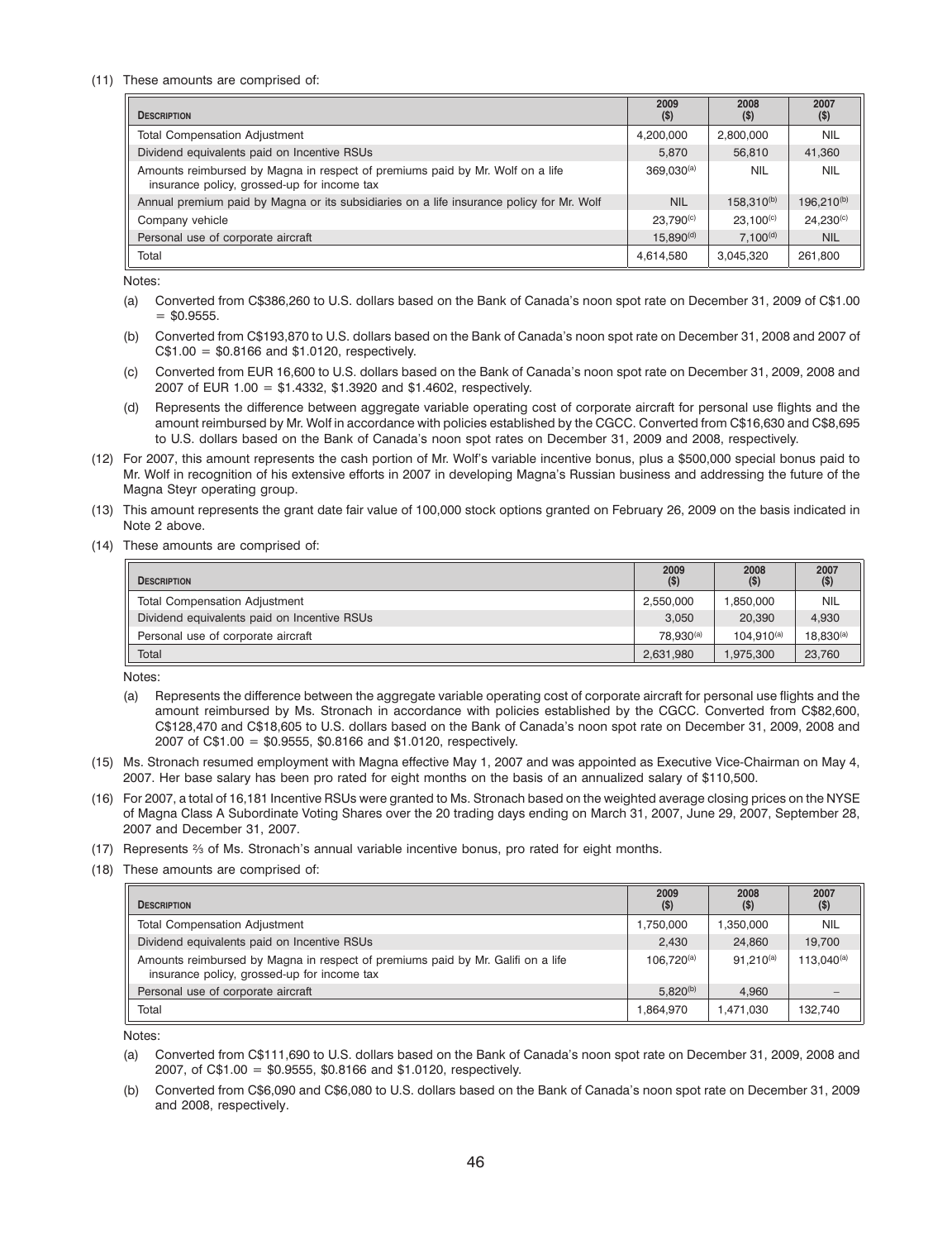- (19) For 2007, a total of 13,507 Incentive RSUs were granted to Mr. Galifi based on the weighted average closing prices on the NYSE of Magna Class A Subordinate Voting Shares over the 20 trading days ending on March 31, 2007, June 29, 2007, September 28, 2007 and December 31, 2007.
- (20) These amounts are comprised of:

| <b>DESCRIPTION</b>                          | 2009<br>$($ \$)       | 2008<br>$($ \$) | 2007<br>$($ \$) |
|---------------------------------------------|-----------------------|-----------------|-----------------|
| <b>Total Compensation Adjustment</b>        | 1.350.000             | 800.000         | <b>NIL</b>      |
| Dividend equivalents paid on Incentive RSUs | 1,590                 | 14.450          | 2,950           |
| Personal use of corporate aircraft          | 43.990 <sup>(a)</sup> | $16.830^{(a)}$  | $8,680^{(a)}$   |
| Total                                       | 1.395.580             | 831.280         | 11,630          |

- (a) Converted from C\$46,040, C\$20,610 and C\$8,580 to U.S. dollars based on the Bank of Canada's noon spot rate on December 31, 2009, 2008 and 2007, of C\$1.00 = \$0.9555, \$0.8166 and \$1.0120, respectively.
- (21) In 2007, Mr. Palmer was awarded the following Magna Class A Subordinate Voting Shares as restricted shares:

| <b>DESCRIPTION</b>                  | 2007               |
|-------------------------------------|--------------------|
| Number of restricted shares awarded | 35,000             |
| Grant date total market value       | $$3,039,300^{(a)}$ |
| Grant date total discounted value   | $$1,582,950^{(b)}$ |

Notes:

- (a) Based on grant dates of May 30, August 17 and September 19, 2007 and the closing price of Magna Class A Subordinate Voting Shares on the NYSE on May 29, August 16 and September 19, respectively.
- (b) Based on discounts ranging between 47% and 49% to the grant date market value of each tranche, to reflect the restrictions on the restricted shares, including the applicable qualifying and release periods.

The total amount shown in the column ''Share-based awards'' in the Summary Compensation Table is comprised of:

| <b>DESCRIPTION</b>       | 2007<br>$($ \$)        |
|--------------------------|------------------------|
| <b>Restricted Shares</b> | 1,582,950              |
| <b>Incentive RSUs</b>    | 738,560 <sup>(c)</sup> |
| Total                    | 2,321,510              |

(c) A total of 8,431 Incentive RSUs were granted to Mr. Palmer based on the weighted average closing prices on the NYSE of Magna Class A Subordinate Voting Shares over the 20 trading days ending on March 31, 2007, June 29, 2007, September 28, 2007 and December 31, 2007.

### **EMPLOYMENT CONTRACTS**

Mr. Stronach is not employed by us, but provides services to us and our subsidiaries, personally and through SCo and SCC, pursuant to certain consulting, business development and business services agreements. Refer to ''Compensation Discussion and Analysis – Determination of Amounts of Compensation – Determination of Compensation of Our Founder'' and ''Management Contracts'' for a description of these agreements. Mr. Stronach is also paid \$200,000 per year for his role as Chairman of the Board.

We employ each member of Executive Management other than Belinda Stronach pursuant to a form of agreement approved by the CGCC effective as of January 1, 2008. Each such agreement specifies the applicable base salary and profit participation allocation, as well as the portion of the profit participation allocation which will be paid in Incentive RSUs and also contains standard terms:

- requiring the executive to refund the applicable portion of the annual variable incentive bonus, in the event of a restatement of our financial statements (other than by reason of a retroactive change in accounting policies) which reduces Pre-Tax Profits Before Profit Sharing (as defined in the Corporate Constitution);
- obligating the executive to maintain the number of shares required by the share maintenance formula discussed under ''Compensation Discussion and Analysis – Customary Executive Compensation Program – Share Maintenance'';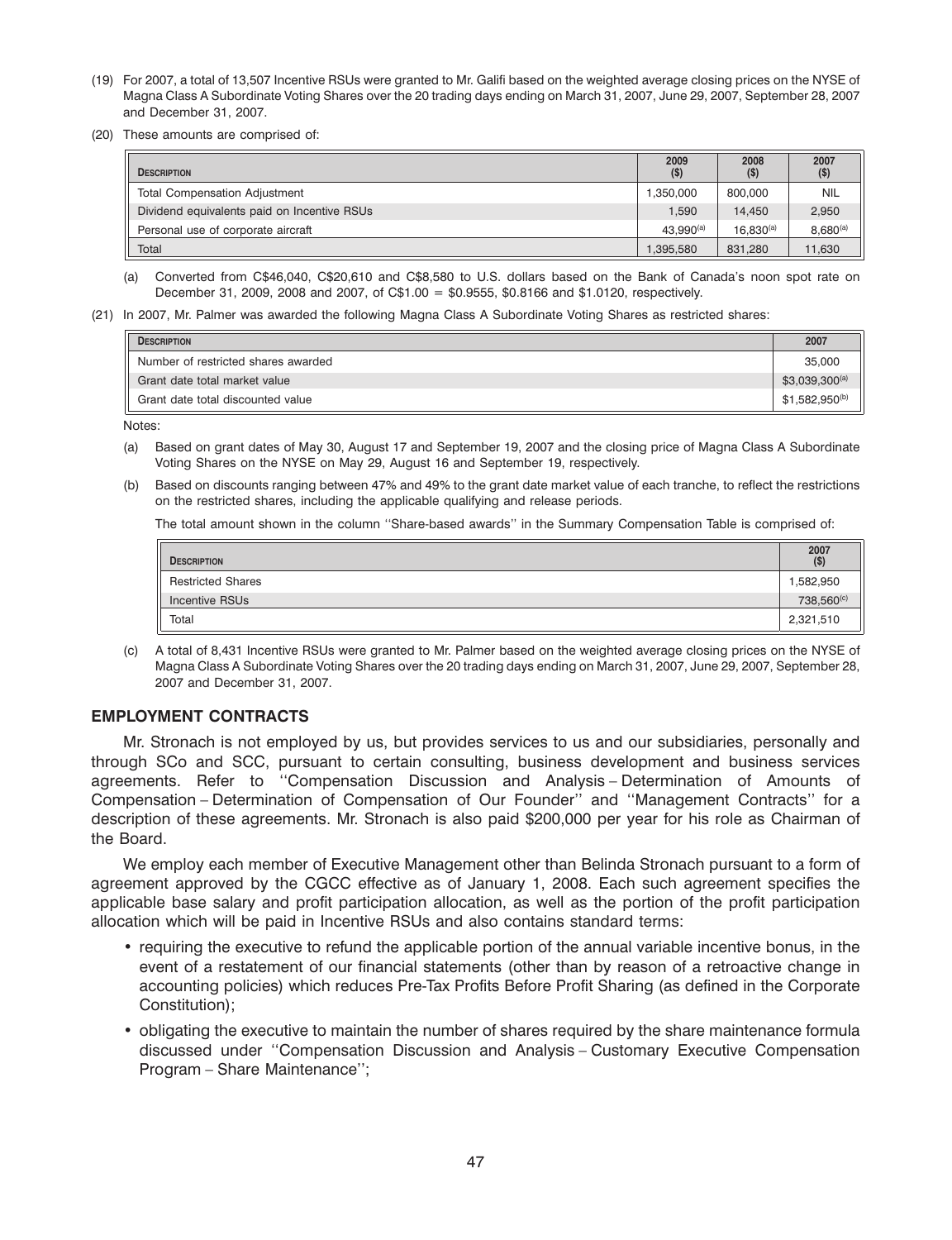- providing for standard benefits discussed under ''Compensation Discussion and Analysis Customary Executive Compensation Program – Benefits and Perks'';
- specifying the basis on which we can terminate the executive's employment contract, as discussed under ''Compensation Discussion and Analysis – Customary Executive Compensation Program – Severance''; and
- committing the executive to a 12-month non-solicitation and non-competition period following termination of employment.

In 2009, the employment agreement of each member of Executive Management was amended to reflect the compensation adjustments discussed under ''Compensation Discussion and Analysis – Determination of Amounts of Compensation – 2008/2009 Adjustments to Executive Compensation Program''. The employment agreement of each member of Executive Management will be further amended in 2010 to reflect the compensation adjustments discussed under ''Compensation Discussion and Analysis – Determination of Amounts of Compensation – 2010 Adjustments to Executive Compensation Program''.

Effective January 1, 2009, Ms. Stronach commenced providing business services to us and our subsidiaries through BSI, an Ontario corporation controlled by her, pursuant to a business services agreement. As a result, Ms. Stronach's employment terminated effective December 31, 2008, although her previously credited Incentive RSUs and previously granted stock options continue in full force and effect in accordance with their original terms. Refer to ''Management Contracts'' for a description of this agreement.

## **INCENTIVE PLAN AWARDS**

## **EQUITY COMPENSATION PLAN INFORMATION**

As of December 31, 2009, compensation plans under which our Class A Subordinate Voting Shares are authorized for issuance are as follows $(1)$ :

| <b>PLAN CATEGORY</b>                                                                                            | <b>NUMBER OF SECURITIES TO</b><br><b>BE ISSUED UPON EXERCISE</b><br>OF OUTSTANDING OPTIONS,<br><b>WARRANTS AND RIGHTS</b> | <b>WEIGHTED-AVERAGE</b><br><b>EXERCISE PRICE OF</b><br><b>OUTSTANDING</b><br>OPTIONS,<br><b>WARRANTS AND RIGHTS</b> | <b>NUMBER OF SECURITIES</b><br><b>REMAINING AVAILABLE FOR</b><br><b>FUTURE ISSUANCE UNDER</b><br><b>EQUITY COMPENSATION</b><br><b>PLANS</b> |
|-----------------------------------------------------------------------------------------------------------------|---------------------------------------------------------------------------------------------------------------------------|---------------------------------------------------------------------------------------------------------------------|---------------------------------------------------------------------------------------------------------------------------------------------|
| Equity compensation plans<br>approved by securityholders<br>(1987 Plan and Magna<br><b>Replacement Options)</b> | $3,575,272^{(2)}$                                                                                                         | C\$68.51                                                                                                            | $31,412^{(3)}$                                                                                                                              |
| Equity compensation plans not<br>approved by securityholders<br>(2009 Plan)                                     | $2,525,000^{(4)}$                                                                                                         | C\$60.00                                                                                                            | $5,475,000^{(4)}$                                                                                                                           |

Notes:

(1) Information in the table includes the Magna Replacement Options which were created as a result of the privatizations of Decoma International Inc., Intier Automotive Inc. and Tesma International Inc. as described under ''Magna Replacement Options''.

(2) As of the Record Date, 3,462,300 Class A Subordinate Voting Shares remained outstanding to be issued on exercise of outstanding options.

(3) As of the Record Date, 36,412 Class A Subordinate Voting Shares remained available for future issuance under the 1987 Plan as a result of the cancellation of options to acquire 5,000 Class A Subordinate Voting Shares.

(4) Unchanged as of the Record Date.

Further information relating to the 1987 Plan follows. For further information relating to the 2009 Plan, refer to ''Business of the Meeting – Ratification of 2009 Stock Option Plan''. Subject to ratification of the 2009 Plan at the Meeting, no further grants will be made under the 1987 Plan and it will continue in effect solely in order to enable previous grants to continue to vest and be exercised in accordance with the original terms of grant under the 1987 Plan.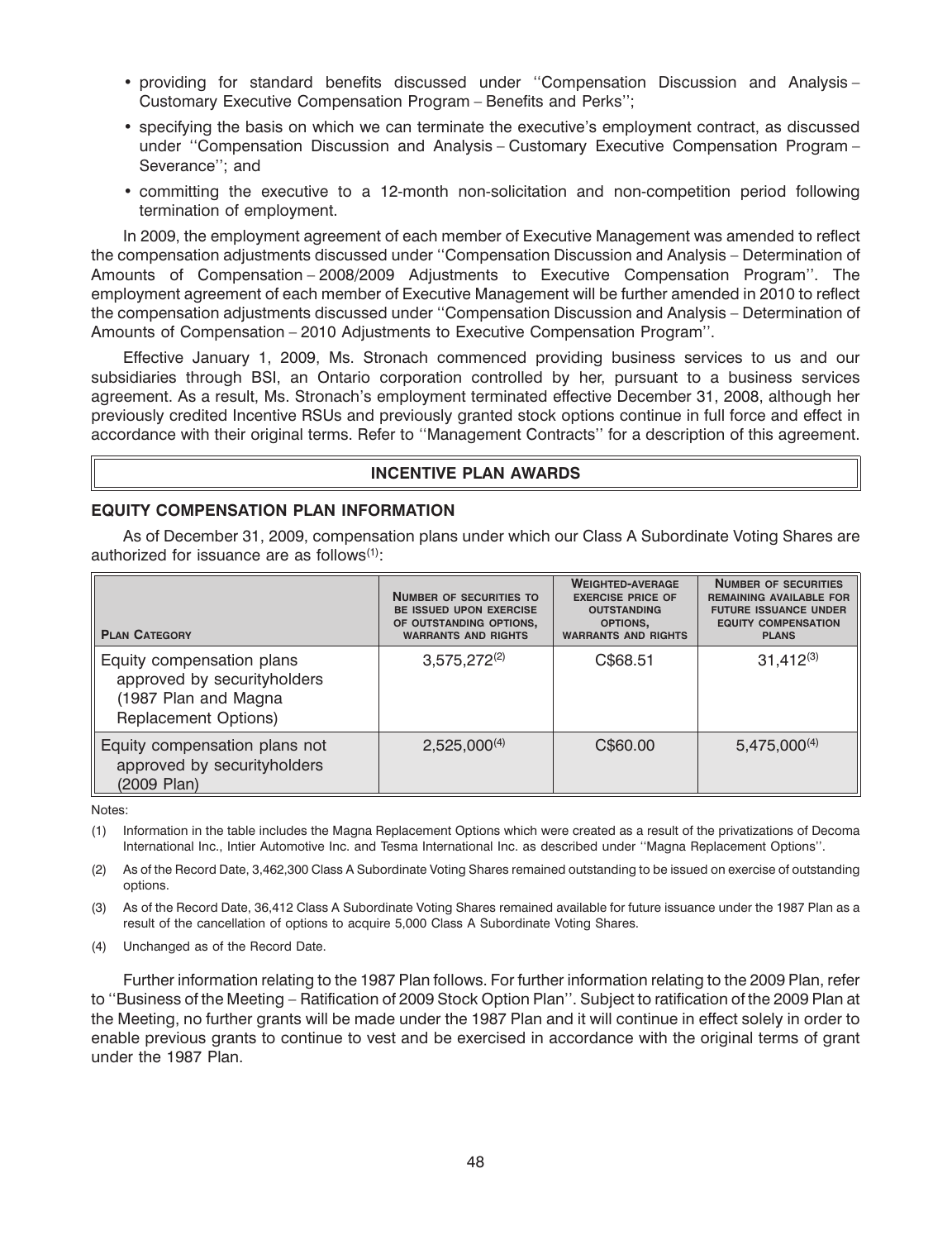## 1987 PLAN

The 1987 Plan was originally adopted by our shareholders on December 10, 1987 and subsequently amended on May 18, 2000 and May 10, 2007. The maximum number of Magna Class A Subordinate Voting Shares for which options and SARs may be granted under the 1987 Plan is 6,000,000. As of December 31, 2009, a total of 31,412 options, or less than 0.03% of our issued and outstanding Class A Subordinate Voting Shares as of December 31, 2009, remained available for grant under the 1987 Plan.

Under the 1987 Plan, the maximum number of our Class A Subordinate Voting Shares underlying stock options granted under the plan or any other share-based compensation arrangement to:

- insiders or others at any time, and insiders within a one year period, may not exceed 10% of our issued and outstanding Class A Subordinate Voting Shares; and
- any one insider within a one year period may not exceed 5% of our issued and outstanding Class A Subordinate Voting Shares.

The terms applicable to each option are determined at the time of grant; however, option terms will not exceed ten years. Vesting periods generally range from three to seven years. The exercise price applicable to any option is established at the time of grant, but cannot be less than the closing price of a Magna Class A Subordinate Voting Share on the TSX or NYSE on the trading day immediately prior to the date of grant. Options cannot be transferred or assigned, except according to the laws of succession. We do not provide any financial assistance to option plan participants in order to facilitate the exercise of options.

Under the terms of the stock option agreements signed by participants under the 1987 Plan, in the event of a participant's death or termination of the participant's employment by reason of retirement or disability, vesting of any unvested options is accelerated and the options may be exercised at any time up to and including the earliest of:

- the first anniversary of the participant's death;
- the third anniversary of the date of the participant's retirement or disability; or
- the expiration of the regular option expiry term.

In the event a participant is terminated without reasonable or just cause, the participant may exercise outstanding vested options at any time up to and including the earlier of:

- the date three months following the termination; or
- the expiration of the regular option term.

Unexercised and unvested options are generally forfeited if a participant voluntarily resigns or is terminated for just cause.

Under the 1987 Plan, either the Board or CGCC may, without shareholder approval, extend an option expiry date which has been accelerated due to death or termination of employment, to the original expiry date set at the time of the grant.

Subject to regulatory and (if required) shareholder approval, the Board may at any time and for any reason, amend, revise, suspend or discontinue the 1987 Plan in whole or in part; however, no amendment, revision, suspension, discontinuance or termination will alter or impair a participant's rights under previously granted and unexercised options.

### *Magna Replacement Options*

As a result of the privatization of:

- Tesma International Inc. (''Tesma'') effective February 6, 2005, 1,161,450 Tesma options were exchanged for 511,038 Magna replacement options and a further 300,000 Tesma options held by SCo became exercisable for 132,000 Magna Class A Subordinate Voting Shares. A total of 1,420 of these options remained outstanding as of December 31, 2009;
- Decoma International Inc. (''Decoma'') effective March 6, 2005, 2,074,000 Decoma options were exchanged for 301,340 Magna replacement options and 750,000 Decoma options held by SCo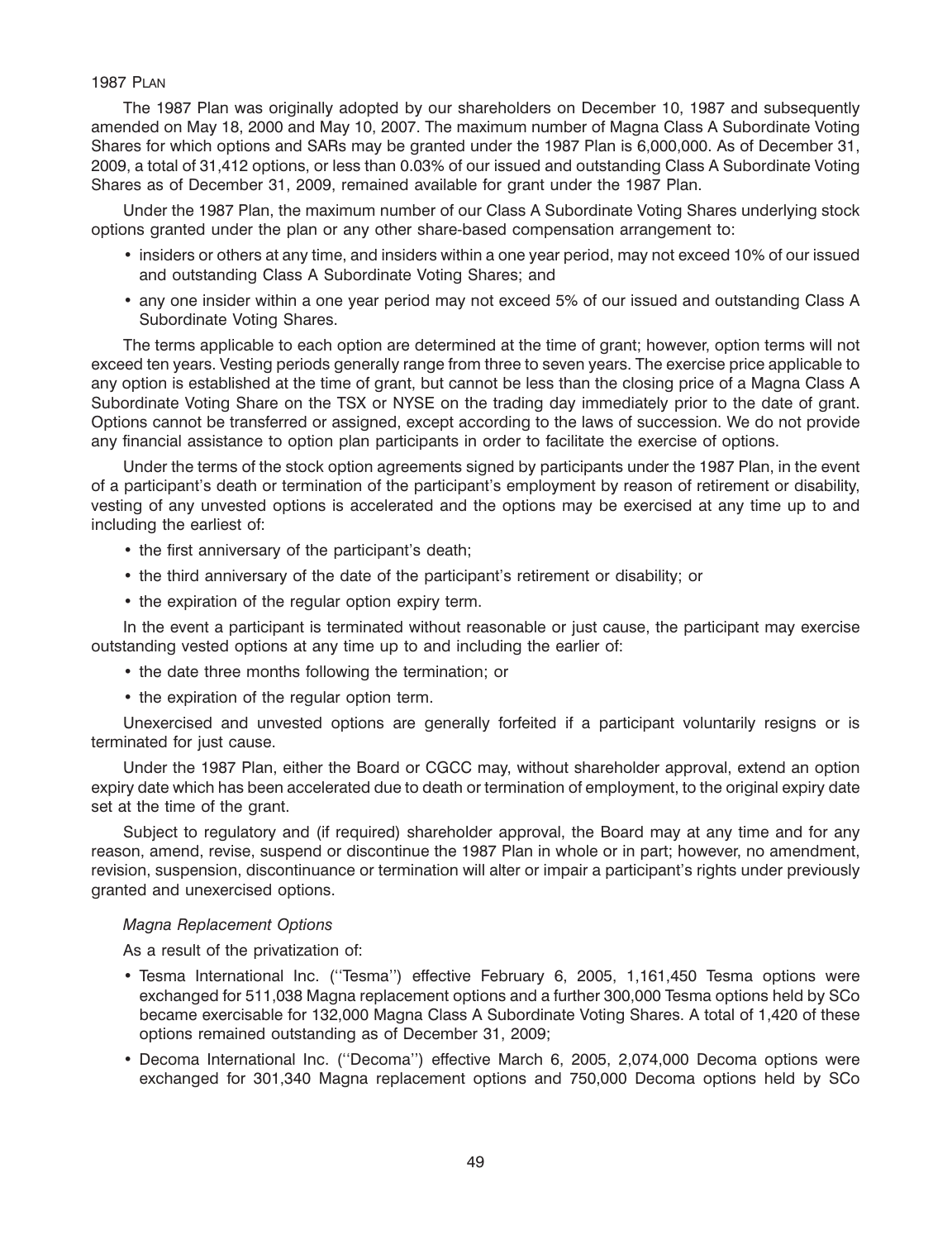became exercisable for 108,975 Magna Class A Subordinate Voting Shares. A total of 53,760 of these options remained outstanding as of December 31, 2009; and

• Intier Automotive Inc. (''Intier'') effective April 3, 2005, 2,608,700 Intier options were exchanged for 1,377,067 Magna replacement options and 750,000 Intier options held by SCo became exercisable for 307,500 Magna Class A Subordinate Voting Shares. A total of 645,292 of these options remained outstanding as of December 31, 2009.

The shares issuable on exercise of the Magna replacement options arising from the privatizations of Tesma, Decoma and Intier do not count against the 6,000,000 share limit under the 1987 Plan.

#### *1987 Plan Metrics*

Key stock option plan metrics were as follows as of December 31, 2009, inclusive of all Magna replacement options:

| Overhang:         | Represents the maximum potential dilution to shareholders from both options<br>available for grant and those previously granted, but not yet exercised. | 3.2% |
|-------------------|---------------------------------------------------------------------------------------------------------------------------------------------------------|------|
| <b>Dilution:</b>  | Represents the potential dilution to shareholders from stock options previously<br>granted, but not yet exercised.                                      | 3.2% |
| <b>Burn Rate:</b> | Represents the proportion of outstanding shares represented by options<br>granted in 2009.                                                              | 1.0% |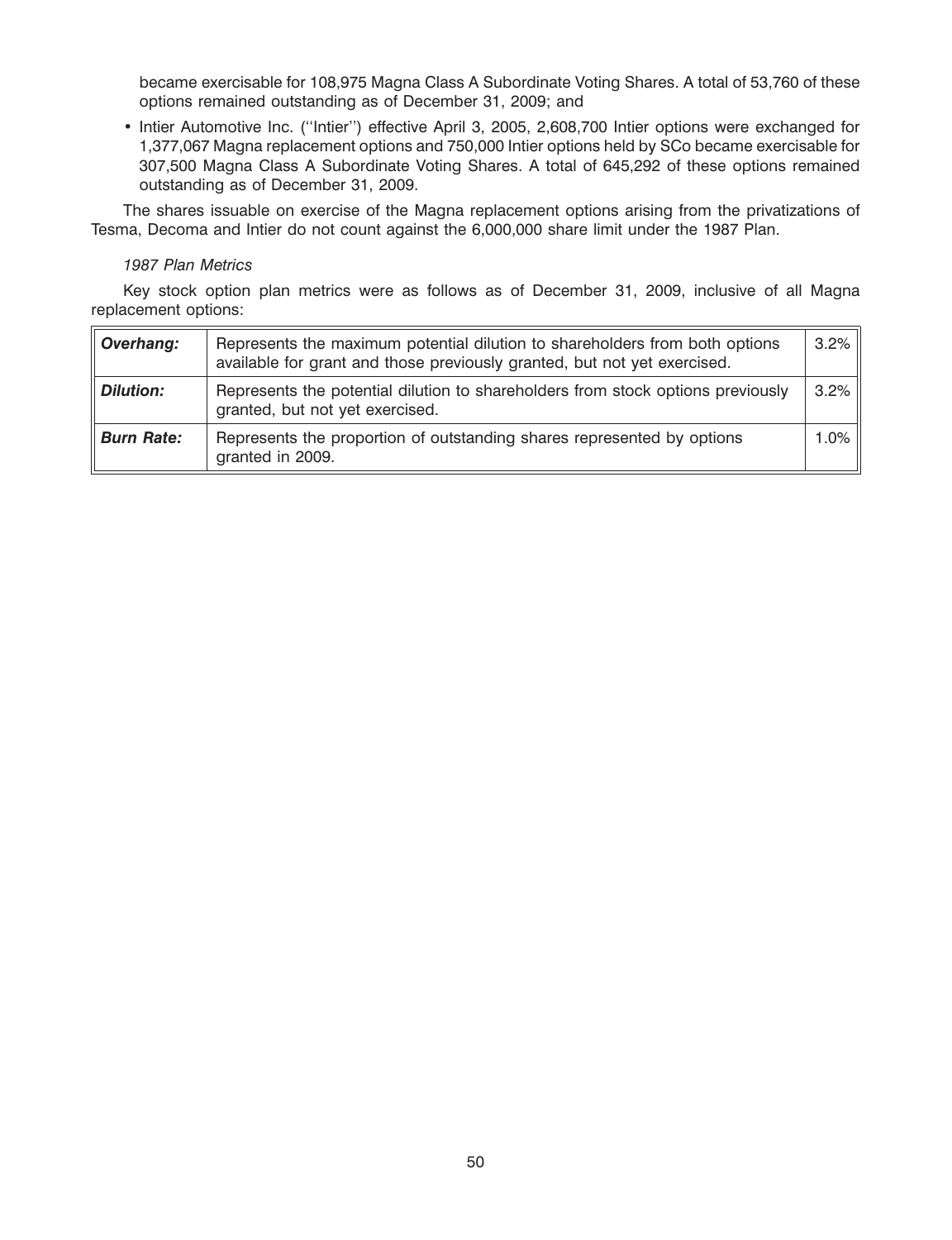## **OUTSTANDING OPTION-BASED AWARDS**

Outstanding option-based awards for each of our Named Executive Officers as of December 31, 2009 were as follows:

| <b>NAME</b>       | <b>NUMBER OF SECURITIES</b><br><b>UNDERLYING UNEXERCISED</b><br><b>OPTIONS</b><br>(# ) | <b>OPTION EXERCISE PRICE</b>                                  | <b>OPTION EXPIRATION DATE</b><br>(MM/DD/YY)                        | <b>VALUE OF UNEXERCISED</b><br><b>IN-THE-MONEY</b><br>OPTIONS <sup>(1)</sup><br>$($ \$) |
|-------------------|----------------------------------------------------------------------------------------|---------------------------------------------------------------|--------------------------------------------------------------------|-----------------------------------------------------------------------------------------|
| Frank Stronach    | 275,000                                                                                | C\$ 33.09                                                     | 02/26/2016                                                         | 5,299,920                                                                               |
| Donald J. Walker  | 150,000<br>4.400<br>410.000(2)<br>$61,500^{(2)}$                                       | C\$ 33.09<br>C\$ 59.10<br>C\$ 51.22<br>C\$ 55.00              | 02/26/2016<br>06/14/2010<br>07/31/2011<br>07/31/2010               | 2,890,870<br><b>NIL</b><br>799,180<br><b>NIL</b>                                        |
|                   | 625.900                                                                                |                                                               |                                                                    |                                                                                         |
| Siegfried Wolf    | 150,000<br>$20.500^{(3)}$<br>$4.100^{(3)}$<br>$1.453^{(3)}$                            | C\$ 33.09<br>\$33.46<br>\$44.98<br>C\$115.97                  | 02/26/2016<br>07/31/2011<br>12/31/2011<br>04/01/2012               | 2,890,870<br>350,960<br>22,960<br><b>NIL</b>                                            |
|                   | 176.053                                                                                |                                                               |                                                                    |                                                                                         |
| Belinda Stronach  | 100,000<br>175,000<br>60,000                                                           | C\$ 33.09<br>C\$ 97.47<br>C\$ 81.19                           | 02/26/2016<br>12/31/2011<br>12/31/2012                             | 1,927,240<br><b>NIL</b><br><b>NIL</b>                                                   |
|                   | 335,000                                                                                |                                                               |                                                                    |                                                                                         |
| Vincent J. Galifi | 100,000<br>28,900<br>140,000                                                           | C\$ 33.09<br>C\$ 54.82<br>C\$ 97.47                           | 02/26/2016<br>12/31/2010<br>12/31/2011                             | 1,927,240<br><b>NIL</b><br><b>NIL</b>                                                   |
|                   | 268,900                                                                                |                                                               |                                                                    |                                                                                         |
| Jeffrey O. Palmer | 100,000<br>30,000<br>50,000<br>30,000<br>25,000                                        | C\$ 33.09<br>C\$ 61.27<br>C\$ 97.47<br>C\$ 81.19<br>C\$105.05 | 02/26/2016<br>12/31/2010<br>12/31/2011<br>12/31/2012<br>12/31/2010 | 1,927,240<br><b>NIL</b><br><b>NIL</b><br><b>NIL</b><br><b>NIL</b>                       |
|                   | 235,000                                                                                |                                                               |                                                                    |                                                                                         |

Notes:

- (1) For options denominated in Canadian dollars, the in-the-money amount has been determined using the December 31, 2009 closing price of Magna Class A Subordinate Voting Shares on the TSX (C\$53.26), with the resulting amount converted from Canadian to U.S. dollars based on the Bank of Canada's noon spot rate on December 31, 2009 of C\$1.00 = \$0.9555. For options denominated in U.S. dollars, the in-the-money amount has been determined using the December 31, 2009 closing price of Magna Class A Subordinate Voting Shares on the NYSE (\$50.58).
- (2) These options represent Magna replacement options, of which 471,500 represent Magna replacement options arising on exchange of Intier options and 1,453 represent Magna replacement options arising on exchange of Decoma options.
- (3) These options represent Magna replacement options, of which 24,600 represent Magna replacement options arising on exchange of Intier options and 1,453 represent Magna replacement options arising on exchange of Decoma options.

## **INCENTIVE PLAN AWARDS – VALUE VESTED DURING THE YEAR**

No option-based awards or share-based awards vested in the year ended December 31, 2009. Similarly, no value vested in the year ended December 31, 2009 under non-equity incentive plans.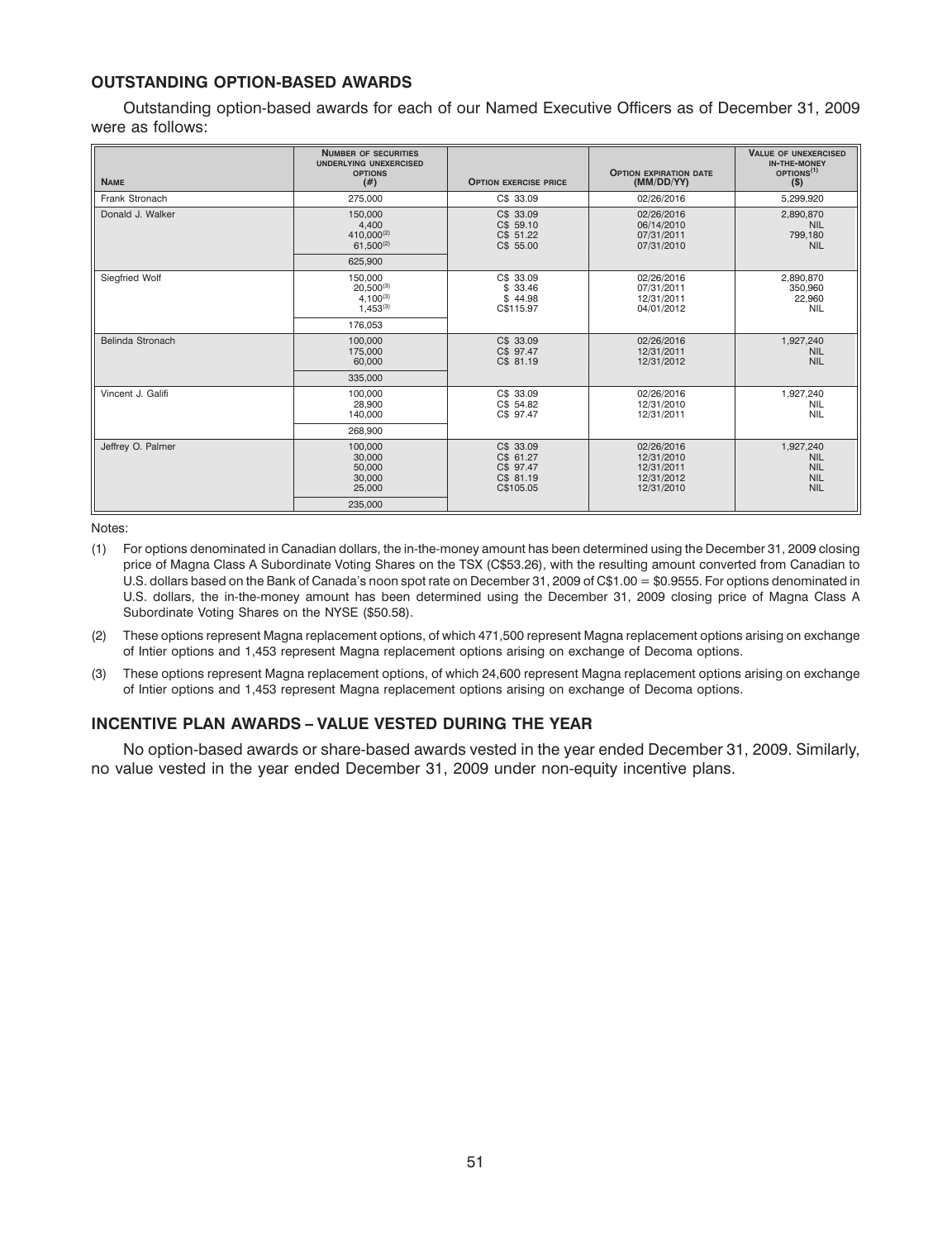## **TERMINATION AND CHANGE OF CONTROL BENEFITS**

Employment contracts with members of Executive Management allow us to terminate their employment by providing 12 months prior written notice or paying a retiring allowance equal to the average of their annual base salary, variable incentive bonus and total compensation adjustment (if applicable) over the three full fiscal years ending immediately prior to the date of termination. We do not maintain an executive severance program which allows for severance above and beyond that contained in our executive employment contracts. No notice, retiring allowance or other severance payment is required where we terminate employment of a member of Executive Management for just cause or on his or her voluntary resignation.

Consulting, business development and business services agreements with SCo, SCC and Frank Stronach are for one-year terms from January 1 to December 31 of a year, subject to extension. In the event of early termination of any of these contracts, we are required to pay the applicable fees payable under each of these agreements (as described further under ''Compensation Discussion and Analysis – Determination of Amounts of Compensation – Determination of Compensation of Our Founder'' and ''Management Contracts'') for the balance of the one-year term. The fees payable under these consulting, business development and business services agreements are based on our Pre-Tax Profits Before Profit Sharing (as defined in the Corporate Constitution).

The business services agreement with BSI generally provides for termination on 12 months advance written notice, except in certain circumstances described under ''Management Contracts – Business Services Agreement''.

Based on the foregoing, members of Executive Management would be entitled to the following retiring allowances or termination payments assuming termination effective as of December 31, 2009:

| <b>NAME</b>       | <b>AMOUNT</b><br>$(\$)$ |
|-------------------|-------------------------|
| Frank Stronach    | NIL <sup>(1)</sup>      |
| Donald J. Walker  | 6,303,730               |
| Siegfried Wolf    | 6,460,000               |
| Belinda Stronach  | 2,660,500               |
| Vincent J. Galifi | 2,740,500               |
| Jeffrey O. Palmer | 1,955,870               |
| <b>Total</b>      | 20,120,600              |

Notes:

(1) Consulting, business development and business services agreements expire on December 31, of each calendar year. Assuming termination on such date or non-renewal, no termination payments will be due.

We do not maintain change of control protection for any member of Executive Management.

### **MANAGEMENT CONTRACTS**

### **CONSULTING, BUSINESS DEVELOPMENT AND BUSINESS SERVICES AGREEMENTS**

New Magna Investments N.V., a Belgian corporation and indirect subsidiary of Magna, and SCo, an associate of Mr. Stronach, are parties to a Consulting Agreement under which consulting services are provided to New Magna Investments S.A. and its subsidiaries and affiliates located in Europe (excluding those in Austria) for an annual fee. The Consulting Agreement was originally implemented in 1994 and has been subject to a number of amendments and assignments since then. The Consulting Agreement has been extended on an annual basis since the expiry of its original term, following review and approval by the CGCC and Board. This Consulting Agreement was most recently extended from January 1, 2010 to December 31, 2010, for an annual fee in an amount equal to one percent (1%) of Magna's Pre-Tax Profits Before Profit Sharing (as defined in the Corporate Constitution) (less \$1,150,000) for the contract period, such fee to be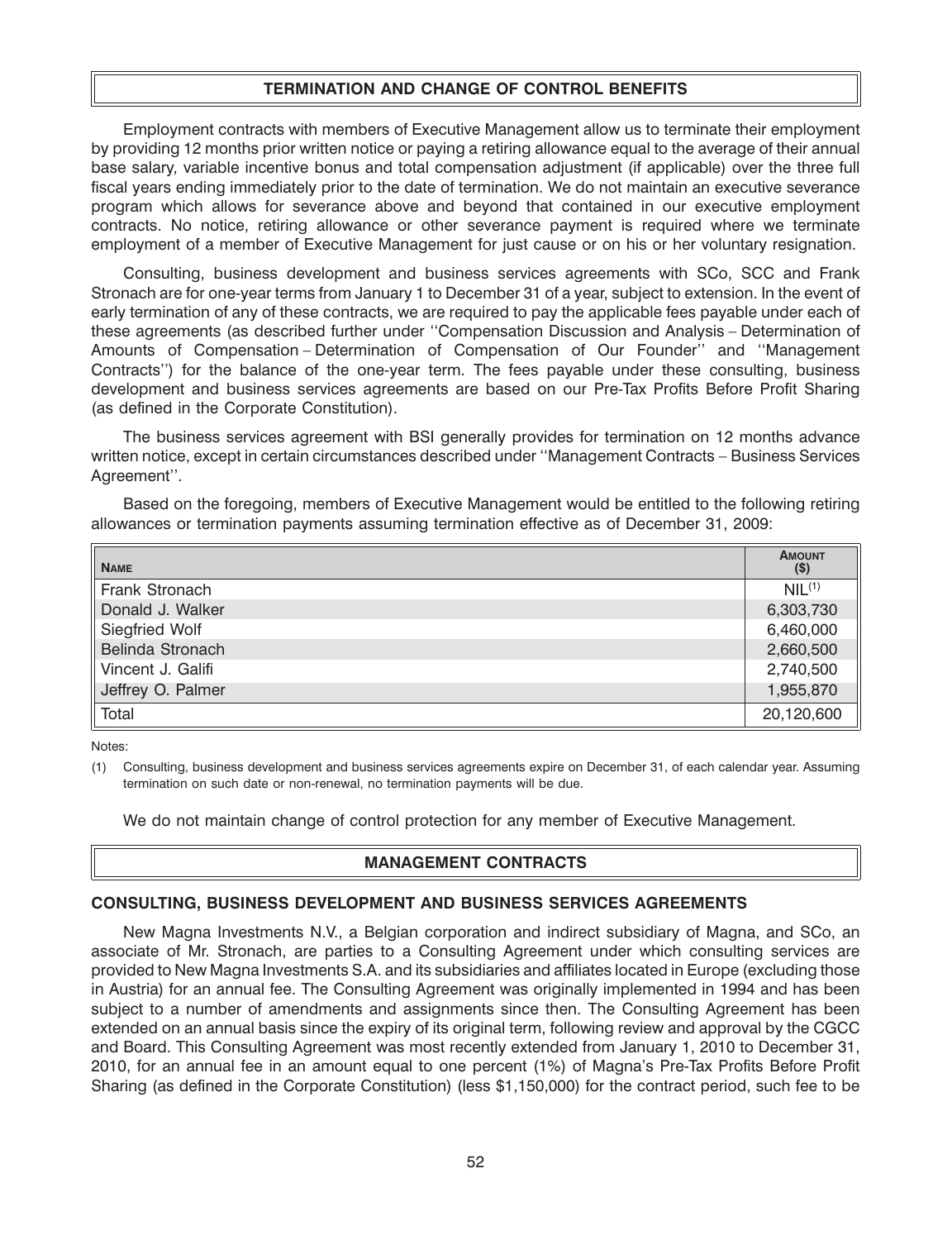payable quarterly in arrears. No fee was paid in respect of 2009 since we did not generate any Pre-Tax Profits Before Profit Sharing in such year. Refer to ''Compensation Discussion and Analysis – Determination of Amounts of Compensation – Determination of Compensation of Our Founder'' and ''Summary Compensation Table''.

Magna International Investments S.A., a Luxemburg corporation and direct subsidiary of Magna, and SCo are parties to a Business Development Agreement under which SCo provides, for an annual fee, certain business development services to Magna International Investments S.A. and, on behalf of Magna International Investments S.A., to certain of its European affiliates (excluding those in Austria) which have contracted with Magna International Investments S.A. to develop business opportunities and provide certain other services on a global basis to achieve the global business development plan of each such Magna European affiliate. The Business Development Agreement was originally implemented in 1997 and has been subject to a number of amendments and assignments since then. The Business Development Agreement has been extended on an annual basis since the expiry of its original term, following review and approval by the CGCC and Board. This Business Development Agreement was most recently extended from January 1, 2010 to December 31, 2010, for an annual fee in an amount equal to one percent (1%) of Magna's Pre-Tax Profits Before Profit Sharing (as defined in the Corporate Constitution) (less \$1,150,000) for the contract period, such fee to be payable quarterly in arrears. No fee was paid in respect of 2009 since we did not generate any Pre-Tax Profits Before Profit Sharing in such year. Refer to ''Compensation Discussion and Analysis – Determination of Amounts of Compensation – Determination of Compensation of Our Founder'' and ''Summary Compensation Table''.

Magna International Europe AG, an Austrian corporation and indirect subsidiary of Magna and Mr. Stronach are parties to a Consulting Agreement under which he provides, for an annual fee, certain business development and other services to Magna International Europe AG and, on behalf of Magna International Europe AG, to its subsidiaries and affiliates in Austria. This Consulting Agreement was originally implemented in 1997 and has been subject to a number of amendments and assignments since then. The Consulting Agreement has been extended on an annual basis since the expiry of its original term, following review and approval by the CGCC and Board. This Consulting Agreement was most recently extended from January 1, 2010 to December 31, 2010 for an annual fee of \$2,300,000 for the contract period, such fee to be payable quarterly in advance, subject to the aggregate limit on fees described below. No fee was paid in respect of 2009 since we did not generate profits in such year. Refer to ''Compensation Discussion and Analysis – Determination of Amounts of Compensation – Determination of Compensation of Our Founder'' and ''Summary Compensation Table''.

Magna and SCC are parties to a Business Services Agreement under which SCC provides certain services to Magna and, on behalf of Magna, to its affiliates and associates located outside of Europe, for an annual fee. This Business Services Agreement was originally implemented in 2004 and has been extended on an annual basis since then, following review and approval by the CGCC and Board. This Business Services Agreement was most recently extended from January 1, 2010 to December 31, 2010 for an annual fee in an amount equal to one percent (1%) of Magna's Pre-Tax Profits Before Profit Sharing (as defined in the Corporate Constitution), such fee to be payable quarterly in arrears. No fee was paid in respect of 2009 since we did not generate profits in such year. Refer to ''Compensation Discussion and Analysis – Determination of Amounts of Compensation – Determination of Compensation of Our Founder'' and ''Summary Compensation Table''.

The four contracts described above are subject to the terms of a letter clarifying that the aggregate fees payable thereunder are subject to a limit of 3% of our Pre-Tax Profits Before Profit Sharing (as defined in the Corporate Constitution).

The terms and conditions of each of the four contracts described above, including the fees to be paid in respect of 2010, were reviewed by the CGCC and unanimously approved by the Independent Directors as being fair and in the best interests of the Corporation.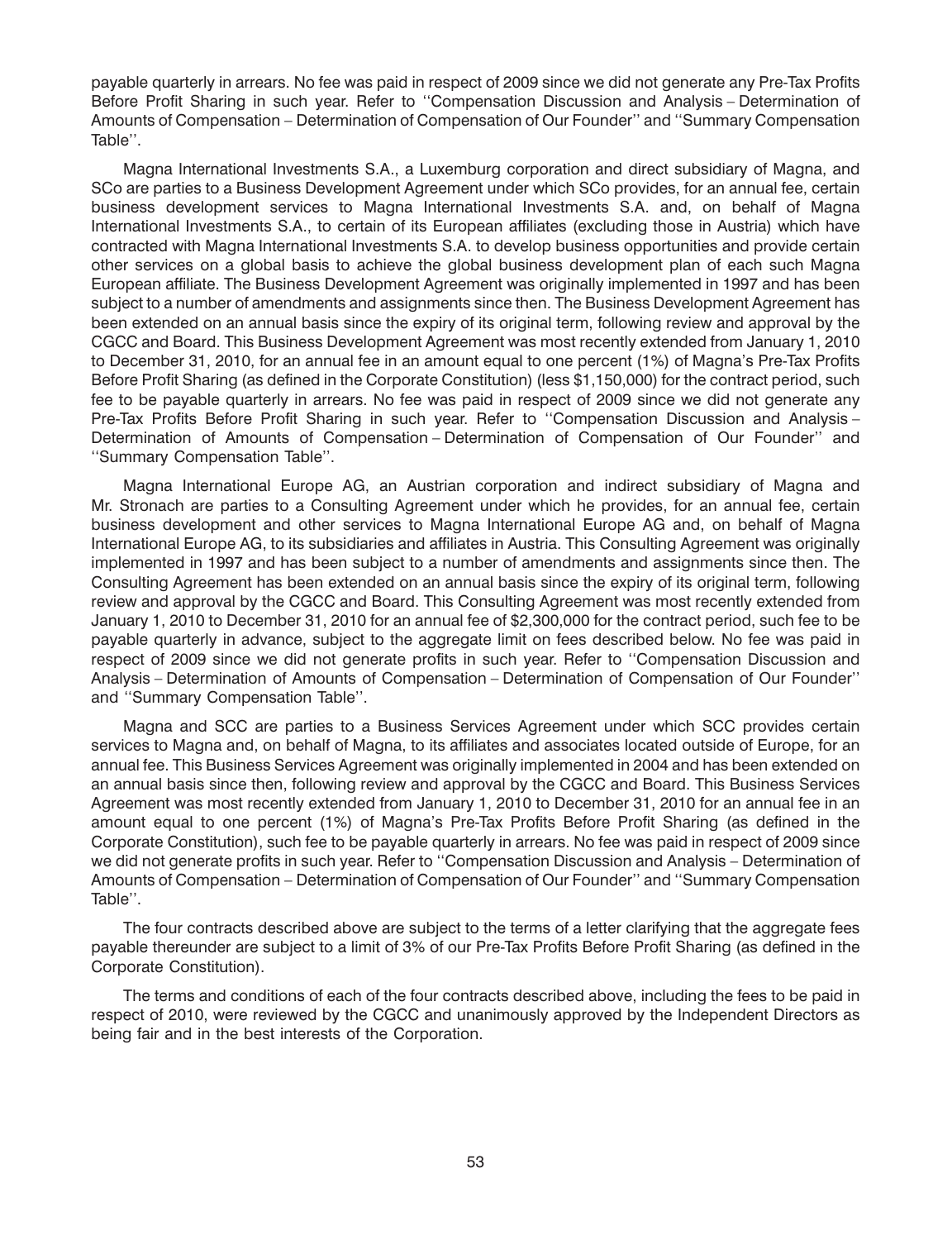#### **BUSINESS SERVICES AGREEMENT**

Effective as of January 1, 2009, Magna and BSI, an Ontario corporation, are parties to a Business Services Agreement under which BSI will make Ms. Stronach available to provide management, consulting and other business services to Magna and its subsidiaries. The fee under the Business Services Agreement in 2009 was \$2,660,500, paid in cash, quarterly in arrears. For the period from January 1, 2010 to December 31, 2010, the aggregate fee payable is \$1,835,500, plus 0.5% of Magna's Pre-Tax Profits Before Profit Sharing (as defined in Magna's Corporate Constitution), payable quarterly in arrears. In the event of a restatement of our financial statements (other than by reason of a retroactive change in accounting policies) which reduces Pre-Tax Profits Before Profit Sharing (as defined in the Corporate Constitution), BSI is obligated to refund the applicable amount of the variable portion of the fees. The Business Services Agreement may be terminated at our option on 12-months prior written notice and in certain other circumstances, including Ms. Stronach's disability or death. The agreement also contains a 12-month non-solicitation and non-competition period following termination of the agreement. The terms of the Business Services Agreement, including the fees to be paid in respect of 2010, were reviewed by the CGCC and unanimously approved by the Independent Directors as being fair and in the best interests of the Corporation.

## **INTERESTS OF MANAGEMENT AND OTHER INSIDERS IN CERTAIN TRANSACTIONS**

### **SALE OF EXCESS REAL ESTATE**

During the fourth quarter of 2009, we entered into an agreement to sell an excess real estate property located in Vienna, Austria to Siegfried Wolf, our Co-Chief Executive Officer, for EUR 8.4 million (\$11.5 million). The transaction was reviewed by the CGCC, which relied on an independent real estate appraisal and considered and rejected lower offers from three arm's length parties following a market listing of the property. The transaction, which was unanimously approved by the Independent Directors following the review and unanimous recommendation by the CGCC, closed in the first quarter of 2010. The property in question was originally purchased by us in 2008 as additional office space near our Oberwaltersdorf, Austria European headquarters. However, due to the economic downturn which began in the second half of 2008, plans to renovate and occupy the property were cancelled and the property was designated as excess real estate. The property was originally acquired by us for an aggregate purchase price of EUR 14.1 million (\$22.2 million).

## **PURCHASES OF CLASS A SUBORDINATE VOTING SHARES BY NON-INDEPENDENT TRUSTS**

Two trusts (the ''Trusts'') make purchases of Class A Subordinate Voting Shares from time to time for transfer to the Canadian, U.S., U.K., German and Austrian equity participation and profit sharing plans, for transfer to employees in payment of bonuses or for sale or award to employees. During 2009, the Trusts borrowed up to \$30 million interest-free from Magna to facilitate the purchase of Magna Class A Subordinate Voting Shares, principally for transfer to the Canadian, U.S., U.K., German and Austrian equity participation and profit sharing plans. This indebtedness was \$19 million at December 31, 2009.

#### **PURCHASES OF REAL ESTATE FROM MEC**

During the first quarter of 2009, we entered into an agreement to purchase a real estate property in Oberwaltersdorf, Austria from a subsidiary of MEC for a total purchase price of EUR 4.6 million (\$5.7 million). The closing of the transaction occurred during the second quarter of 2009. The transaction was reviewed by the CGCC, which relied on an independent real estate appraisal, and subsequently unanimously approved by the Independent Directors following the review and unanimous recommendation by the CGCC.

During the fourth quarter of 2007, we entered into an agreement to purchase 225 acres of real estate located in Austria from a subsidiary of MEC for a total purchase price of EUR 20 million (\$29 million). The transaction was reviewed by the CGCC, which relied on an independent real estate appraisal, and subsequently unanimously approved by the Independent Directors following the review and unanimous recommendation by the CGCC. The transaction closed in the first quarter of 2008.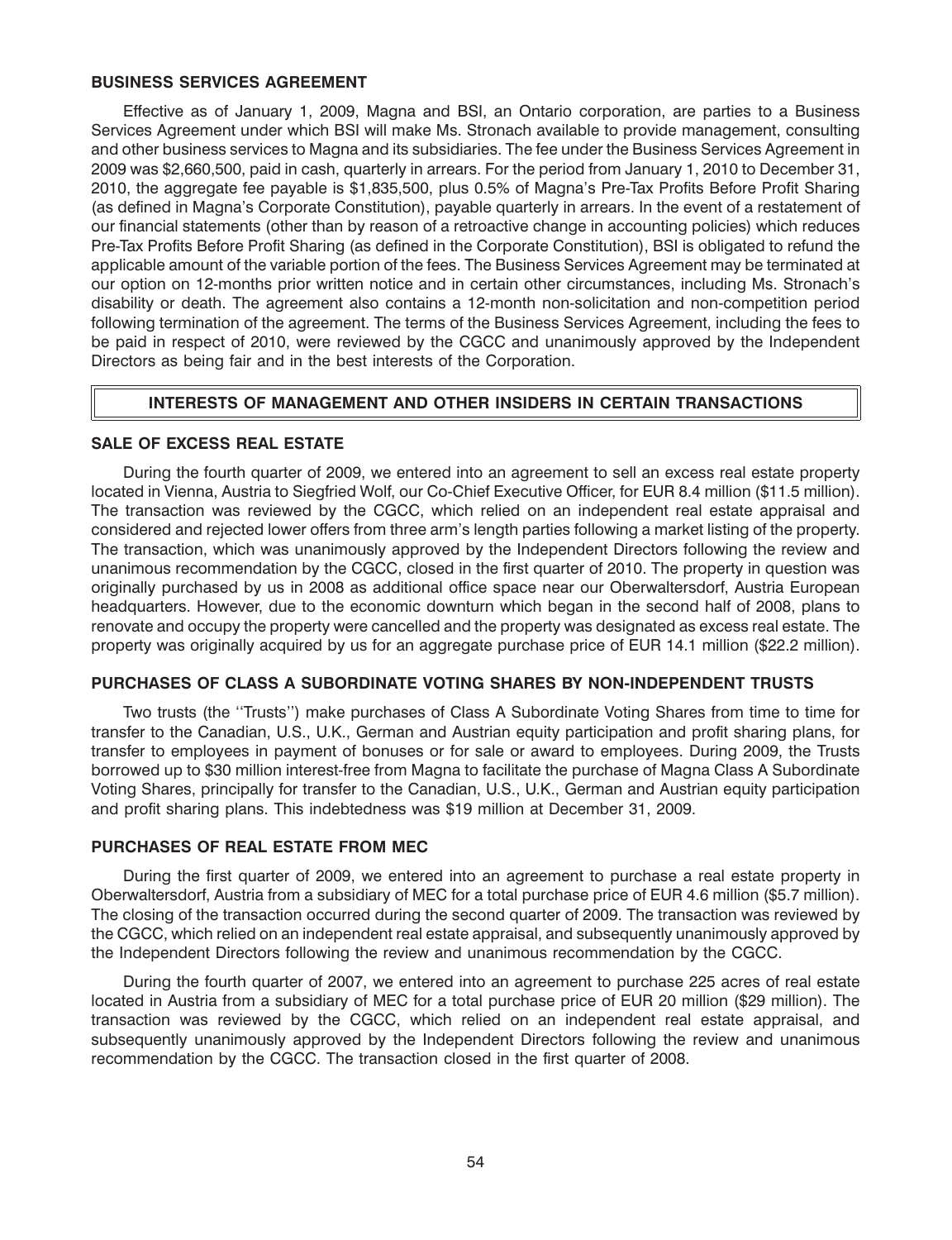#### **MEC RECEIVABLE**

As at March 5, 2009, we were owed approximately C\$1.9 million (\$1.5 million) (the ''MEC Receivable'') from MEC in respect of head office rent and other shared services. On March 5, 2009, MEC and certain of its subsidiaries filed voluntary petitions for bankruptcy protection under Chapter 11 or the U.S. Bankruptcy Code in the U.S. Bankruptcy Court, District of Delaware and also sought and obtained recognition of the Chapter 11 proceedings from the Ontario Superior Court of Justice, under section 18.6 of the Companies' Creditors Arrangement Act in Canada. The MEC Receivable, which represented an unsecured obligation of MEC, was written-off as uncollectible in 2009.

#### **OPERATING LEASES WITH MID**

Magna and various of its subsidiaries lease land and buildings from MI Developments Inc. (''MID'') under operating leases which Magna believes were effected on normal commercial terms at the time such leases were entered into. Rent and other related lease expenses paid by Magna and various of its subsidiaries to MID for 2009 were approximately \$149 million. Magna expects that any future lease, construction or other arrangements with MID will be completed on arm's-length terms and conditions. Any material lease (including leases for new facilities, lease renewals and lease amendments for facility expansions), construction or other arrangements with MID are subject to review and approval by the CGCC in advance of any commitments by Magna or any of its subsidiaries to MID.

### **OTHER MATTERS**

### **INDEBTEDNESS OF DIRECTORS AND EXECUTIVE OFFICERS**

None of Magna's present or former directors or executive officers were indebted at any time during 2009 to Magna or its subsidiaries. None of Magna's or its subsidiaries' present or former employees were indebted at any time during 2009 to Magna or its subsidiaries in connection with the purchase of Magna's securities or securities of any of Magna's subsidiaries, excluding routine indebtedness or indebtedness that has been entirely repaid. As at the Record Date, the aggregate amount of indebtedness to Magna and its subsidiaries, incurred other than in connection with the purchase of securities of Magna or its subsidiaries, was approximately \$2.1 million in the case of present and former employees of Magna and its subsidiaries.

#### **DIRECTORS' AND OFFICERS' INSURANCE**

Effective September 1, 2009, Magna renewed its directors' and officers' liability insurance for a one year renewal period. This insurance provides, among other coverages, coverage of up to \$270 million (in the aggregate for all claims made during the policy year) for officers and directors of Magna and its subsidiaries. This policy does not provide coverage for losses arising from the intentional breach of fiduciary responsibilities under statutory or common law or from violations of or the enforcement of pollutant laws and regulations. The aggregate premium payable in respect of the policy year September 1, 2009 to September 1, 2010 for the executive indemnification portion of this insurance policy was approximately \$2.6 million.

#### **SHAREHOLDER PROPOSALS AND COMMUNICATIONS**

Proposals of shareholders intended to be presented at our Annual Meeting of Shareholders to be held in 2011 must be received by us at our principal executive offices on or before March 7, 2011 in order to be included in our 2011 Management Information Circular/Proxy Statement.

## **CONTACTING THE BOARD OF DIRECTORS**

Shareholders wishing to communicate with any Independent Director may do so by contacting Magna's Lead Director through the office of the Corporate Secretary at 337 Magna Drive, Aurora, Ontario, Canada, L4G 7K1, telephone (905) 726-7070.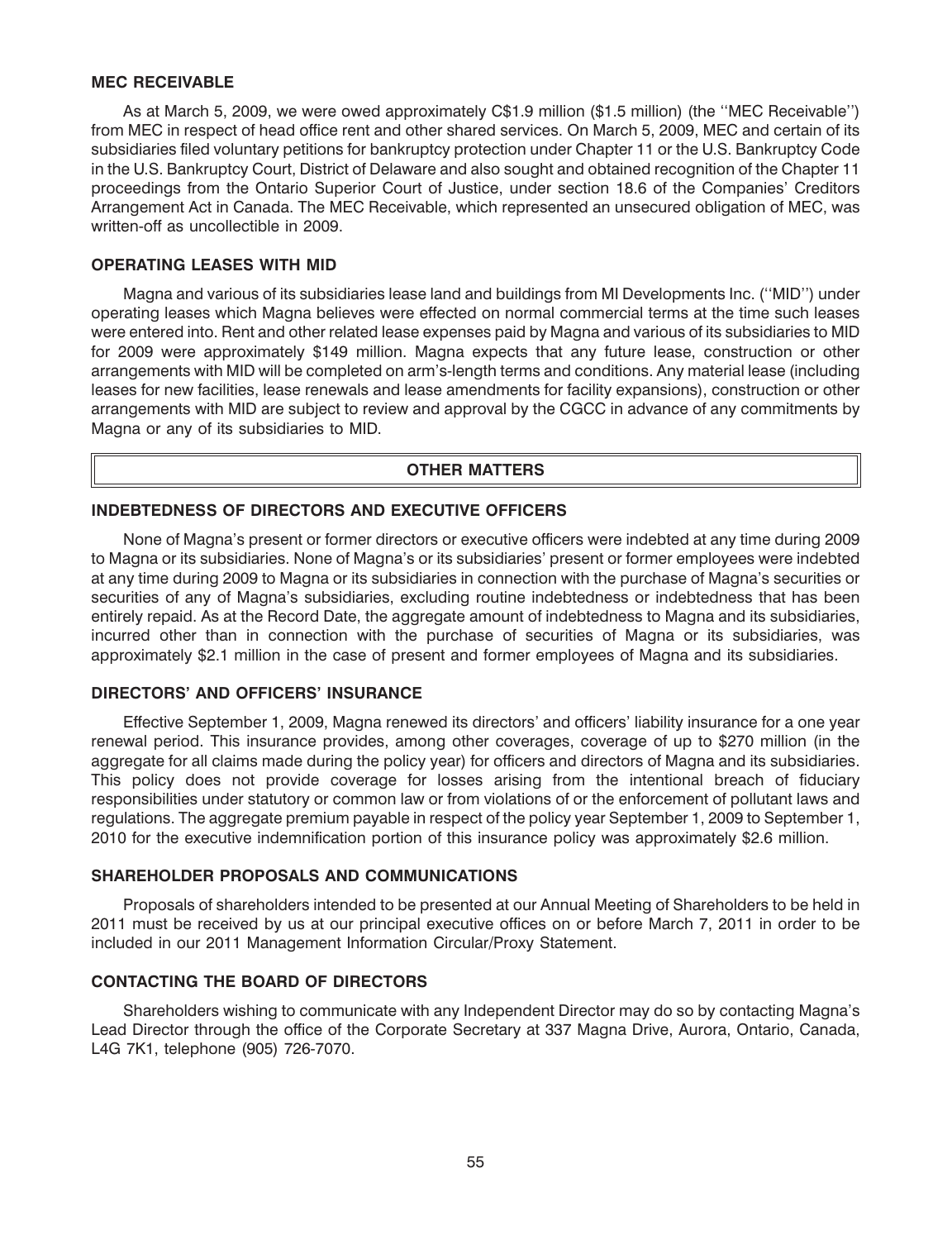## **APPROVAL OF CIRCULAR**

The Board has approved the contents and mailing of this Circular.

*/s/ "Bassem A. Shakeel"* 

 **Bassem A. Shakeel** Vice-President and Secretary March 29, 2010

 **Magna files an Annual Information Form with the Ontario Securities Commission and a Form 40-F with the U.S. Securities and Exchange Commission. A copy of Magna's most recent Annual Information Form, this Circular and the Annual Report containing Magna's consolidated financial statements and MD&A, will be sent to any person upon request in writing addressed to the Secretary at Magna's principal executive offices set out in this Circular. Such copies will be sent to any shareholder without charge. Copies of Magna's disclosure documents and additional information relating to Magna may be obtained by accessing the disclosure documents available on the internet on the Canadian System for Electronic Document Analysis and Retrieval (SEDAR) at www.sedar.com. Financial information is provided in Magna's comparative consolidated financial statements and MD&A for fiscal 2009. For more information about Magna, visit Magna's website at www.magna.com.**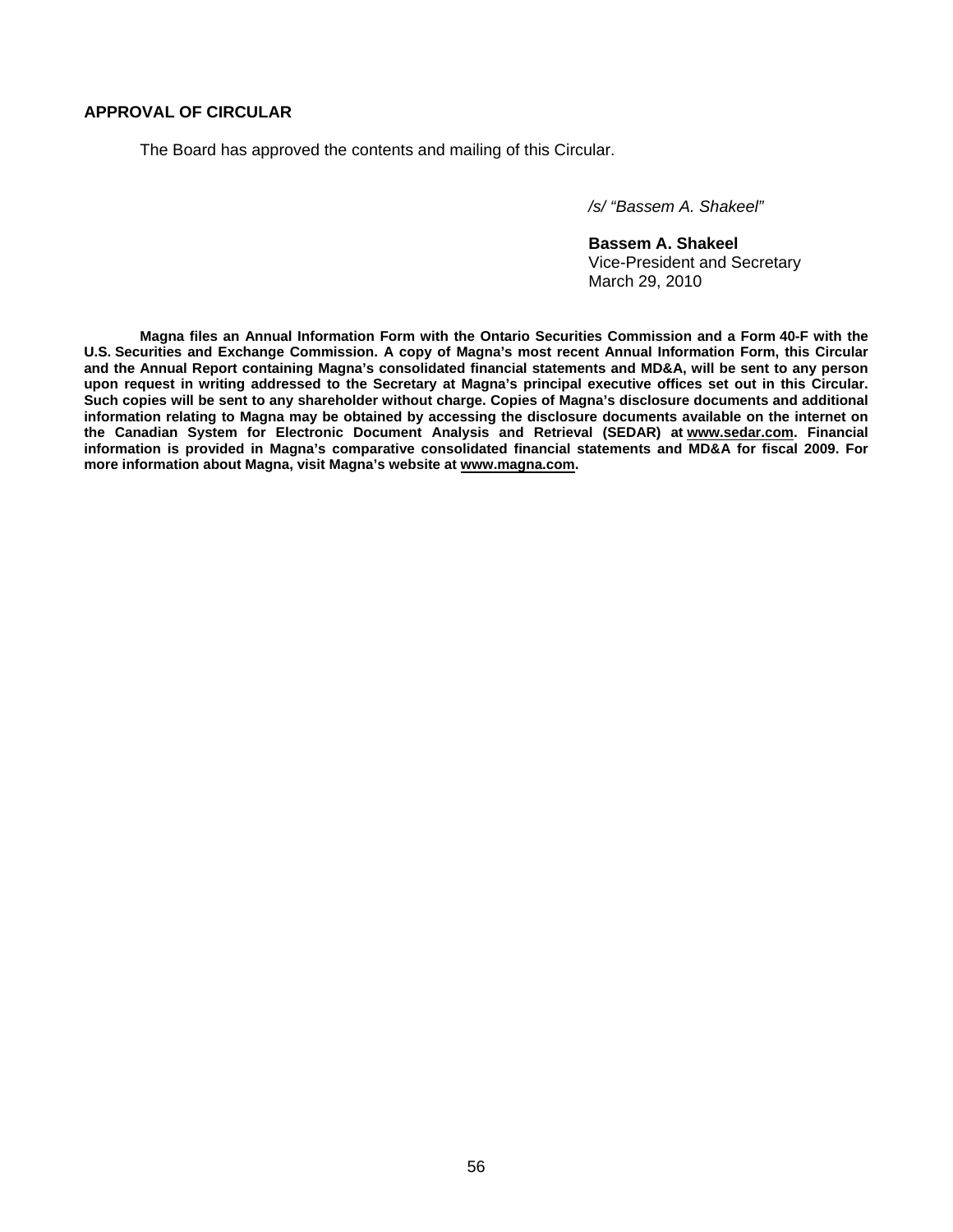## **APPENDIX A**

## **TEXT OF ORDINARY RESOLUTION RATIFYING 2009 STOCK OPTION PLAN**

## **RECITALS:**

- A. On November 5, 2009, the Board of Directors of the Corporation approved the adoption of the 2009 Stock Option Plan (the ''2009 Plan'') for the benefit of key employees, officers, independent directors and certain other eligible Participants (as defined in the 2009 Plan) of the Corporation and its subsidiaries;
- B. A maximum of 8,000,000 Class A Subordinate Voting Shares of the Corporation have been reserved for issuance under the 2009 Plan; and
- C. Subject to ratification of the 2009 Plan by shareholders, the Board of Directors of the Corporation conditionally granted a total of 2,525,000 stock options under the 2009 Plan effective February 26, 2010, each at an exercise price of Cdn.\$60.00 (U.S.\$56.99 for stock options granted to U.S. residents) and with an expiry date of February 25, 2017 (the ''2010 Options'').

## **RESOLVED** that:

- 1. the 2009 Plan, a copy of which is contained in the Management Information Circular/Proxy Statement of the Corporation dated March 29, 2010, is hereby ratified and approved;
- 2. the grant of 2010 Options are hereby ratified and approved; and
- 3. Any two of the Chairman, Executive Vice-Chairman, a Co-Chief Executive Officer, the Executive Vice-President and Chief Financial Officer, Executive Vice-President and Chief Legal Officer, a Vice-President and General Counsel or the Vice-President and Secretary of the Corporation (collectively, the ''Authorized Officers'') be and are hereby authorized and directed, for and on behalf of the Corporation, to sign and execute all documents, to conclude any agreements and to do and perform all acts and things deemed necessary or advisable in order to give effect to this resolution and to the 2009 Plan.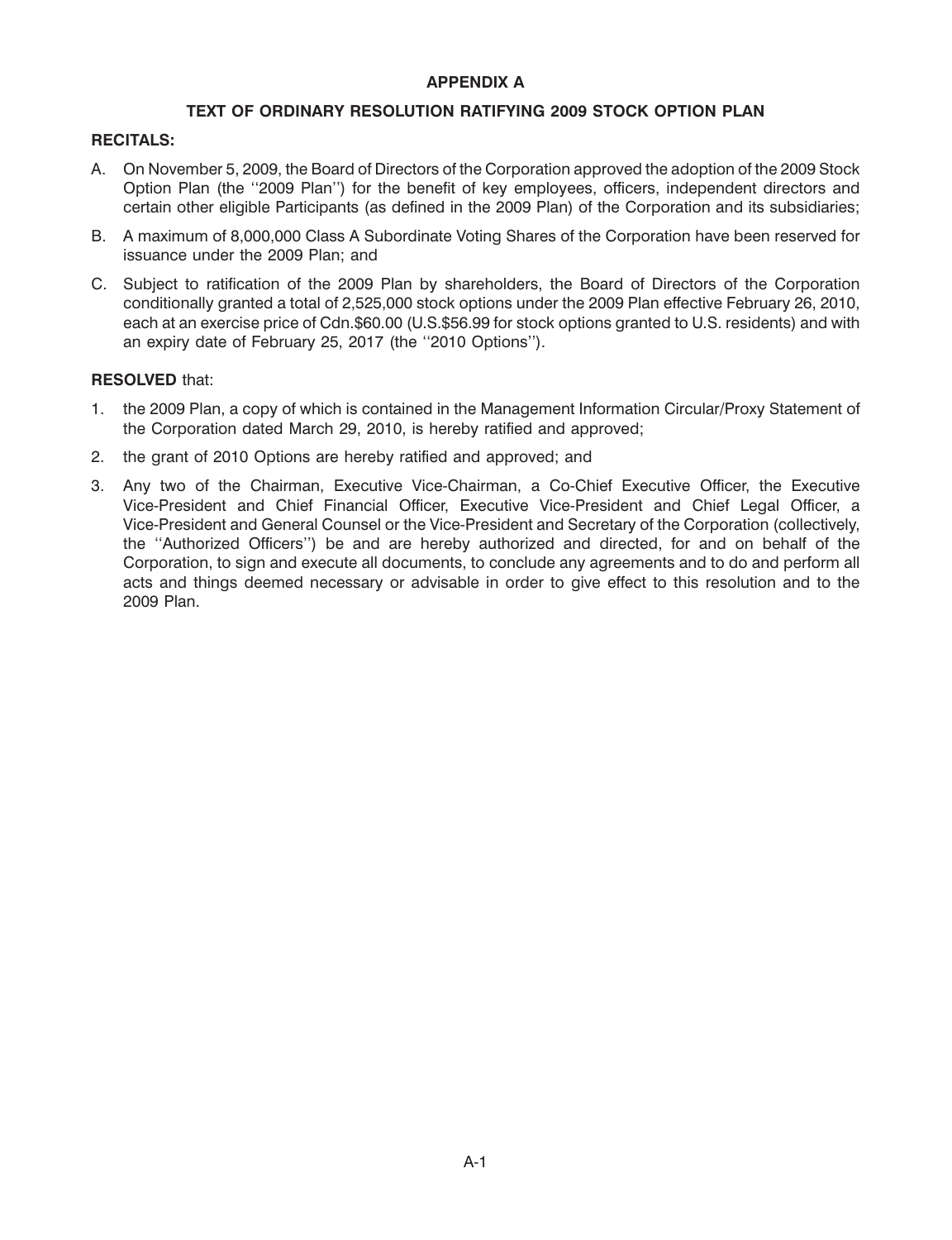# **MAGNA INTERNATIONAL INC.**

## **2009 STOCK OPTION PLAN**

**November 5, 2009**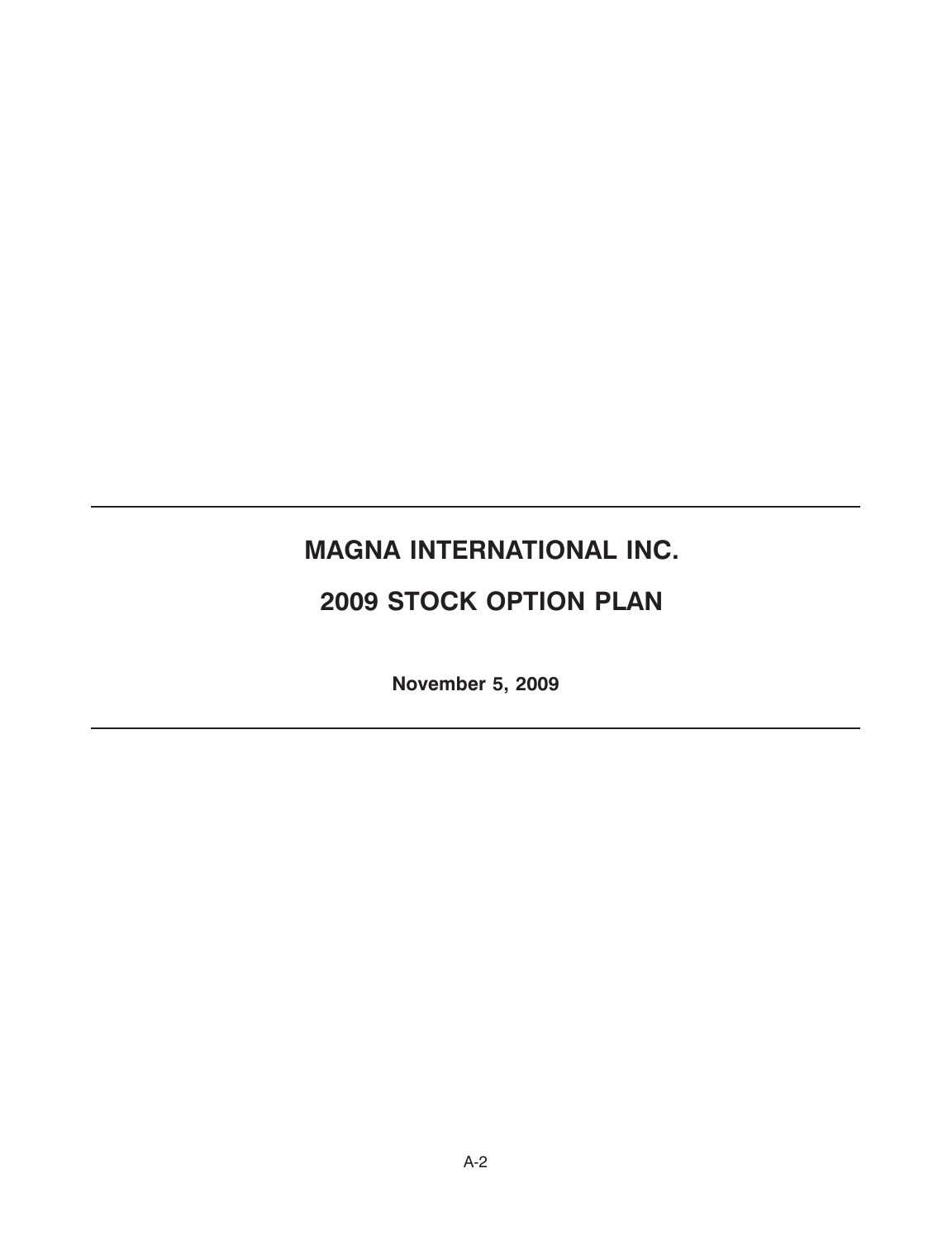## **1.1 Purposes of this Plan**

The purposes of this Plan are to:

- (a) advance the interests of the Corporation by assisting it in attracting, retaining, motivating and rewarding key employees, officers, outside directors and certain other eligible Participants of the Corporation and its Subsidiaries;
- (b) motivate Participants to act in the long-term best interests of the Corporation; and
- (c) align the interests of Participants with those of the Corporation's shareholders.

## **ARTICLE 2 INTERPRETATION**

## **2.1 Definitions**

When used herein, unless the context otherwise requires, the following terms have the following meanings, respectively:

''**Associate**'' has the meaning ascribed to the term ''associate'' in Section 2.22 of NI 45-106;

''**Blackout Period**'' means any period established by the Corporation from time to time in its own discretion during which the Corporation's officers, Directors and/or employees are prohibited from trading in Shares;

''**Board**'' means the board of directors of the Corporation;

''**Change in Control**'' means the occurrence of any of the following events:

- (a) the completion of a transaction pursuant to which any Person hereafter acquires the direct or indirect beneficial ownership of all of the Shares, including in connection with any merger, consolidation or similar transaction;
- (b) the completion of the sale of all or substantially all of the Corporation's assets to a Person other than a Person that was, prior to such sale, a Related Entity of the Corporation; or
- (c) the dissolution or liquidation of the Corporation except in connection with the distribution of assets of the Corporation to one or more Persons that were Related Entities of the Corporation prior to such event;

''**Code**'' means the *United States Internal Revenue Code of 1986*, as amended from time to time;

''**Committee**'' means the Corporate Governance and Compensation Committee of the Board, including any successor thereto;

''**Consultant Participant**'' means an individual, other than an Employee Participant or Director Participant, or a consultant company which:

- (a) is engaged to provide services on a *bona fide* basis to the Corporation or a Subsidiary, other than services provided in relation to a distribution of securities of the Corporation or a Subsidiary;
- (b) provides the services under a written contract with the Corporation or a Subsidiary; and
- (c) spends or will spend a significant amount of time and attention on the business and affairs of the Corporation or a Subsidiary,

and includes a Consultant Participant's Permitted Assigns. For the purposes of this definition, ''**consultant company**'' means, with respect to an individual consultant, either (i) a corporation of which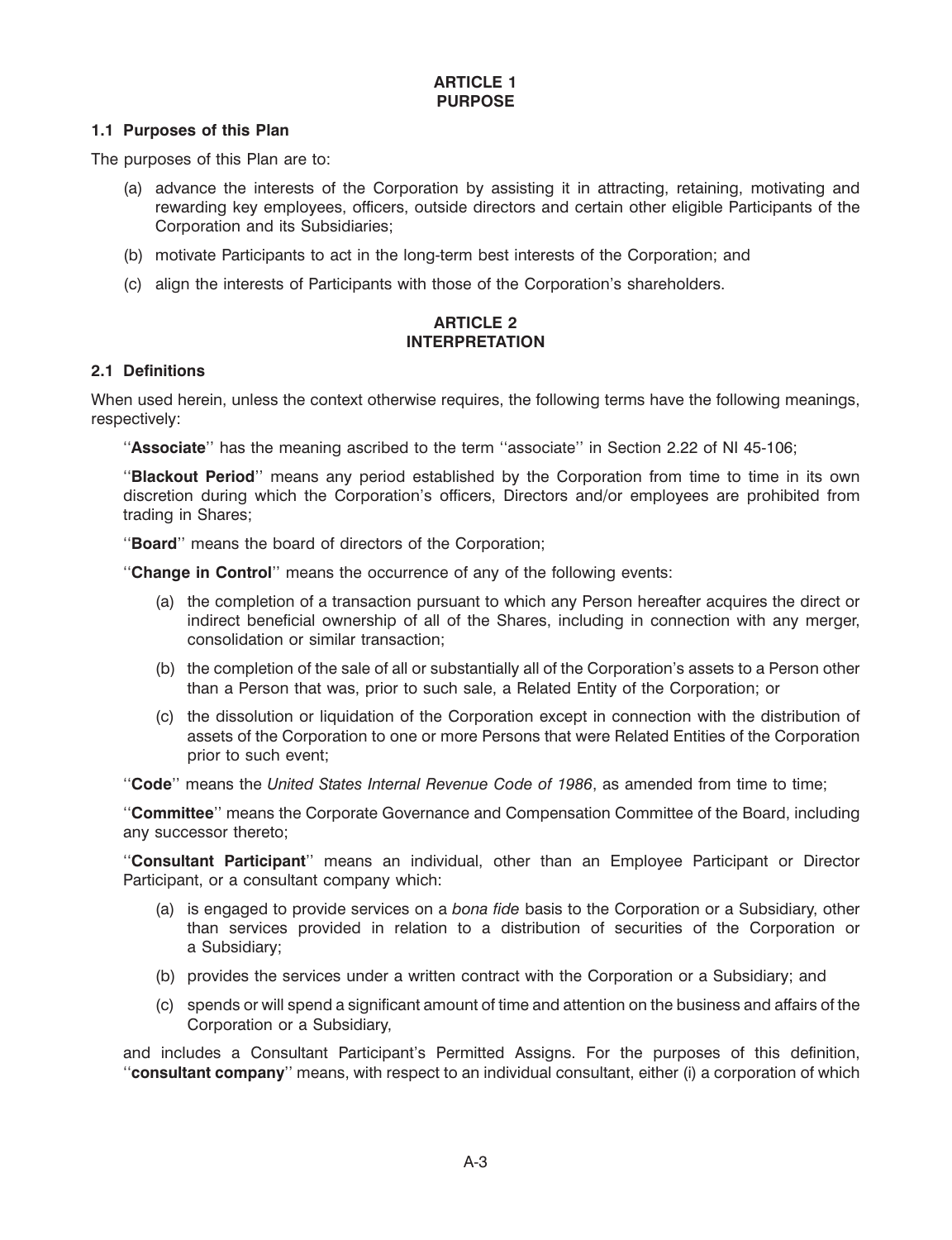the individual consultant is an employee or shareholder; or (ii) a partnership of which the individual consultant is an employee or partner;

''**Corporation**'' means Magna International Inc.;

''**Director**'' means a member of the Board;

''**Director Participant**'' means a Director who is not an employee of, or consultant to, the Corporation or any of its Subsidiaries and includes a Director Participant's Permitted Assigns;

''**Disabled**'' or ''**Disability**'' means the permanent and total incapacity of an Optionee as determined in accordance with procedures established by the Plan Administrator for purposes of this Plan;

''**Employee Participant**'' means a current full-time, part-time or contract employee (other than a Consultant Participant) of the Corporation or a Subsidiary and includes an Employee Participant's Permitted Assians:

''**Exercise Notice**'' means a notice in writing, in the form set out in Schedule B, signed by an Optionee and stating the Optionee's intention to exercise a particular Option;

''**Exercise Period**'' means the period of time (commencing on the Grant Date) during which an Option granted under this Plan may be exercised in accordance with this Plan;

''**Exercise Price**'' means the price at which an Option Share may be purchased pursuant to the exercise of an Option.

''**Fair Market Value**'' of a Share as of any date means the closing price of a Share on the immediately preceding trading day on:

- (a) the TSX, in relation to Options denominated in Canadian dollars; and
- (b) the NYSE, in relation to Options denominated in U.S. dollars;

''**Grant Date**'' means the date of grant specified by the Plan Administrator at the time it grants an Option; provided, however, that: (a) such date shall not be prior to the date the Plan Administrator acts to grant the Option and (b) if the Plan Administrator does not specify a date of grant, such date shall be the date on which the Plan Administrator acts to grant an Option;

''**Insider**'' means an ''insider'' as defined in the TSX Company Manual;

''**ISOs**'' has the meaning set forth in Section 4.11 of this Plan;

''**NI 45-106**'' means *National Instrument 45-106 – Prospectus and Registration Exemptions*, of the Canadian Securities Administrators;

''**NYSE**'' means The New York Stock Exchange;

''**OBCA**'' means the *Business Corporations Act* (Ontario) and the regulations promulgated thereunder;

''**Option**'' means a right to purchase Shares under this Plan which is non-assignable and non-transferable unless otherwise approved by the Plan Administrator;

''**Optionee**'' means a Participant who has been granted one or more Options;

''**Option Agreement**'' means a written document signed by the Corporation in the form attached as Schedule A, subject to any amendments or additions thereto as may, in the discretion of the Plan Administrator, be necessary or advisable, evidencing the terms and conditions on which an Option has been granted under this Plan;

''**Option Shares**'' means Shares that shall be issued by the Corporation upon the exercise of outstanding Options;

''**Participants**'' means Director Participants, Employee Participants and Consultant Participants, and ''Participant'' means any one of them;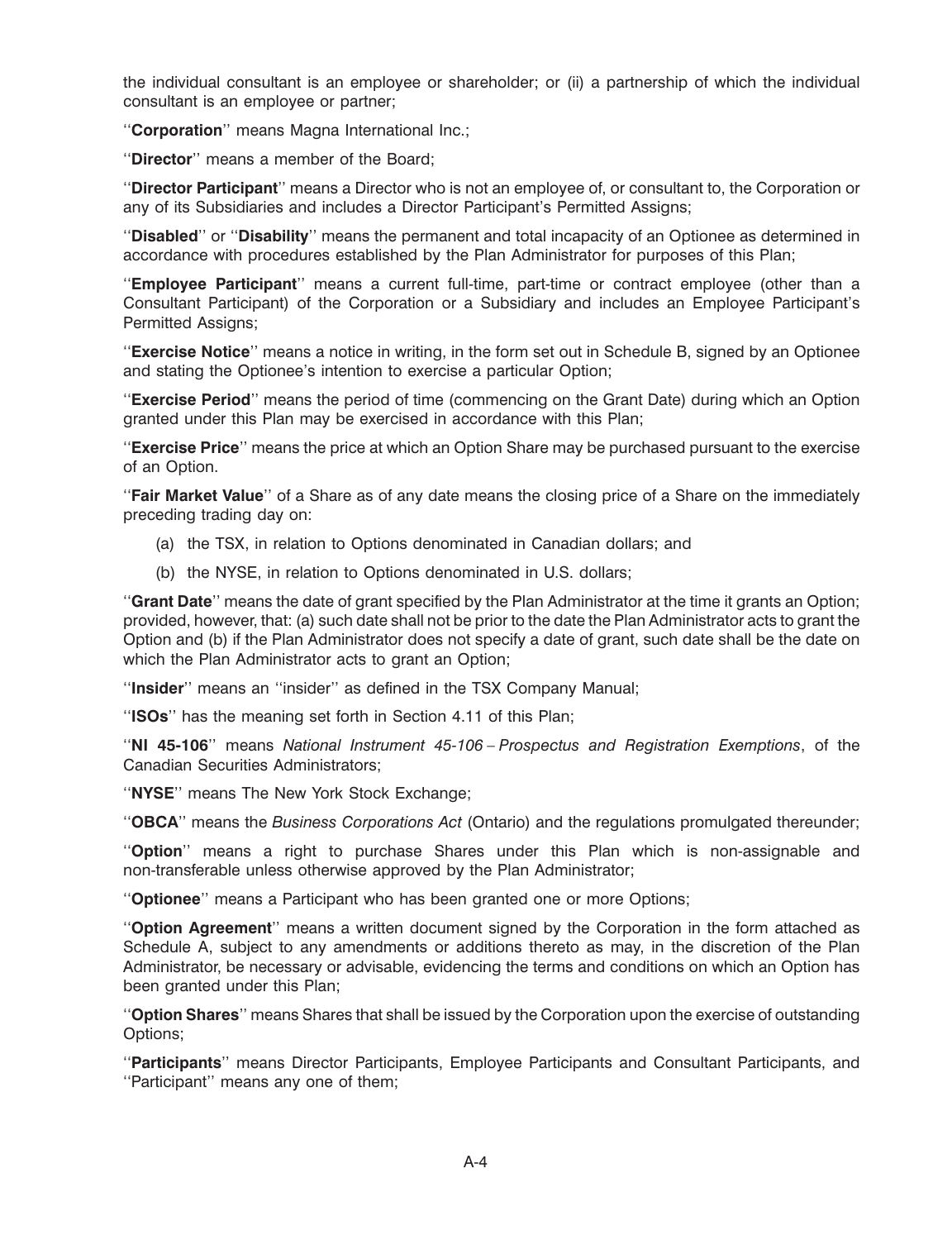''**Permitted Assign**'' has the meaning ascribed to the term ''permitted assign'' in NI 45-106;

''**Person**'' includes an individual, sole proprietorship, partnership, unincorporated association, unincorporated syndicate, unincorporated organization, trust, body corporate, and a natural person in his or her capacity as trustee, executor, administrator or other legal representative;

''**Plan**'' means this Magna International Inc. 2009 Stock Option Plan, as amended from time to time in accordance with the provisions hereof;

''**Plan Administrator**'' means:

- (a) in the case of Options granted to Employee Participants and Consultant Participants, the Committee; and
- (b) in the case of Options granted to Director Participants, the Board;

''**Prior Plan**'' means the Corporation's Amended and Restated Incentive Stock Option Plan, approved by shareholders in 1987, as subsequently amended and restated;

''**Related Entity**'' has the meaning ascribed to the term ''related entity'' in NI 45-106;

''**Retirement**'' means:

- (a) in the case of an Employee Participant, retirement from active employment with the Corporation or a Subsidiary at or after age 60 or, for purposes of this Plan, with the consent of an officer of the Corporation as may be designated by the Plan Administrator, at or after such earlier age and upon the completion of such years of service as the Plan Administrator may specify; and
- (b) in the case of a Director Participant, retirement from the Board, or cessation of service as a Director on the Board for any reason other than Death or Disability;

''**Security Based Compensation Arrangement**'' has the meaning ascribed to such term in the TSX Company Manual;

''**Shares**'' means the Class A Subordinate Voting Shares in the capital of the Corporation;

''**Subsidiary**'' has the same meaning ascribed thereto in the OBCA;

''**Termination Date**'' means:

- (a) in the case of an Employee Participant whose employment with the Corporation or a Subsidiary terminates in the circumstances set out in Section 4.7(a) or Section 4.7(b), the date designated by the Corporation or a Subsidiary, as the case may be, as the last day of such Employee Participant's employment with the Corporation or the Subsidiary, as the case may be; provided that, in the case of termination of employment by voluntary resignation by the Employee Participant, such date shall not be earlier than the date that notice of resignation was given, and ''Termination Date'' specifically does not mean the expiry date of any period of reasonable notice that the Corporation or the Subsidiary (as the case may be) may be required at law to provide to the Optionee;
- (b) in the case of a Consultant Participant whose consulting agreement or arrangement with the Corporation or a Subsidiary, as the case may be, terminates in the circumstances set out in Section 4.7(c) or Section 4.7(d), the date designated by the Corporation or the Subsidiary, as the case may be, as the date on which such Consulting Participant's consulting agreement or arrangement is terminated; provided that, in the case of termination of the agreement or arrangement by voluntary termination by the Consulting Participant, such date shall not be earlier than the date that notice of voluntary termination was given, and ''Termination Date'' specifically does not mean the expiry date of any period of notice of termination that the Corporation or the Subsidiary (as the case may be) may be required to provide to the Consulting Participant under the terms of the consulting agreement or arrangement; and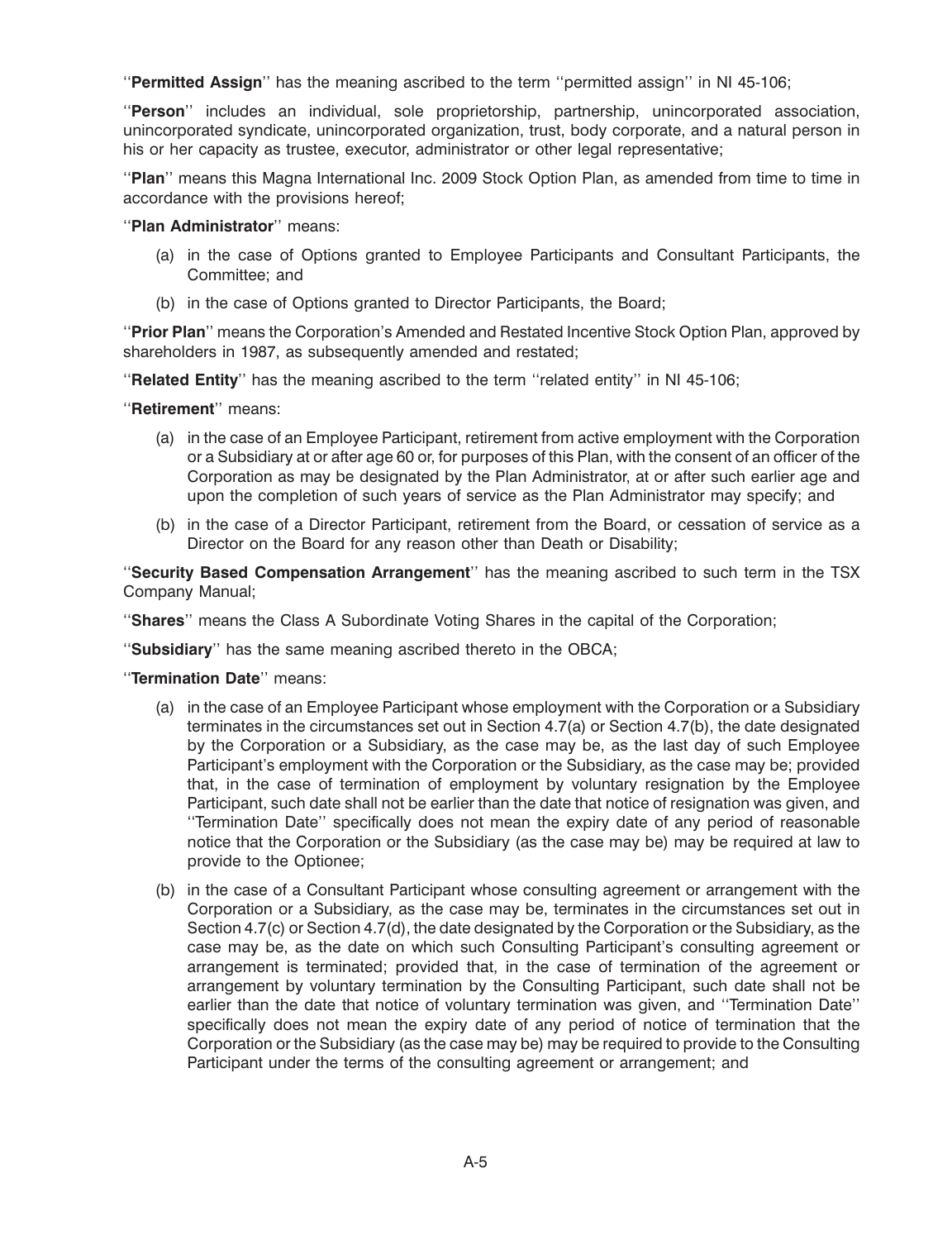(c) in the case of an Employee Participant whose employment with the Corporation is terminated by voluntary resignation and is immediately continued with a non-Subsidiary Related Entity of the Corporation, where such employment with such Related Entity subsequently terminates in the circumstances set out in Section 4.7(a) or Section 4.7(b), but excluding circumstances in which such termination is in connection with a resumption of employment with the Corporation, the date designated by the Related Entity as the last day of such Employee Participant's employment with the Related Entity; provided that, in the case of termination of employment by voluntary resignation by the Employee Participant, such date shall not be earlier than the date that notice of resignation was given, and ''Termination Date'' specifically does not mean the expiry date of any period of reasonable notice that the Related Entity may be required at law to provide to the Optionee;

''**TSX**'' means the Toronto Stock Exchange; and

''**TSX Company Manual**'' means the Toronto Stock Exchange Company Manual.

## **2.2 Interpretation**

- (a) This Plan is created under and is to be governed, construed and administered in accordance with the laws of the Province of Ontario and the laws of Canada applicable therein.
- (b) Headings of Articles and Sections are inserted for convenience of reference only and do not affect the construction or interpretation of this Plan.
- (c) Where the word ''including'' or ''includes'' is used in this Plan, it means ''including (or includes) without limitation''.
- (d) Whenever the Plan Administrator is to exercise discretion in the administration of the terms and conditions of this Plan, the term ''discretion'' means the sole and absolute discretion of the Plan Administrator.
- (e) As used herein, the terms ''Article'', ''Section'', ''Subsection'' and ''clause'' mean and refer to the specified Article, Section, Subsection and clause of this Plan, respectively.
- (f) Words importing the singular include the plural and vice versa, and words importing any gender include any other gender.
- (g) A reference in this Plan to a statute refers to that statute as it existed as of the date this Plan was approved by the Board.
- (h) Unless otherwise specified, all references to money amounts are to Canadian currency.

## **ARTICLE 3 PLAN ADMINISTRATION**

### **3.1 Plan Administration**

This Plan shall be administered by the Plan Administrator and, subject to the provisions of this Plan, the Plan Administrator has sole and complete authority and discretion to:

- (a) determine the Participants to which Options may be granted;
- (b) grant Options in such amounts and on such terms and conditions as it determines, including:
	- (i) the time or times at which Options may be granted;
	- (ii) subject to Section 4.2, the Exercise Price thereof;
	- (iii) the time or times when each Option becomes exercisable and, subject to Section 4.3, the duration of the Exercise Period;
	- (iv) whether restrictions or limitations are to be imposed on the Option Shares and the nature of such restrictions or limitations, if any;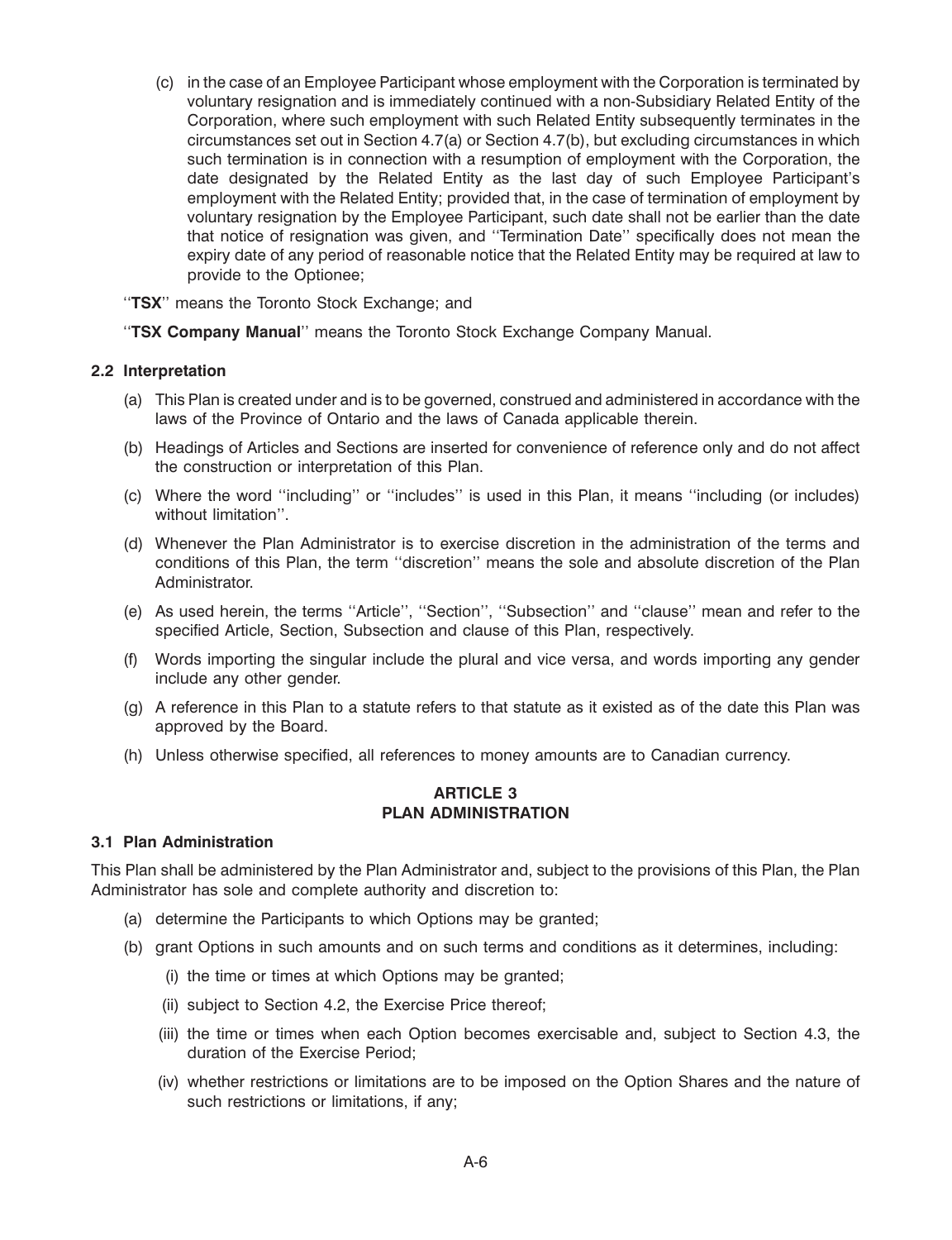- (v) any acceleration of exercisability or waiver of termination regarding any Option, based on such factors as the Plan Administrator may determine and applicable law may permit; and
- (vi) to cancel, amend, adjust or otherwise change any Option under such circumstances as the Plan Administrator may consider appropriate in accordance with the provisions of this Plan;
- (c) interpret this Plan and adopt, amend, prescribe and rescind administrative guidelines and other rules and regulations relating to this Plan; and
- (d) make all other determinations and take all other actions necessary or advisable for the implementation and administration of this Plan.

## **3.2 Delegation of Plan Administration**

- (a) The Plan Administrator shall initially have authority to administer this Plan pursuant to the terms hereof.
- (b) The Board may change the Plan Administrator at any time by way of Board resolution.
- (c) The day-to-day administration of this Plan may be delegated to such officers and employees of the Corporation as the Plan Administrator determines.
- (d) Any decision made or action taken by the Plan Administrator arising out of or in connection with the administration or interpretation of this Plan in this context is final, conclusive and binding on the Corporation, Participants and all other Persons.

## **3.3 Eligibility**

All Participants are eligible to participate in this Plan, subject to Subsections 4.6(d) and 4.7(e). Eligibility to participate does not confer upon any Participant any right to be granted Options pursuant to this Plan. The extent to which any Participant is entitled to be granted Options pursuant to this Plan shall be determined in the discretion of the Plan Administrator, provided, however, that the number of Shares:

- (a) issued to Insiders of the Corporation, within any one-year period; and
- (b) issuable to Insiders of the Corporation, at any time,

under this Plan, or when combined with all of the Corporation's other Security-Based Compensation Arrangements, shall not exceed 10% of the total issued and outstanding Shares, respectively.

### **3.4 Total Shares Subject to Options**

- (a) The aggregate number of Shares that may be issued pursuant to the exercise of Options shall not exceed eight million (8,000,000). No Option may be granted if such grant would have the effect of causing the total number of Shares issuable upon the exercise of Options to exceed the above-noted total number of Shares reserved for issuance pursuant to this Plan.
- (b) To the extent any Options terminate for any reason prior to exercise in full or are surrendered or cancelled (with the consent of the Optionee), the Shares subject to such Options shall be added back to the number of Shares reserved for issuance under this Plan and such Shares shall again become available for grant under this Plan.

## **3.5 Option Agreements**

All grants of Options under this Plan shall be evidenced by Option Agreements. Such Option Agreements shall be subject to the applicable provisions of this Plan and shall contain such provisions as are required by this Plan and any other provisions that the Plan Administrator may direct.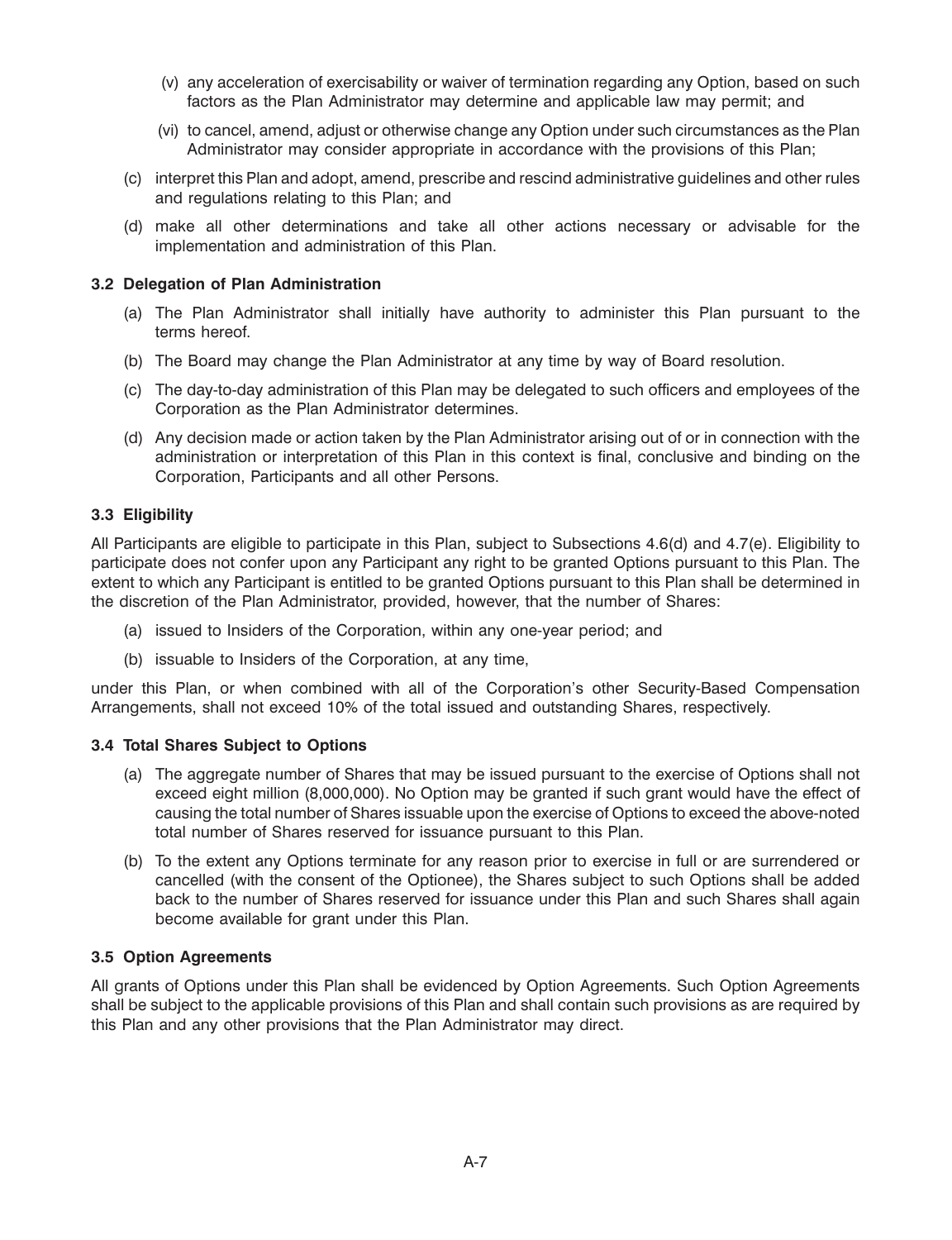## **3.6 Non-transferability**

Subject to Section 4.6 and the rules and policies of the TSX and NYSE (if applicable), as well as applicable law, Options granted under this Plan may only be exercised during the lifetime of the Participant and must be exercised personally. Except to the extent permitted by the Plan Administrator, no assignment or transfer of Options to any Person other than a Permitted Assign, whether voluntary, involuntary, by operation of law or otherwise, vests any interest or right in such Options whatsoever in any assignee or transferee, and immediately upon any assignment or transfer, or any attempt to make the same, such Options shall terminate and be of no further force or effect. If Options have been granted or transferred to a corporation pursuant to this Section 3.6 when such transfer is permitted by such applicable rules, policies and law, such Options shall terminate and be of no further force or effect if at any time the Optionee should cease to beneficially own, directly or indirectly, a majority of the issued and outstanding shares of such corporation.

## **ARTICLE 4 GRANT OF OPTIONS**

## **4.1 Grant of Options**

- (a) The Plan Administrator may grant Options to any Employee Participant or Consultant Participant from time to time, subject to the provisions of this Plan and such other terms and conditions as the Plan Administrator may prescribe.
- (b) A Director Participant shall be granted Options to acquire five thousand (5,000) Shares upon:
	- (i) the Director Participant's initial election or appointment as a Director; and
	- (ii) each subsequent election as a Director thereafter,

subject to the provisions of this Plan and such other terms and conditions as the Plan Administrator may prescribe.

(c) No Options shall be granted during a Blackout Period.

## **4.2 Exercise Price**

The Exercise Price per Option Share purchasable pursuant to an Option shall be:

- (a) no less than the Fair Market Value of a Share on the Grant Date, in the case of:
	- (i) Options which are not granted as ISOs; and
	- (ii) Options granted as ISOs, other than as contemplated by Subsection 4.11(d); and
- (b) 110% of the Fair Market Value of a Share on the Grant Date, in the case of Options granted as ISOs as contemplated by Subsection 4.11(d).

## **4.3 Term of Options**

Subject to any accelerated termination as set forth in this Plan and unless otherwise specified by the Plan Administrator, each Option expires on the seventh  $(7<sup>th</sup>)$  anniversary of the Grant Date. Notwithstanding the foregoing sentence, if an Option is due to expire on a date that falls within, or within two business days after the end of, a Blackout Period to which an Optionee is subject, the expiration date of such Option shall be the tenth  $(10<sup>th</sup>)$  business day following the expiration of the Blackout Period.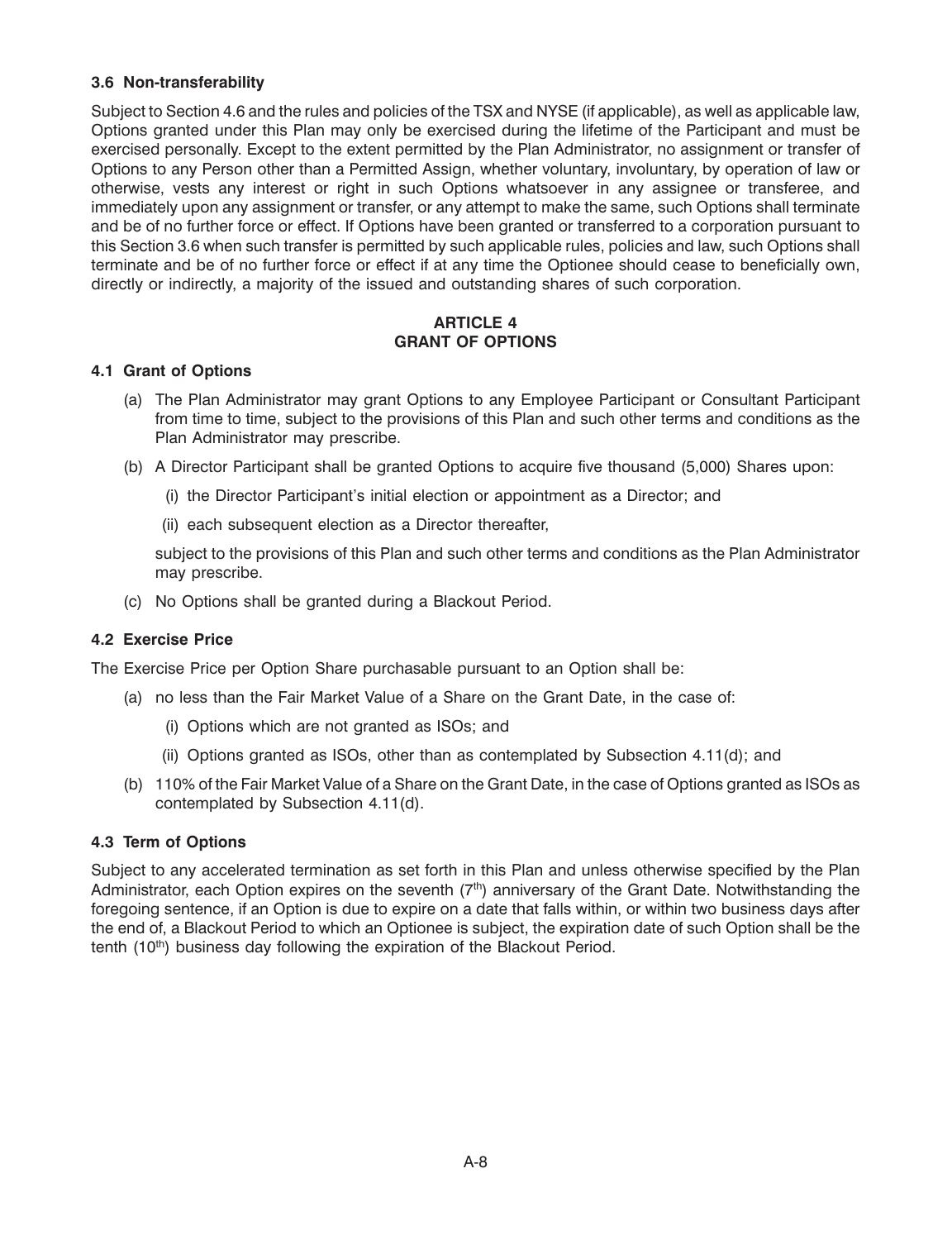## **4.4 Exercise Period**

(a) Unless otherwise specified by the Plan Administrator at the time of granting an Option and except as otherwise provided in this Plan, each Option granted pursuant to Subsection 4.1(a) shall vest and be exercisable in instalments as follows:

| <b>PROPORTION OF OPTION SHARES</b><br>THAT MAY BE PURCHASED | <b>EXERCISE PERIOD</b>                      |  |  |
|-------------------------------------------------------------|---------------------------------------------|--|--|
| $\frac{1}{3}$                                               | On the first anniversary of the Grant Date  |  |  |
| $\frac{1}{3}$                                               | On the second anniversary of the Grant Date |  |  |
| $\frac{1}{3}$                                               | On the third anniversary of the Grant Date  |  |  |

- (b) Each Option granted pursuant to Subsection 4.1(b) shall vest and be exercisable in full on the first anniversary of the date of grant.
- (c) Except as may otherwise be provided in the Option Agreement and subject to Section 4.9, once an instalment becomes exercisable, it shall remain exercisable until expiration or termination of the Option. Each Option or instalment may be exercised at any time or from time to time, in whole or in part, for up to the total number of Option Shares with respect to which it is then exercisable.
- (d) Subject to the provisions of this Plan and any Option Agreement, Options shall be exercised by means of a fully completed Exercise Notice delivered to the Corporation.

## **4.5 Payment of Exercise Price**

- (a) The Exercise Notice must be accompanied by payment in full of the aggregate Exercise Price for the Option Shares to be purchased.
- (b) If permitted by the Plan Administrator, in its sole discretion, Options may be exercised on a cashless basis whereby the Optionee surrenders for cancellation:
	- (i) vested and exercisable Options having an aggregate ''in-the-money'' value equal to the Exercise Price of the Options being exercised and receives from the Corporation the Option Shares relating to the Options exercised; or
	- (ii) vested and exercisable Options and receives a cash amount equal to the difference between:
		- (A) the aggregate Exercise Price of all such Options surrendered for cancellation, and
		- (B) the aggregate value of the related Option Shares based on the closing price of the Shares on the TSX or NYSE, as applicable, on the date of exercise.

Solely for purposes of this Subsection 4.5(b), permission may be validly granted by any of the following on behalf of the Plan Administrator:

- (i) the Chairman of the Committee, in respect of Options exercised by Employee Participants and Consultant Participants; and
- (ii) any one of the: Chairman; Executive Vice-Chairman; a Co-Chief Executive Officer; the Executive Vice-President, Finance; Executive Vice-President and Chief Legal Officer; Executive Vice-President, Corporate Development; or the Vice-President, Finance of the Corporation, in respect of Options exercised by Director Participants.
- (c) No Option Shares shall be issued or transferred until the full Exercise Price therefor has been received by the Corporation or satisfied in accordance with Subsection 4.5(b). As soon as practicable after receipt of any Exercise Notice and full payment, the Corporation shall deliver to the Optionee a certificate or certificates representing the Option Shares.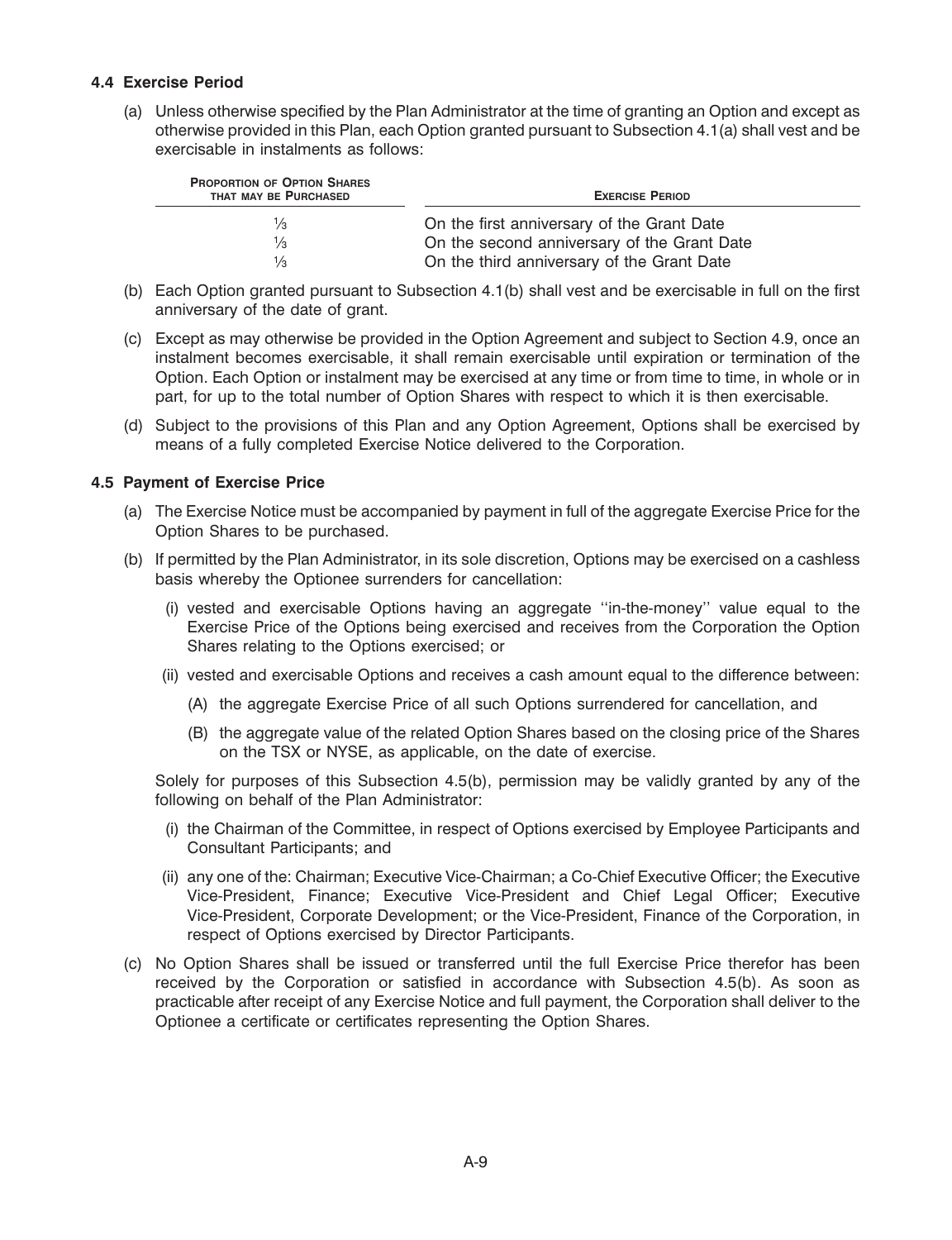## **4.6 Accelerated Termination of Options – Death, Disability or Retirement**

- (a) Where a Participant's employment with, or service to, the Corporation, a Subsidiary or a non-Subsidiary Related Entity of the Corporation (if applicable) terminates by reason of the death of the Participant, any Options of the Optionee (whether or not vested and exercisable) may be exercised (including by the Participant's legal representative) until the earlier of:
	- (i) the date which is one (1) year from the Participant's date of death; and
	- (ii) the date on which the Exercise Period otherwise would have expired but for acceleration pursuant to this Section 4.6.
- (b) Where an Employee Participant's employment with the Corporation, Subsidiary or non-Subsidiary Related Entity of the Corporation (if applicable), or a Director Participant's service to the Corporation, terminates by reason of such Participant's Disability or Retirement, any Options of the Optionee (whether or not vested and exercisable) may be exercised (including by the Participant's legal representative) until the earlier of:
	- (i) the date which is three (3) years from the date of the Participant's Disability or Retirement; and
	- (ii) the date on which the Exercise Period otherwise would have expired but for acceleration pursuant to this Section 4.6.
- (c) Where a Consultant Participant's service to the Corporation or a Subsidiary terminates by reason of Disability (in the case of an individual Consultant Participant) or completion of service under any applicable consulting agreement or arrangement, any Options of the Optionee (whether or not vested and exercisable) may be exercised (including by the Consultant Participant's legal representative) until the earlier of:
	- (i) the date which is one (1) year from the Consultant Participant's date of Disability or completion of service; and
	- (ii) the date on which the Exercise Period otherwise would have expired but for acceleration pursuant to this Section 4.6.
- (d) An Optionee's eligibility to receive further grants of Options under this Plan ceases as of the date of the Optionee's death, Disability or Retirement.

### **4.7 Accelerated Termination of Options – Other Termination of Employment or Services**

- (a) Where an Employee Participant's employment terminates by reason of:
	- (i) termination by the Corporation, a Subsidiary or a non-Subsidiary Related Entity of the Corporation (if applicable) without cause (whether such termination occurs with or without any or adequate reasonable notice, or with or without any or adequate compensation in lieu of such reasonable notice); or
	- (ii) voluntary resignation by the Employee Participant,

then any vested Options held by such Employee Participant which are exercisable at the Termination Date continue to be exercisable until the earlier of:

- (A) the date that is three (3) months after the Termination Date; and
- (B) the date on which the Exercise Period of the particular Option expires,

unless otherwise determined by the Plan Administrator, in its sole discretion. Any Options held by the Employee Participant which are not exercisable at the Termination Date immediately expire and shall be cancelled on the Termination Date.

(b) Where an Employee Participant's employment is terminated for cause by the Corporation, a Subsidiary or a non-Subsidiary Related Entity of the Corporation (if applicable), then all Options held by such Employee Participant, whether or not vested and exercisable at the Termination Date,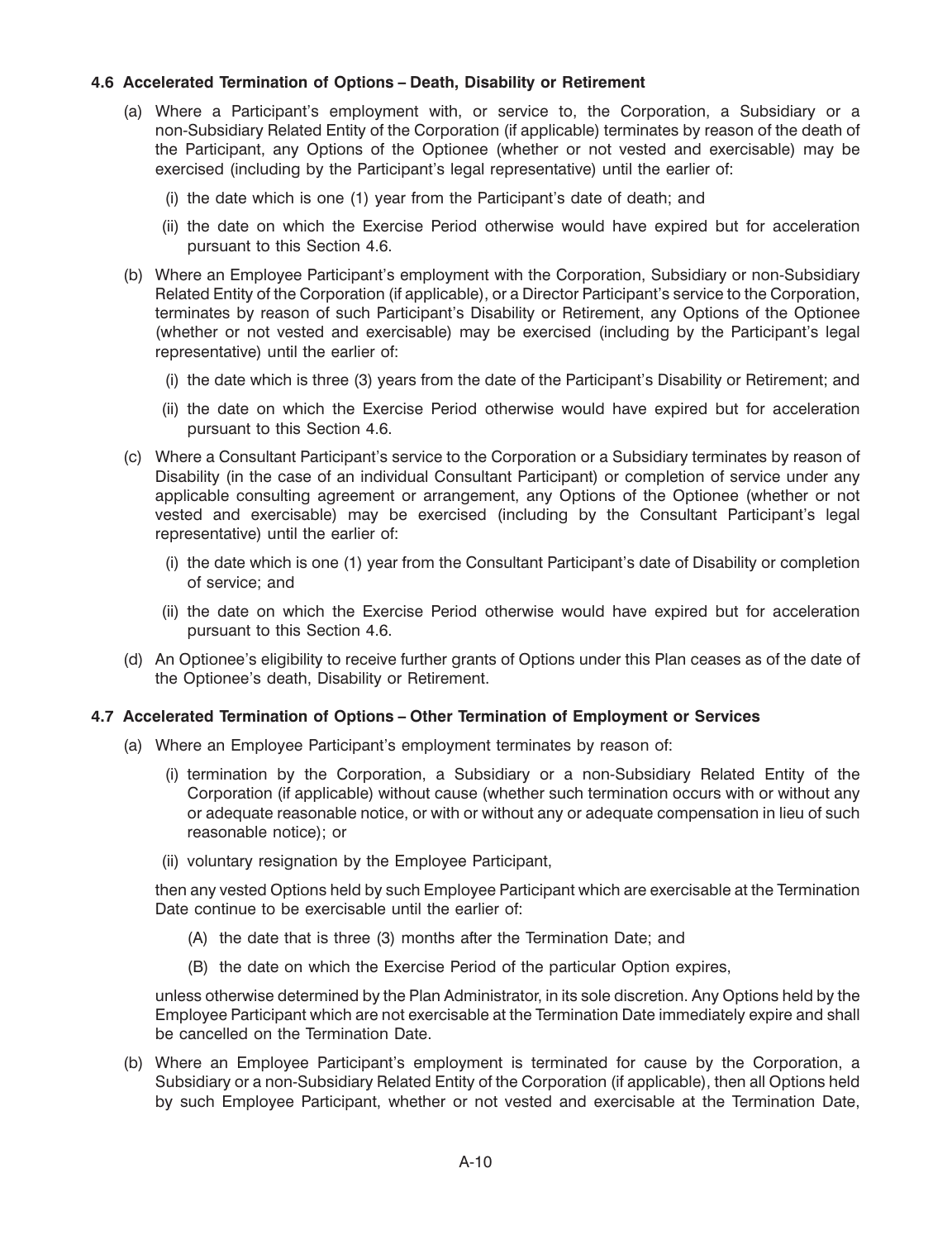immediately expire and shall be cancelled on the Termination Date, unless otherwise determined by the Plan Administrator, in its sole discretion.

- (c) Where a Consultant Participant's consulting agreement or arrangement is:
	- (i) terminated by the Corporation or a Subsidiary for any reason whatsoever other than for breach of the consulting agreement or arrangement (whether or not such termination is effected in compliance with any termination provisions contained in the relevant consulting agreement or arrangement); or
	- (ii) voluntarily terminated by the Consultant Participant pursuant to the terms of the consulting agreement or arrangement,

then any vested Options held by such Consultant Participant which are exercisable at the Termination Date shall continue to be exercisable by such Consultant Participant until the earlier of:

- (A) the date that is three (3) months from the Termination Date of such Consultant Participant; and
- (B) the date on which the Exercise Period of the particular Option expires,

unless otherwise determined by the Plan Administrator. Any Options held by such Consultant Participant which are not exercisable at the Termination Date immediately expire and are cancelled on such date.

- (d) Where a Consultant Participant's consulting agreement or arrangement is terminated by the Corporation or a Related Entity of the Corporation for breach of the consulting agreement or arrangement (whether or not such termination is effected in compliance with any termination provisions contained in the relevant consulting agreement or arrangement), then any Options held by such Consultant Participant, whether or not such Options are exercisable at the Termination Date, immediately expire and are cancelled on the Termination Date, unless otherwise determined by the Plan Administrator, in its sole discretion.
- (e) An Optionee's eligibility to receive grants of Options under this Plan ceases as of the date that the Corporation, Subsidiary or the non-Subsidiary Related Entity of the Corporation (if applicable), as the case may be, provides the Participant with written notification that his or her employment, term of office, consulting agreement or arrangement, as the case may be, is terminated, notwithstanding that such date may be prior to the Termination Date.
- (f) Notwithstanding Subsection 4.7(a), unless the Plan Administrator in its discretion otherwise determines at any time and from time to time, Options are not affected by a change of employment or consulting arrangement within or among the Corporation or a Subsidiary for so long as the Employee Participant continues to be an employee of the Corporation or a Subsidiary.

## **4.8 Discretion to Permit Exercise**

Notwithstanding the provisions of Sections 4.6 and 4.7, the Plan Administrator may, in its discretion, at any time prior to or following the events contemplated in such sections, permit the exercise of any or all Options held by the Optionee in the manner and on the terms authorized by the Plan Administrator, provided that the Plan Administrator shall not, in any case, authorize the exercise of an Option beyond the expiration of the Exercise Period (as determined by excluding the impact of Sections 4.6 and 4.7) of the particular Option.

## **4.9 Change in Control**

(a) Notwithstanding anything else in this Plan or any Option Agreement, the Plan Administrator may, without the consent of any Optionee, take such steps as are necessary or desirable to cause the conversion or exchange of any outstanding Options into or for options, rights or other securities of substantially equivalent value (or greater value), as determined by the Plan Administrator in its discretion, in any entity participating in or resulting from a Change in Control.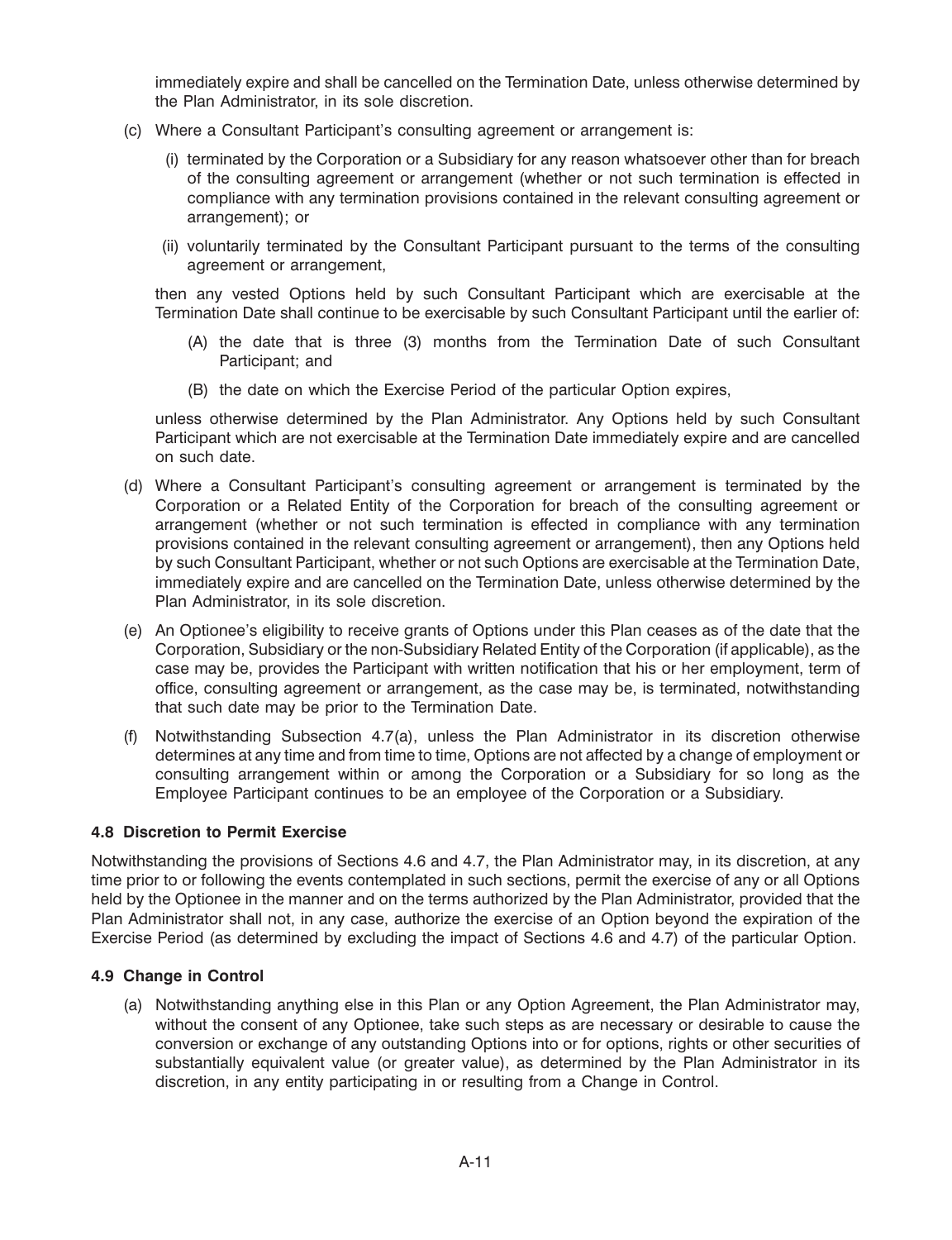- (b) Upon the Corporation entering into an agreement relating to, or otherwise becoming aware of, a transaction which, if completed, would result in a Change in Control, the Plan Administrator may, in its sole discretion, accelerate the vesting of any or all outstanding Options to provide that, notwithstanding Section 4.4 or any Option Agreement, such outstanding Options shall be fully vested and exercisable upon (or prior to) the completion of the transaction resulting in the Change in Control. In the event the Plan Administrator accelerates the vesting of any outstanding Options pursuant to this Subsection 4.9(b):
	- (i) unless previously exercised, all Options (including those whose vesting has been accelerated pursuant to this Subsection 4.9(b)) shall expire as of the close of business on the business day immediately preceding the effective date of such Change in Control; and
	- (ii) if, for any reason, the transaction that would result in a Change in Control is not completed, the Plan Administrator shall cause the acceleration of Exercise Periods of any Options or acceleration of the time for the fulfillment of any conditions or restrictions on such exercise of Options to be retracted and the vesting of such Options to revert to the manner provided in the applicable Option Agreement, unless such Options have already been exercised.

## **4.10 Conditions of Exercise**

Each Optionee shall, when requested by the Corporation, sign and deliver all such documents relating to the granting or exercise of Options which the Corporation deems necessary or desirable.

## **4.11 Incentive Stock Options**

The following provisions shall apply, in addition to the other provisions of this Plan which are not inconsistent therewith, to Options intended to qualify as incentive stock options (''**ISOs**'') under Section 422 of the Code:

- (a) Options may be granted as ISOs only to individuals who are employees of the Corporation or any present or future ''subsidiary corporation'' or ''parent corporation'' as those terms are defined in Section 424 of the Code (collectively, ''**Related Corporations**'') and Options shall not be granted as ISOs to non-employee Directors or independent contractors;
- (b) for purposes of Sections 4.6 and 4.7 of the Plan, ''Disability'' shall mean ''permanent and total disability'' as defined in Section 22(e)(3) of the Code;
- (c) if an Optionee ceases to be employed by the Corporation and/or all Related Corporations other than by reason of death or Disability, Options shall be eligible for treatment as ISOs only if exercised no later than three months following such termination of employment;
- (d) the Exercise Price in respect of Options granted as ISOs to employees who own more than 10% of the combined voting power of all classes of stock of the Corporation or a Related Corporation (a ''**10% Stockholder**'') shall be not less than 110% of the Fair Market Value per Share on the Grant Date and the term of any ISO granted to a 10% Stockholder shall not exceed five years measured from the Grant Date;
- (e) Options held by an Optionee shall be eligible for treatment as ISOs only if the fair market value (determined as at the Grant Date) of the Shares with respect to which such Options and all other options intended to qualify as ''incentive stock options'' under Section 422 of the Code held by such individual and granted under the Plan or any other plan of a Related Corporation and which are exercisable for the first time by such individual during any one calendar year does not exceed U.S.\$100,000; and
- (f) by accepting an Option granted as an ISO under the Plan, each Optionee agrees to notify the Corporation in writing immediately after such Optionee makes a ''Disqualifying Disposition'' of any stock acquired pursuant to the exercise of such ISO; for this purpose, a Disqualifying Disposition is any disposition occurring on or before the later of (a) the date two years following the date the ISO was granted or (b) the date one year following the date the ISO was exercised.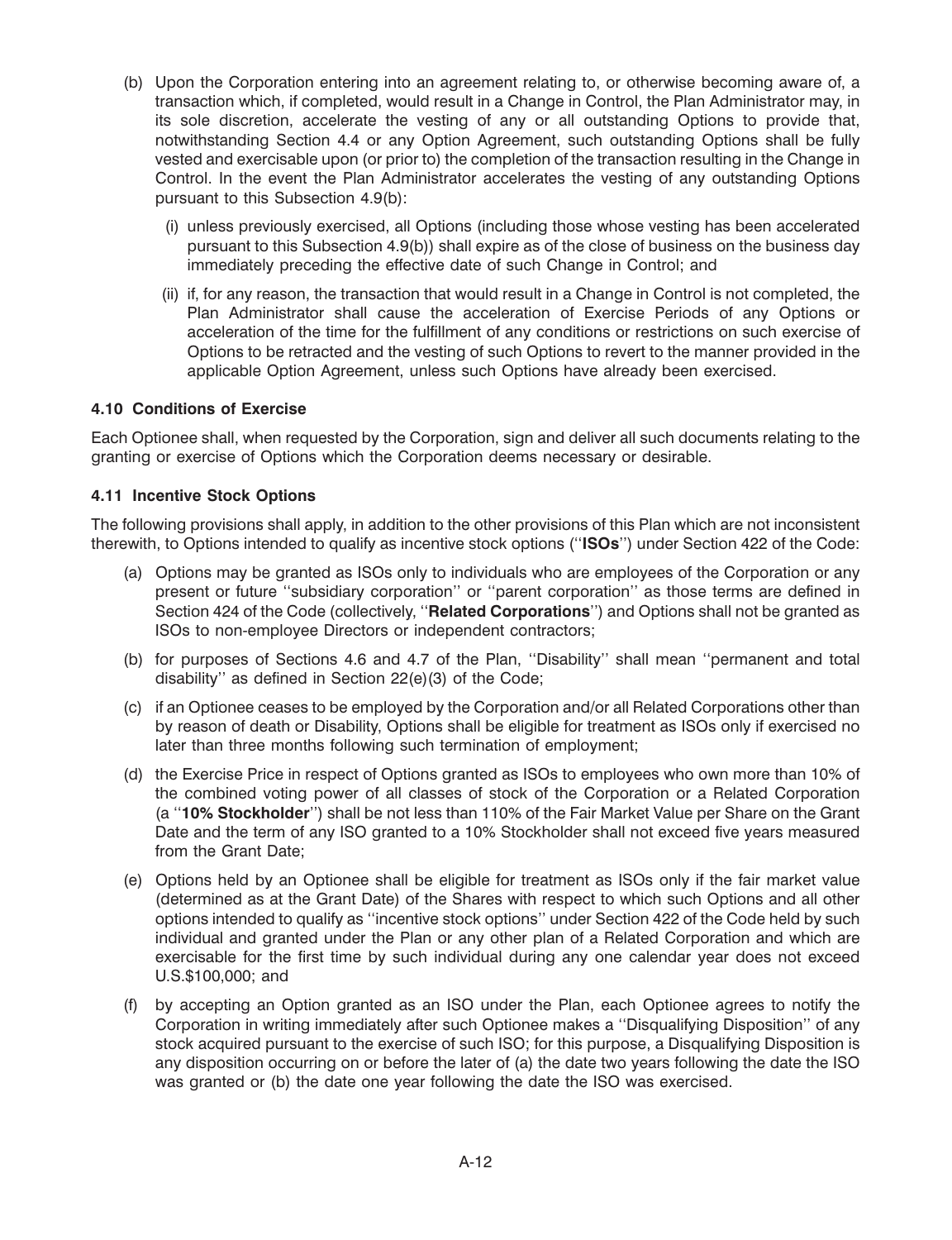## **ARTICLE 5 SHARE CAPITAL ADJUSTMENTS**

# **5.1 General**

The existence of any Options does not affect in any way the right or power of the Corporation or its shareholders (i) to make, authorize or determine any adjustment, recapitalization, reorganization or any other change in the Corporation's capital structure or its business, or any amalgamation, combination, merger or consolidation involving the Corporation, (ii) to create or issue any bonds, debentures, Shares or other securities of the Corporation or to determine the rights and conditions attaching thereto, (iii) to effect the dissolution or liquidation of the Corporation or any sale or transfer of all or any part of its assets or business, or (iv) to effect any other corporate act or proceeding, whether of a similar character or otherwise, whether or not any such action referred to in this section would have an adverse effect on this Plan or any Option granted hereunder.

## **5.2 Reorganization and Other Events Affecting the Corporation's Capital**

Should the Corporation effect a redivision, subdivision, consolidation, recapitalization or any similar transaction to any of the foregoing, or a payment of a stock dividend (other than a stock dividend that is in lieu of a cash dividend), or should any other change be made in the capitalization of the Corporation, and in the event of an amalgamation, arrangement, consolidation, combination, merger or other reorganization involving the Corporation by exchange of Shares, by sale or lease of assets, spin-off or otherwise (other than a Change in Control), that, in the opinion of the Plan Administrator, would warrant the amendment or replacement of any existing Options in order to:

- (a) adjust the number of Shares that may be acquired on the exercise of any outstanding Options;
- (b) modify the Exercise Price of any outstanding Options in order to preserve proportionately the rights and obligations of the Optionees;
- (c) provide that the Options shall be exercisable for shares of an entity other than the Corporation; and/or
- (d) make any other change in order to preserve proportionately the rights and obligations of the Optionees,

the Plan Administrator shall authorize such steps to be taken as may be equitable and appropriate to that end.

## **5.3 Immediate Exercise of Awards**

Where the Plan Administrator determines that the steps described in Section 5.2 would not preserve proportionately the rights and obligations of the Optionees in the circumstances or otherwise determines that it is appropriate, the Plan Administrator may permit the immediate exercise of any outstanding Options that are not otherwise exercisable.

## **5.4 Issue by Corporation of Additional Shares**

Except as expressly provided in this Article 5, neither the issue by the Corporation of shares of any class or securities convertible into or exchangeable for shares of any class, nor the conversion or exchange of such shares or securities, affects, and no adjustment by reason thereof is to be made with respect to (a) the number of Shares that may be acquired on the exercise of any outstanding Options; or (b) the Exercise Price of any outstanding Options.

## **5.5 Fractions**

No fractional Shares shall be issued on the exercise of an Option. Accordingly, if as a result of any adjustment under Section 5.2 an Optionee would become entitled to a fractional Share, the Optionee has the right to acquire only the adjusted number of full Shares and no payment or other adjustment shall be made with respect to the fractional Shares so disregarded.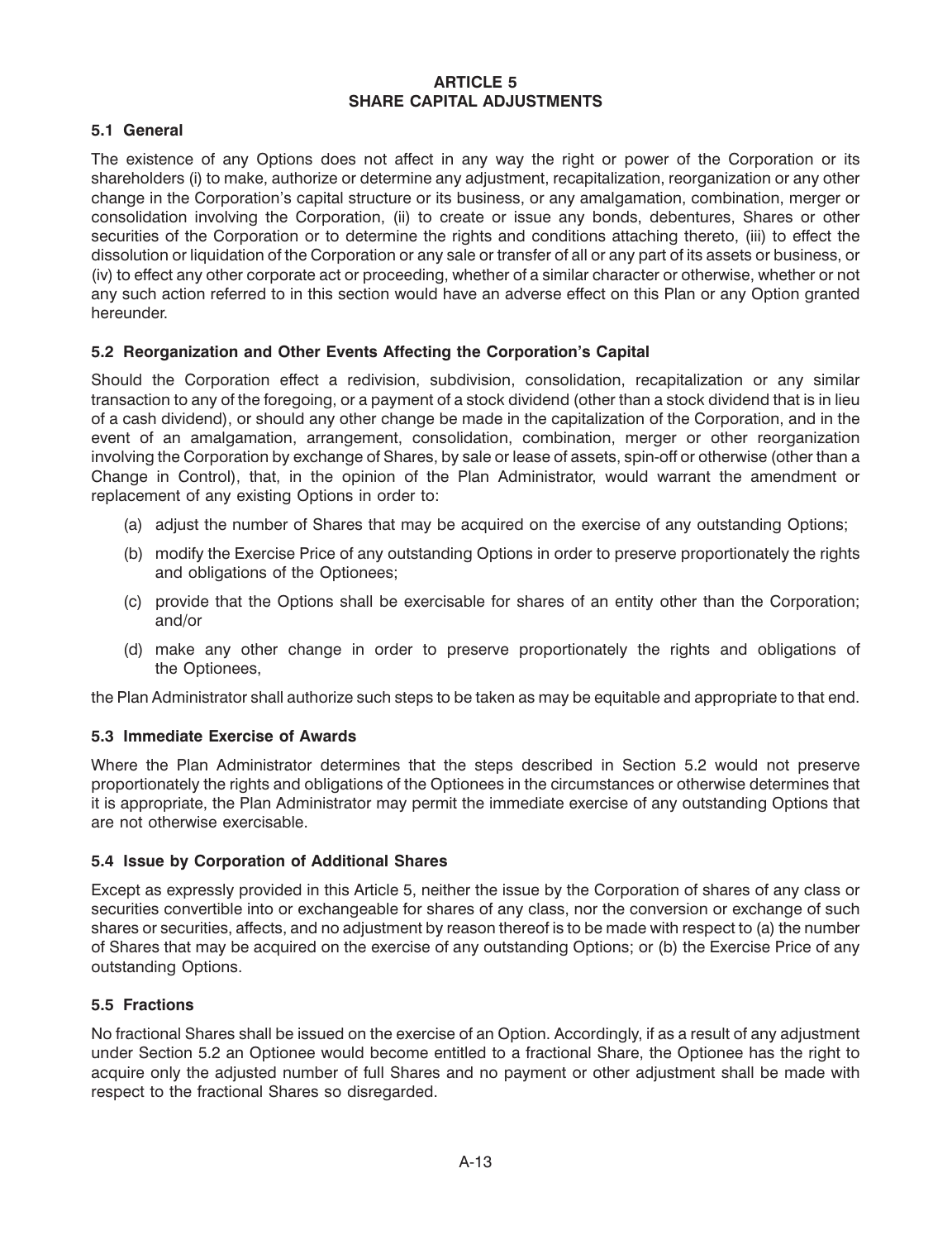# **5.6 Conditions of Exercise**

The Plan and each Option are subject to the requirement that, if at any time the Plan Administrator determines that the listing, registration or qualification of the Shares subject to such Option upon any securities exchange or under any provincial, state or federal law, or the consent or approval of any governmental body, securities exchange or of the holders of the Shares generally, is necessary or desirable as a condition of or in connection with the granting of such Option or the issue or purchase of Shares thereunder, no such Option may be granted or exercised in whole or in part unless such listing, registration, qualification, consent or approval has been effected or obtained free of any conditions not acceptable to the Plan Administrator. The Optionees shall, to the extent applicable, cooperate with the Corporation in relation to such listing, registration, qualification, consent or other approval and shall have no claim or cause of action against the Corporation or any of its officers or Directors as a result of any failure by the Corporation to obtain or to take any steps to obtain any such registration, qualification or approval.

### **ARTICLE 6 MISCELLANEOUS PROVISIONS**

# **6.1 Legal Requirement**

The Corporation is not obligated to grant any Options, issue any Shares or other securities, make any payments or take any other action if, in the opinion of the Plan Administrator, in its sole discretion, such action would constitute a violation by an Optionee or the Corporation of any provision of any applicable statutory or regulatory enactment of any government or government agency or if such action would give rise to any obligation on the part of the Corporation to register as dealer or to file a prospectus under applicable securities laws (unless the Corporation chooses to comply with such obligation).

# **6.2 Optionee's Entitlement**

Except as otherwise provided in this Plan, Options previously granted under this Plan, whether or not then exercisable, are not affected by any subsequent change in the relationship between or ownership of the Corporation, any Subsidiary and/or a non-Subsidiary Related Entity of the Corporation (if applicable).

## **6.3 Withholding Taxes**

The exercise of each Option granted under this Plan is subject to the condition that if at any time the Corporation determines, in its discretion, that the satisfaction of withholding tax or other withholding liabilities is required under applicable law in respect of such exercise, such exercise is not effective unless such withholding has been effected to the satisfaction of the Corporation. In such circumstances, the Corporation may require that an Optionee pay to the Corporation, in addition to and in the same manner as the Exercise Price, such amount as the Corporation is obliged to remit to the relevant taxing authority in respect of the exercise of the Option. Any such additional payment is due no later than the date as of which any amount with respect to the Option exercised first becomes includable in the gross income of the Optionee for tax purposes.

## **6.4 Rights of Participant/Optionee**

No Participant has any claim or right to be granted an Option (including, without limitation, an Option granted in substitution for any Option that has expired pursuant to the terms of this Plan). No Optionee has any rights as a shareholder of the Corporation in respect of Shares issuable on the exercise of rights to acquire Shares under any Option until the issuance to the Optionee of such Shares.

## **6.5 Termination**

(a) The Plan shall terminate and, for greater certainty, all unexercised Options shall expire following the completion of a Change in Control as contemplated in clause 4.9(b)(i), provided that the Plan Administrator accelerates the vesting of Options pursuant to Section 4.9.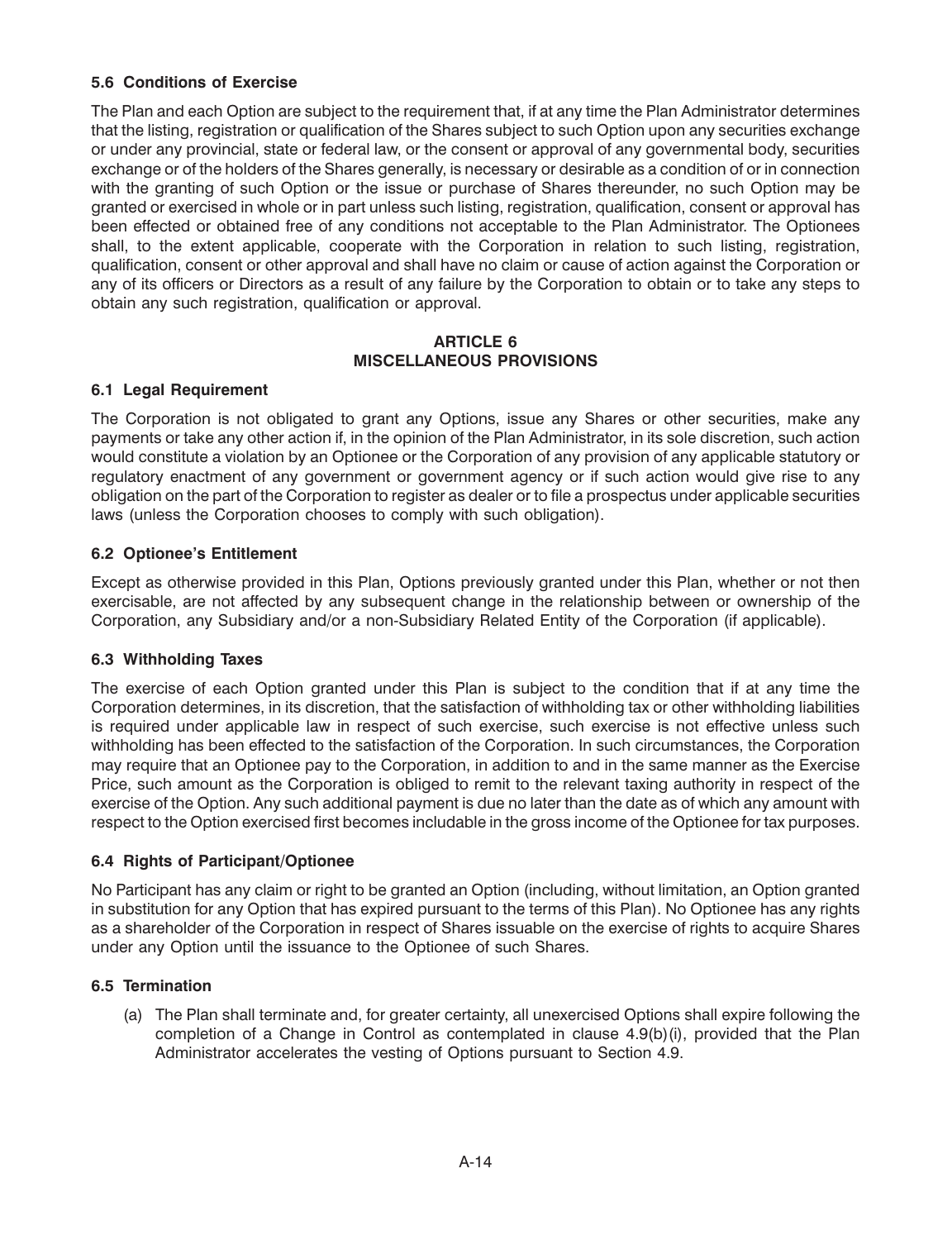(b) The Board may terminate this Plan at any time without shareholder approval. The termination of this Plan shall have no effect on outstanding Options, which shall continue in effect in accordance with their terms and conditions and the terms and conditions of this Plan.

# **6.6 Participation in this Plan**

The participation of any Participant in this Plan is entirely voluntary and not obligatory and shall not be interpreted as conferring upon such Participant any rights or privileges other than those rights and privileges expressly provided in this Plan. In particular, participation in this Plan does not constitute a condition of employment or service nor a commitment on the part of the Corporation to ensure the continued employment or service of such Participant. The Plan does not provide any guarantee against any loss that may result from fluctuations in the market value of the Shares. The Corporation does not assume responsibility for the personal income or other tax consequences for the Participants and they are advised to consult with their own tax advisors.

# **6.7 Personal Information**

Each Participant shall provide the Corporation with all information (including personal information) required by the Corporation in order to administer to the Plan. Each Participant acknowledges that information required by the Corporation in order to administer the Plan may be disclosed to third parties in connection with the administration of the Plan. Each Participant consents to such disclosure and authorizes the Corporation to make such disclosure on the Participant's behalf.

# **6.8 Amendments**

The Board may amend, suspend or discontinue the Plan at any time without shareholder approval, provided, however, that no such amendment, suspension or discontinuance may, without the consent of the Optionee, alter or impair any Option previously granted to an Optionee under the Plan and shareholder approval shall be required for the following amendments to the Plan or any Option:

- (a) any increase in the number of Shares reserved for issuance under the Plan, except as a result of an event specified in Section 5.2 of this Plan;
- (b) a reduction in the Exercise Price of an Option held by an Insider (for this purpose, a cancellation or termination of an Option of a Participant prior to its expiry for the purpose of reissuing Options to the same Participant with a lower Exercise Price within such time period as may be specified by the TSX from time to time, shall be treated as an amendment to reduce the Exercise Price of an Option) except for the purpose of maintaining Option value in connection with an event specified in Section 5.2 of this Plan;
- (c) an extension of the term of an Option held by an Insider (other than an extension to 10 business days after the end of a Blackout Period if the expiry date would otherwise fall within, or within two days after the end of a Blackout Period);
- (d) an amendment to the provisions of Section 3.3 to remove or exceed the 10% limit set forth therein; and
- (e) this Section 6.8, respecting matters requiring shareholder approval other than the addition of matters to be subject to shareholder approval.

# **6.9 Corporate Action**

Nothing contained in this Plan or in an Option shall be construed so as to prevent the Corporation from taking any corporate action deemed by the Corporation to be appropriate or in its best interest, whether or not such action would have an adverse effect on this Plan or any Option, including, with respect to an Option previously granted, any adjustments to the Exercise Price, Exercise Period or number of Option Shares, provided that any such adjustment is required by any securities exchange or applicable securities laws.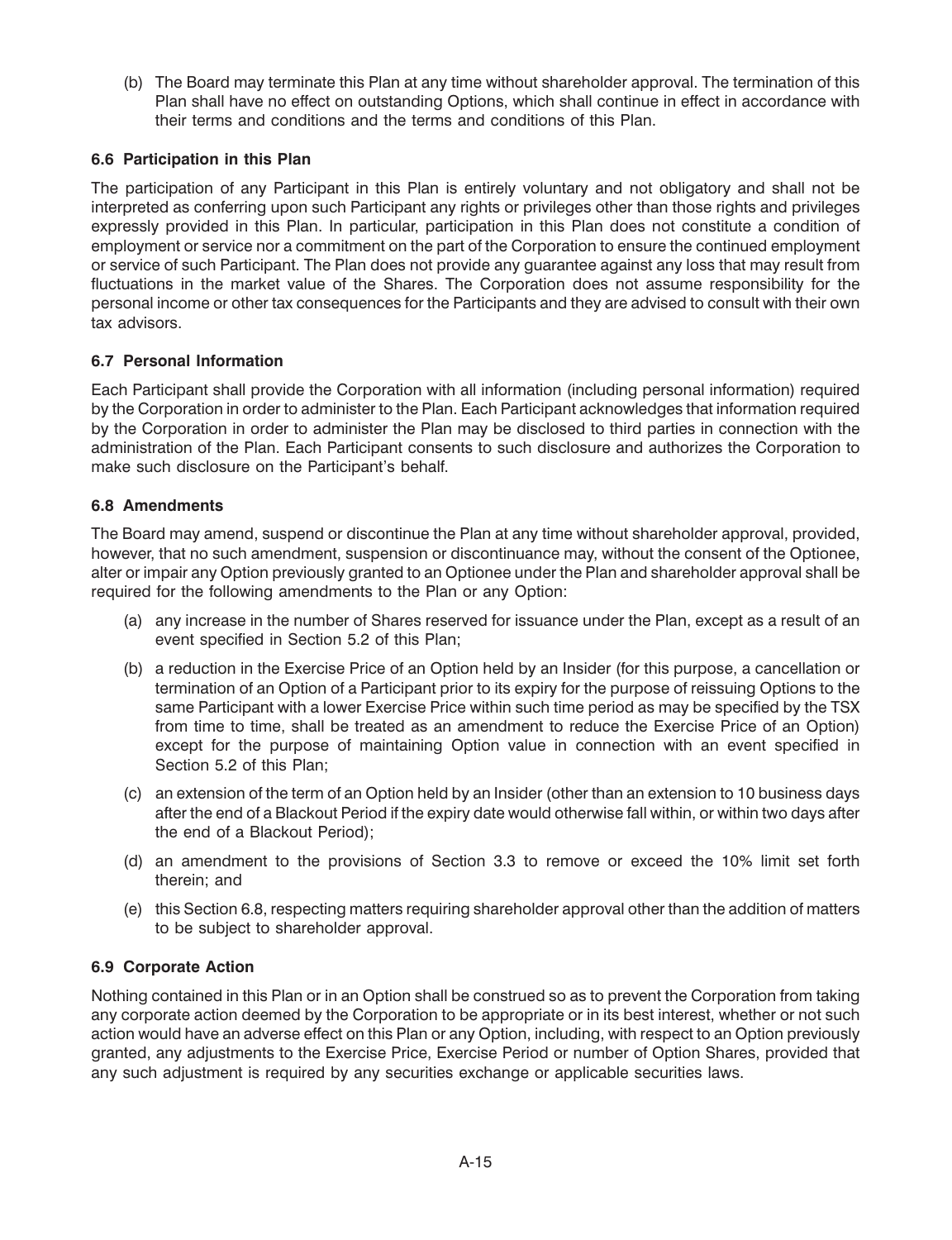## **6.10 U.S. Tax Laws**

If any provision of this Plan contravenes any regulations or Treasury guidance promulgated under Section 409A of the Code, or could cause the Participant to recognize income for U.S. federal income tax purposes with respect to any Options before such Options are exercised or to be subject to interest and penalties under Section 409A, such provision shall be modified to maintain, to the maximum extent practicable, the original intent of the applicable provision without violating the provisions of Section 409A or causing such income recognition or imposition of interest or penalties. Moreover, any discretionary authority that the Plan Administrator or any delegate thereof may have pursuant to this Plan shall not be applicable to Options that are subject to Section 409A to the extent such discretionary authority will contravene Section 409A.

## **6.11 Notices**

All written notices to be given by the Optionee to the Corporation shall be delivered personally or by registered

mail, postage prepaid, addressed as follows:

Magna International Inc. 337 Magna Drive Aurora, Ontario L4G 7K1 Attention: Corporate Secretary Fax: 905-726-2603

Any notice given by the Optionee pursuant to the terms of an Option shall not be effective until actually received by the Corporation at the above address.

### **6.12 Prior Plan**

Upon ratification of this Plan by shareholders, the Prior Plan shall terminate such that no further grants of options or other awards shall be made thereunder. Notwithstanding the foregoing, the termination of the Prior Plan shall have no effect on outstanding options or other awards granted thereunder, all of which shall continue in full force and effect in accordance with their terms and conditions and the terms and conditions of the Prior Plan and the applicable option agreements.

APPROVED BY THE BOARD: November 5, 2009

RATIFIED BY SHAREHOLDERS: [May 6, 2010]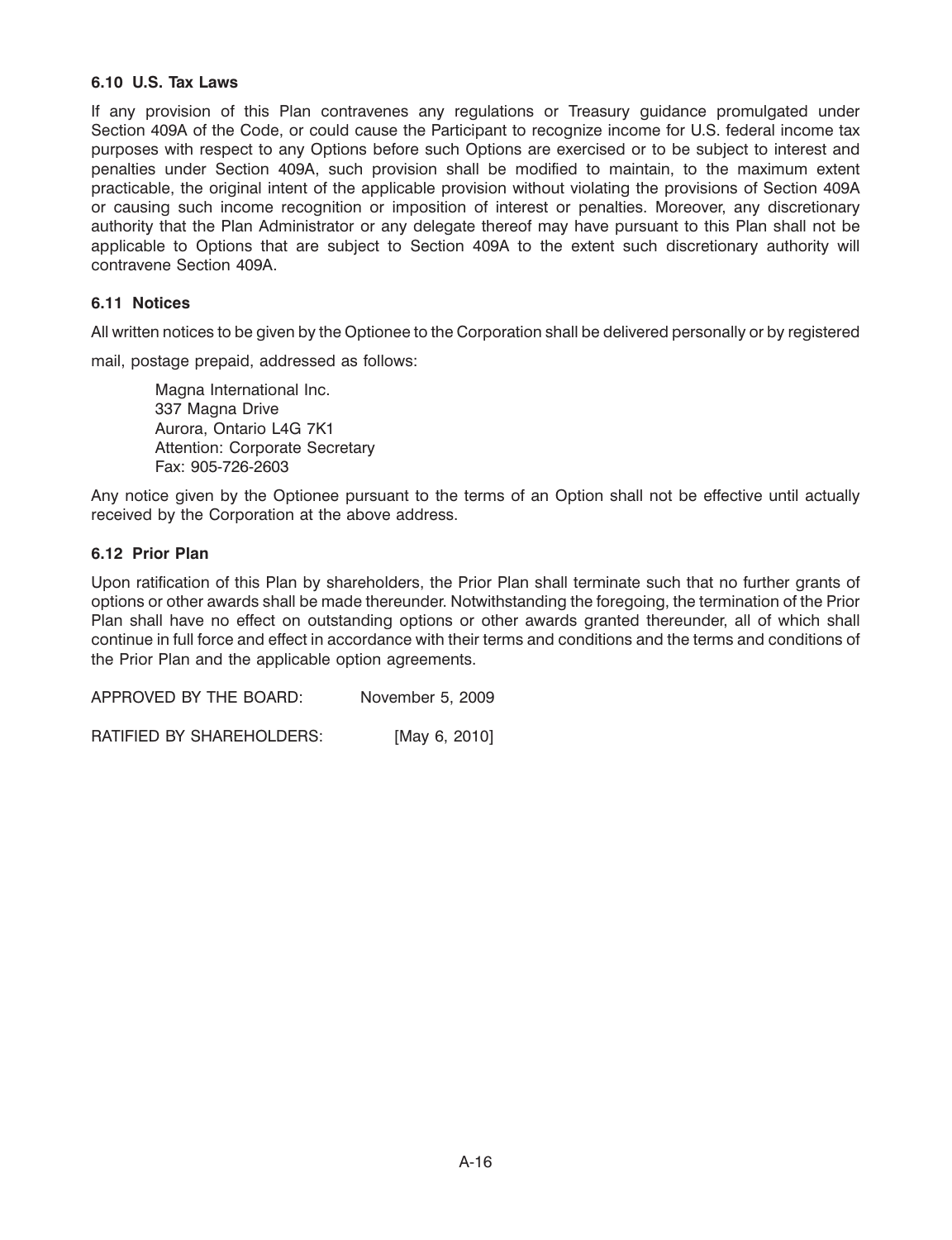### **SCHEDULE A Stock Option Agreement**

|    | MAGNA INTERNATIONAL INC. (the "Corporation") hereby grants to the Optionee named below<br>(the "Optionee") an option (the "Option") to purchase, in accordance with and subject to the terms,<br>conditions and restrictions of this Agreement, together with the provisions of the 2009 Stock Option Plan<br>(the "Plan") of the Corporation dated November 5, 2009 and ratified by the Corporation's shareholders on<br>May 6, 2010, the number of Class A Subordinate Voting Shares in the capital of the Corporation ("Shares") at<br>the price per share set forth below: |
|----|--------------------------------------------------------------------------------------------------------------------------------------------------------------------------------------------------------------------------------------------------------------------------------------------------------------------------------------------------------------------------------------------------------------------------------------------------------------------------------------------------------------------------------------------------------------------------------|
|    | Name of Optionee:                                                                                                                                                                                                                                                                                                                                                                                                                                                                                                                                                              |
|    | Type of Participant:                                                                                                                                                                                                                                                                                                                                                                                                                                                                                                                                                           |
|    | Grant Date:                                                                                                                                                                                                                                                                                                                                                                                                                                                                                                                                                                    |
|    | Total Number of Shares Subject to Option:                                                                                                                                                                                                                                                                                                                                                                                                                                                                                                                                      |
|    | Exercise Price: U.S. / Cdn.\$                                                                                                                                                                                                                                                                                                                                                                                                                                                                                                                                                  |
| 1. | The terms and conditions of the Plan are hereby incorporated by reference as terms and conditions of this<br>Option Agreement and all capitalized terms used herein, unless expressly defined in a different manner,<br>have the meanings ascribed thereto in the Plan.                                                                                                                                                                                                                                                                                                        |

- 2. Subject to the Plan and unless otherwise determined by the Plan Administrator at the time of granting an Option, each Option is exercisable in the instalments set forth in Section 4.4 of the Plan.
- 3. In no event is the Option granted hereunder exercisable after the expiration of the relevant Exercise Period.
- 4. No fractional Shares shall be issued on the exercise of the Option granted hereunder. If, as a result of any adjustment to the number of Shares issuable on the exercise of the Option granted hereunder pursuant to the Plan, the Optionee would be entitled to receive a fractional Share, the Optionee has the right to acquire only the adjusted number of full Shares and no payment or other adjustment shall be made with respect to the fractional Shares so disregarded.
- 5. Nothing in the Plan or in this Option Agreement shall affect the Corporation's right, or that of a Subsidiary, to terminate the employment of, term of office of, or consulting agreement or arrangement with an Optionee at any time for any reason whatsoever. Upon such termination, an Optionee's rights to exercise Options shall be subject to restrictions and time limits for the exercise of Options. Complete details of such restrictions are set out in the Plan, including Sections 4.6 and 4.7 of the Plan.
- 6. Each notice relating to the Option, including the exercise thereof, must be in writing. All notices to the Corporation must be delivered personally or by prepaid registered mail and must be addressed to the Corporate Secretary. All notices to the Optionee shall be addressed to the principal address of the Optionee on file with the Corporation. Either the Corporation or the Optionee may designate a different address by written notice to the other. Such notices are deemed to be received, if delivered personally, on the date of delivery and, if sent by prepaid, registered mail, on the fifth business day following the date of mailing. Any notice given by either the Optionee or the Corporation is not binding on the recipient thereof until received.
- 7. When the issuance of Shares on the exercise of the Option may, in the opinion of the Corporation, conflict or be inconsistent with any applicable law or regulation of any governmental agency having jurisdiction, the Corporation reserves the right to refuse to issue such Shares for so long as such conflict or inconsistency remains outstanding.
- 8. Subject to Section 4.6 of the Plan, the Options granted pursuant to this Option Agreement may only be exercised during the lifetime of the Optionee by the Optionee personally, and subject to Section 3.6 of the Plan, no assignment or transfer of the Option, whether voluntary, involuntary, by operation of law or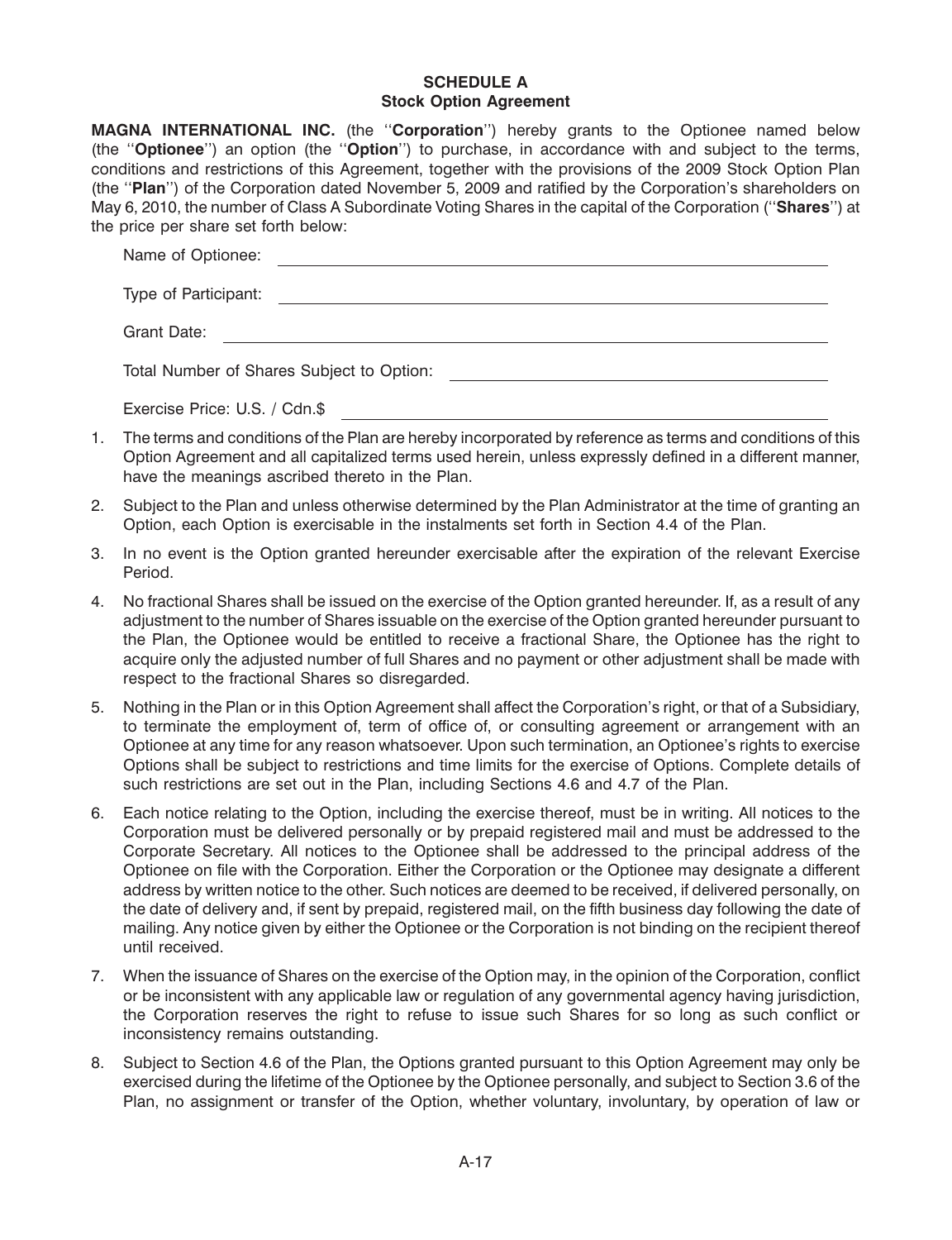otherwise, vests any interest or right in such Option whatsoever in any assignee or transferee. Immediately upon any assignment or transfer or any attempt to make such assignment or transfer, the Option granted hereunder terminates and is of no further force or effect. Complete details of this restriction are set out in the Plan.

- 9. The Optionee hereby agrees that:
	- (a) any rule, regulation or determination, including the interpretation by the Board of the Plan, the Option granted hereunder and the exercise thereof is final and conclusive for all purposes and binding on all persons including the Corporation and the Optionee; and
	- (b) the grant of the Option does not affect in any way the right of the Corporation or any Subsidiary to terminate the employment or service of the Optionee.
- 10. This Option Agreement has been made in and is to be construed under and in accordance with the laws of the Province of Ontario and the laws of Canada applicable therein. Each party submits to the exclusive jurisdiction of the competent courts within the Province of Ontario in any action, application, reference or other proceeding arising out of or related to this Agreement and agrees that all claims in respect of any such actions, application, reference or other proceeding shall be heard and determined in such courts. Each of the parties irrevocably waives, to the fullest extent it may effectively do so, the defence of an inconvenient forum to the maintenance of such action, application or proceeding. A final judgment in any such action, application or proceeding is conclusive and may be enforced in other jurisdictions by suit on the judgment or in any other manner specified by law and must not be re-litigated on the merits.
- 11. This Agreement enures to the benefit of and is binding upon the parties and their respective heirs, attorneys, guardians, estate trustees, executors, trustees and successors (including any successor by reason of amalgamation of any party) and permitted assigns.
- 12. In the event of any conflict between the terms of this Agreement and the terms of the Plan, the terms of the Plan shall prevail.

## **[IF APPLICABLE:**

13. (a) The Optionee agrees that the ''net gain'' from any sale of Option Shares acquired on exercise of Options which are the subject of this Agreement shall be deemed to be income during the year in which the sale occurs for the purposes of the ''Magna Share Investment'' paragraph contained in the Optionee's employment contract with the Corporation or any subsidiary.

The ''net gain'' shall be the gross amount received by the Optionee from the sale of Option Shares, minus: the applicable sales commission, the Exercise Price and the income taxes incurred by the Optionee attributable to the exercise of the Option.

(b) Notwithstanding the requirement contained in paragraph 13(a) above, in the event the Optionee ceases to be employed by the Corporation or any of its subsidiaries or affiliates within one year following the date of exercise, the Optionee shall maintain until the one year anniversary of the Option exercise date such number of Shares (including restricted Shares) and/or restricted share units of the Corporation equal in value as measured on the exercise date to the ''net gain'' calculated in accordance with paragraph 13(a).**]**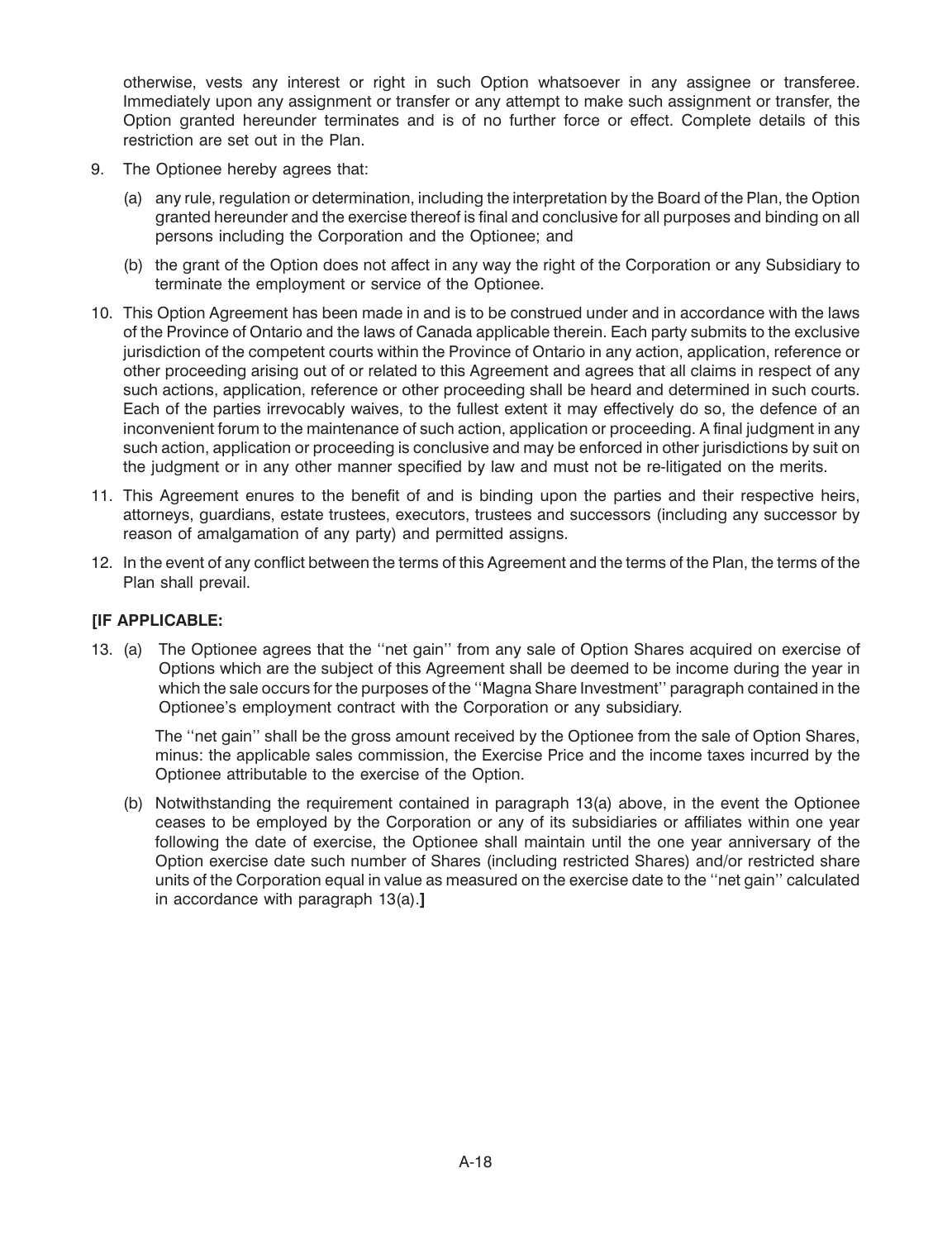## **[***FOR CERTAIN U.S. OPTIONEES:*

14. *The Option granted hereby is intended to be an ISO and the Optionee acknowledges and agrees that Section 4.11 of the Plan is applicable to the Option and the Optionee.***]**

# **MAGNA INTERNATIONAL INC.**

By:

Authorized Signatory

By:

Authorized Signatory

I have read the foregoing Option Agreement and hereby accept the Option to purchase Shares in accordance with and subject to the terms and conditions of such Agreement and the Plan. I understand that I may review the complete text of the Plan by downloading it directly from the Corporation's website or intranet, or by contacting the Corporate Secretary of the Corporation. I agree to be bound by the terms and conditions of the Plan governing the award.

Date Accepted **Optionee's** Signature

Optionee's Name (Please Print)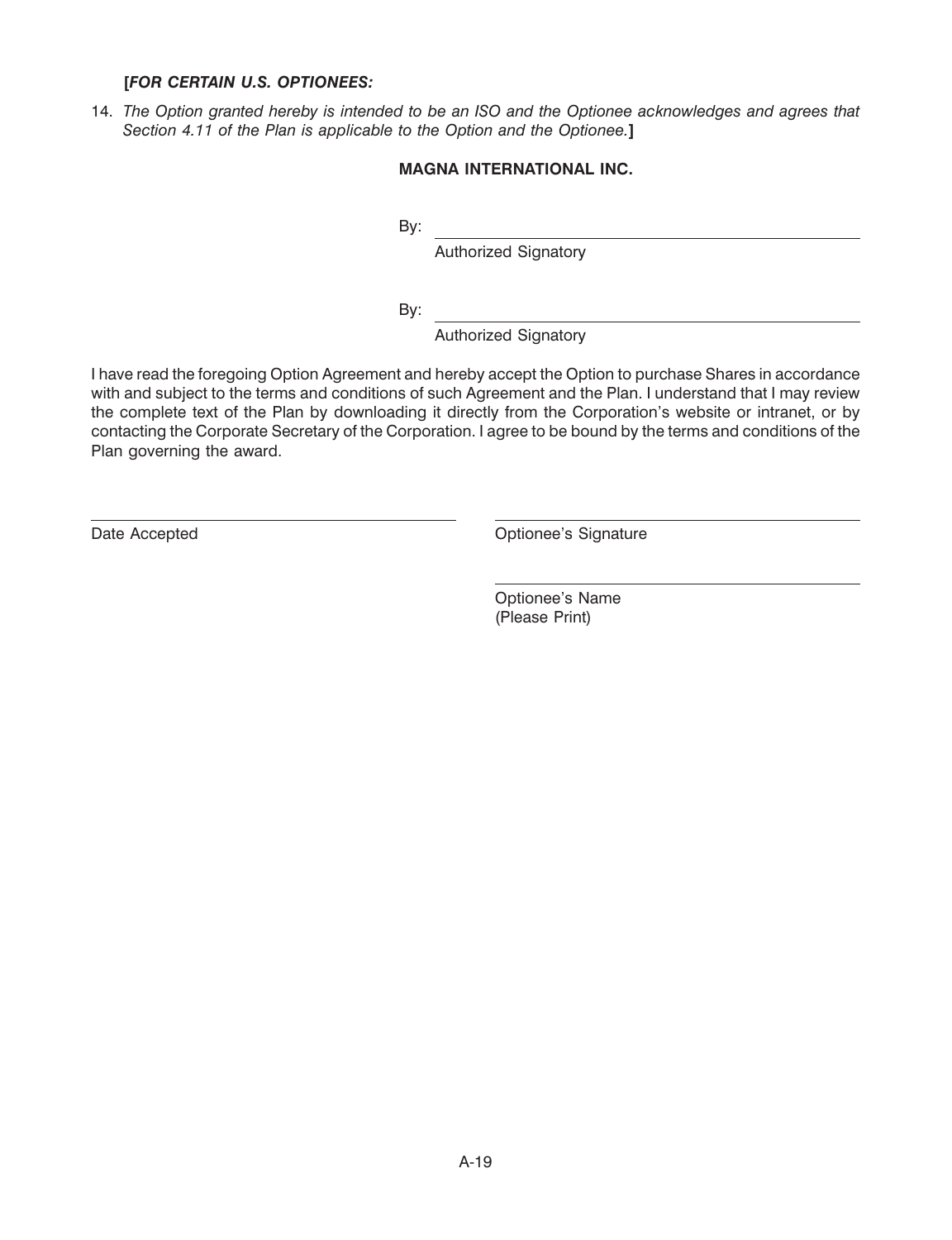### **SCHEDULE B Stock Option Plan Exercise Notice Form – Options**

|                                                                        |  | hereby exercise the Option (print                             |
|------------------------------------------------------------------------|--|---------------------------------------------------------------|
| name) to purchase                                                      |  | Class A Subordinate Voting Shares of MAGNA INTERNATIONAL INC. |
| (the " <b>Corporation</b> ") at a purchase price of U.S. / Cdn. \$     |  | per Class A Subordinate Voting Share.                         |
| This Exercise Notice is delivered in respect of the Option to purchase |  | Class A Subordinate                                           |
| Voting Shares of the Corporation that was granted to me on             |  | pursuant to the                                               |
| Option Agreement entered into between the Corporation and me.          |  |                                                               |

In connection with the foregoing, I (check one):

- enclose cash, a cheque, bank draft or money order payable to the Corporation in the amount of U.S. /Cdn. \$\_\_\_\_\_\_\_\_\_\_\_\_\_\_\_\_\_\_\_\_ representing payment in full of the Exercise Price;
- surrender for cancellation such number of vested Options having an in-the-money value equal to the Exercise Price, in full satisfaction of the Exercise Price; or
- surrender for cancellation the Option to purchase all of the foregoing Class A Subordinate Voting Shares and request that the Corporation deliver the difference between the Exercise Price and the closing price of the Corporation's Class A Subordinate Voting Shares on the Toronto Stock Exchange or The New York Stock Exchange, as applicable, on the date hereof.

Date **Date Date Optionee's** Signature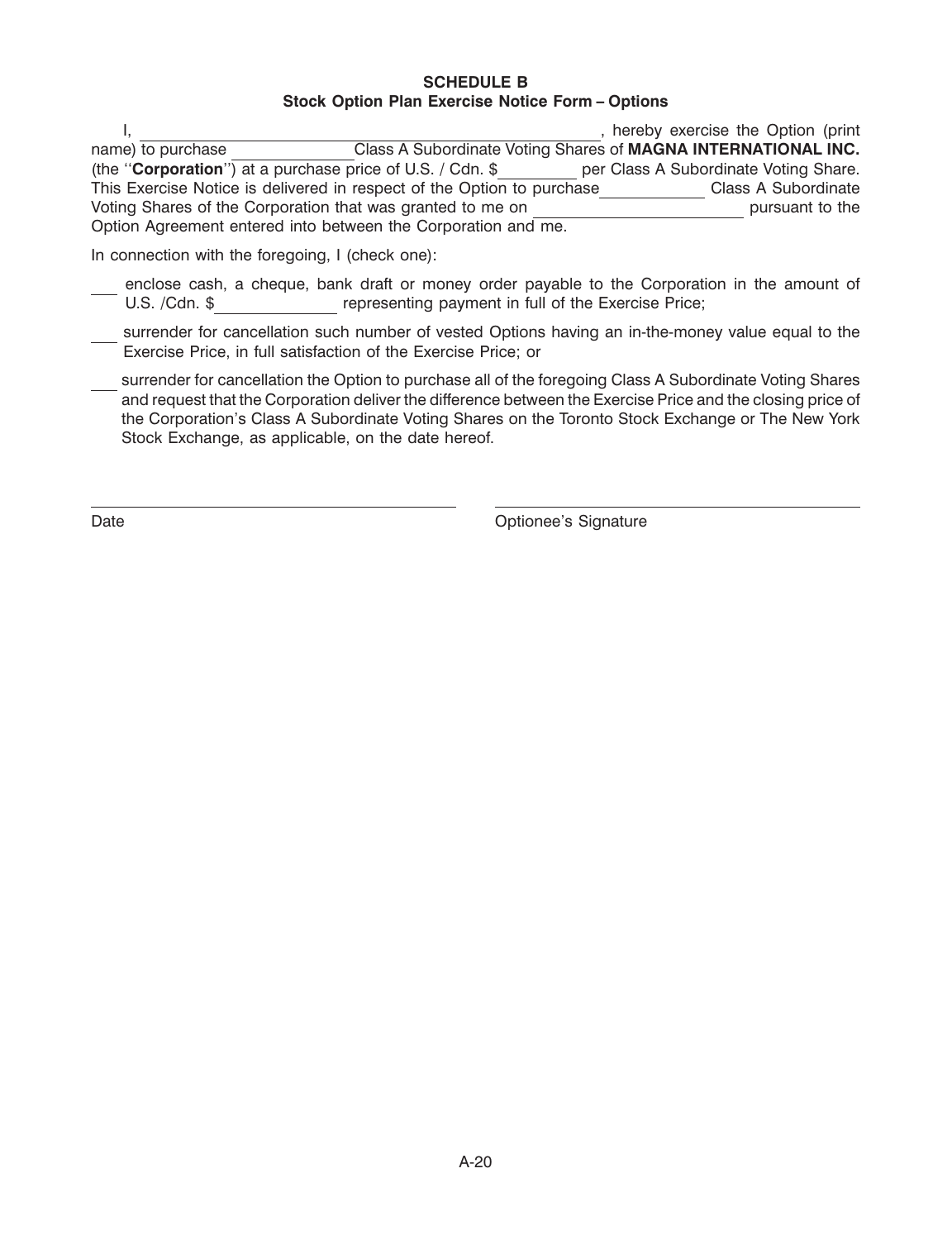### **APPENDIX B**

### **STATEMENT OF CORPORATE GOVERNANCE PRACTICES**

Magna is a public company in Canada and the United States, with Class A Subordinate Voting Shares listed on the Toronto Stock Exchange ("TSX") and on The New York Stock Exchange ("NYSE"). We are subject to regulation by the Canadian Securities Administrators (''CSA''), principally the Ontario Securities Commission (''OSC''), the U.S. Securities and Exchange Commission (''SEC''), the TSX and the NYSE. A discussion of our corporate governance policies and practices as against the CSA's corporate governance guidelines (reflected in National Policy 58-201) follows below. Additional disclosure regarding Magna's Audit Committee, including certain disclosure required by National Instrument 52-110F1, can be found in our Annual Information Form dated March 29, 2010 which has been filed on SEDAR (www.sedar.com) and posted on the Corporate Governance section of Magna's website (www.magna.com). The Corporate Governance section of Magna's website also contains a discussion of the differences between Magna's corporate governance practices and policies and the NYSE Listing Standards (reflected in Section 303A of the NYSE Listed Company Manual).

The following describes our approach to corporate governance and reflects the structures, policies and procedures, in addition to the Corporate Constitution, which ensure that effective corporate governance practices are followed and the Board functions independently of Management.

| <b>Primary Governance</b><br><b>Documents</b> | Magna has a number of charters, policies and other documents which support our<br>overall system of corporate governance, all of which are available on the Corporate<br>Governance section of our website (www.magna.com), including the following:                                                                                                                                                                                                                                                                                                                                                                                                                                                                                                                                                                      |  |  |  |  |
|-----------------------------------------------|---------------------------------------------------------------------------------------------------------------------------------------------------------------------------------------------------------------------------------------------------------------------------------------------------------------------------------------------------------------------------------------------------------------------------------------------------------------------------------------------------------------------------------------------------------------------------------------------------------------------------------------------------------------------------------------------------------------------------------------------------------------------------------------------------------------------------|--|--|--|--|
|                                               | • Restated Articles of Incorporation, which contain the Corporate Constitution<br>discussed below:<br>• By-Laws;<br>• Board Charter;<br>• Audit Committee Charter;<br>• Corporate Governance and Compensation Committee Charter;<br>• Health and Safety and Environmental Committee Charter;<br>• Nominating Committee Charter;<br>• Code of Conduct and Ethics;<br>• Corporate Disclosure Policy; and<br>• Health, Safety & Environmental Policy.                                                                                                                                                                                                                                                                                                                                                                        |  |  |  |  |
| Corporate Constitution                        | In 1984, Magna shareholders adopted our Corporate Constitution, which formalized<br>corporate governance practices that had evolved over many years. The Corporate<br>Constitution, as well as the various governance-related policies which preceded it,<br>reflected our efforts to strike a balance among our stakeholders – employees, managers<br>and investors – by defining their respective rights to participate in Magna's profits and<br>growth, while at the same time subjecting Management to certain disciplines. The<br>specific inclusion of such policies in a Corporate Constitution, which has formed part of<br>our governing charter documents (Articles) and is therefore subject to enforcement by<br>any shareholder, was (and continues to be) unprecedented to the knowledge of<br>Management. |  |  |  |  |
|                                               | The policies reflected in the Corporate Constitution include the following:                                                                                                                                                                                                                                                                                                                                                                                                                                                                                                                                                                                                                                                                                                                                               |  |  |  |  |
|                                               | • A majority of the members of the Board must be individuals who are not officers or<br>employees of Magna or any of its affiliates, nor persons related to any such officers or<br>employees.                                                                                                                                                                                                                                                                                                                                                                                                                                                                                                                                                                                                                            |  |  |  |  |
|                                               | Magna shareholders are collectively entitled to annual dividend distributions which<br>are not less than 20% of Magna's after-tax profits on average over a rolling three fiscal<br>year basis and not less than 10% of Magna's after-tax profits with respect to each<br>fiscal year (the "Dividend Policy").                                                                                                                                                                                                                                                                                                                                                                                                                                                                                                            |  |  |  |  |
|                                               | Magna Class A Subordinate Voting shareholders may directly elect two directors if                                                                                                                                                                                                                                                                                                                                                                                                                                                                                                                                                                                                                                                                                                                                         |  |  |  |  |

• Magna Class A Subordinate Voting shareholders may directly elect two directors if Magna fails to achieve a 4% return on capital on average over a rolling two fiscal year basis, or the dividends required under the Dividend Policy are not distributed.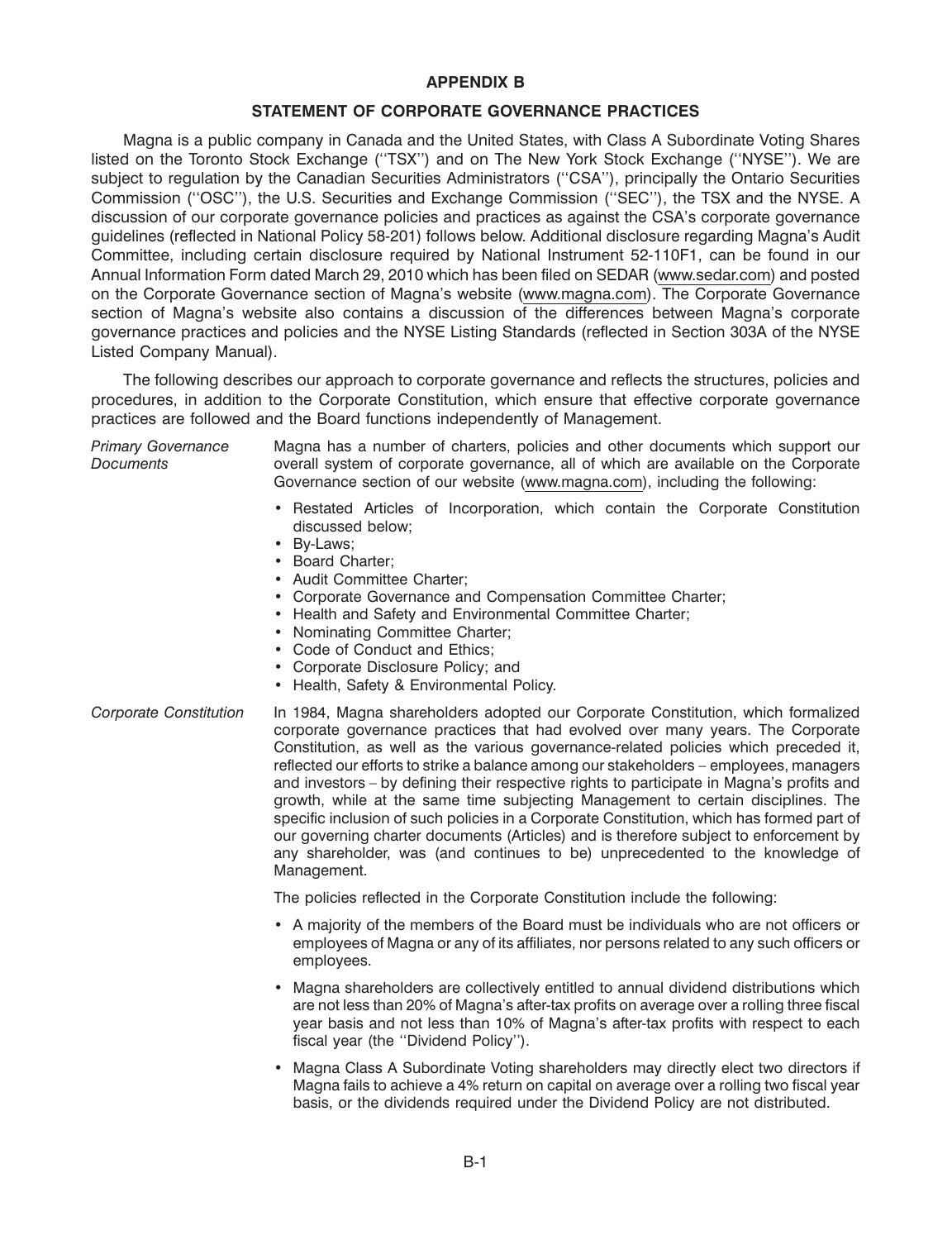- Magna Class A Subordinate Voting and Class B shareholders, with each class voting separately, will have the right to approve any investment by us in an unrelated business in the event such investment together with all other investments in unrelated businesses exceeds 20% of our equity (the ''Investment Policy'').
- Certain specific distributions of pre-tax profits relating to employee profit participation (10%), to the support of social objectives (maximum 2%) and to research and development (minimum 7%) are required (the ''Distribution Policy'').
- The aggregate incentive bonuses paid or payable to Corporate Management in respect of any fiscal year shall not exceed 6% of Magna's Pre-Tax Profits Before Profit Sharing.

The policies reflected in the Corporate Constitution represent another aspect of our unique, entrepreneurial corporate culture, in addition to the operational and compensation philosophies described under ''Compensation Discussion and Analysis''.

*Board Mandate* The Board operates pursuant to applicable law, under which the Board is charged with the responsibility of managing or supervising the management of the business and affairs of Magna. In doing so, directors are required to act honestly and in good faith with a view to the best interests of Magna and to exercise the care, diligence and skill that a reasonably prudent person would exercise in comparable circumstances.

> In addition, the Board is also subject to the provisions of our Board Charter, which serves to clarify the Board's role and responsibilities and sets out requirements relating to its size, composition and independence, the administration of the Board, committee structure, and oversight responsibilities concerning the compensation and evaluation of Corporate Management. The Board Charter assigns the Board principal responsibility for the following items:

> *Satisfying Itself as to the Integrity of Corporate Management –* The Board discharges this responsibility through the appointment of our Co-Chief Executive Officers and other members of Corporate Management. Additionally, the Board previously adopted and the Corporate Governance and Compensation Committee (''CGCC'') oversees, the Code of Conduct and Ethics, which applies equally to Corporate Management, all other employees, as well as the Board. Breaches of the Code are reported to the Audit Committee, which maintains oversight responsibility for the handling of reported breaches. Both Committees are comprised entirely of Independent Directors.

> *Adoption of a Strategic Planning Process* – Prior to the commencement of, or in the first month of, each fiscal year, the Board participates in at least one business planning and strategic planning meeting with management at which specific product strategies and three year business plans are presented by members of management and future trends and risks over a three to ten year horizon are jointly identified. Capital expenditure projections for the following fiscal year are reviewed and a budget approved at the conclusion of the strategic planning meeting. Updates on industry trends, product strategies, new product developments, major new business, capital expenditures and specific problem areas/action plans are presented by management and discussed as part of a management report at each regular quarterly Board meeting.

> *Identification and Management of Principal Risks* – By means of the annual business plan and strategy meeting(s) as well as quarterly updates by management, the Board identifies and reviews with management the principal business risks and receives reports of management's assessment of and proposed responses to those risks as they develop in order to ensure that these risks are being appropriately managed. Additionally, both the Audit Committee and the Health and Safety and Environmental Committee (''HSEC'') play a role in identifying and implementing monitoring and other systems to deal with the risks which fall within their respective mandates. A discussion of some of the principal business risks Magna currently faces, as well as Magna's efforts to mitigate these risks, is contained in the ''Industry Trends and Risks'' section of Magna's MD&A contained in its Annual Report to Shareholders for the year ended December 31,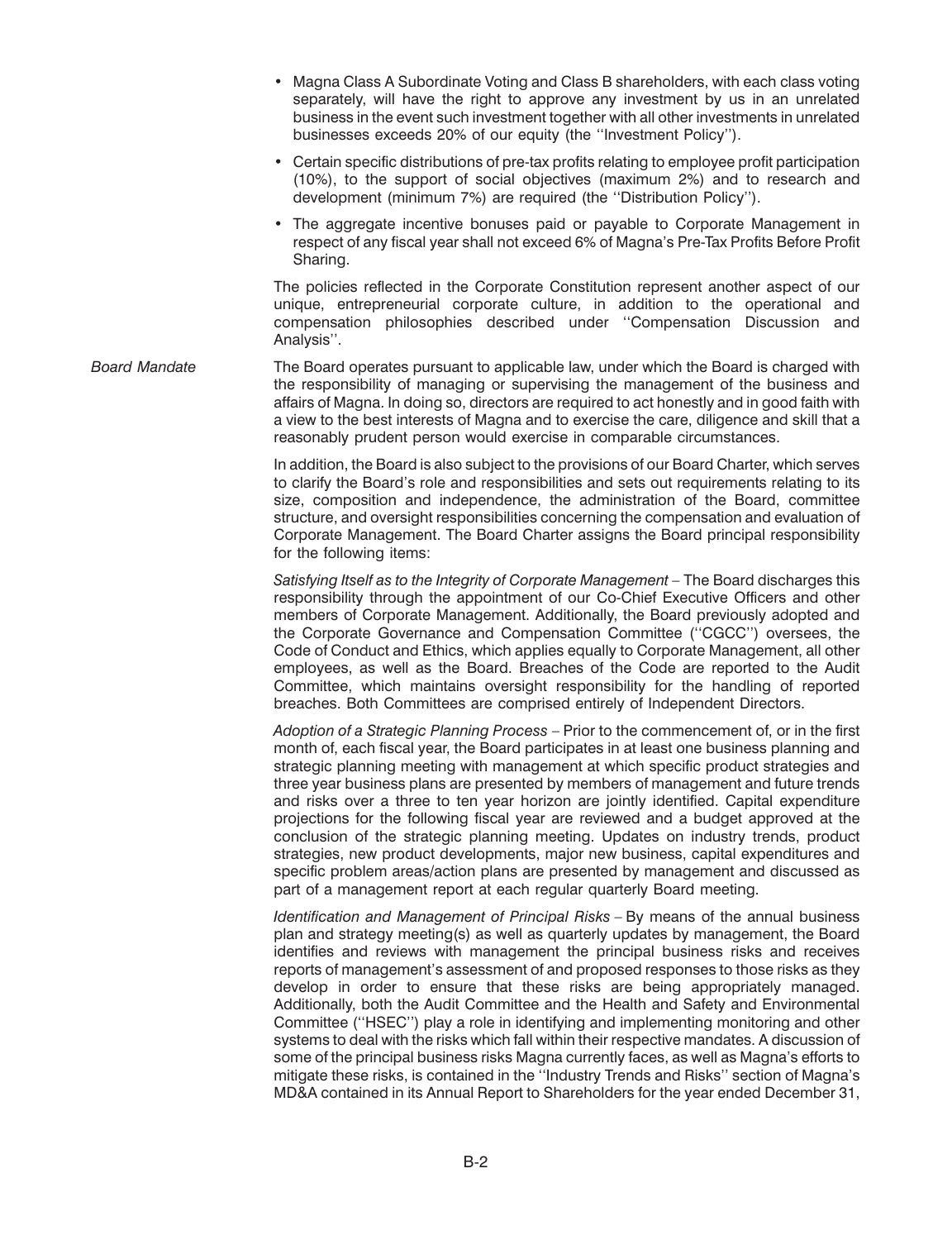2009, as well as the Risk Factors section of Magna's Annual Information Form dated March 29, 2010.

*Succession Planning and Appointment; Training and Monitoring of Executive Management* – Magna's long-established policy of profit-based incentive compensation has (subject to temporary adjustments discussed under ''Compensation Discussion & Analysis'') continued to be implemented by the CGCC at the corporate level in order to attract, retain and motivate skilled and entrepreneurial management and employees and to ensure that their level of compensation bears a direct relationship to management performance (as measured by profitability). Through its review of all officer appointments, particularly that of the Co-Chief Executive Officers, the Board and the CGCC are involved in management succession and manpower planning issues. The Co-Chief Executive Officers also review management succession and development with the CGCC as part of the annual Committee review process. While the responsibility for direct training has traditionally been left to management, the Board satisfies itself that the necessary levels of skill and experience exist when reviewing and making appointments.

*Maintenance of an Effective Communications Policy with Magna's Stakeholders* – The Board has ensured that a program is in place to effectively communicate with Magna's stakeholders, including shareholders, employees and the general public. This program includes our Corporate Disclosure Policy, pursuant to which we have designated certain authorized spokespersons to communicate with the public on our behalf, and a Corporate Disclosure Committee which reviews all material public disclosures. A copy of this Corporate Disclosure Policy is available on our website (www.magna.com). Under this policy, our investor relations personnel are responsible for responding to all shareholder and analyst communications and for the operation of its investor communications program. This program includes quarterly open conference calls/webcasts to present the financial results for each quarter and the complete fiscal year. Presentations are made at each Annual Shareholders Meeting which explain our business results for the prior fiscal year and business objectives and strategies for the future. Management reports quarterly to the Board on the financial markets and major shareholder activity. The Board reviews and approves all material investor communications, including press releases involving the dissemination of quarterly financial information and all material regulatory disclosure documents. The Board and management also place great emphasis on our employee communications program, which is administered by our Human Resources Department, particularly the management of our unique Employee Charter. This program includes regular employee communications meetings, the publication of a newsletter (Magna People) and an employee annual report as well as the maintenance of an employee Hotline, the Good Business Line, divisional employee advocates and divisional fairness committees to directly address individual employee concerns.

*Ensuring that Effective Systems Are in Place to Monitor the Integrity of Internal Control and Management Information Systems* – The Board, through the Audit Committee (which oversees the activities of Magna's Internal Audit Department) and HSEC, assumes responsibility for ensuring that effective systems are in place to monitor the integrity of our internal control and management information systems in their delegated areas. Both the Audit Committee and HSEC meet at least quarterly. In addition to its regular audits of our divisions, the Internal Audit Department has reviewed and tested our internal controls in connection with Management's certification of internal controls for purposes of National Instrument 52-109 – *Certification of Disclosure in Issuers' Annual and Interim* Filings and Section 404 of SOX. The Audit Committee receives updates on and reviews the status of our internal controls over financial reporting at each Committee meeting.

*Developing Magna's System of, and Overall Approach to, Corporate Governance –* The Board has developed our system of and approach to corporate governance, as reflected in the Board Charter and the various Committee Charters, and it monitors and implements necessary changes based on the recommendations of the CGCC.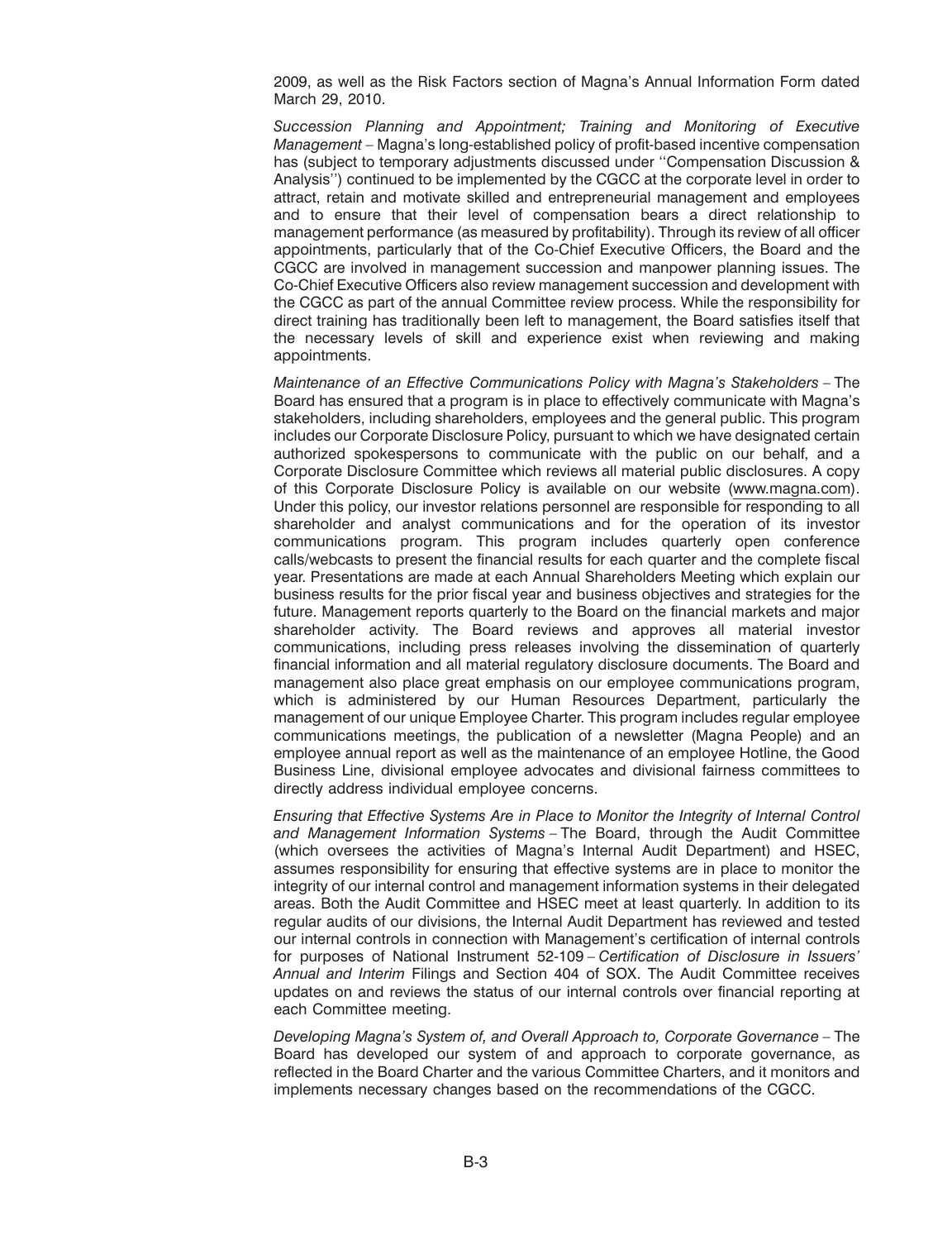The Board Charter also identifies specific matters which the Board is responsible for approving. These matters are in addition to any matters the Board is specifically required to approve under applicable law and include:

- interim and annual financial statements;
- strategic plans, business plans and capital expenditure budgets;
- raising of debt or equity capital and other major financing activities;
- hiring, compensation and succession for our Co-Chief Executive Officers and other members of Corporate Management;
- major organizational restructurings;
- material acquisitions and divestitures; and
- major corporate policies.

The Board Charter is reviewed annually by the CGCC, which recommends to the Board any changes the Committee believes is advisable.

*Board Composition* As of the date of this Circular, the Board currently consists of 10 directors, 6 of whom (or 60%) are independent, including the Lead Director, Mr. Harris. The additional nominee for election at our May 6, 2010 annual and special meeting of shareholders has also been determined to be independent.

| <b>NOMINEE NAME</b>               | <b>INDEPENDENT</b> | NON-<br><b>INDEPENDENT</b> | <b>BASIS FOR</b><br><b>DETERMINATION</b>                               |
|-----------------------------------|--------------------|----------------------------|------------------------------------------------------------------------|
| Frank Stronach - Chairman         |                    | مما                        | Trustee & potential<br>beneficiary of<br>Stronach Trust;<br>Management |
| Michael D. Harris - Lead Director | $\sqrt{2}$         |                            | No material interest                                                   |
| Hon. J. Trevor Eyton              | مما                |                            | No material interest                                                   |
| Lady Barbara Judge                | $\sqrt{2}$         |                            | No material interest                                                   |
| Louis E. Lataif                   | مما                |                            | No material interest                                                   |
| <b>Donald Resnick</b>             | مما                |                            | No material interest                                                   |
| Belinda Stronach                  |                    | مما                        | Trustee & potential<br>beneficiary of<br>Stronach Trust;<br>Management |
| Franz Vranitzky                   | مما                |                            | No material interest                                                   |
| Donald J. Walker                  |                    | ممدا                       | Management                                                             |
| Siegfried Wolf                    |                    | مما                        | Management                                                             |
| Lawrence D. Worrall               | حما                |                            | No material interest                                                   |

The CGCC has been delegated the responsibility of reviewing Director independence and making recommendations to the Board with respect to each Director's independence, following which the Board makes a determination of each Director's independence. Information collected from Directors through questionnaires and other sources provides the information required to determine the nature and extent of each Director's relationships, if any, with Magna and its controlling shareholder. The definition of independence contained in the CSA's National Instrument 58-101, National Policy 58-201 and National Instrument 52-110 is applied to the specific circumstances of each Director to determine his or her independence. This definition looks to the existence of a material relationship between the Director and Magna in order to determine whether the Director is able to exercise independent judgment. The definition of independence utilized by the NYSE is also applied.

In determining the independence of the nominees for election by shareholders in connection with our May 6, 2010 annual and special meeting of shareholders, the Board considered the following:

• During 2009, Mr. Harris was a consultant and advisor to a law firm which provided legal services to Magna from time to time prior to 2008. We did not pay any fees to such firm in 2009 or 2008 and we paid less than \$2,500 to such firm in 2007.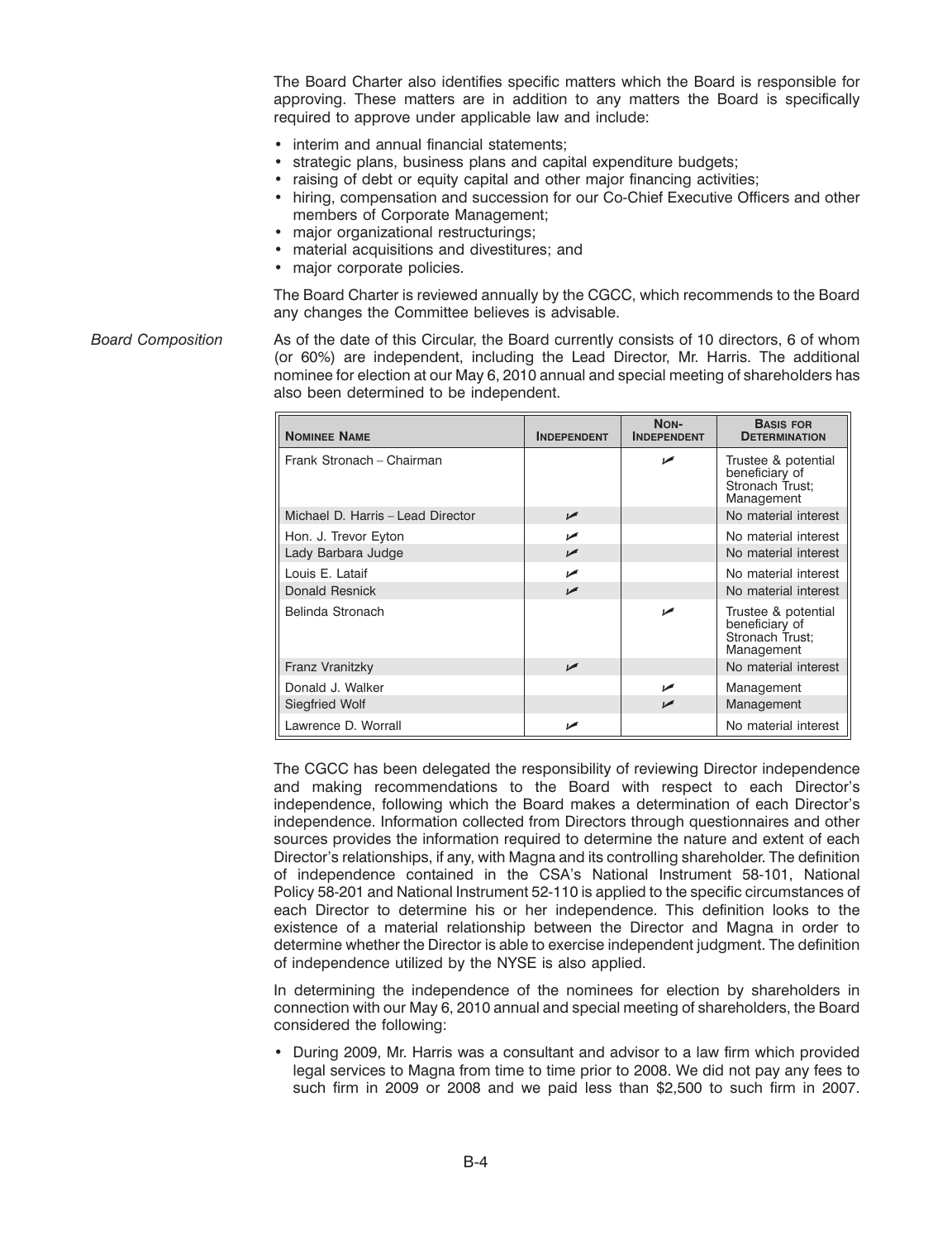Accordingly, the Board does not view this relationship as material. Mr. Harris also sits on the advisory board of Marsh Canada Limited (''Marsh Canada''), a firm which has provided insurance brokerage and advisory services to us since at least 1982. Mr. Harris joined our Board in 2003 and the Marsh Canada advisory board in 2002. Mr. Harris' compensation from Marsh Canada is not tied to, or contingent in any way on, the fees paid by us. Furthermore, the fees paid by us to Marsh represent less than 1% of each of Magna's and Marsh Canada's 2009 total revenues. Accordingly, the Board has determined Mr. Harris to be independent on the basis that Magna's relationship with Marsh Canada pre-dates Mr. Harris' service on its advisory board and the value of the services provided by Marsh Canada is not material to either Magna or Marsh Canada.

- Mr. Lataif served as Lead Director and a member of the Audit Committee and Corporate Governance and Compensation Committee of Intier Automotive Inc. (''Intier''), one of our former ''spinco'' public company subsidiaries between August 2001 and April 2005. Mr. Lataif also served as an independent director and member of the Special Committee of Independent Directors, Special Independent Committee and Corporate Governance, Human Resources and Compensation Committee of Magna Entertainment Corp. (''MEC'') between October 2002 and May 2007. The Board believes that Mr. Lataif's service as an independent director on Intier's Board is beneficial to Magna and that his service on both Intier and MEC's Board and certain of their committees does not affect his independence as such service did not overlap with his service on our Board.
- Mr. Worrall was formerly employed (until June 2000) by General Motors, our largest customer. Mr. Worrall joined our Board in 2005 and thus his service on our Board did not overlap with his employment by General Motors. Additionally, the Board believes that Mr. Worrall's prior relationship with General Motors is beneficial for Magna due to the industry experience, insight and contacts gained. Mr. Worrall also served as an independent director and Chair of the Audit Committee of Intier between August 2001 and April 2005. The Board believes that Mr. Worrall's service as an independent director on Intier's Board is beneficial to Magna and does not affect his independence as it did not overlap with his service on our Board.
- None of Lady Judge or Messrs. Eyton, Resnick and Vranitzky have a relationship with Magna (other than in their capacity as directors of Magna) or with the Stronach Trust.

Each of Messrs. Walker and Wolf are considered to be non-independent since they hold executive management positions with Magna. Mr. Stronach is considered to be non-independent since he is an associate of Stronach & Co. and Stronach Consulting Corp., firms which provide consulting services to certain Magna affiliates, and a trustee and a member of the class of potential beneficiaries of the Stronach Trust, Magna's controlling shareholder. Ms. Stronach is considered to be non-independent since she is an associate of Belinda Stronach Inc., which provides consulting services to Magna and is a trustee and member of the potential class of beneficiaries of the Stronach Trust.

From time to time, a Director may have a conflict of interest with respect to a matter being decided by the Board. In such instances, the conflicted Director is required to declare his interest and abstain from voting on the matter before the Board. In instances where a Director may be involved in a material transaction with Magna, securities rules and regulations relating to related party transactions (including such things as the formation of a special committee comprised solely of Independent Directors, obtaining a formal valuation, circulation of a proxy circular and the holding of a special meeting and obtaining minority shareholder approval) are complied with as applicable.

*Board Chair and Lead* Our Chairman, Mr. Stronach, is considered an associate of Magna as a result of his *Director* relationship with the Stronach Trust. In order to ensure that the Board successfully carried out its duties, the Board first appointed a Lead Director in 1996, and Mr. Harris was appointed Lead Director in 2007. In his capacity as Lead Director, Mr. Harris' duties include representing Magna's Independent Directors in discussions with senior management on corporate governance issues and other matters, assisting in ensuring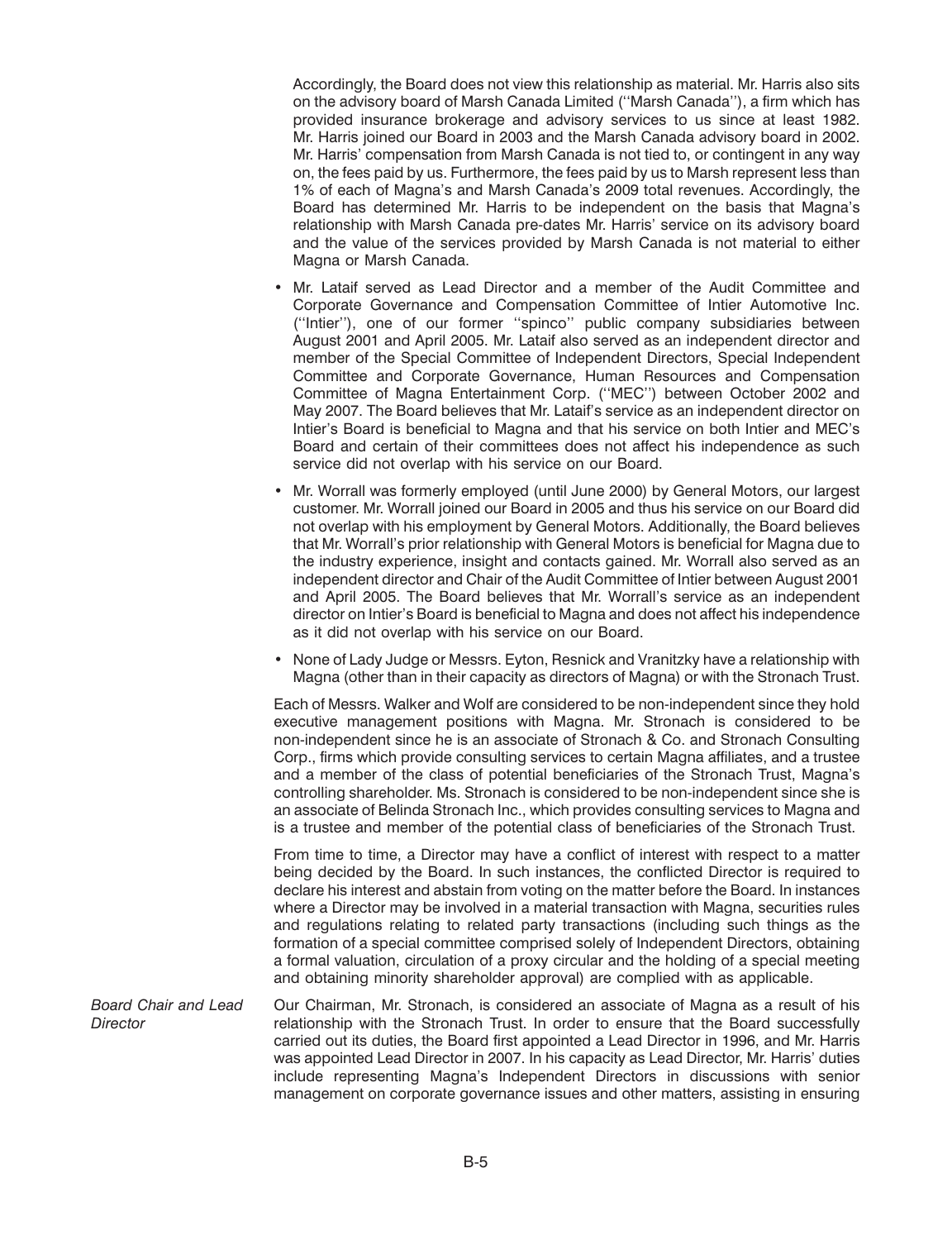that the Board functions independently of management and performing such other duties and responsibilities as are delegated by the Board from time to time.

*Board and Director* The Board acts through regularly scheduled meetings which are held on a quarterly *Meetings* basis, with additional meetings scheduled as required and a separate planning/corporate strategy meeting held annually. The Board met nine times in 2009 with additional communication between senior management and the Board between meetings on an informal basis and through Committee meetings. For Director attendance records, refer to ''Business of the Meeting – Election of Directors''.

The Independent Directors met separately at six meetings of the Board in 2009.

*Board Committees* Magna has four standing Board Committees – the Audit Committee, the CGCC, the HSEC and the Nominating Committee. Each standing Committee operates pursuant to Magna's by-laws and a written charter, the full text of which is available on the Corporate Governance section of Magna's website (www.magna.com).

> From time to time, the Board has established special committees composed entirely of Independent Directors to review and make recommendations on specific matters. No special committees were established in 2009, nor were any established in a prior year that met in 2009.

|            | <b>NAME</b>           | <b>AUDIT</b> | <b>CGCC</b> | <b>HSEC</b> | <b>NOMINATING</b> |
|------------|-----------------------|--------------|-------------|-------------|-------------------|
|            | Michael D. Harris     |              | Chair       |             |                   |
|            | Lady Barbara Judge    |              |             |             |                   |
| NDEPENDENT | Louis E. Lataif       |              |             |             |                   |
|            | Donald Resnick        | Chair        |             | Chair       |                   |
|            | Lawrence D. Worrall   |              |             |             |                   |
|            | <b>Frank Stronach</b> |              |             |             | Chair             |

As of the date of the Circular, the composition of the Committees was as follows:

Each Independent Director has a standing invitation to receive meeting materials relating to, and attend any meeting of, any Board Committee.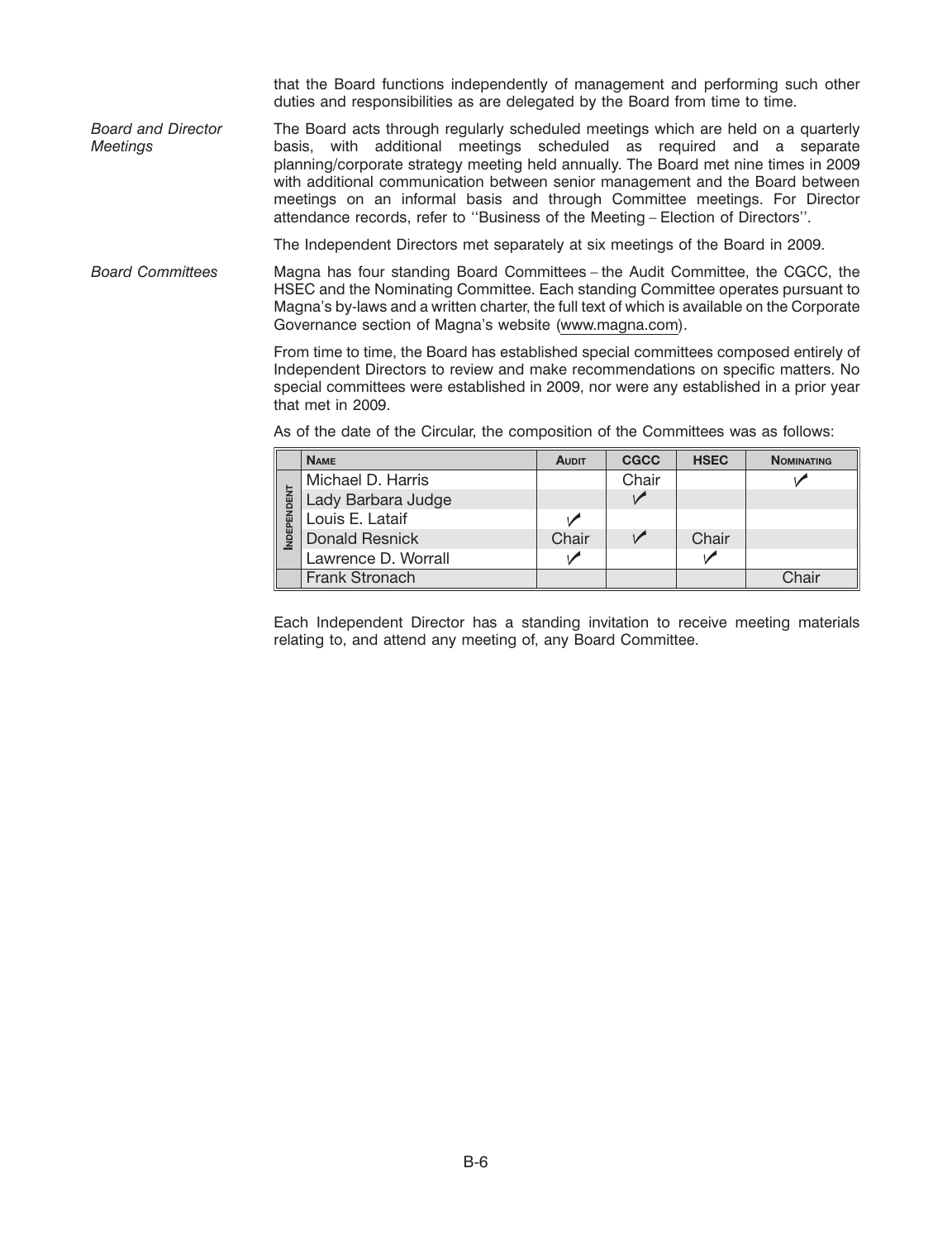### *Audit Committee*

The Audit Committee met six times during fiscal 2009 and met without members of management present at all of those meetings.

### *Purpose*

The purpose of the Audit Committee is to provide assistance to the Board in fulfilling its oversight responsibilities to our shareholders with respect to:

- the integrity of our financial statements and the financial reporting process;
- our compliance with legal and regulatory requirements;
- the qualifications and independence of our independent Auditor;
- the performance of our Internal Audit Department as well as the independent Auditor; and
- the preparation of the Audit Committee Report in our proxy circulars, including the Audit Committee Report contained in this Circular.

In fulfilling its purpose, the Committee has the responsibility of maintaining free and open communication between the Board, the independent Auditor, the internal auditors and management and monitoring their performance, recognizing that the independent Auditor is ultimately responsible to the Audit Committee, the Board and Magna's shareholders.

### *Composition*

The Audit Committee Charter mandates a committee composed of between three and five independent directors, each of whom is ''financially literate'' and at least one of whom is a ''financial expert'' (as such terms are defined under applicable law). No member of the Audit Committee may serve as a member of the audit committees of more than three other boards of directors of other public companies. Magna's Audit Committee fully complies with these requirements.

| <b>CURRENT MEMBERS</b>       | <b>INDEPENDENT</b> | <b>FINANCIALLY</b><br><b>LITERATE</b> | <b>FINANCIAL</b><br><b>EXPERT</b> | <b>SERVES ON</b><br><b>LESS THAN</b><br><b>3 OTHER AUDIT</b><br><b>COMMITTEES</b> |
|------------------------------|--------------------|---------------------------------------|-----------------------------------|-----------------------------------------------------------------------------------|
| Donald Resnick<br>(Chairman) |                    |                                       |                                   |                                                                                   |
| Louis E. Lataif              |                    |                                       |                                   |                                                                                   |
| Lawrence D. Worrall          |                    |                                       |                                   |                                                                                   |

Each member had 100% attendance at Audit Committee meetings during 2009.

### *Role of Chairman*

The Chairman of the Audit Committee generally provides leadership to enhance the effectiveness of the Audit Committee and act as the liaison between it and the Board. The Chairman also manages the Audit Committee's activities and meetings, including by establishing a meeting schedule for each year, managing any outside legal or other experts retained by the Audit Committee and managing the process of reporting to the Board on its activities.

### *Access to Information, Advisors*

In performing their duties and responsibilities, the members of the Audit Committee have full access to and the right to discuss any matters relating to such duties with any or all of:

- management;
- any employee of Magna;
- Internal Audit Department staff;
- the independent Auditor; and
- any of our advisors.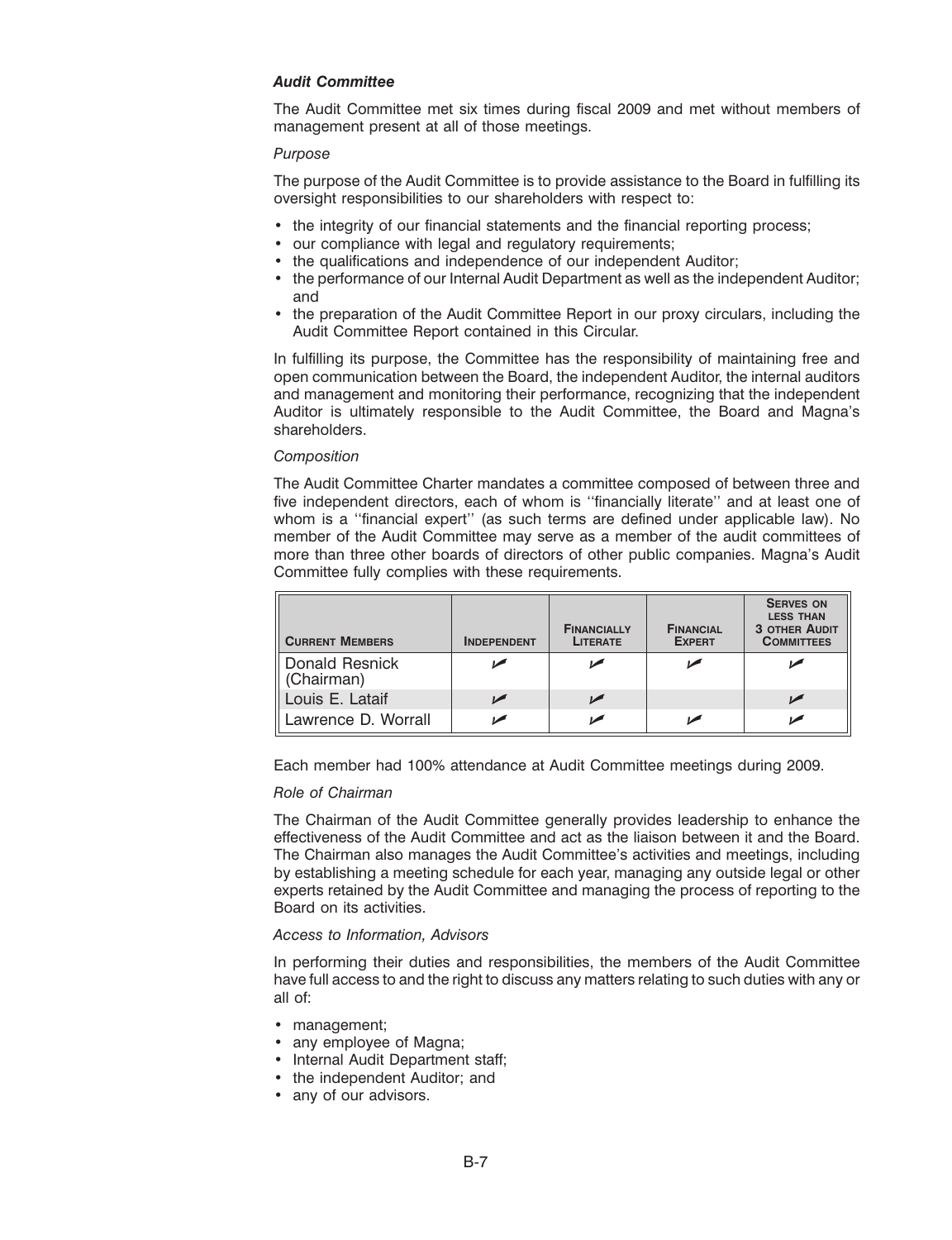Additionally, the Audit Committee has the authority to retain outside financial, legal and other experts (at our expense) as it deems reasonably necessary to assist and advise it in carrying out its duties and responsibilities.

#### *Other*

The Audit Committee has established and maintains a process for the review and pre-approval of all services and related fees to be paid to the independent Auditor, pursuant to which the Audit Committee pre-approved fees for fiscal 2009.

#### *Charter Review*

The Audit Committee annually reviews and reassesses the adequacy of its Charter, including most recently in February 2010. No revisions were made to the Audit Committee Charter as a result of this review.

### *Corporate Governance and Compensation Committee*

The CGCC met thirteen times during 2009 and met without members of management present at twelve of those meetings.

### *Purpose*

Pursuant to the CGCC Charter, the CGCC is responsible for:

- developing our overall system of corporate governance;
- monitoring compliance with applicable corporate governance requirements;
- assessing the Board's effectiveness in governance matters;
- generally making recommendations to the Board with respect to corporate governance;
- reviewing and making recommendations to the Board with respect to compensation for Corporate Management, as well as incentive and equity compensation generally;
- administering certain aspects of our stock option plan and pension plan; and
- making recommendations to management with respect to management succession planning.

#### *Composition*

The CGCC Charter mandates a committee composed of between three and five directors, none of whom are employees of Magna and a majority of whom are independent. Magna's CGCC fully complies with these requirements.

| <b>CURRENT MEMBERS</b>       | <b>INDEPENDENT</b> |
|------------------------------|--------------------|
| Michael D. Harris (Chairman) |                    |
| Lady Barbara Judge           |                    |
| Donald Resnick               |                    |

Each member had 100% attendance at CGCC meetings during 2009. There are no Board or Committee interlocks involving members of the CGCC.

### *Role of Chairman*

The Chairman of the CGCC generally provides leadership to enhance the effectiveness of the CGCC and act as the liaison between it and the Board as well as between the CGCC and Corporate Management. The Chairman also manages the CGCC's activities and meetings, manages any outside legal or other advisors retained by the CGCC and manages the process of reporting to the Board on the CGCC's activities and related recommendations.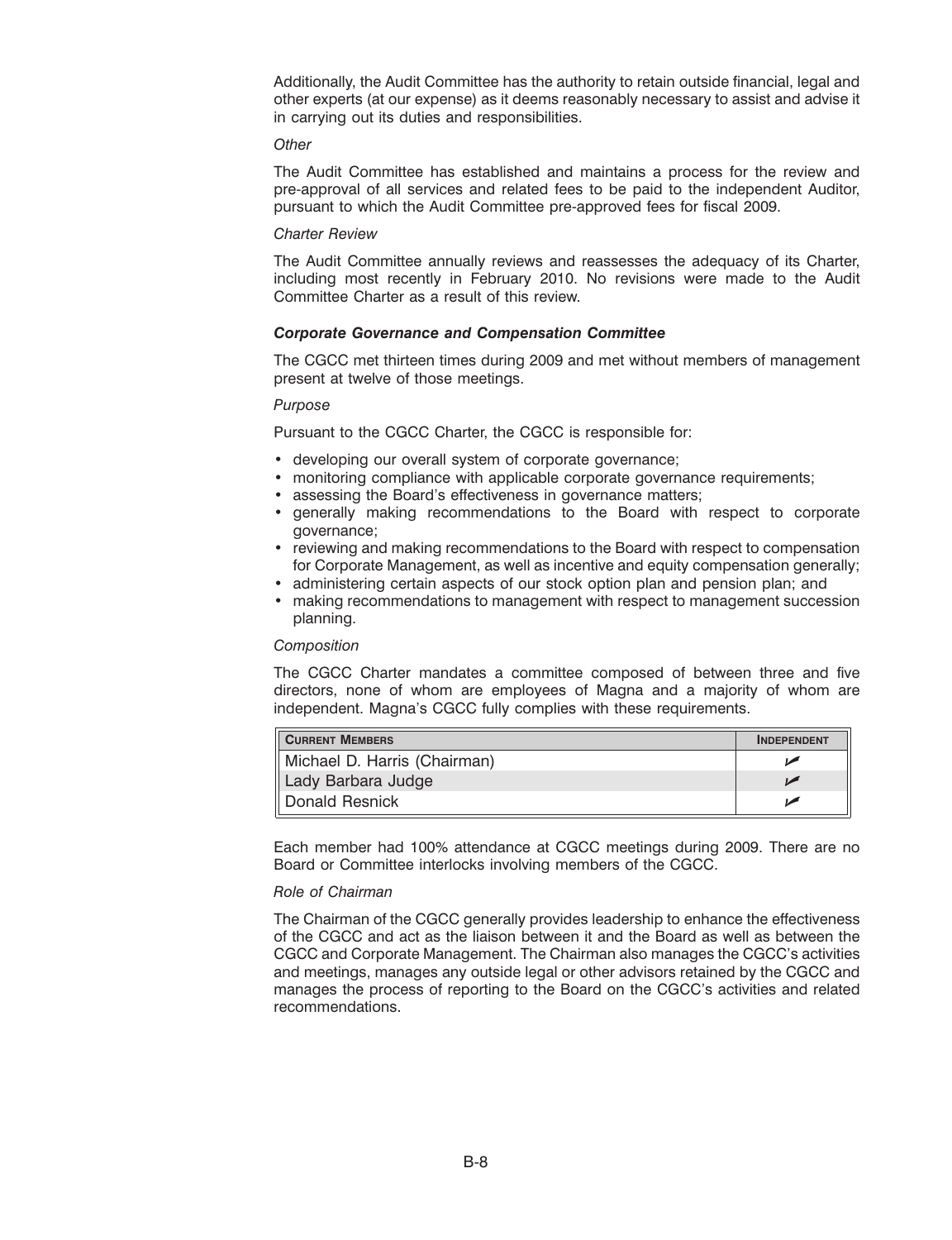### *Access to Advisors*

The CGCC has the authority to retain outside compensation, legal and/or other advisors (at our expense) as it deems reasonably necessary to assist and advise it in carrying out its duties and responsibilities.

#### *Charter Review*

The CGCC annually reviews and reassesses the adequacy of its charter, including most recently in February 2010. One minor revision was made to the CGCC Charter as a result of this review in order to provide the CGCC with default authority to review all related party matters other than those for which the Board has delegated authority to a special committee. The revised charter has been posted on our website (www.magna.com).

#### *Health and Safety and Environmental Committee*

The HSEC met four times during 2009.

#### *Purpose*

Pursuant to the HSEC Charter, the HSEC is responsible for:

- ensuring that health, safety and environmental policies, procedures and programs are developed and implemented and the principles set forth in our Employee's Charter and Health and Safety and Environmental Policy are met;
- assisting the Board and management in respect of the review of compliance by us and our subsidiaries with health, safety and environmental laws and regulations, as well as internal policies, procedures and programs established by us; and
- ensuring that a proper system is in place to conduct and to review environmental and health and safety audits and assessments.

The HSEC works directly with our environmental and human resources management teams to ensure that management systems are in place to minimize environmental, health and safety risks and to ensure the existence of appropriate controls in such areas. The HSEC reports to the Board as material matters arise, but not less than annually.

#### *Composition*

The HSEC Charter mandates a committee composed of between two and five directors. Magna's HSEC fully complies with this requirement.

| <b>CURRENT MEMBERS</b>    | <b>INDEPENDENT</b> |
|---------------------------|--------------------|
| Donald Resnick (Chairman) |                    |
| Il Lawrence D. Worrall    |                    |

Each member had 100% attendance at HSEC meetings during 2009.

#### *Access to Advisors*

The HSEC has the authority to retain outside legal and/or other advisors (at our expense) as it deems reasonably necessary to assist and advise it in carrying out its duties and responsibilities.

### *Charter Review*

The HSEC annually reviews our Health and Safety and Environmental Policy and recommends changes to such policy, if any, to the Board. The HSEC also annually reviews and reassesses the adequacy of its charter, including most recently in February 2010. No revisions were made to the HSEC Charter as a result of this review.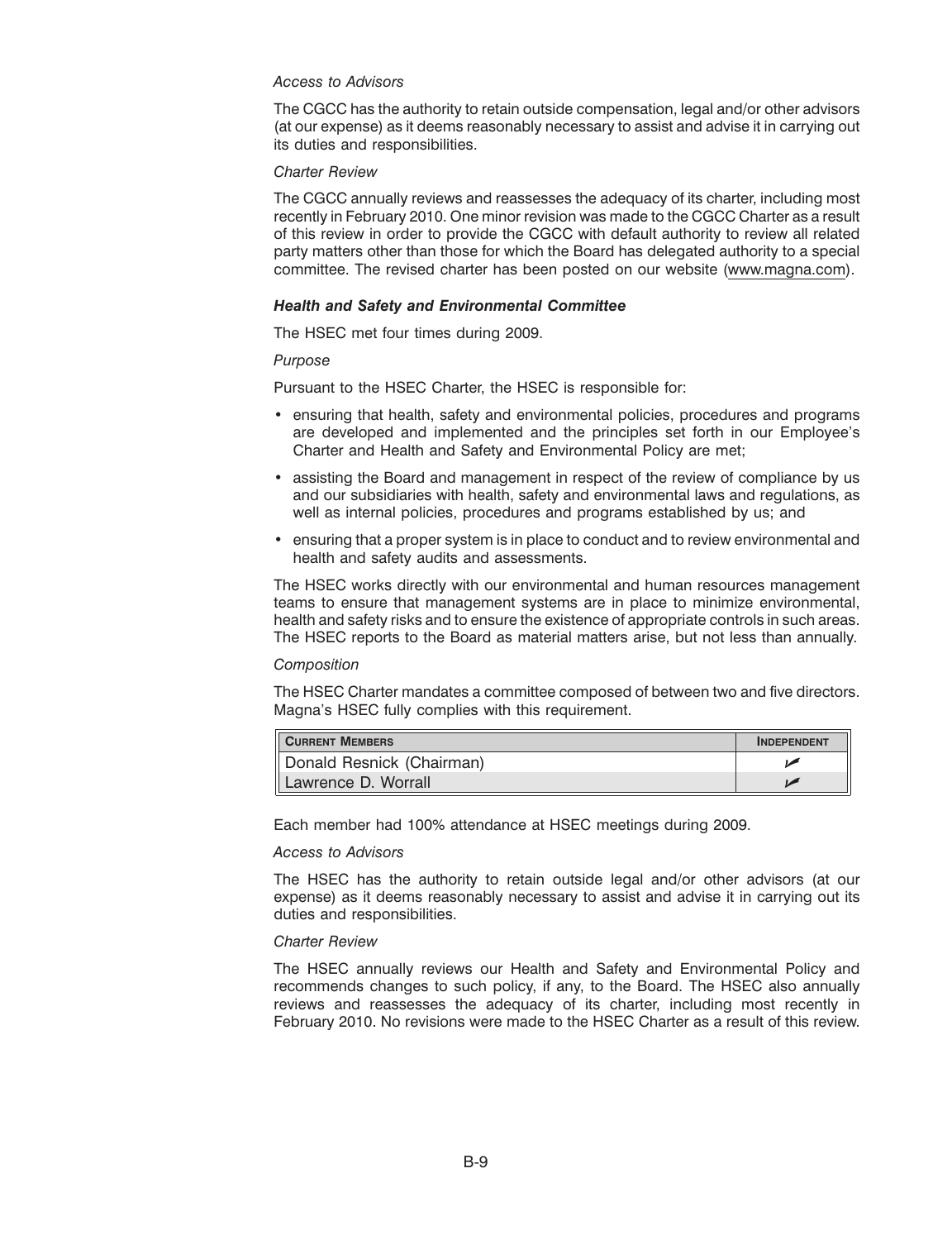### *Nominating Committee*

The Nominating Committee met once in 2009.

### *Purpose*

The Nominating Committee assists the Board in ensuring it is appropriately constituted in order to meet its fiduciary obligations, including by reviewing the mix of skills, characteristics and expertise represented by current Board members.

### *Composition*

The Nominating Committee Charter mandates a committee composed of between two and five directors. Magna's Nominating Committee fully complies with this requirement.

| <b>CURRENT MEMBERS</b>    | <b>INDEPENDENT</b> |
|---------------------------|--------------------|
| Frank Stronach (Chairman) |                    |
| Michael D. Harris         |                    |

Messrs. Stronach and Harris attended the sole Nominating Committee meeting during 2009.

### *Access to Advisors*

The Nominating Committee has the authority to retain outside legal and/or other advisors (at our expense) as it deems reasonably necessary to assist and advise it in carrying out its duties and responsibilities.

### *Charter Review*

The Nominating Committee annually reviews and reassesses the adequacy of its Charter, which it most recently did in March 2010. No revisions were made to the Charter as a result of this review.

*Position Descriptions* The Board currently does not have separate written position descriptions for the Lead Director, the Chairman of the Board or the Chairmen of the Board's Committees; however, the Audit Committee Charter and the CGCC Charter each contain a section outlining the role of the Chair of such Committee. The role of each of the Lead Director and Chairman of the Board is delineated in part through the Board Charter, which contains a description of the role of the Lead Director, and the various Committee Charters or authorizing resolutions. Additionally, there is a clear understanding of the roles and responsibilities among the Lead Director, the Chairman of the Board, the Chairmen of the Board Committees and management, based on historical practice and legal precedent.

> The Board has not developed formal position descriptions for the Co-Chief Executive Officers; however, there is a clear understanding between management and the Board through historical practice and legal precedent that all transactions or other matters of a material nature must be presented by management for approval by the Board. Additionally, as previously indicated, the Board has also adopted a Board Charter setting forth specific items which require Board approval.

*Orientation and* We ensure that new Board recruits are provided with a basic understanding of our *Continuing Education* business, as well as our Board and Committee structure, to assist them in contributing effectively from the commencement of their election by shareholders or appointment by the Board, as applicable. This includes an orientation manual as well as the opportunity for each new member to meet with senior management and operational personnel and to visit manufacturing and other facilities. Following their election or appointment to the Board, Board members have standing invitations to visit operational facilities and engage in discussions with individual corporate or operational managers. In addition, Board members are encouraged to participate in programs provided by the Institute of Corporate Directors (ICD) and others as well as to participate in educational programs provided by the ICD and attend the ICD Corporate Governance College at the University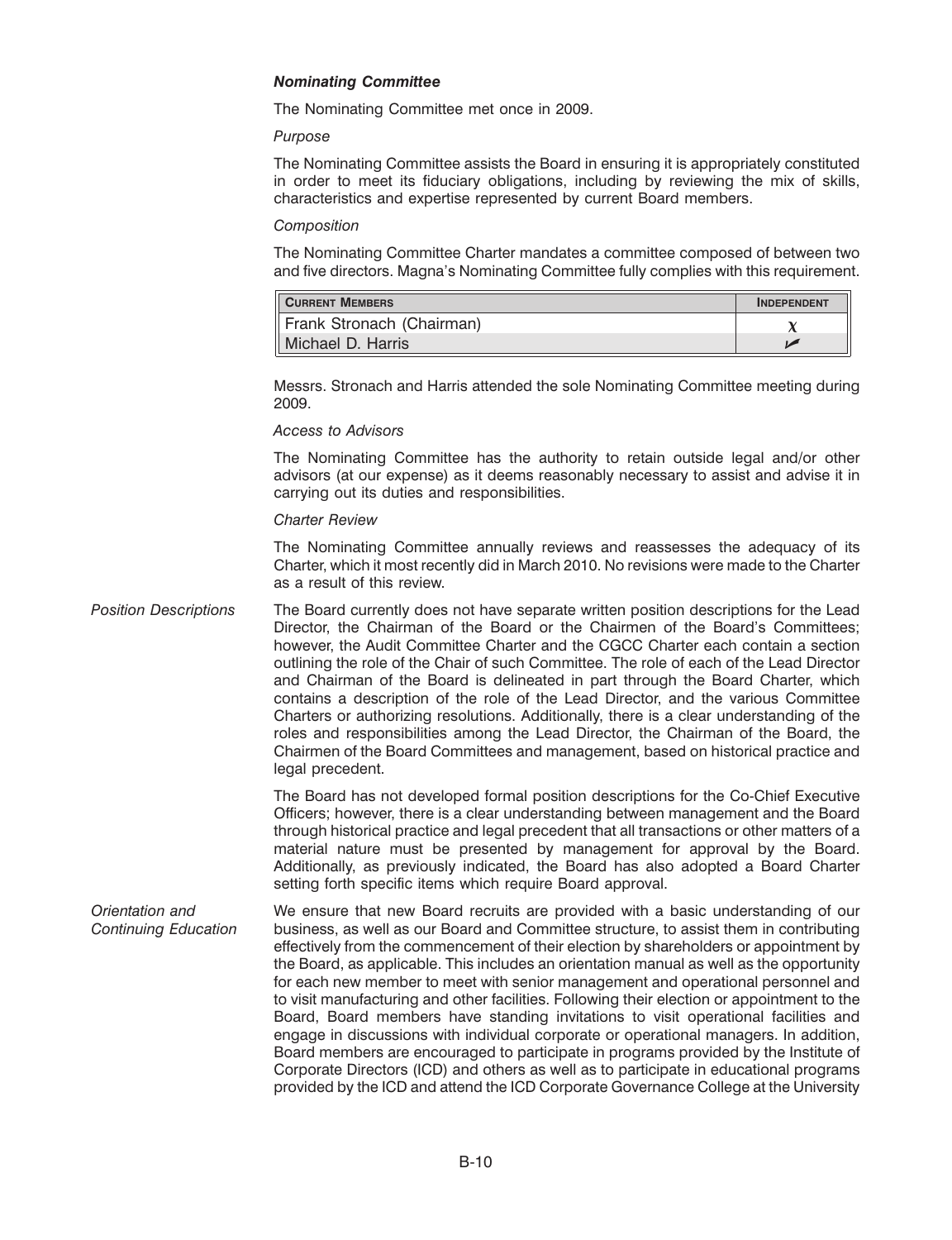of Toronto or the equivalent program at McMaster University. Mr. Resnick has participated in ICD and other ''audit'' related programs and Mr. Harris has completed the ICD Corporate Governance College program under Magna's sponsorship.

*Ethical Business* We have adopted a Code of Conduct and Ethics (the ''Code''), a copy of which is *Conduct* available on the Corporate Governance section of our website. The Code addresses a number of issues, including:

- employment practices and workers' rights;
- compliance with law;
- conducting business with integrity, fairness and respect;
- fair dealings with customers and suppliers;
- accurate financial reporting;
- the conduct of senior financial officers:
- improper securities trading;
- public disclosure of material information;
- compliance with antitrust and competition laws;
- environmental responsibility and occupational health and safety;
- conflicts of interest;
- protection of employees' personal information and protection by employees of our confidential information; and
- observance of our corporate policies.

The Code applies equally to all of our directors, officers and employees. Any director or executive officer who requires a waiver from any provision of the Code must obtain it in advance from the CGCC, and any waiver granted to a director or executive officer will be publicly disclosed as required by applicable law. Any employee (other than an executive officer) who requires a waiver from any provision of the Code must obtain it from our Chief Legal Officer, Corporate Secretary or senior human resources officer. To date, no waivers have been sought or granted in respect of the Code.

We have also adopted a whistleblowing hotline, referred to as the Good Business Line. The Good Business Line is accessible by stakeholders (including employees, customers, suppliers and others) for the reporting of accounting irregularities, fraud, bribery, kickbacks, insider trading, violations of the Code and other similar matters. Magna's Audit Committee maintains oversight of the Good Business Line with complaints submitted through it being investigated by the Internal Audit Department.

The Code is reviewed annually by the CGCC and compliance with the Code is monitored by such Committee. Over the years, we have implemented a number of mechanisms which could serve to bring breaches or potential breaches of the Code to the attention of management, including the Employee Hotline, Good Business Line, Fairness Committees and Employee Advocates. To the extent that any breaches of the Code are identified, management is required to inform the CGCC.

- *Nomination of Directors* One of the standing committees of the Board is the Nominating Committee, which is comprised of the Chairman and our Lead Director. The Nominating Committee assists the Board in ensuring it is appropriately constituted in order to meet its fiduciary obligations, including by reviewing the mix of skills, characteristics and expertise represented by current Board members.
- *Compensation* The Independent Directors are currently paid certain annual retainer, per meeting and other fees referred to under ''Director Compensation''. In addition, in 2009, Independent Directors were entitled to receive a grant of options in respect of 5,000 Class A Subordinate Voting Shares upon appointment or election to the Board and following completion of each five years of service. The form and adequacy of these compensation levels are reviewed every two years relative to comparator companies of similar size and global presence, both within and outside the automotive industry, in order to determine the appropriate level of compensation which realistically reflects the responsibilities and risks involved in serving as a Board member. These fees were last revised effective January 1, 2010 to reflect an increase in the number of options to 5,000 upon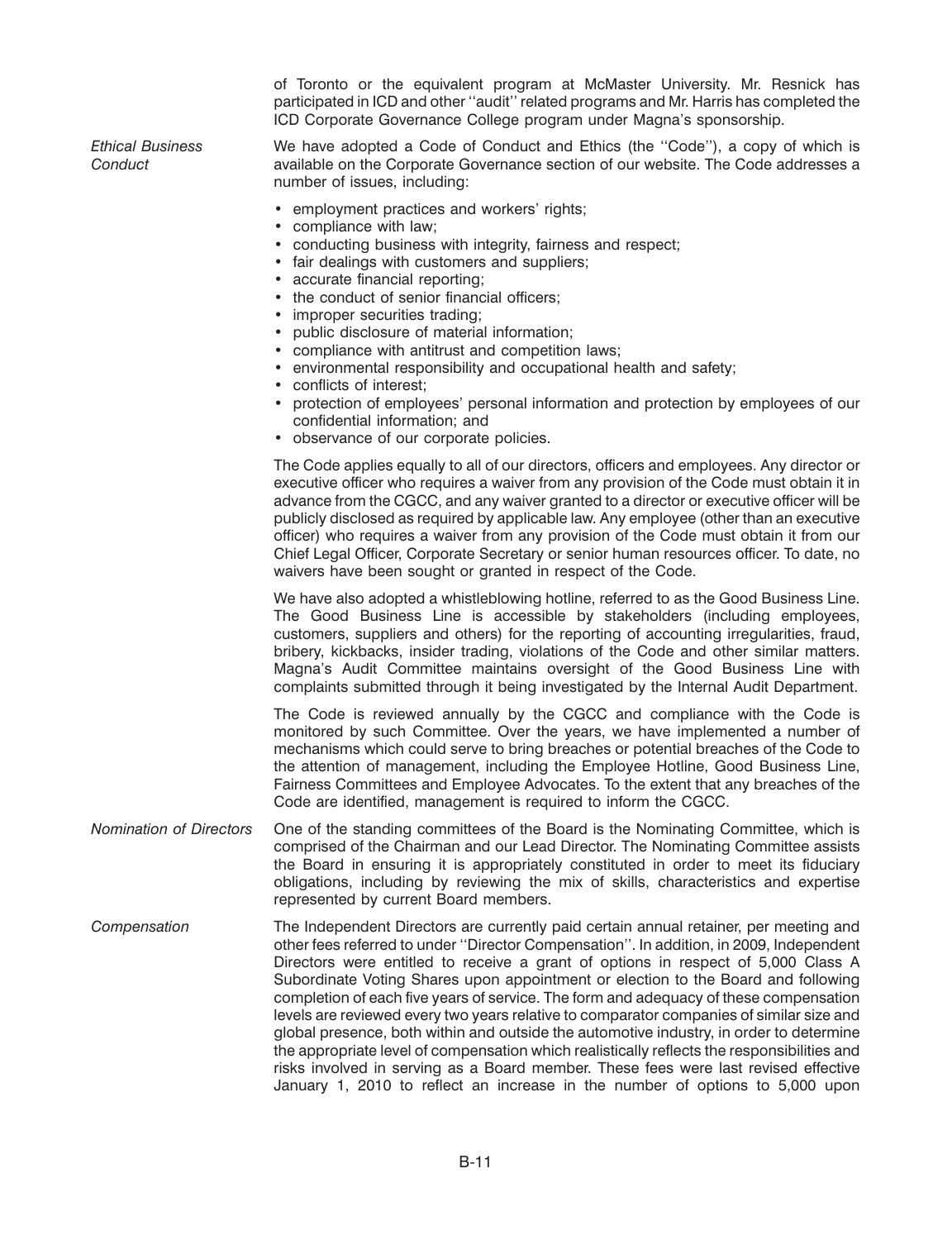appointment or election to the Board and following election or re-election at each annual meeting thereafter.

*Assessments* In prior years, our Directors were sent board effectiveness questionnaires which include items assessing:

- the Board's role and responsibilities;
- Board organization and operations;
- Board effectiveness; and
- each of the Board's Committees.

Included in the questionnaires were self-assessment questions relating to Directors' performance on the Board and, where applicable, on Board Committees. These questionnaires were summarized, with the summary results presented to the CGCC and the Board as a whole. In addition, each Director's questionnaire and the summary results were reviewed with that Director by the Lead Director. Feedback from the questionnaires was returned to the Lead Director and the CGCC so that it can determine how to address any issues identified. In 2009, the Lead Director conducted direct interviews with other Independent Directors, with feedback from such interviews being presented by the Lead Director to the CGCC.